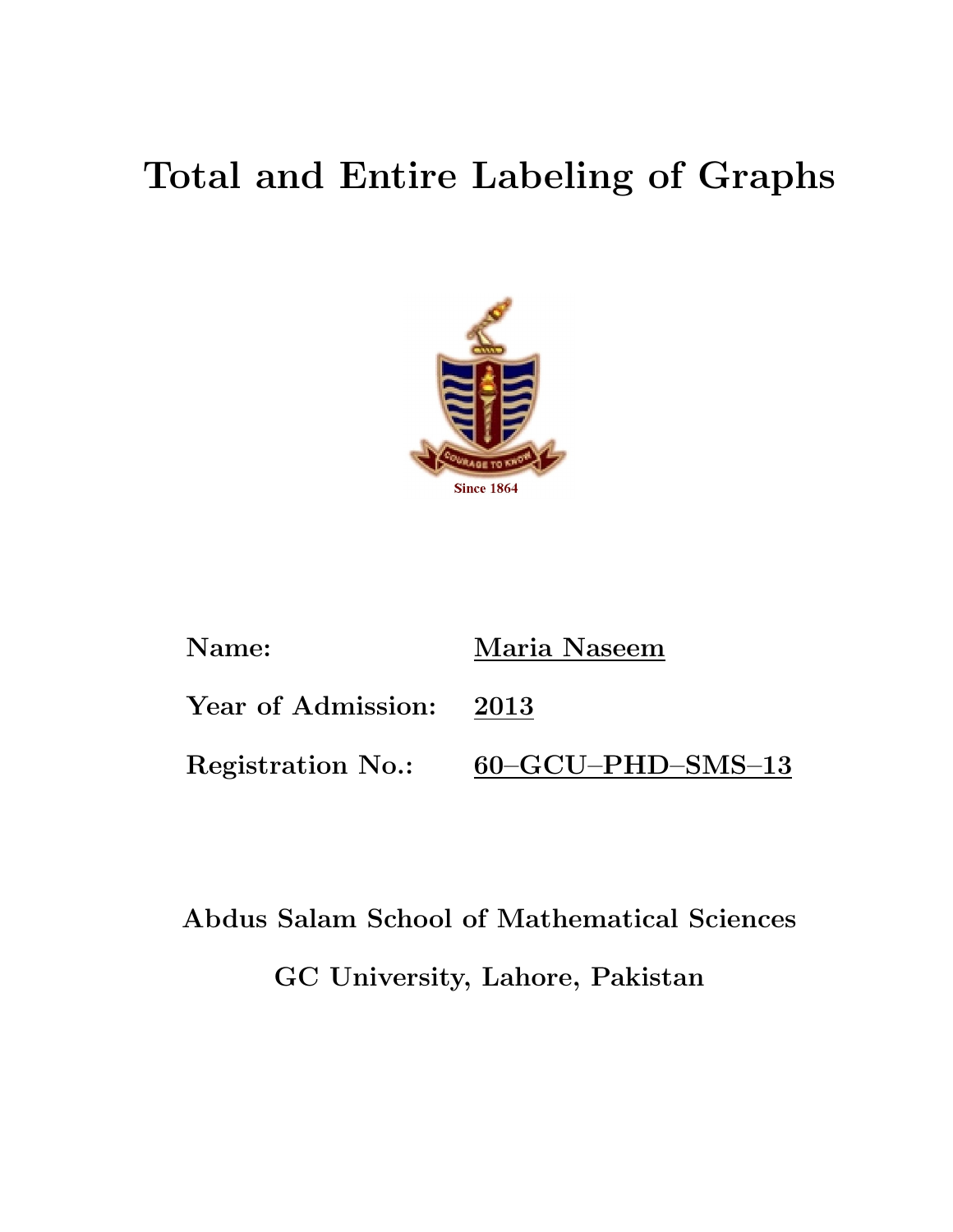# Total and Entire Labeling of Graphs

## Submitted to

Abdus Salam School of Mathematical Sciences

GC University Lahore, Pakistan

in the partial fulfillment of the requirements for the award of degree of

## Doctor of Philosophy

in

### Mathematics

By

| Name:                    | Maria Naseem                        |
|--------------------------|-------------------------------------|
| Year of Admission: 2013  |                                     |
| <b>Registration No.:</b> | $60$ – $GCU$ – $PHD$ – $SMS$ – $13$ |

## Abdus Salam School of Mathematical Sciences

### GC University, Lahore, Pakistan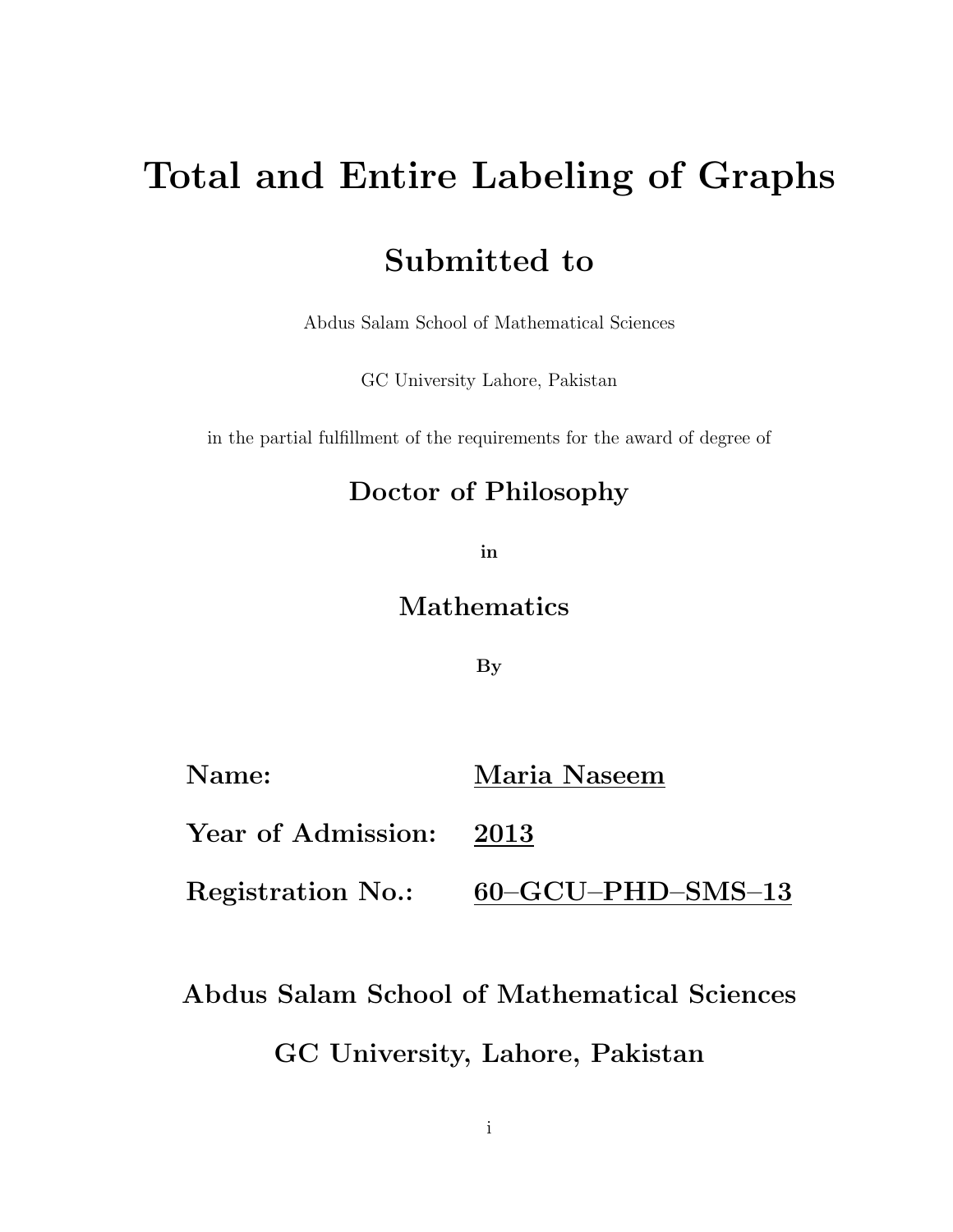# DECLARATION

I, Ms Maria Naseem Registration No. 60–GCU–PHD–SMS–13 student at Abdus Salam School of Mathematical Sciences GC University in the subject of Mathematics, hereby declare that the matter printed in this thesis titled Total and Entire Labeling of Graphs

is my own work and that

- (i) I am not registered for the similar degree elsewhere contemporaneously.
- (ii) No direct major work had already been done by me or anybody else on this topic; I worked on, for the Ph.D. degree.
- (iii) The work, I am submitting for the Ph.D. degree has not already been submitted elsewhere and shall not in future be submitted by me for obtaining similar degree from any other institution.

Dated:

Signature of Deponent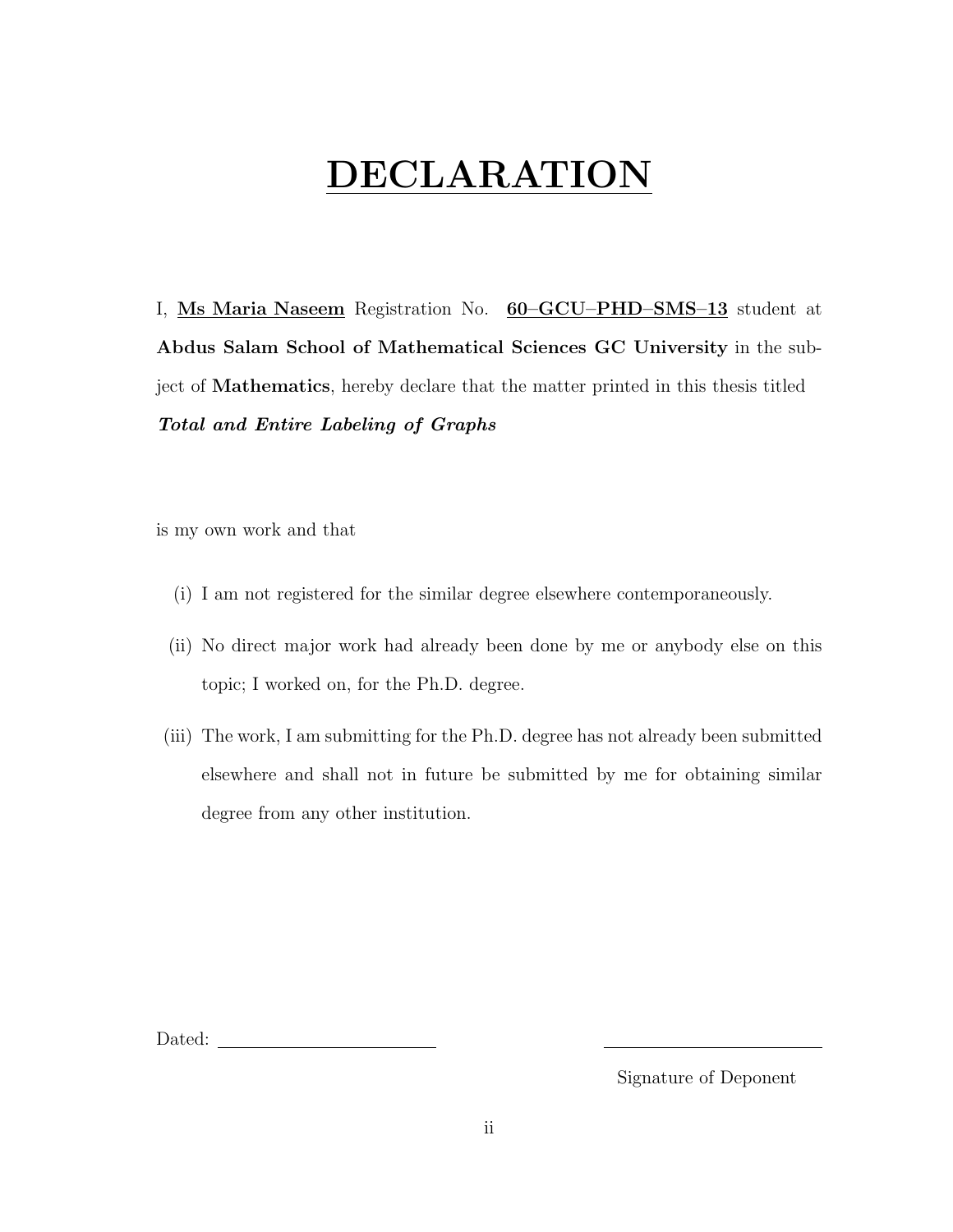### RESEARCH COMPLETION CERTIFICATE

Certified that the research work contained in this thesis titled

"Total and Entire Labeling of Graphs"

 $\frac{1}{2}$  , and the contribution of the contribution of the contribution of the contribution of the contribution of the contribution of the contribution of the contribution of the contribution of the contribution of the c

has been carried out and completed by Ms Maria Naseem

Registration No. 60–GCU–PHD–SMS–13 under my supervision.

Date Supervisor

Prof. Dr. Martin Bača

Submitted Through

#### Prof. Dr. Shahid S. Siddique

Abdus Salam School of Mathematical Sciences GC University, Lahore

GC University, Lahore, Pakistan Pakistan

Director General Controller of Examination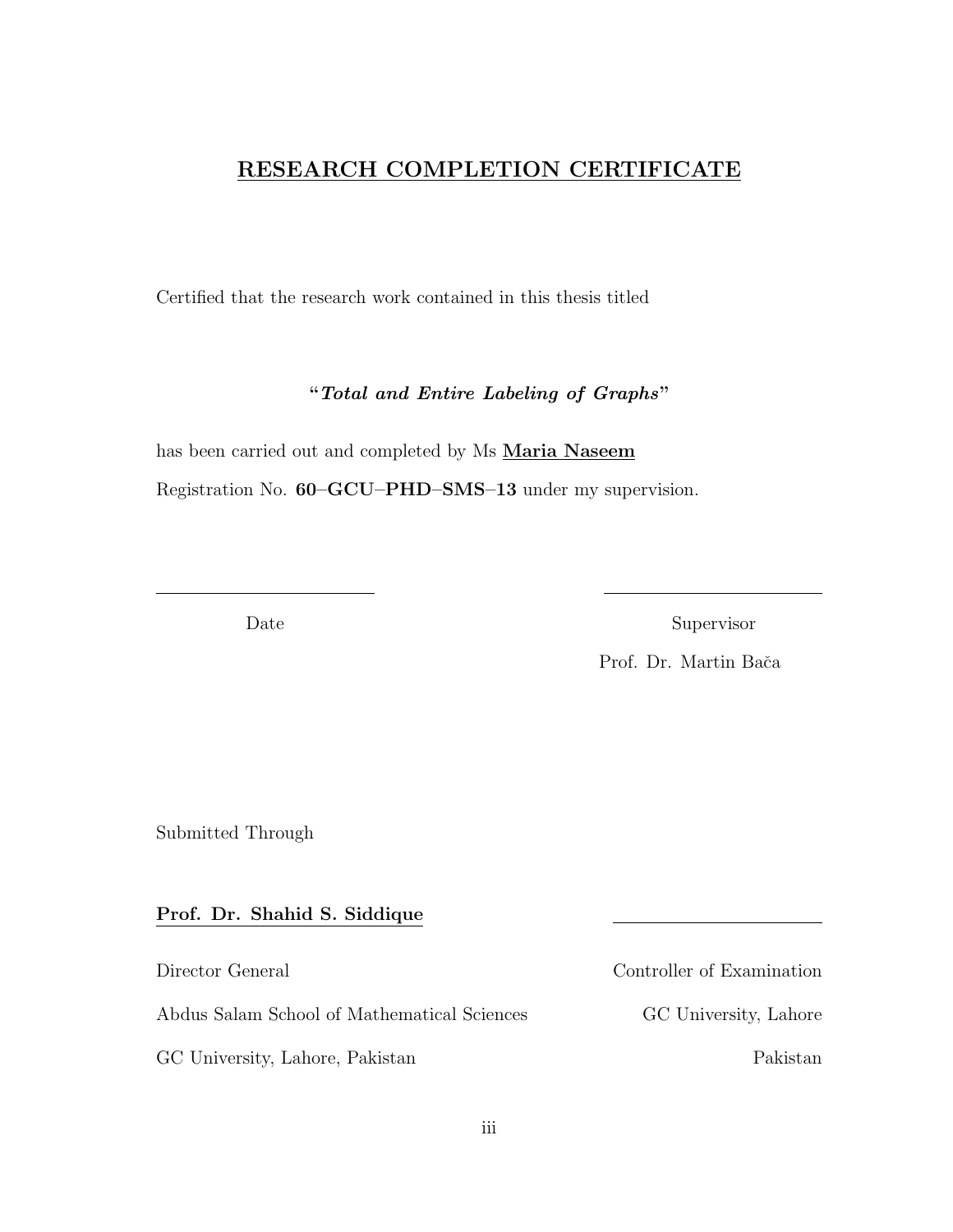#### Acknowledgement

In the name of ALLAH, the most Gracious and the entire source of knowledge and wisdom and all due respect for Holy Prophet (Peace be upon Him) who is forever a light of guidance for humanity.

I would like to thank Prof. Dr. Alla Ditta Raza Choudary, Founding Director General of Abdus Salam School of Mathematical Sciences (ASSMS), for giving me the opportunity to work in a professional research environment and under the supervision of world known professors. I am also grateful to Director General of ASSMS, Prof. Dr. Shahid S. Siddiqui for his efforts and support.

My gratitude also goes to my respected supervisor **Prof.** Dr. Martin Bača, for the continuous support of my PhD research, for his patience, motivation, enthusiasm and immense knowledge. His able guidance, valuable suggestions and continuous encouragement helped me a lot in order to complete this work. I am also thankful to Dr. Andrea S. Feňovčíková, Dr. Ali Ahmad for their help and valuable suggestions.

I would like to extend my gratitude to the entire ASSMS faculty, especially to those professors whom I have learnt from, whose teaching encouragement is an invaluable remembering asset for me. I would like to thanks administrative staff for their help and support. I am also thankful to my friends helping and sustaining me all the time.

Last but not the least, I would also like to thanks my parents for their kindness, affections, prayers and supporting me spiritually throughout my life...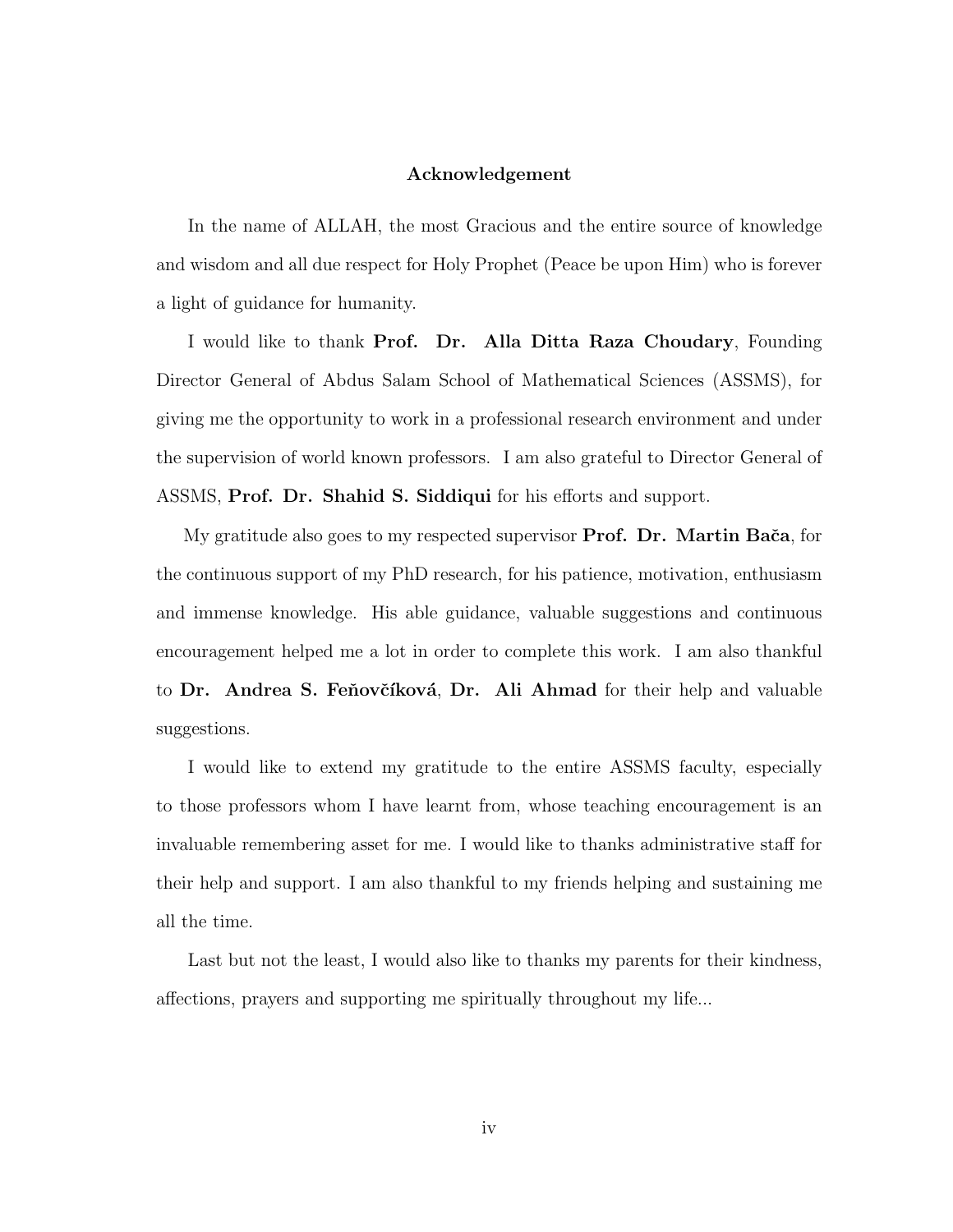Dedicated to my beloved

Parents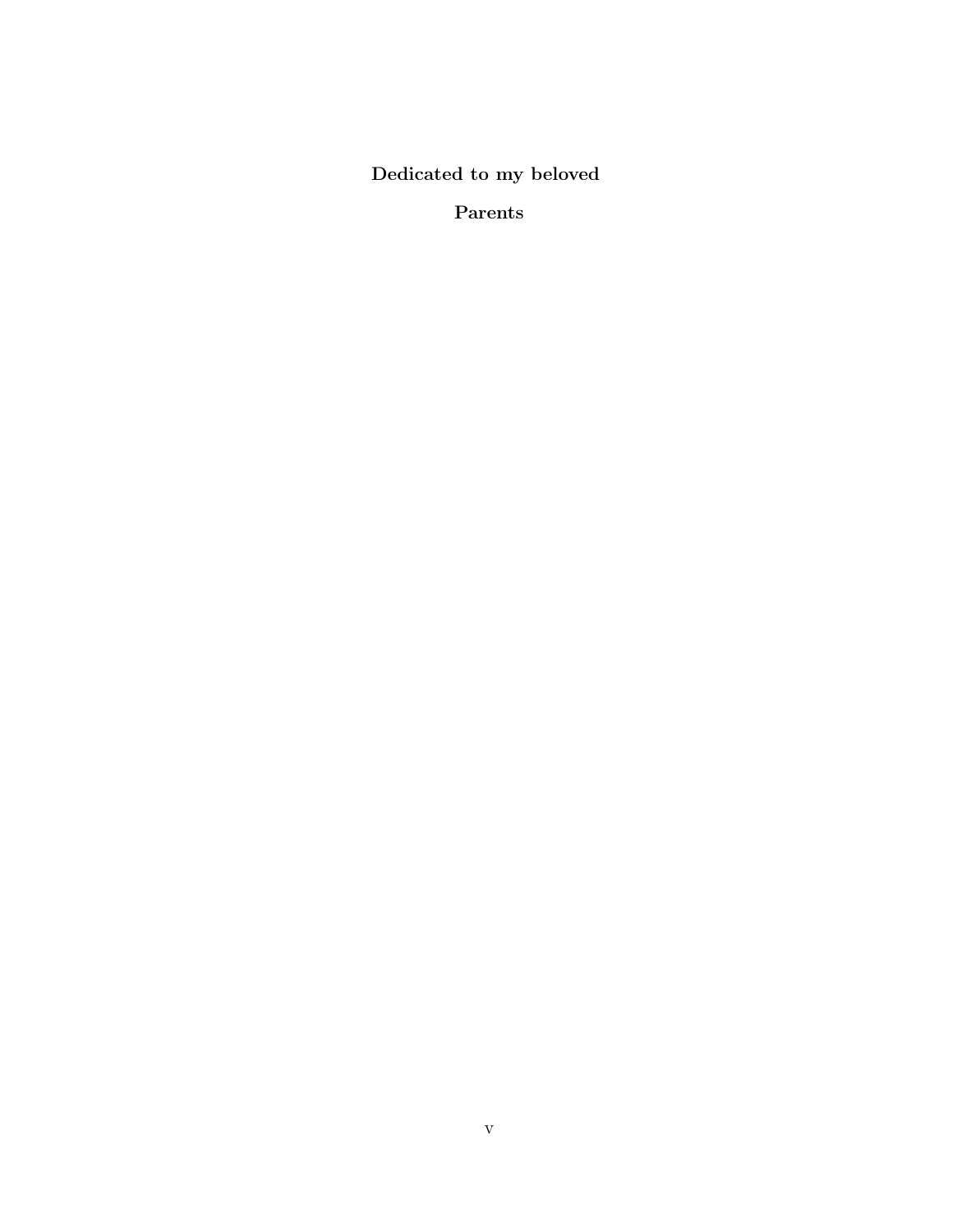#### Abstract

"A plane graph is a particular drawing of a planar graph on the Euclidean plane. Let  $G(V, E, F)$  be a plane graph with vertex set V, edge set E and face set F. A proper entire t-colouring of a plane graph is a mapping

$$
\alpha: V(G) \cup E(G) \cup F(G) \longrightarrow \{1, 2, \ldots, t\}
$$

such that any two adjacent or incident elements in the set  $V(G) \cup E(G) \cup F(G)$  receive distinct colours. The *entire chromatic number*, denoted by  $\chi_{vef}(G)$ , of a plane graph  $G$  is the smallest integer  $t$  such that  $G$  has a proper entire  $t$ -colouring.

The proper entire t-colouring of a plane graph have been studied extensively in the literature.

There are several modification on entire t-colouring. We focus on a face irregular entire k-labeling of a 2-connected plane graph as a labeling of vertices, edges and faces of G with labels from the set  $\{1, 2, ..., k\}$  in such a way that for any two different faces their weights are distinct. The weight of a face under a k-labeling is the sum of labels carried by that face and all the edges and vertices incident with the face. The minimum k for which a plane graph G has a face irregular entire k-labeling is called the *entire face irregularity strength*.

Another variation to entire t-colouring is a d-antimagic labeling as entire labeling of a plane graph with the property that for every positive integer s, the weights of s-sided faces form an arithmetic sequence with a common difference d.

In the thesis, we estimate the bounds of the entire face irregularity strength for disjoint union of multiple copies of a plane graph and prove the sharpness of the lower bound in two cases. Also we study the existence of d-antimagic labelings for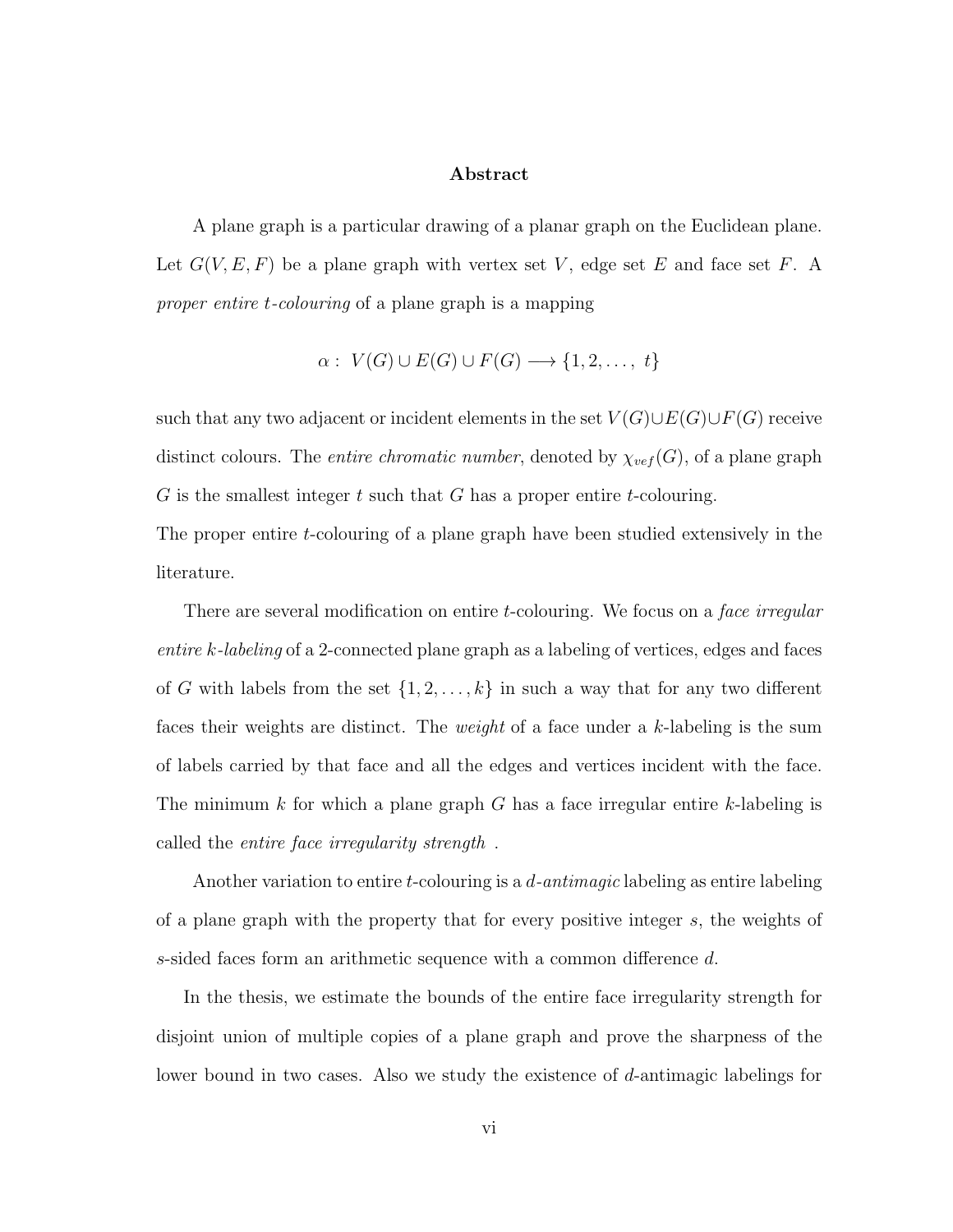the Klein-bottle fullerene that is for a finite trivalent graph embedded on the Kleinbottle with each face is a hexagon. In last chapter we investigate the 3-total edge product cordial labeling of hexagonal grid (honeycomb) that is the planar graph with  $m$  rows and  $n$  columns of hexagons  $\,$  .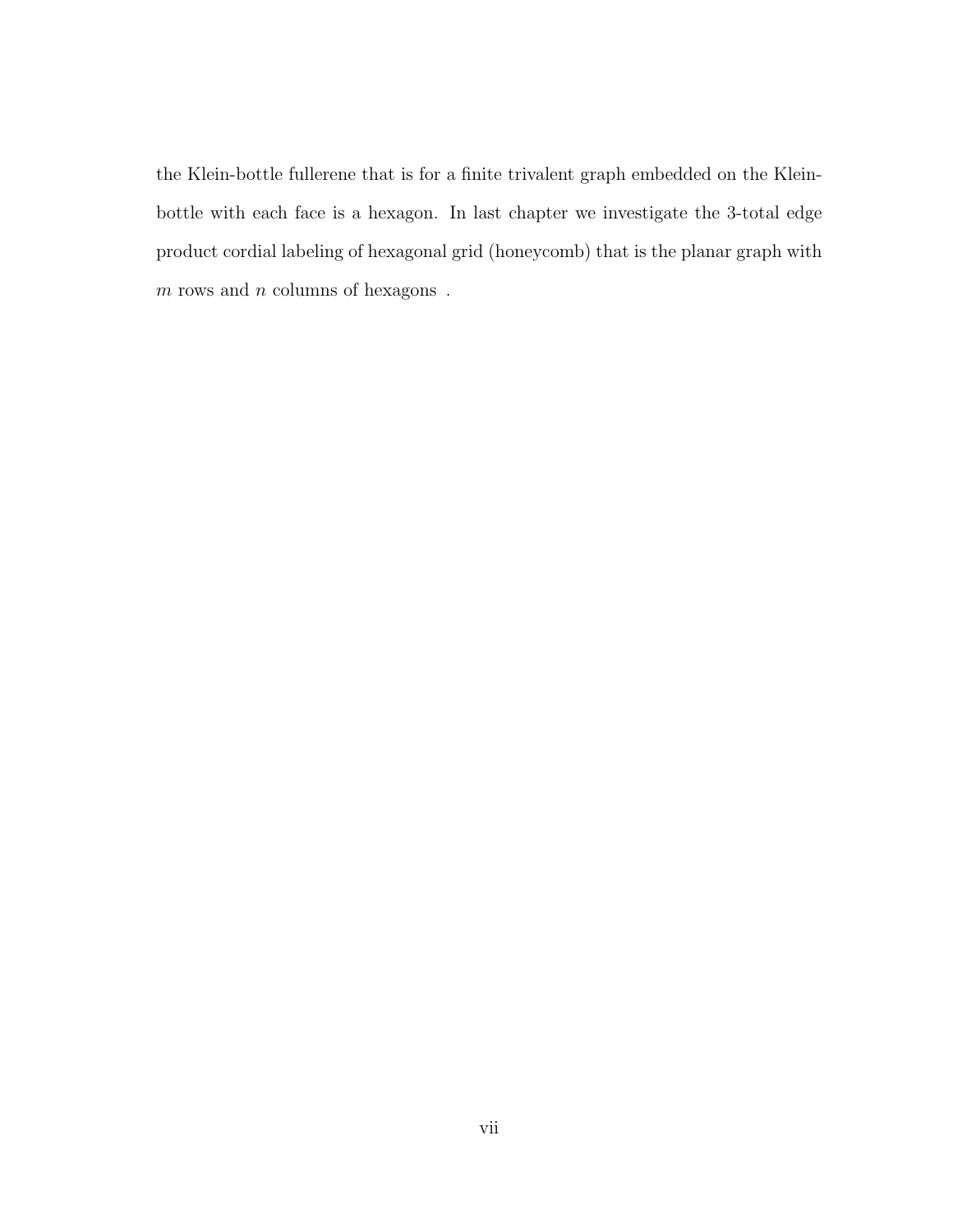#### List of publications arising from this thesis

[1] M. Bača, M. Naseem and A. Shabbir, Face labelings of Klein-bottle fullerenes, Acta Math. Appl. Sinica, to appear.

[2] M. Bača, M. Lascsáková, M. Naseem and A. Semaničová-Feňovčíková, On entire face irregularity strength of disjoint union of plane graphs, Applied Mathematics and Computation, DOI: 10.1016/j.amc.2017.02.051.

[3] A. Ahmad, M. Bača, M. Naseem and A. Semaničová-Feňovčíková, On 3-total edge product cordial labeling of honeycomb, AKCE Internat. J. Graphs Combin., DOI: 10.1016/j.akcej.2017.02.002. http://www.sciencedirect.com/science/article/pii/S097286001630055X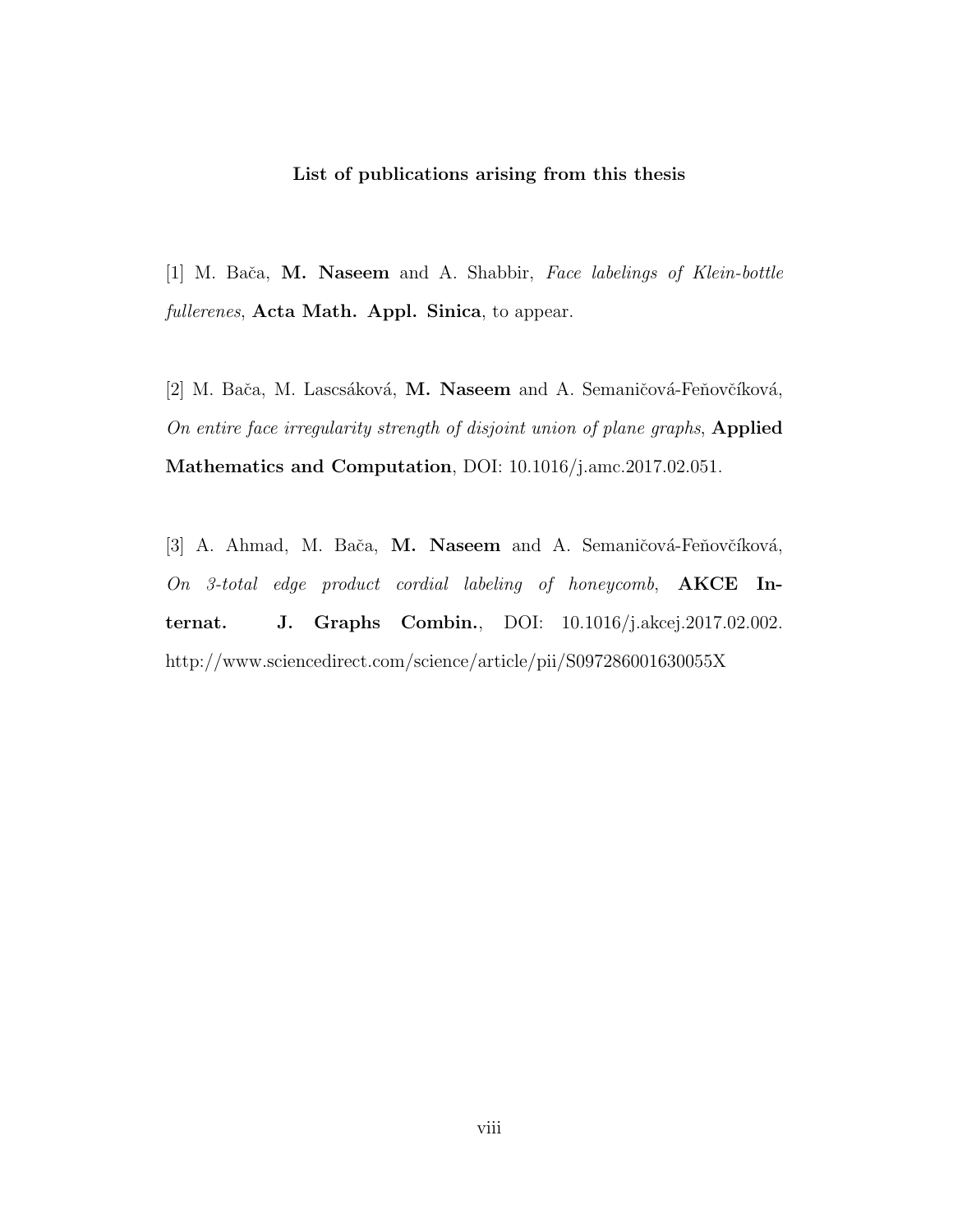#### Further publications produced during my PhD candidature

[1] A. Ahmad, M. Bača, M. Naseem, On entire face irregularity strength of grid. preprint.

[2] M. Bača, M. Naseem and A. Semaničová-Feňovčíková, 3-cordial labeling of triangular grid. manuscript in process.

[3] A. Ahmad, R. Hasni, M. Irfan, M. Naseem, M. K. Siddiqui, On 3-total edge product cordial labeling of grid. Acta Mathematica Universitatis Comenianae, submitted.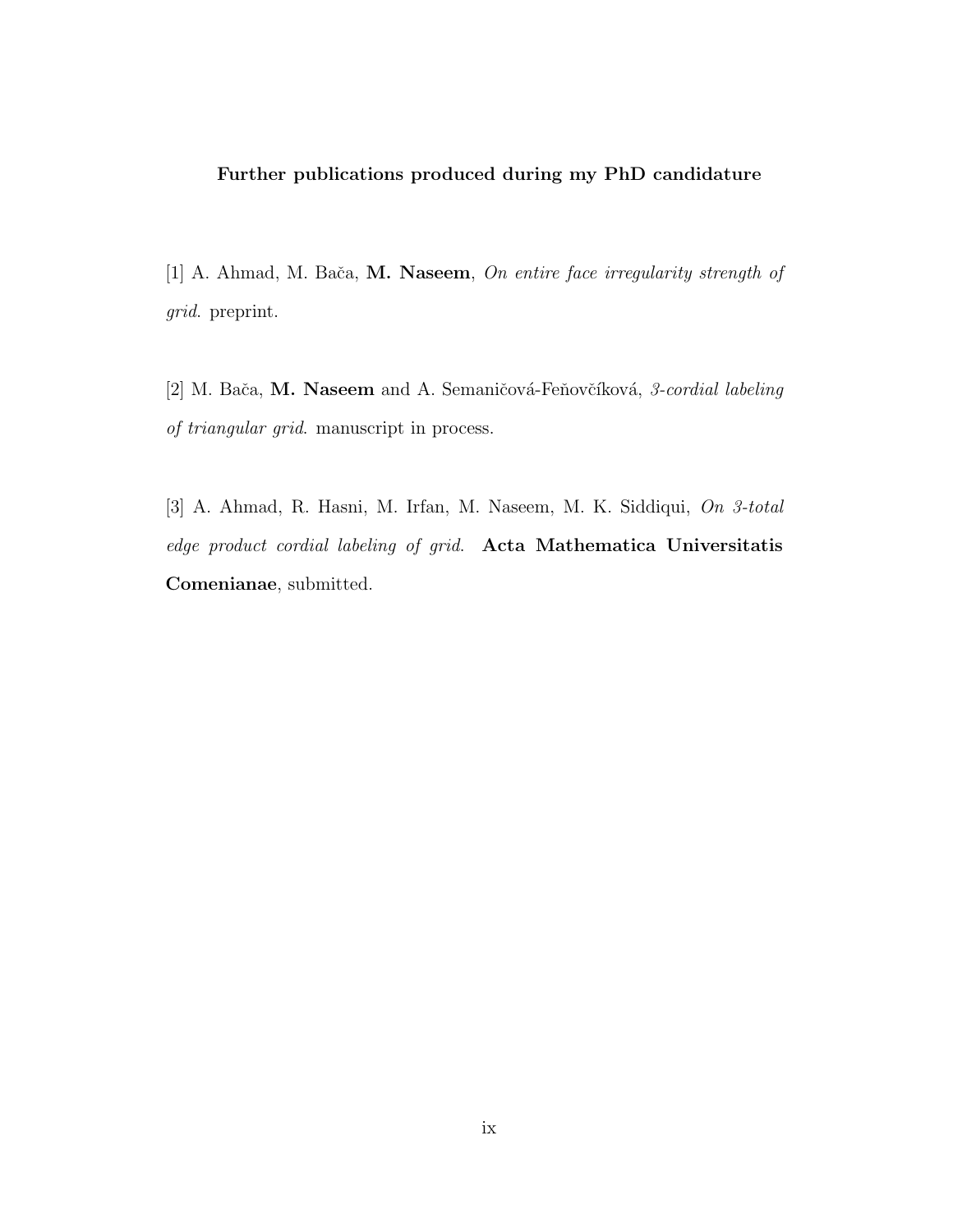#### Introduction

Graph labeling is a mapping from graph elements i.e. edges, vertices and faces (for planar graphs), into a set of numbers. This thesis deals with two types of labelling, one is called *totallablelling* and another is called entire lableling. In many cases we consider sums of labels associated with a graph elements. we call these sums weights of the elements. In the thesis we consider an entire k-labeling of plane graph as mapping from set of edges, vertices and faces into the set of integers  $\{1, 2, \ldots, k\}$ and the weight of a face is the sum of labels carried by that face and all edges and vertices surrounding it. Dependent on restrictions or conditions for face weights we can obtain various entire irregular labelings.

An entire k-labeling is defined to be a *face irregular entire k-labeling* of the plane graph if for every two different faces there are distinct face weights. The entire face *irregularity strength* of a plane graph is the smallest integer  $k$  such that the graph admits a face irregular entire k-labeling. This graph parameter, entire face irregularity strength, was introduced by Bača, Jendrol, Kathiresan and Muthugurupackiam in [34]. They estimated the lower bounds of this parameter and also obtained the precise values for some families of graphs. They obtained exact values of the face irregularity strength prove that the lower bounds are tight. In the thesis we estimate the lower and upper bounds of the entire face irregularity strength for disjoint union of multiple copies of a plane graph and determined the precise values for two classes of graphs that prove the sharpness of the lower bound".

An entire labeling (or labeling of type  $(1,1,1)$ ) of a plane graph G assigns labels from the set  $\{1, 2, ..., |V(G)| + |E(G)| + |F(G)|\}$  into the vertices, edges and faces in such a way that each vertex, edge and face receives exactly one label and each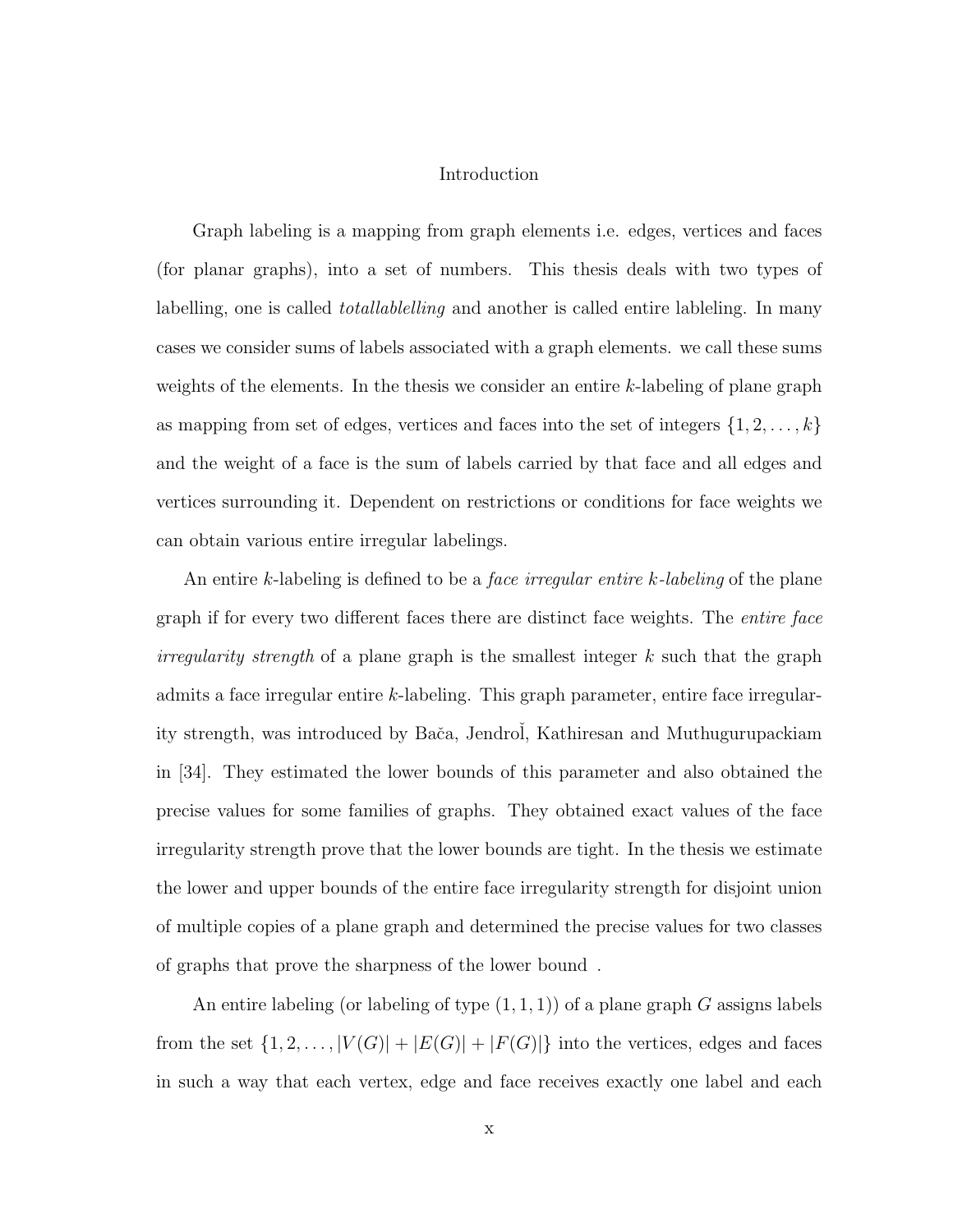number is used exactly once as a label. The *weight* of a face under an entire labeling is the sum of the labels carried by that face and the edges and vertices surrounding it. An entire labeling of a graph is called  $d$ -antimagic if the weights of all faces form an arithmetic sequence starting from a and having common difference d, where  $a > 0$ and  $d \geq 0$  are two given integers.

The concept of the d-antimagic labeling of the plane graphs was introduced in [25], where labelings of type  $(1, 1, 1)$  were described for prism  $D_n$ . The d-antimagic labelings of type  $(1, 1, 1)$  for the generalized Petersen graph  $P(n, 2)$ , the hexagonal planar maps and the grids can be found in [26, 27, 32]. In particular for  $d = 0$ , Lih in [84] calls such labeling *magic* and describes magic (0-antimagic) labeling of type  $(1, 1, 0)$  for wheels, friendship graphs and prisms. The magic  $(0\text{-antimagic})$ labelings for grid graphs and honeycombs are given in [33] and [16], respectively. A d-antimagic labeling is called super if the smallest possible labels appear on the vertices.

In this thesis we have studied the existence of super d-antimagic labelings of Kleinbottle polyhex. We showed that for  $n$  even,  $n \geq 2$ ,  $m \geq 1$ , the non-bipartite Kleinbottle polyhex admits a super d-antimagic entire labeling for differences  $d = 1, 3$ .

The last part of the thesis deals with investigation the existence of an 3-total edge product cordial labeling of hexagonal grid. We prove that the hexagonal grid  $H_n^m$ admits a 3-total edge product cordial labeling for every  $n \geq 1$ ,  $m \geq 1$ ,  $(n, m) \neq (1, 1)$ .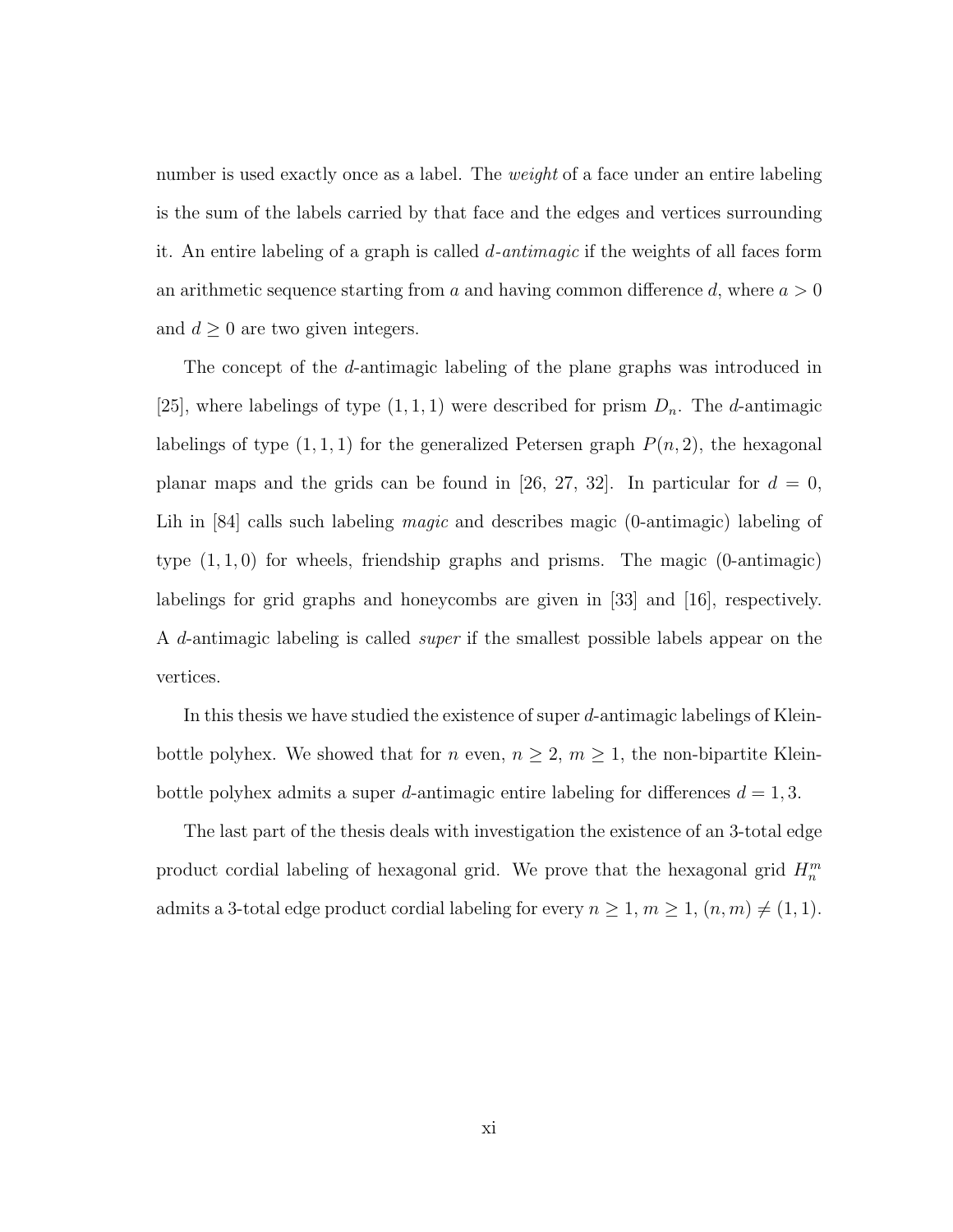## Outline of the thesis

In Chapter 1, we provide the basic terminology of graph theory, recall some definitions and notations of certain families of graphs that will be used throughout the thesis and we present some preliminary results of the graph theory.

In Chapter 2, we give an overview of certain types of labelings, namely magic types of labelings, antimagic types of labelings and lastly irregular labelings and cordial labelings. Moreover we present certain known results regarding these labelings.

In Chapter 3, we estimate lower and upper bounds of the entire face irregularity strength for the disjoint union of multiple copies of a plane graph and determined the precise values for two classes of graphs. These two cases prove the sharpness of the lower bound of the entire face irregularity strength for disjoint union of multiple copies of a plane graph.

In Chapter 4, we study the existence of super d-antimagic labelings of Kleinbottle polyhex. We show that for *n* even,  $n \geq 2$ ,  $m \geq 1$ , the non-bipartite Klein-bottle polyhex  $\mathbb{KB}_{m+\frac{1}{2}}^{n}$  admits a super *d*-antimagic labeling of type  $(1, 1, 1)$  with  $d = 1, 3$ .

In Chapter 5, we describe a construction to obtain 3-total edge product cordial labeling of the hexagonal grid  $H_n^m$  from a smaller hexagonal grid.

At the end of the thesis, in Appendix A, we provide a list of graph-theoretic symbols used in the thesis.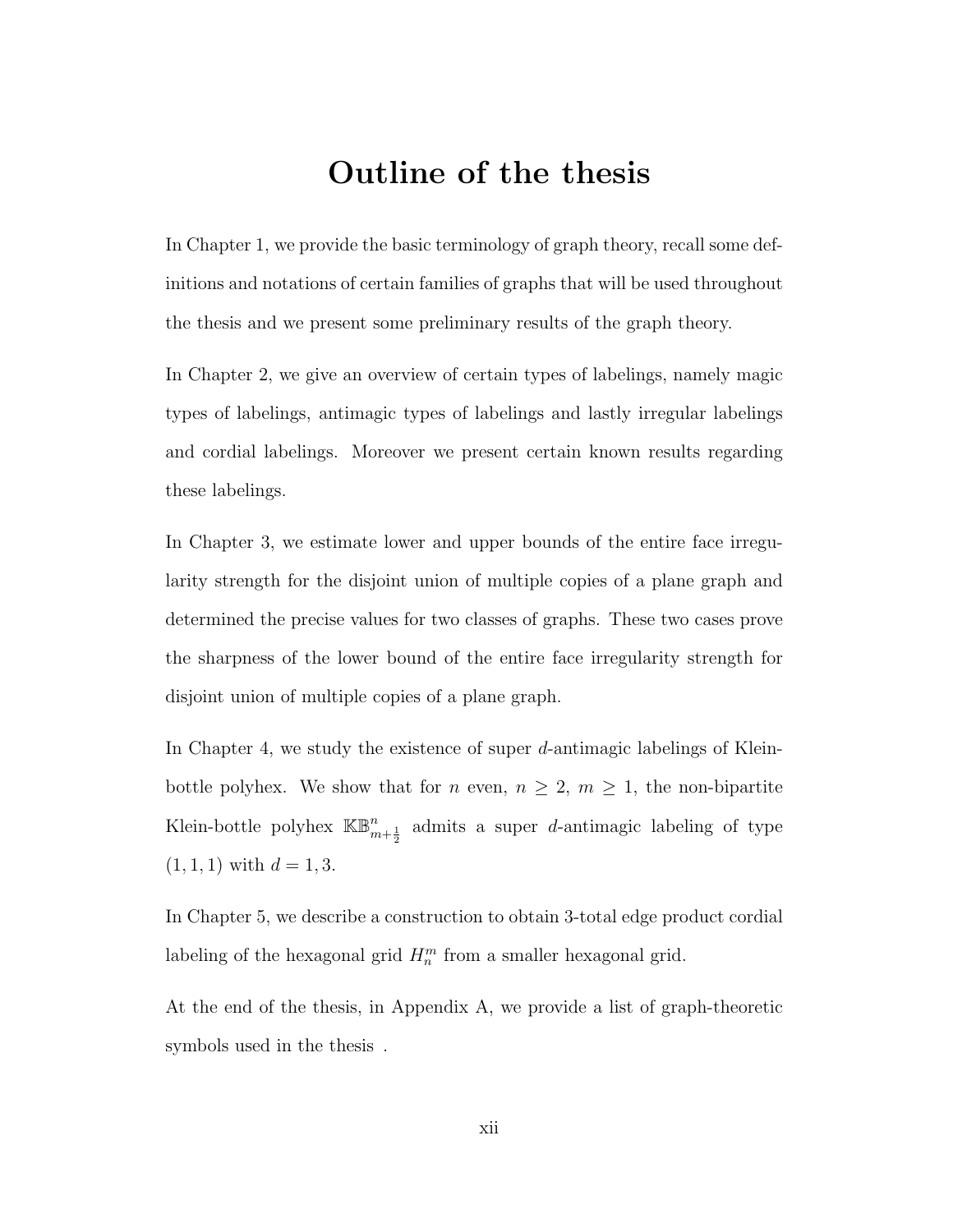# **Contents**

|                |     |              | List of publications arising from this thesis | viii         |
|----------------|-----|--------------|-----------------------------------------------|--------------|
|                |     | Introduction |                                               | $\mathbf x$  |
|                |     |              | Outline of the thesis                         | xii          |
| $\mathbf{1}$   |     |              | <b>Basic Terminology</b>                      | $\mathbf{1}$ |
| $\overline{2}$ |     |              | <b>Graph Labelings</b>                        | 12           |
|                | 2.1 |              |                                               | 13           |
|                | 2.2 |              | Antimagic Graphs                              | 18           |
|                |     | 2.2.1        | Vertex-antimagic Edge Labelings               | 19           |
|                |     | 2.2.2        | Vertex-antimagic Total Labelings              | 21           |
|                |     | 2.2.3        | d-antimagic Labelings of Graphs               | 22           |
|                | 2.3 |              |                                               | 23           |
|                |     | 2.3.1        |                                               | 24           |
|                |     | 2.3.2        |                                               | 25           |
|                |     | 2.3.3        |                                               | 30           |
|                | 2.4 |              |                                               | 32           |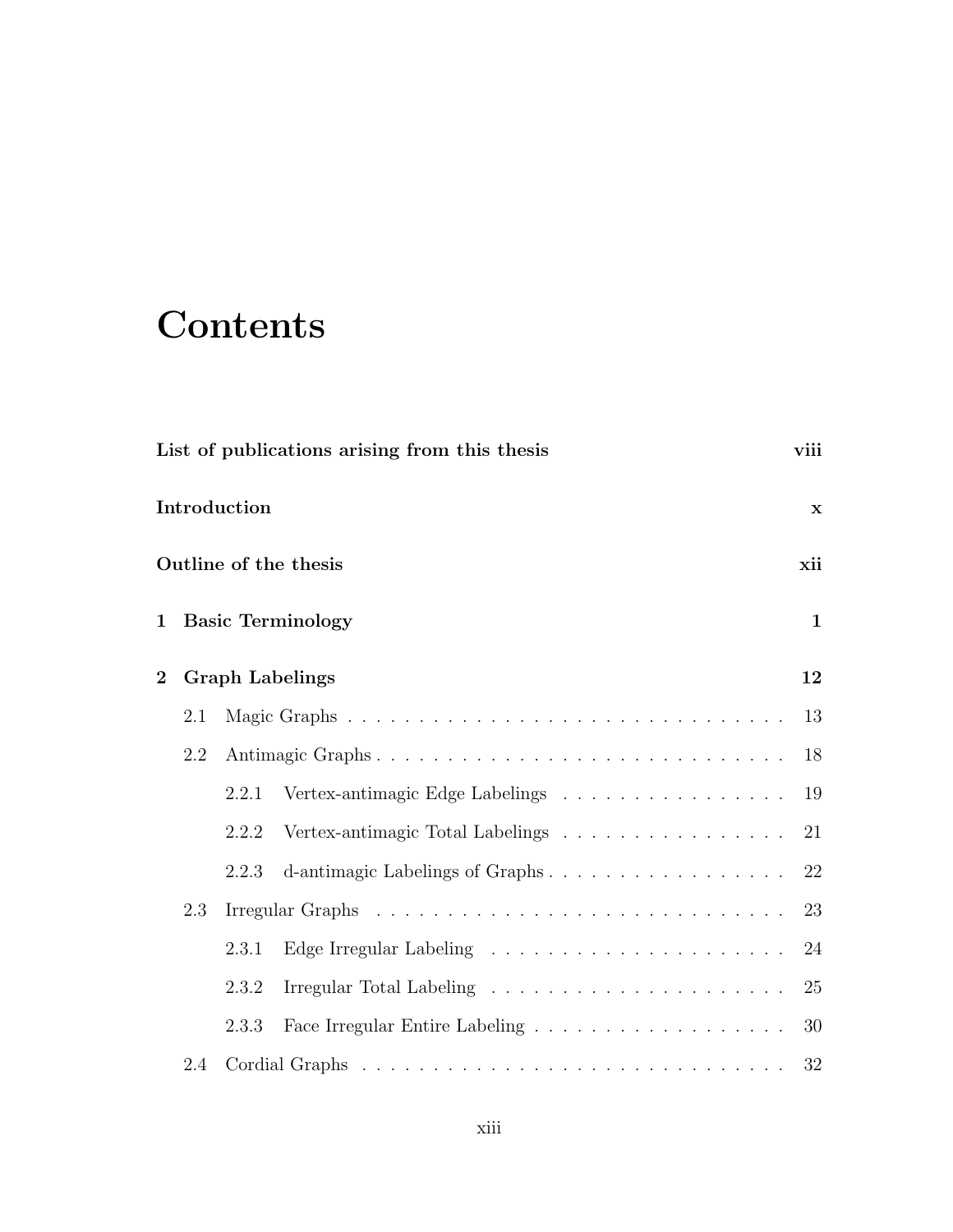| 3 |                                    | Entire face irregularity strength of disjoint union of plane graphs | 35 |
|---|------------------------------------|---------------------------------------------------------------------|----|
|   | 3.1                                |                                                                     | 35 |
|   | $3.2\,$                            | Upper Bound of the Parameter $\mathrm{efs}(m)$                      | 45 |
| 4 |                                    | Entire Labeling of Klein-bottle Fullerenes                          | 49 |
|   | 4.1                                |                                                                     | 49 |
|   | 4.2                                | Results for Bipartite Klein-bottle Polyhex                          | 53 |
|   | 4.3                                | Results for Non-bipartite Klein-bottle Polyhex                      | 53 |
| 5 |                                    | On 3-total Edge Product Cordial Labeling of Honeycomb               | 58 |
| 6 |                                    | Conclusion                                                          | 70 |
|   | Appendix - Graph-theoretic symbols |                                                                     | 72 |
|   |                                    | <b>Bibliography</b>                                                 | 74 |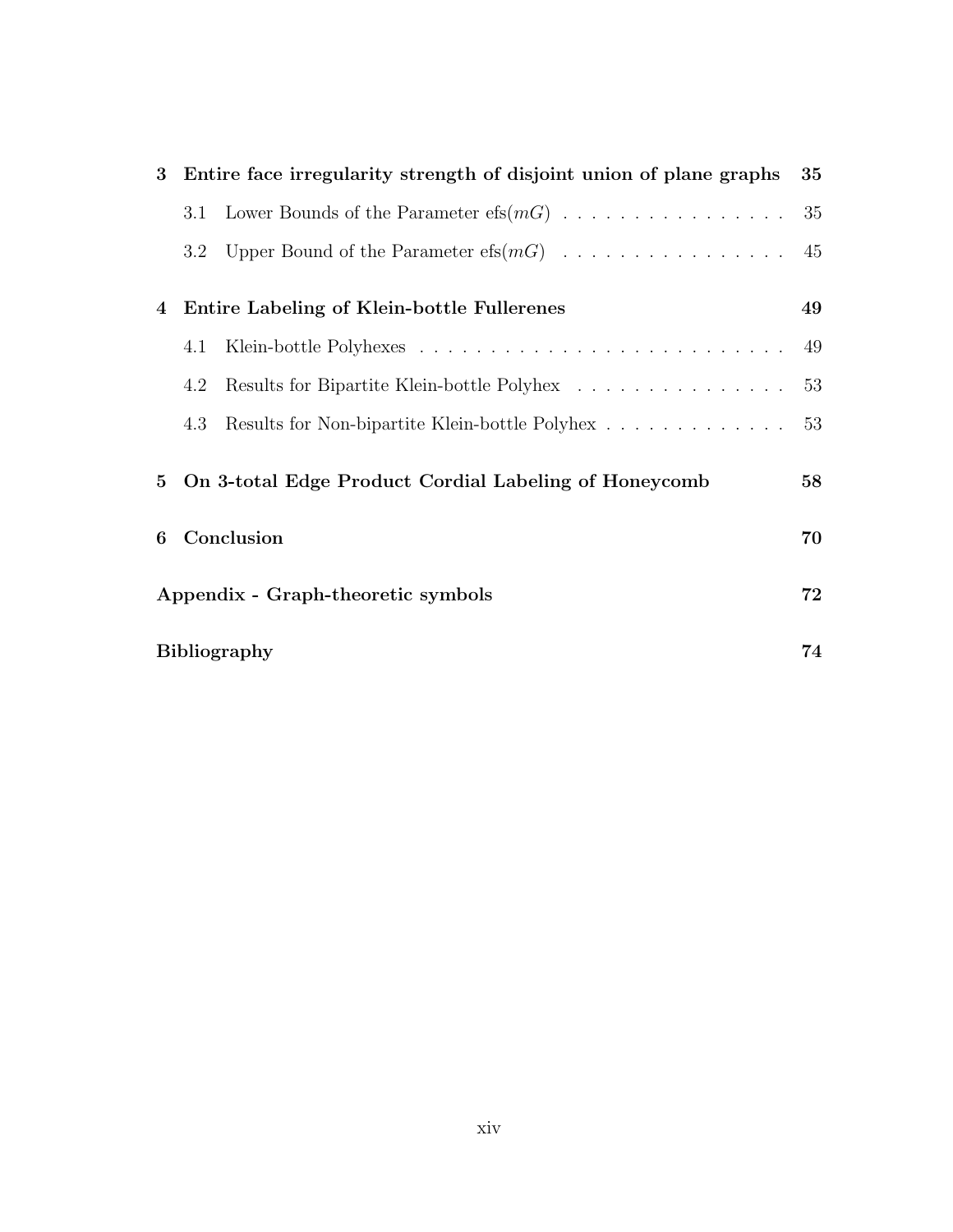# List of Figures

| 1.1 | $\overline{4}$                                                                                                  |  |
|-----|-----------------------------------------------------------------------------------------------------------------|--|
| 1.2 | $\overline{4}$                                                                                                  |  |
| 1.3 | $\overline{5}$                                                                                                  |  |
| 1.4 | $\overline{5}$                                                                                                  |  |
| 1.5 | 6                                                                                                               |  |
| 1.6 | $6\phantom{.}6$                                                                                                 |  |
| 1.7 | $\overline{7}$                                                                                                  |  |
| 1.8 | $\overline{7}$                                                                                                  |  |
| 1.9 | $8\,$                                                                                                           |  |
|     | 8                                                                                                               |  |
|     | 10                                                                                                              |  |
|     | 1.12 Antiprism $A_9. \ldots \ldots \ldots \ldots \ldots \ldots \ldots \ldots \ldots \ldots \ldots \ldots$<br>10 |  |
|     | 11                                                                                                              |  |
| 2.1 | 14                                                                                                              |  |
| 2.2 | Supermagic labeling of octahedron. $\ldots \ldots \ldots \ldots \ldots \ldots \ldots$<br>14                     |  |
| 2.3 | 16                                                                                                              |  |
| 2.4 | 16                                                                                                              |  |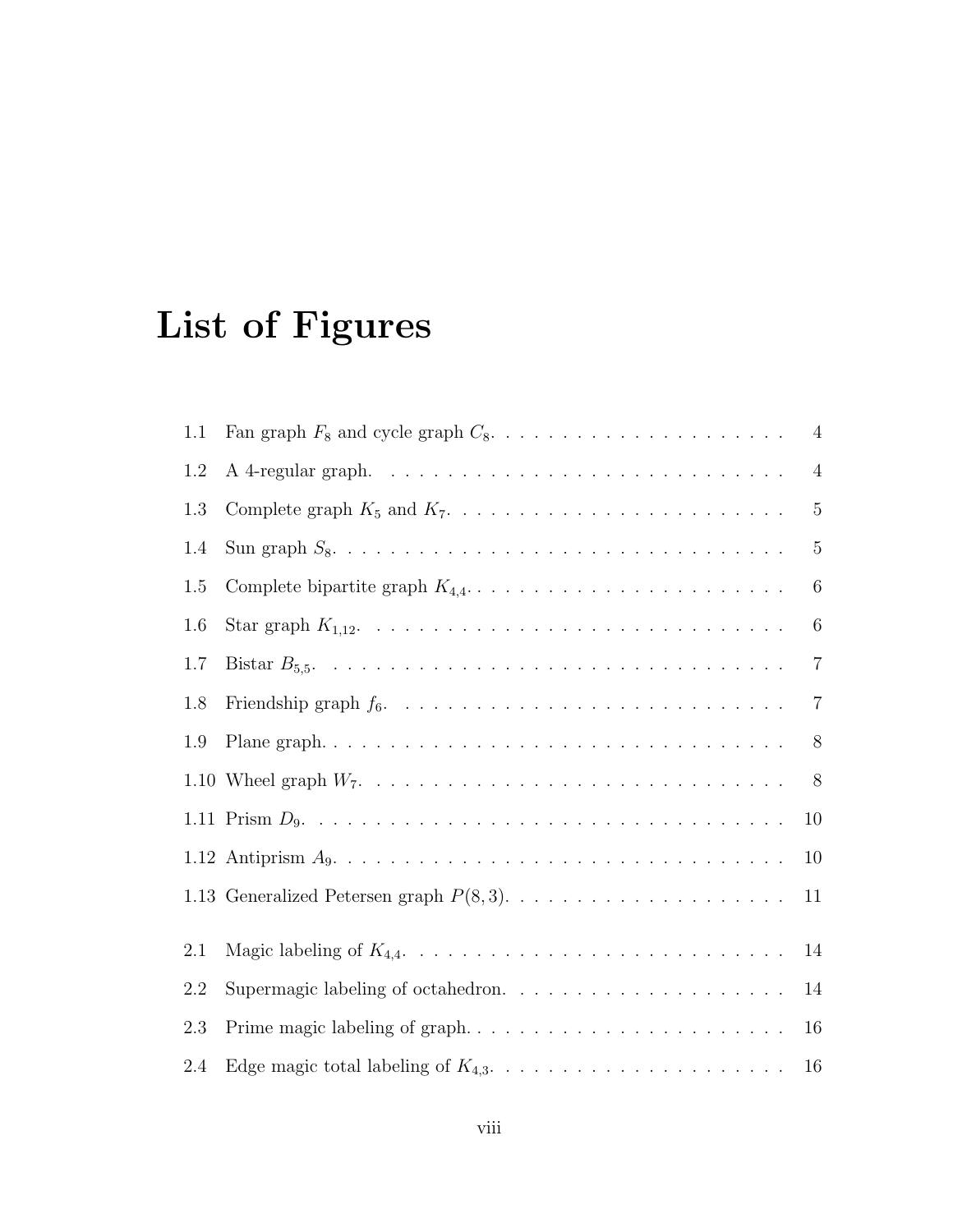| 2.5        | Antimagic labeling of the tree                                                                  | 19       |
|------------|-------------------------------------------------------------------------------------------------|----------|
| 2.6        | $(15,3)$ -vertex antimagic edge labeling of $P(8,2)$ .                                          | 20       |
| 2.7        | Irregular assignment of fan $F_6$ with $s(G) = 3$ .                                             | 24       |
| 2.8        | Vertex irregular total 2-labeling of $K_5$ .                                                    | 26       |
| 2.9        | Edge irregular total 6-labeling of $K_{1,10}$ .                                                 | 28       |
|            | 2.10 Face irregular entire 2-labeling of octahedron. $\ldots \ldots \ldots \ldots$              | 31       |
|            |                                                                                                 | 31       |
|            | 2.12 3-total edge product cordial labeling of $C_{10}$ .                                        | 33       |
| 3.1<br>3.2 | Face irregular entire 6-labeling of $5L_{10}$ .<br>Face irregular entire 5-labeling of $4W_7$ . | 41<br>45 |
|            |                                                                                                 |          |
| 4.1        | Quadrilateral section $P_m^n$ cuts from the regular hexagonal lattice                           | 51       |
| 4.2        | Quadrilateral section $P_{m+1/2}^n$ cuts from the regular hexagonal lattice                     | 52       |
| 5.1        |                                                                                                 | $59\,$   |
| 5.2        | The 3-total edge product cordial labeling of $H_1^2 \cong H_2^1$                                | 60       |
| 5.3        |                                                                                                 | 60       |
| 5.4        |                                                                                                 | 61       |
| 5.5        |                                                                                                 | 61       |
| 5.6        |                                                                                                 | 63       |
| 5.7        |                                                                                                 | 63       |
| 5.8        |                                                                                                 | 63       |
| 5.9        |                                                                                                 | 63       |
|            |                                                                                                 | 63       |
|            |                                                                                                 | 64       |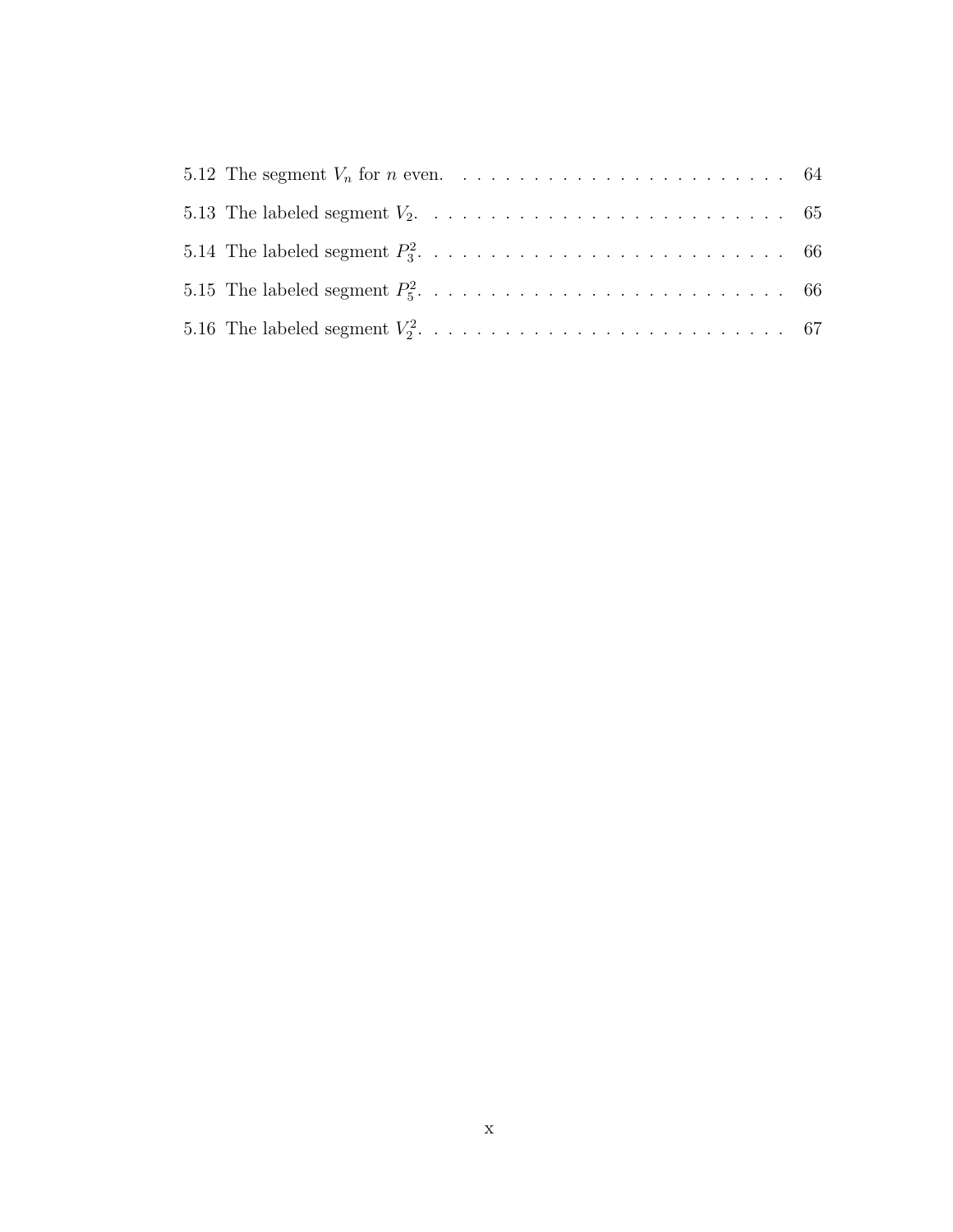## Chapter 1

# Basic Terminology

In this chapter we will define the basic terminology and some preliminary results of the graph theory. In this thesis, a graph means a finite undirected simple graphs without multiple edges or loops, unless otherwise stated.

A graph  $G = (V(G), E(G))$  consists of two sets. The vertex set  $V(G)$  is a nonempty set of elements called *vertices*. The edge set  $E(G)$  is a set of elements called *edges*. Each edge  $e \in E$  is an unordered pair of vertices  $\{u, v\}$  called the end vertices of e. We simply denote  $e = uv$ . We also say that e is incident to u and v.

In graph  $G = (V, E)$  the vertices are often called *nodes* and the edges are called arcs or links. It is possible to have a vertex joined to itself by an edge and such an edge is called a loop. If two or more edges of G have the same end vertices, we say that these are *parallel edges*. A graph is called *simple* if it has no loops and no parallel edges. The *order* of  $G$  is the cardinality of its vertex set, usually denoted by n and the *size* of graph G is the cardinality of its edge set, denoted by m.

Degree of a vertex x of any graph  $G$  is defined as the number of edges incident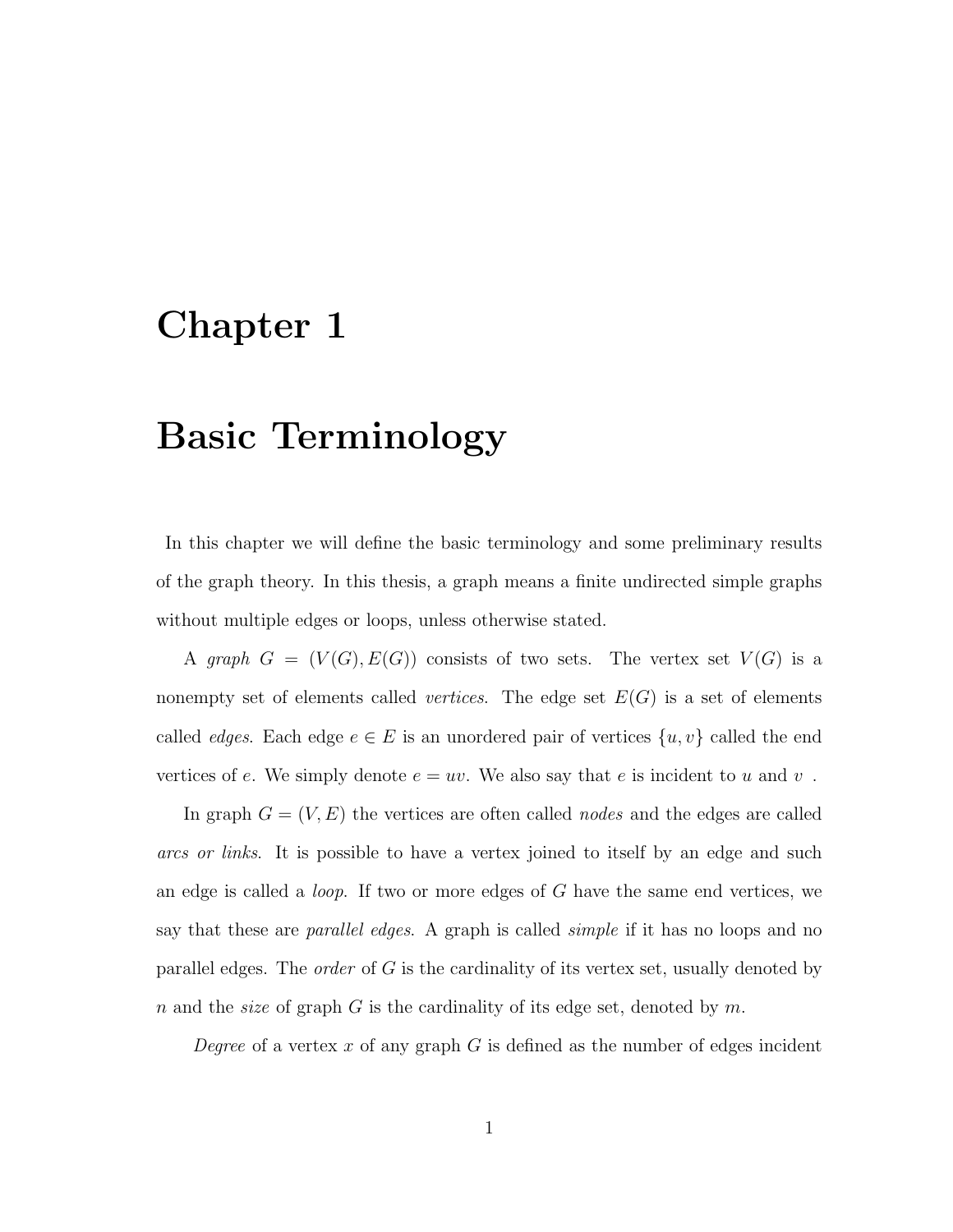with x, where the number of loops are counting twice. It is denoted by  $d_G(x)$  or  $d(x)$ . The maximum degree of a graph G is denoted by  $\Delta(G)$  and the minimum degree of the graph G is denoted by  $\delta(G)$ . If  $d(x)$  is even (odd) for some  $x \in V(G)$ then the vertex  $x$  is called an even vertex (odd vertex). The vertex of degree 0 is called isolated vertex and the vertex of degree 1 is called leaf or pendent. Graphs are finite or infinite according to their order. The graph of order 1 is called trivial graph. Two vertices x and y are called adjacent if  $xy \in E(G)$ . Two edges  $e_1$  and  $e_2$ are adjacent if they have a common vertex. Two adjacent vertices are also known as neighbors of each other, the set of all neighbors of the vertex x is denoted by  $N(x)$ . There is known theorem which associate the number of edges and the degrees of the vertices of a graph G, known as First Theorem of Graph Theory.

**Theorem 1.** [50] For any graph  $G$ ,

$$
\sum_{x \in V(G)} d(x) = 2 \mid E(G) \mid
$$

where  $d(x)$ , denotes the degree of the vertex x.

When we sum the degrees of all vertices, each edge gets counted twice (once in  $d(x)$ , once in  $d(y)$ . So the resulting sum is twice the number of edges.

Corollary 1. [50] In every graph the number of vertices with odd degree is even.

There are many ways to represent a graph. However, traditionally a graph is represented by a diagram. A dot represents a vertex and a curve (usually a line segment) represents an edge.

A graph H is a subgraph of graph G if  $V(H) \subseteq V(G)$  and  $E(H) \subseteq E(G)$ . If H is a subgraph of G, we can write  $H \subset G$  and we can say that H is contained in G or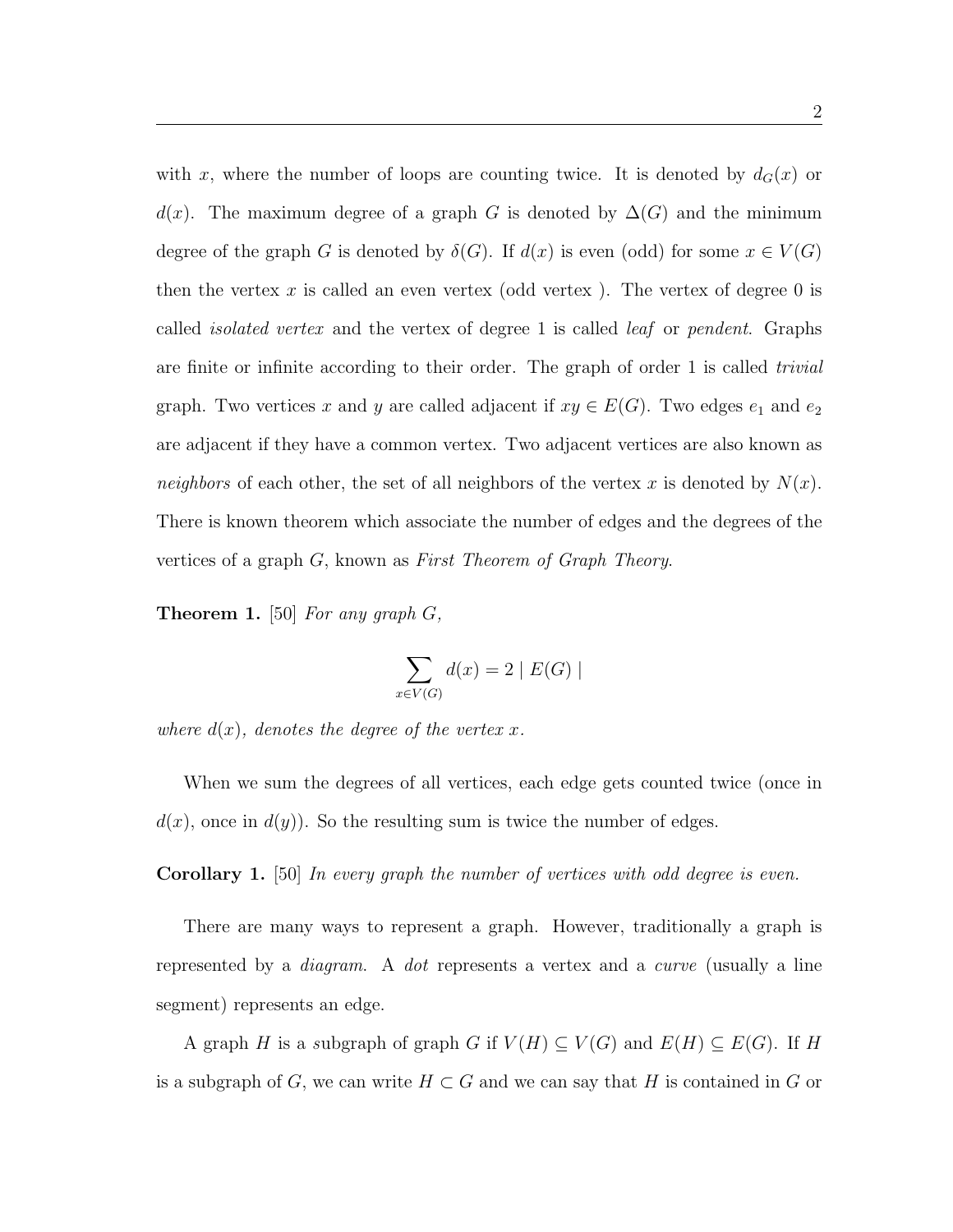G contains H. A subgraph H is said to be proper subgraph of G if either  $V(H)$  is a proper subset of  $V(G)$  or  $E(H)$  is a proper subset of  $E(G)$ . For a given graph G, there are two natural ways to get smaller graphs from  $G$  [50]. If  $v \in V(G)$ , the graph  $G-v$ , vertex-deleted subgraph, is obtained by deleting the vertex and remove all the edges incident to that vertex. If  $e \in E(G)$ , the graph  $G-e$ , edge-deleted subgraph, is obtained by deleting the edge. Vertex-deleted subgraph and edge-deleted subgraph of G are the proper subgraphs of the graph  $G$ . A spanning subgraph is a subgraph that is obtained only by edge deletion. In other words, the vertex set of the subgraph is the entire vertex set of the original graph. A subgraph obtained only by vertex deletion is called induced subgraph. Specifically, if we have a graph  $G$  and  $X$  is a set of vertices that are deleted, the resulting graph is  $G \setminus X$ . In induced subgraph we are interested in the set of vertices  $Y = V \setminus X$ , so for induced subgraph we used the notation  $G[Y]$  and called the graph induced by the vertices in Y.

A path, denoted by  $P_n$ , is a graph whose vertices can be arranged in a sequence so that two vertices are adjacent if they are consecutive in the sequence and not adjacent otherwise. A graph is said to be *connected* if there is a path between every pair of vertices. A graph which is not connected is called disconnected graph, which consists of two or more connected components.

If we join all the vertices of path  $P_n$  to a further vertex then the obtained graph is called *fan graph*. It is denoted by  $F_n$ . The cycle  $C_n$ ,  $n \geq 3$ , consists of n vertices, say  $x_1, x_2, ..., x_n$  and n edges, say  $x_i x_{i+1}, 1 \le i \le n-1$  and  $x_n x_1$ .

Figure 1.1 represents the fan  $F_8$  and the cycle  $C_8$ .

A graph is  $r$ -regular if every vertex of graph has degree r. In  $r$ - regular graphs,  $\delta(G) = \Delta(G) = r$ . Figure 1.2 illustrates a 4-regular graph. The graphs that are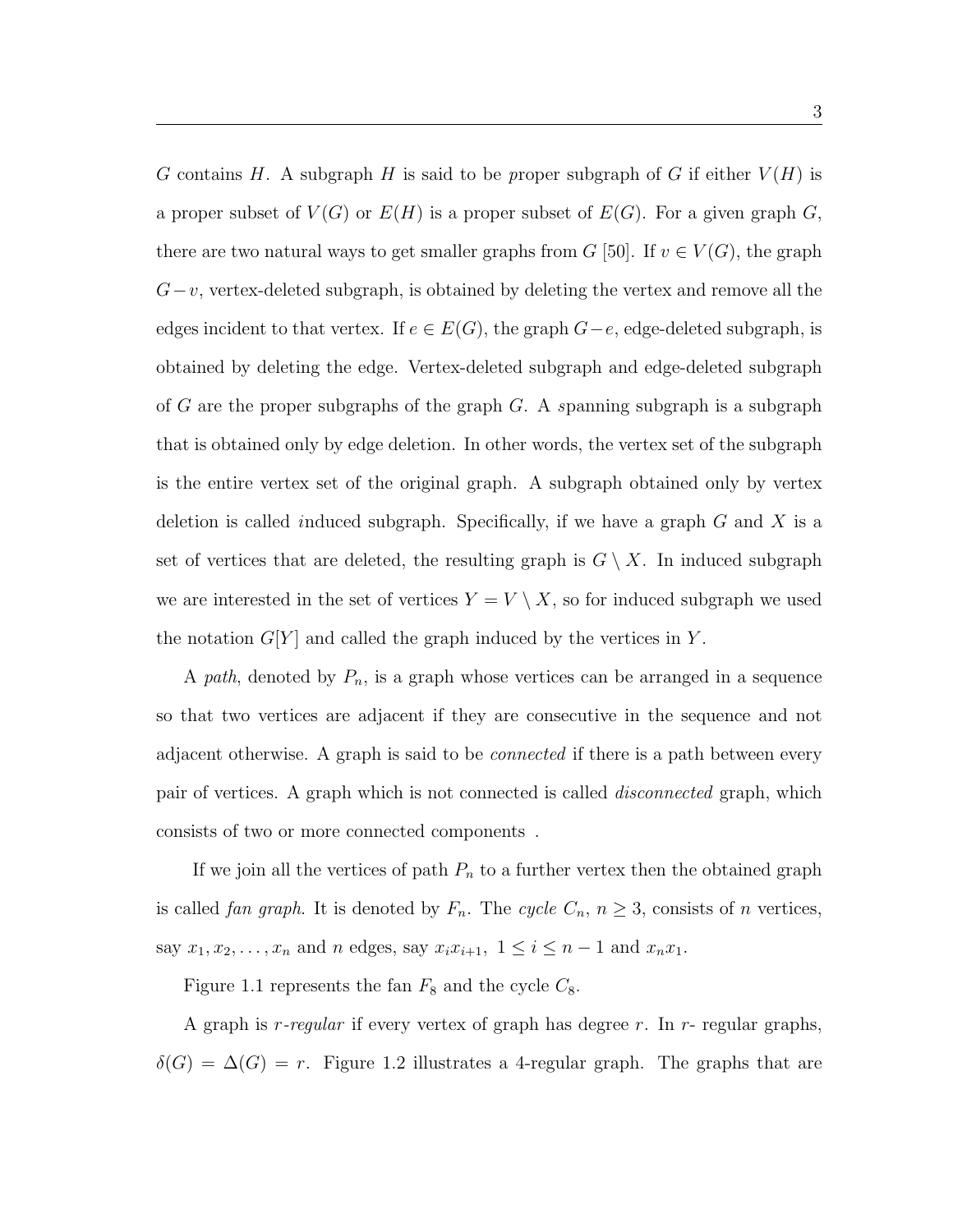

Figure 1.1: Fan graph  $F_8$  and cycle graph  $C_8$ .

3-regular are called cubic.



Figure 1.2: A 4-regular graph.

Complete graph on n vertices, denoted by  $K_n$ , is a simple graph with an edge between every pair of vertices. So, complete graph is  $(n - 1)$ -regular and have  $n(n-1)/2$  edges. Figure 1.3 shows the complete graphs on 5 and 7 vertices.

A sun graph, denoted by  $S_n$ , is obtained by attaching a pendent edge to every vertex of an *n*-cycle.  $S_8$  is shown in Figure 1.4. A graph whose vertex set can be partitioned into two sets  $X$  and  $Y$  so that every edge in the graph has one end vertex in  $X$  and other end vertex in  $Y$ , is either called *bipartite* or called *bipartite* graph. A graph G is called complete bipartite if we can partition the vertex set into two subsets i.e  $V = X \cup Y$  in such a way that every vertex of the partitioned set X is connected to every vertex in Y, it is denoted by  $K_{s,t}$ , where  $|X| = s$  and  $|Y| = t$ ,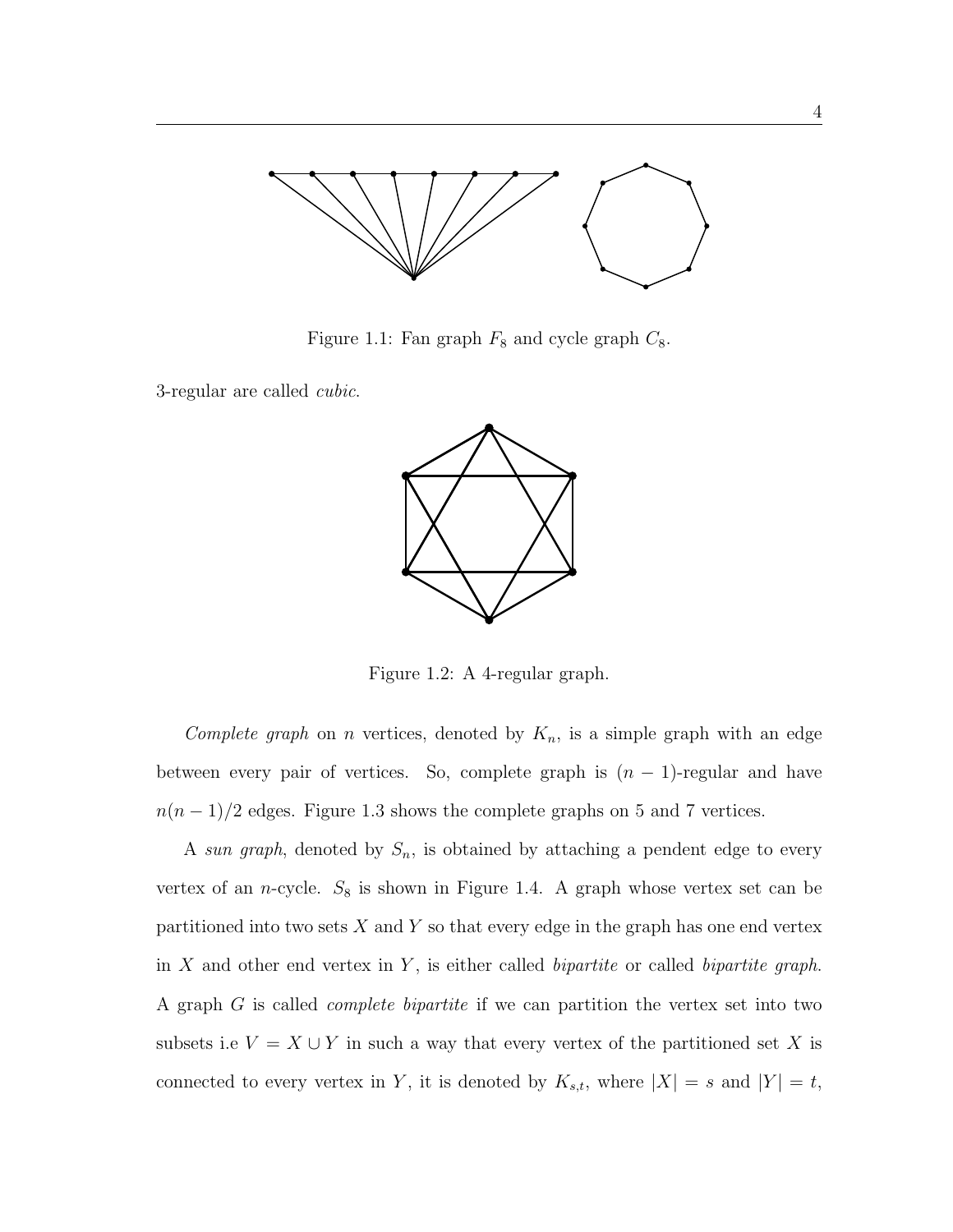

Figure 1.3: Complete graph  $K_5$  and  $K_7$ .



Figure 1.4: Sun graph  $S_8$ .

with  $s + t = n$  and  $|E(K_{s,t})| = st$ . Figure 1.5 shows the complete bipartite graph  $K_{4,4}.$ 

In general a graph G is called k-partite ( $k \geq 2$ ), if  $V(G)$  can be partitioned into k disjoint nonempty subsets such that each edge has its end vertices in different subsets. A k-partite graph in which every two vertices from different partite classes are adjacent is called complete k-partite graph.

Next theorem gives a characterization for bipartite graphs.

**Theorem 2.** [62] A graph  $G$  is bipartite if and only if  $G$  contains no odd cycle.

A graph is acyclic if it has no cycle. A forest is an acyclic graph and a connected acyclic graph is called *tree.* Star graph  $K_{1,n-1}$  which consists of a center and  $n-1$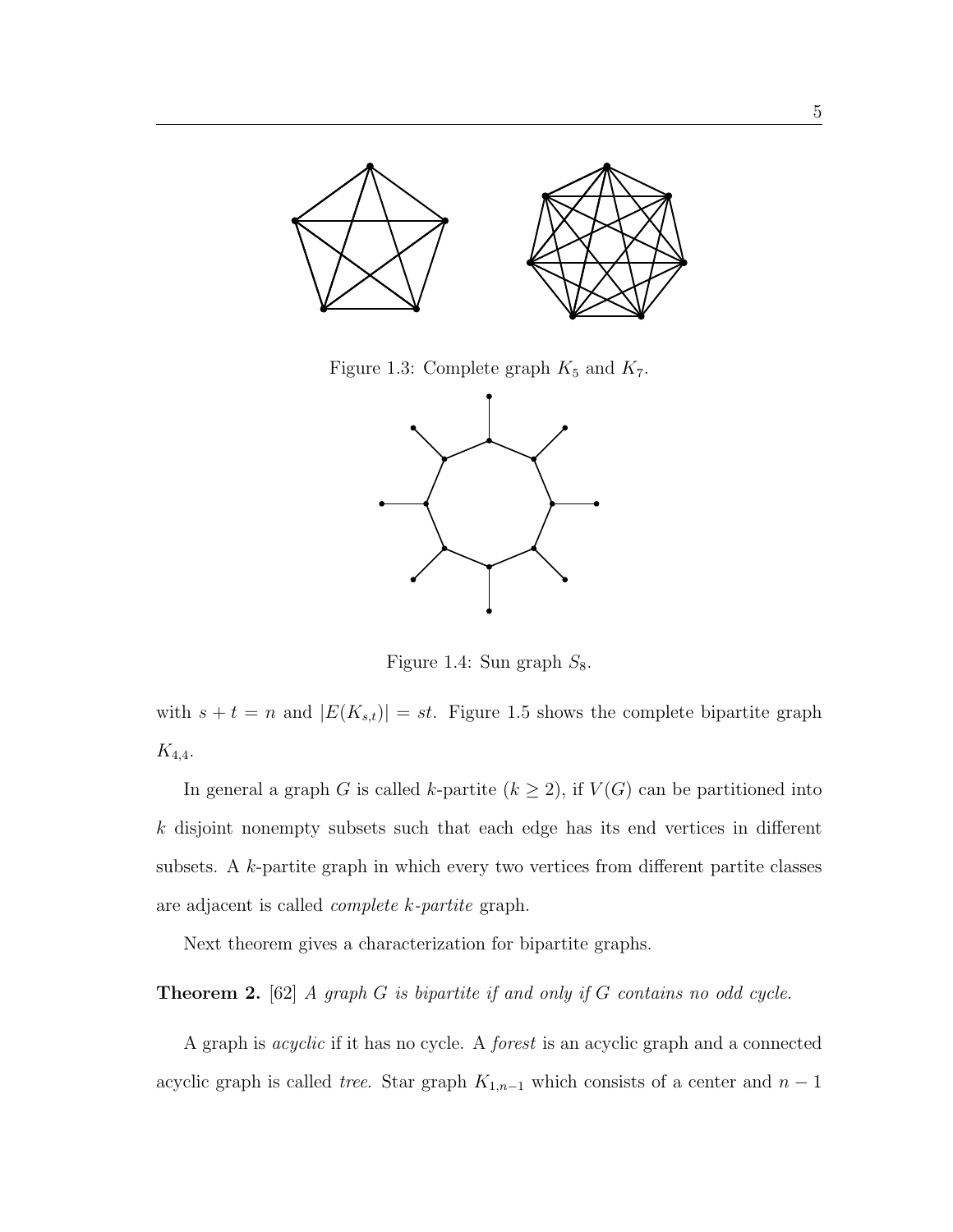

Figure 1.5: Complete bipartite graph  $K_{4,4}$ .

pendant vertices is an example of tree. A bistar which is also known as double star and it is denoted by  $B_{r,s}$ , where  $r + s = n - 2$ , is obtained by joining the central vertices of  $K_{1,r}$  and  $K_{1,s}$  by an edge.

Figure 1.6 and 1.7 shows a star graph  $K_{1,12}$  and bistar  $B_{5,5}$  respectively.



Figure 1.6: Star graph  $K_{1,12}$ .

A *friendship graph*  $f_n$ , consists of *n* triangles, having a common central vertex. In a friendship graph  $|V(f_n)| = 2n + 1$  and  $|E(f_n)| = 3n$ . Figure 1.8 represents the friendship graph  $f_6$ .

A graph is called planar graph if it can be drawn on the plane in such a way that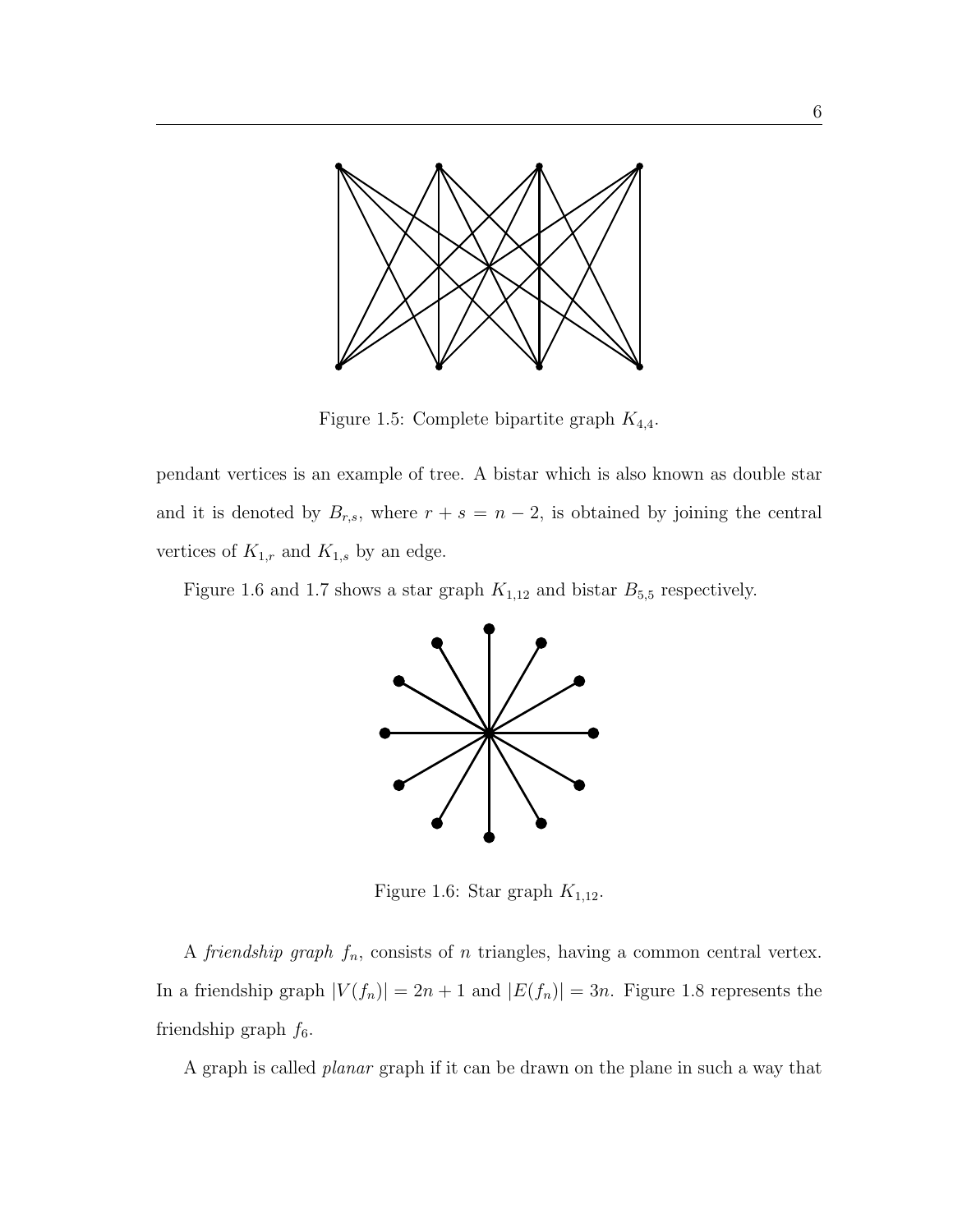

Figure 1.7: Bistar  $B_{5,5}$ .



Figure 1.8: Friendship graph  $f_6$ .

its edges intersect only at their end points, i.e. no edge cross each other. Any such drawing is called a plane drawing of graph G or a plane graph. A plane graph divides the plane into regions. The regions are called the faces of the graph. Every plane graph has an unbounded region called the exterior face. The boundary of the face in the plane graph is the set of vertices and edges that outline it. Every graph that can be drawn on a plane can be drawn on a sphere as well. In addition a graph can be embedded on a torus and Klein bottle as well. Figure 1.9 shows a plane graph.

Let  $G = (V(G), E(G))$  and  $H = (V(H), E(H))$  be two graphs. The union of two graphs is denoted by  $G \cup H$ , the vertex set of  $G \cup H$  is  $V(G) \cup V(H)$  and the edge set of  $G \cup H$  is  $E(G) \cup E(H)$ .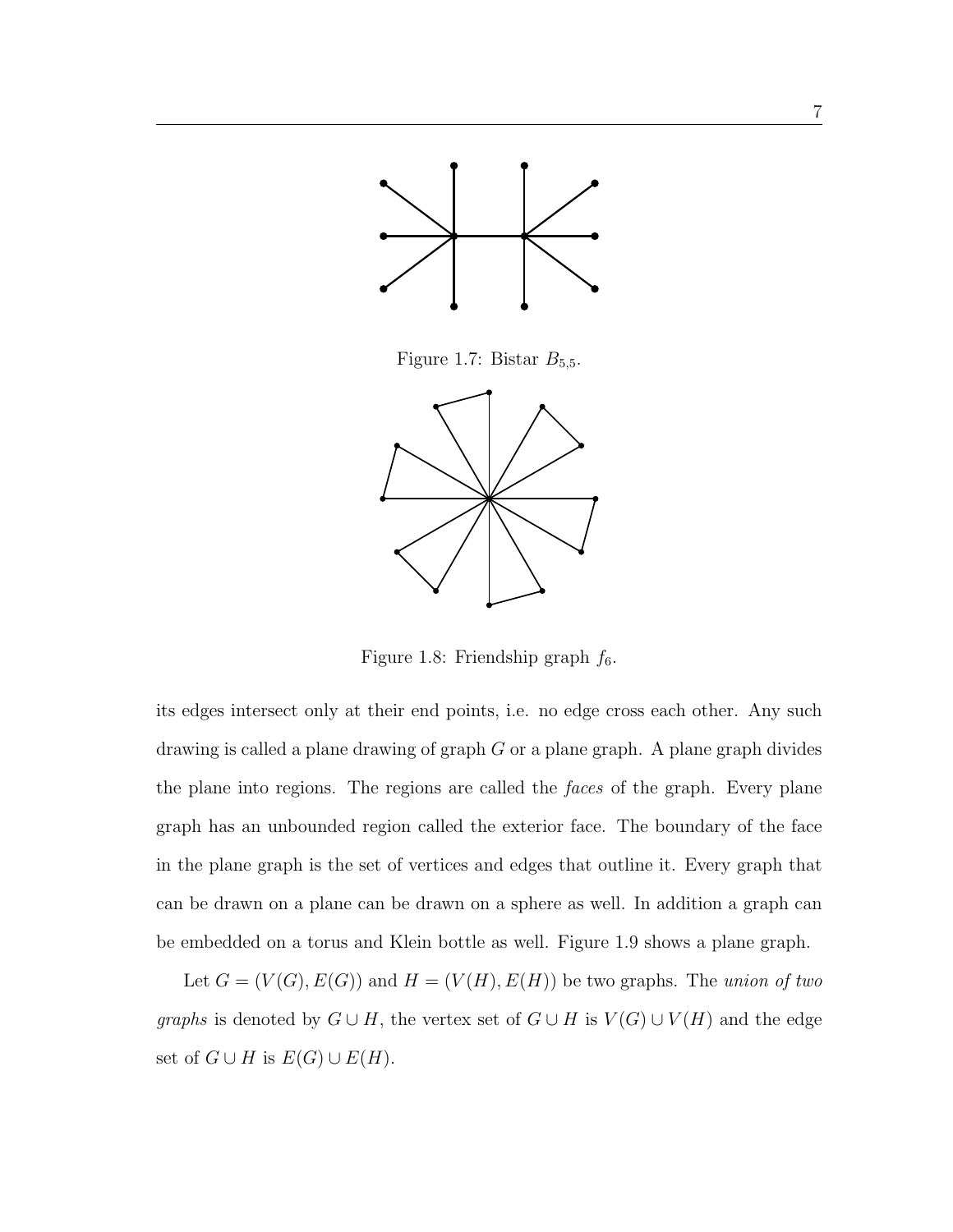

Figure 1.9: A plane graph.

The join of two graphs G and H is denoted by  $G + H$ , with the vertex set  $V(G) \cup V(H)$  and the edge set  $E(G) \cup E(H) \cup \{xy : x \in V(G), y \in V(H)\}.$ 

A wheel on  $n + 1$  vertices denoted by  $W_n$ , is obtained by joining a single vertex to all vertices of a cycle  $C_n$ , i.e.  $W_n = K_1 + C_n$ . Thus  $W_n$  contains  $n + 1$  vertices and 2n edges. Figure 1.10 illustrates the wheel graph on 8 vertices.



Figure 1.10: Wheel graph  $W_7$ .

Let  $G = (V, E)$  be a graph of order *n*. The *complement graph*  $\overline{G}$  is the graph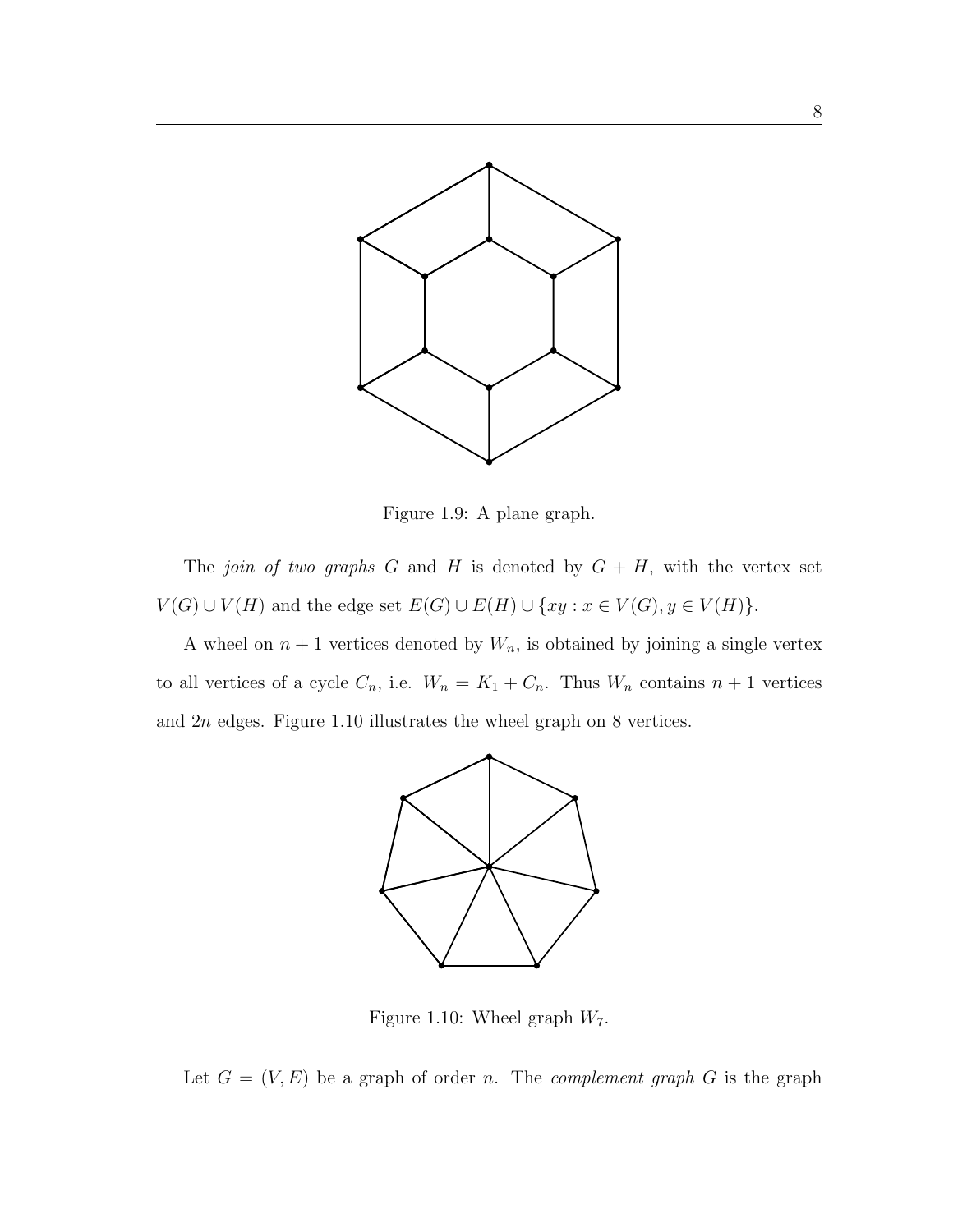with  $V(\overline{G}) = V(G)$  and  $E(\overline{G}) = E(K_n) \setminus E(G)$ . The cardinality of the edge set is  $E(\overline{G}) = \frac{n(n-1)}{2} - m$ , where m is the size of the graph  $G$ . Suppose G and H are graphs with the vertex sets  $V(G) = \{x_1, x_2, \ldots, x_n\}$  and  $V(H) = \{y_1, y_2, \ldots, y_m\}$ . Then the *Cartesian product of two graphs* is denoted by  $G \Box H$ . Its vertex set is  $V(G \Box H) = V(G) \times V(H)$  and  $(x_i, y_j)(x_k, y_l) \in E(G \Box H)$  if and only if  $i = k$  and  $y_j y_l \in E(H)$  or  $j = l$  and  $x_i x_k \in E(G)$ .

For  $n \geq 2$  and  $m \geq 2$ , the grid graph denoted by  $G_m^n$  is defined as the Cartesian product  $P_m \Box P_n$  of a path on m vertices with a path on n vertices embedded in the plane.

A *prism graph*, denoted by  $D_n$ , is defined as the Cartesian product of the path on two vertices and the cycle on *n* vertices, i.e.  $P_2 \Box C_n$ . It is a 3-regular graph.

An *antiprism graph* consists of two cycles, an inner cycle on *n* vertices  $u_1u_2 \ldots u_n$ , an outer cycle on *n* vertices  $v_1v_2 \ldots v_n$  and the set of 2*n* spokes i.e.  $\{u_iv_i, u_{i+1}v_i : i =$  $1, 2, \ldots, n-1\} \cup \{u_n v_n, u_1 v_n\}.$  It is denoted by  $A_n$ . Antiprism is a 4-regular graph. The prism  $D_9$  is depicted in Figure 1.11 and the antiprism  $A_9$  is shown in Figure 1.12.

A generalized Petersen graph  $P(n, m)$ ,  $n \geq 3$  and  $1 \leq m \leq \lfloor \frac{n-1}{2} \rfloor$ , consists of an outer *n*-cycle  $u_0u_1 \ldots u_{n-1}$ , a set of *n* spokes  $u_iv_i$ ,  $0 \le i \le n-1$  and *n* edges  $u_iu_{i+m}$ ,  $0 \leq i \leq n-1$ , with indices taken modulo n. Figure 1.13 illustrates the generalized Petersen graph  $P(8, 3)$ .

For other concept which are not provided in this chapter see  $[55]$ ,  $[113]$ ,  $[111]$ .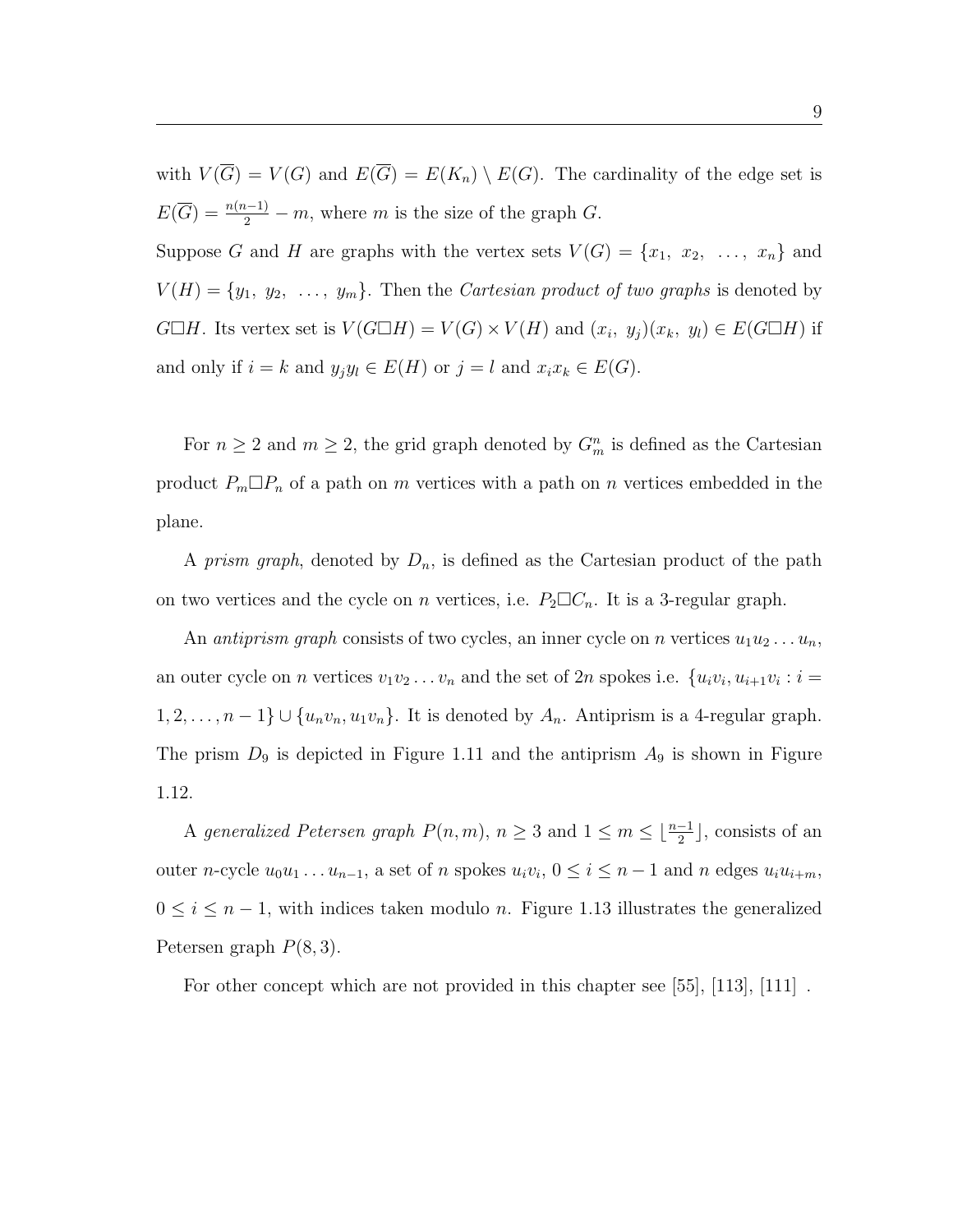

Figure 1.11: Prism D9.



Figure 1.12: Antiprism A9.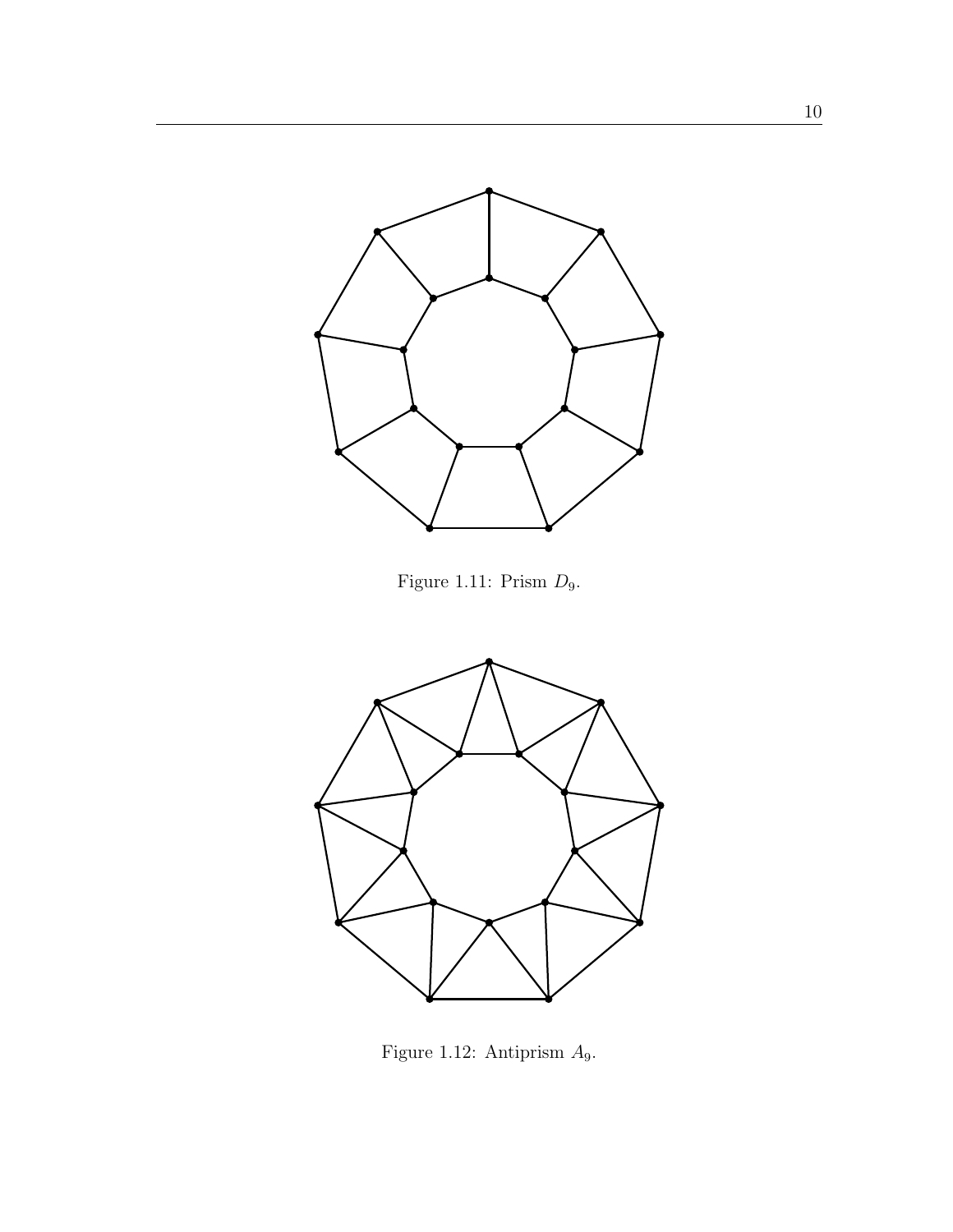

Figure 1.13: Generalized Petersen graph  $P(8,3)$ .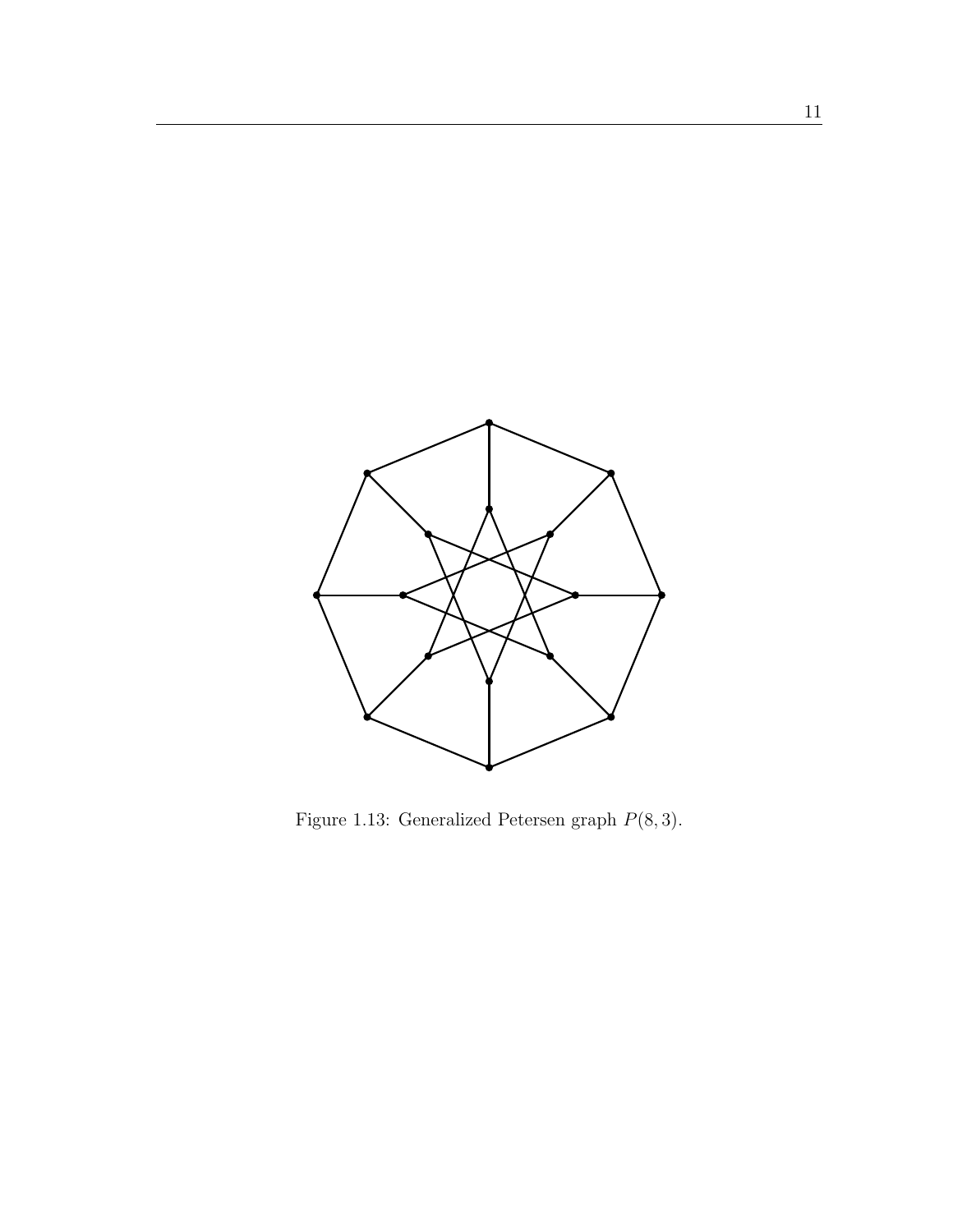## Chapter 2

# Graph Labelings

The labeling of discrete structures is also a field which possess the same characteristic. The problems arising from the study of a variety of labeling schemes of the elements of a graph and any discrete structure is a potential area of challenge as it cuts across wide range of disciplines of human understanding. Graph labeling problems are actually not of recent origin. For instance, coloring the vertices of a graph arose in connection with the four color theorem, which remained for a long time known by the name four color conjecture, took more than 150 years for its solution in 1976. The concept of labeling of graphs has recently gained a lot of popularity in the area of graph theory. This popularity is due not only to the mathematical challenges of graph labeling but also to the wide range of application that graph labeling offer to the other branches of science, for instance, X-ray, crystallography, coding theory, cryptography, astronomy, circuit design and communication networks design [45, 44]. Graph labelings were first introduced in the late 1960s. Among the huge diversity of concepts that appear while studying this subject one that has gained a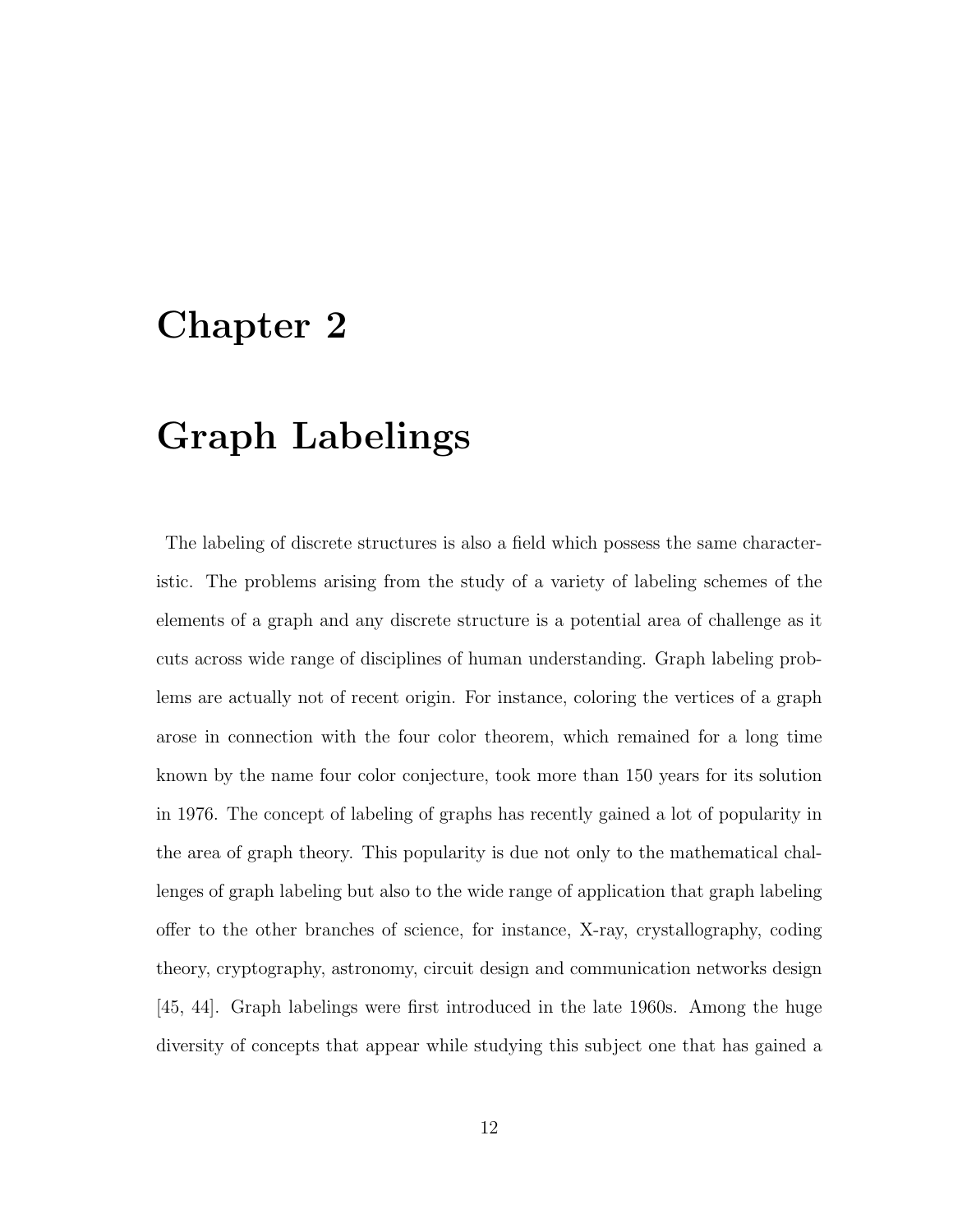lot of popularity is the concept of labelings of graphs with more than thirteen hundred papers in the literature and a very complete dynamic survey by Gallian [60]. These labelings can be distinguished by their conditions which are mostly described using the weights of the elements of graph namely vertex weights or edge weights. Informally, by graph labeling we mean an assignment of numbers to the graph elements, such as vertices, edges, or both, with respect to some specified conditions. If the domain is the vertex set or edge set the labeling is called *vertex labeling* or *edge* labeling, respectively. Moreover, if the domain is both the vertex and edge sets then the labeling is called a total labeling. For plane graph it make sense to consider their faces, so we can also assign labels to the faces. Thus, if domain is the set of vertices, edges and faces, then the labeling is called supertotal or entire. There are different kinds of labeling according to some specified conditions that are satisfied.

### 2.1 Magic Graphs

The concept of magic labeling was first introduced by Sedláček [100]. He gets the motivation from the notion of magic squares in number theory. In his terminology, a graph is said to be magic if there exist a function  $\phi : E(G) \to Z^+$  such that sums of the edge labels around any vertex equal to a constant (called the magic constant), independent of the choice of the vertex. Figure 2.1 shows the magic labeling of the complete bipartite graph  $K_{4,4}$ , where the magic constant is 34.

For the existence of magic graphs, some sufficient conditions are given in [15, 90, 100, 104]. Necessary and sufficient conditions for the existence of magic graphs were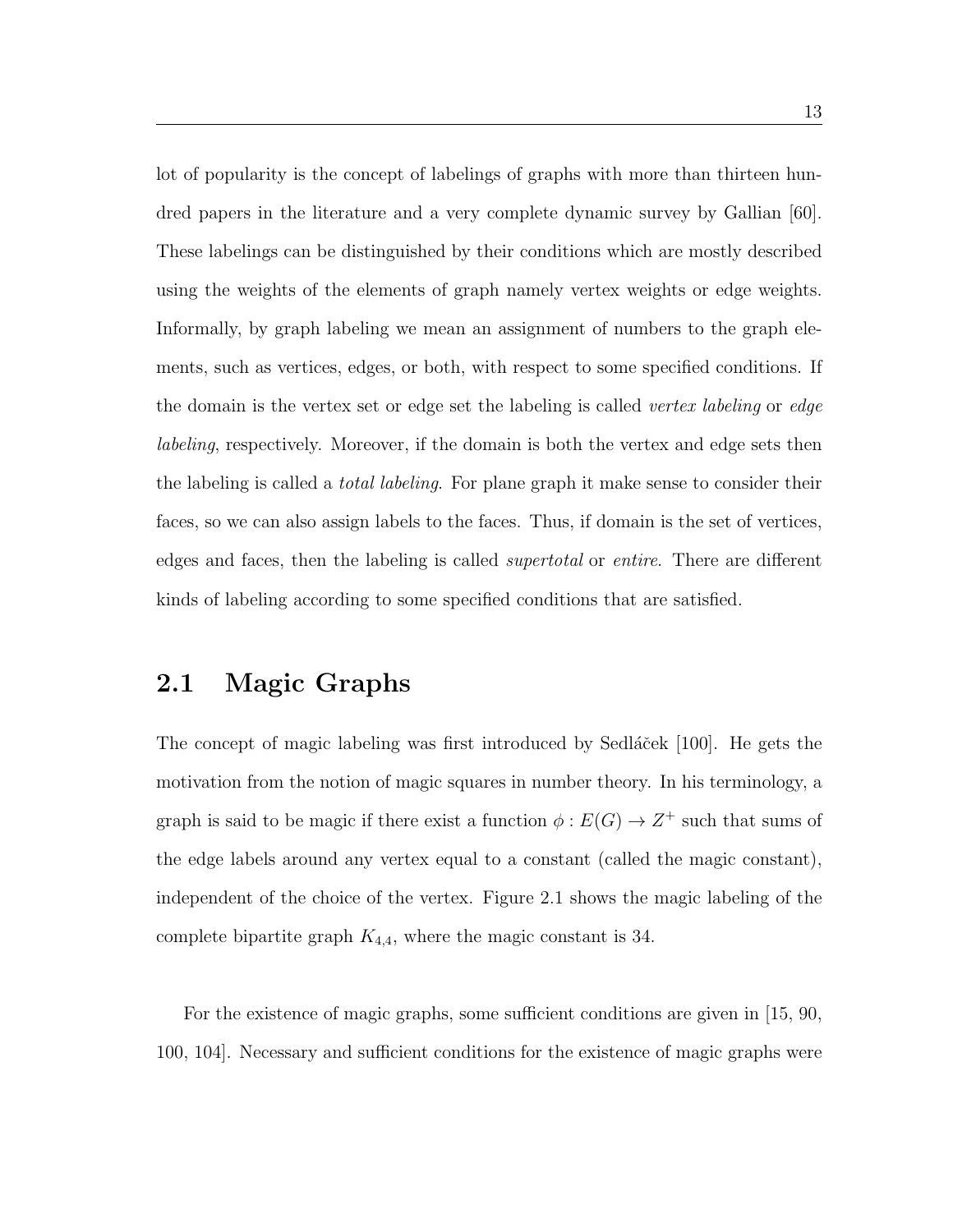

Figure 2.1: Magic labeling of  $K_{4,4}$ .

given by Jeurissen in  $[72, 73]$  and independently by Jezný and Trenkler in  $[74]$ .

Stewart [104] proved the following:  $K_n$  is magic for  $n = 2$  and all  $n \geq 5$ ,  $K_{n,n}$ is magic for all  $n \geq 3$ , fans  $F_n$  are magic if and only if n is odd and  $n \geq 3$ , wheels  $W_n$  are magic for  $n \geq 4$ , and  $W_n$  with one spoke deleted is magic for  $n = 4$  and for  $n \geq 6$ .

A magic labeling is called supermagic if the edge labels are consecutive positive integers. Stewart [104] introduced the notion of supermagic graphs. In Figure 2.2 the supermagic labeling of octahedron is shown.



Figure 2.2: Supermagic labeling of octahedron.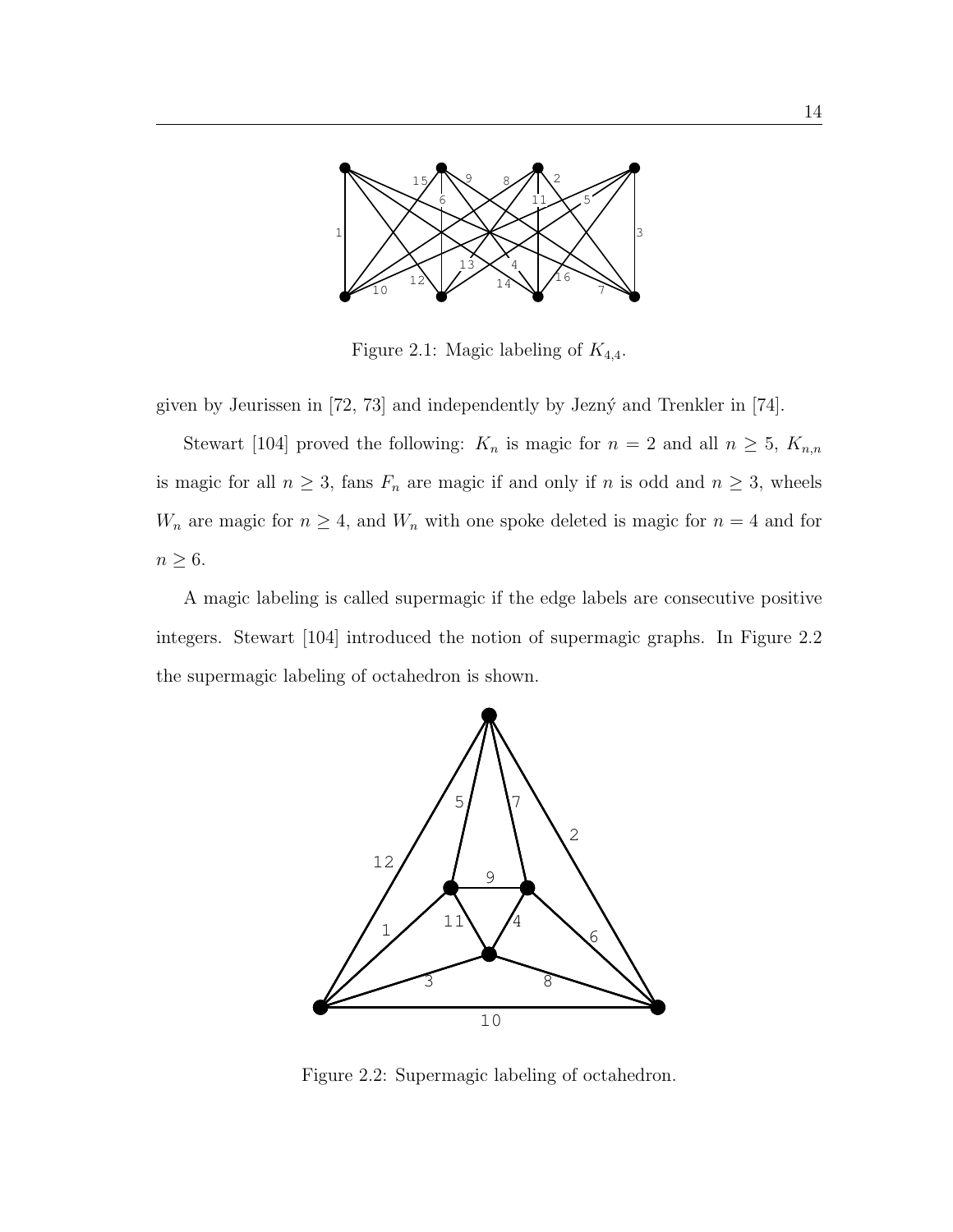There is no known characterization of all supermagic graphs. Only some special classes of supermagic graphs have been characterized. Stewart characterized the supermagic complete graphs as follows:

**Theorem 3.** [104] A complete graph  $K_n$  is supermagic if and only if either  $n \geq 6$ and  $n \not\equiv 0 \pmod{4}$  or  $n = 2$ .

Ivančo in [68] gives the characterization of supermagic regular complete multipartite graphs. He also proved that  $Q_n$  is supermagic if and only if  $n = 1$  or n is even and greater than 4 and that  $C_n \Box C_n$  and  $C_{2m} \Box C_{2n}$  are supermagic.

Shiu, Lam and Cheng [103] proved that for  $n \geq 2$ ,  $mK_{n,n}$  (disjoint union of m copies of complete bipartite graph) is supermagic if and only if n is even, or both m and n are odd.

Sedláček [101] showed that Möbius ladders  $M_n$  are supermagic when  $n \geq 3$  and *n* is odd and that  $C_n \Box P_2$  is magic, but not supermagic, when  $n \geq 4$  and *n* is even.

If the edge labels in a magic graph are prime numbers then the graph is called prime magic. The terminology of prime magic graphs was defined by Stewart [104]. An illustration of a prime magic graph is shown in Figure 2.3.

In 1970, Kotzig and Rosa [80] defined a magic valuation of a graph  $G(V, E)$  as a bijective mapping  $f : V(G) \cup E(G) \rightarrow \{1, 2, ..., |V(G)| + |E(G)|\}$  such that for all edges xy, the weight of xy i.e.  $wt(xy) = f(x) + f(y) + f(xy)$  is constant (called the magic constant). This type of labeling is called *edge-magic total* (EMT) *labeling* of G. The edge magic total labeling of  $K_{4,3}$  is shown in Figure 2.4.

This notion was rediscovered by Ringel and Lladó [98] in 1996 who called this labeling edge-magic.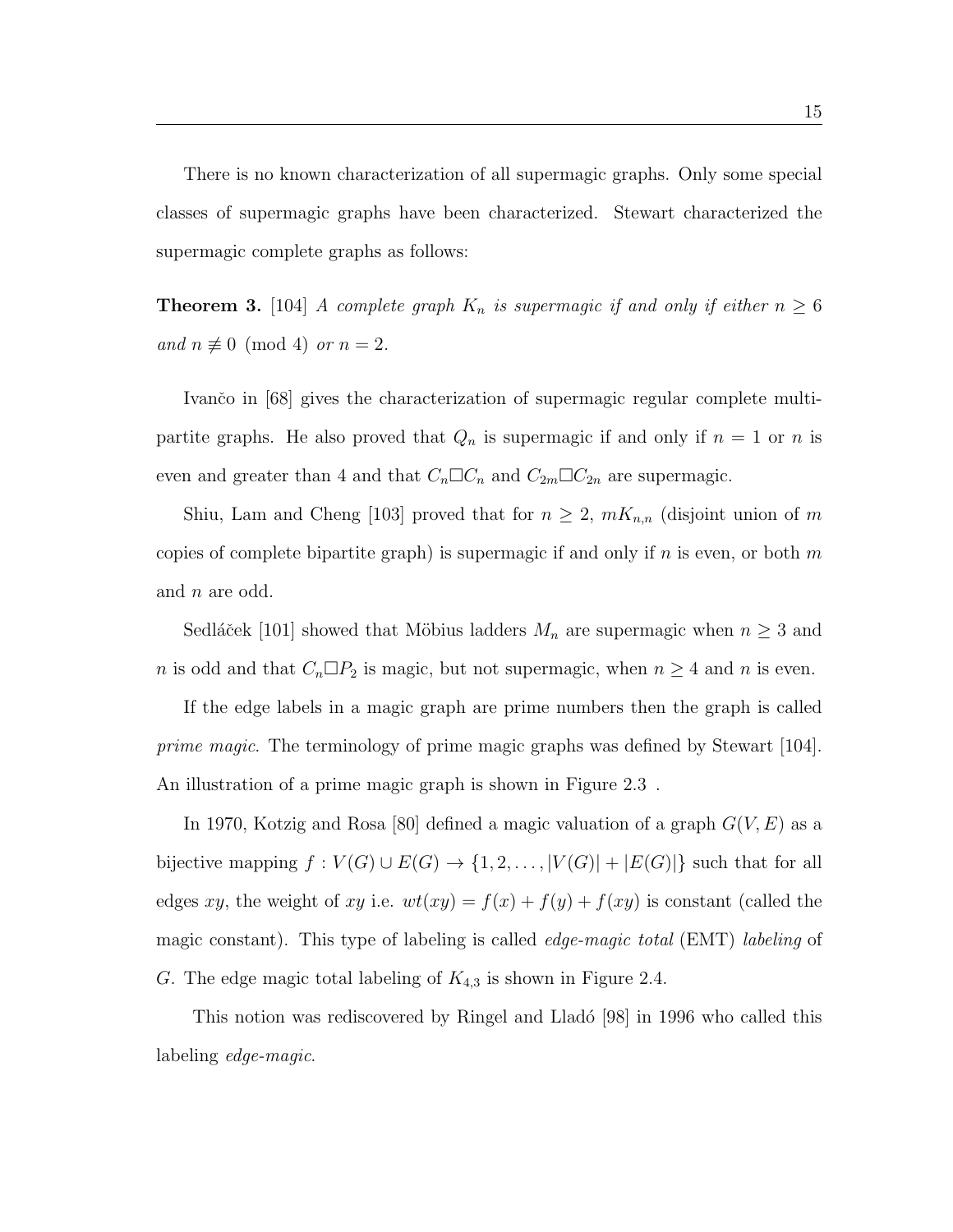

Figure 2.3: Prime magic labeling of graph.



Figure 2.4: Edge magic total labeling of  $K_{4,3}$ .

In [80] Kotzig and Rosa proved that  $K_{n,m}$  has an edge-magic total labeling for all *n* and *m*;  $C_n$  has an edge-magic total labeling for all  $n \geq 3$ , see also [43, 61, 99], the disjoint union of  $n$  copies of  $P_2$  has an edge-magic total labeling if and only if  $n$ is odd.

Wallis, Baskoro, Miller and Slamin in [110] stated that  $K_n$  has an edge-magic total labeling if and only if  $n = 1, 2, 3, 5, 6$ . Ringel and Lladó proved the following result:

**Theorem 4.** [98] Let G be a graph of order n and size m with the property that the degree of every vertex is odd, m is even and  $n + m \equiv 2 \pmod{4}$ . Then G is not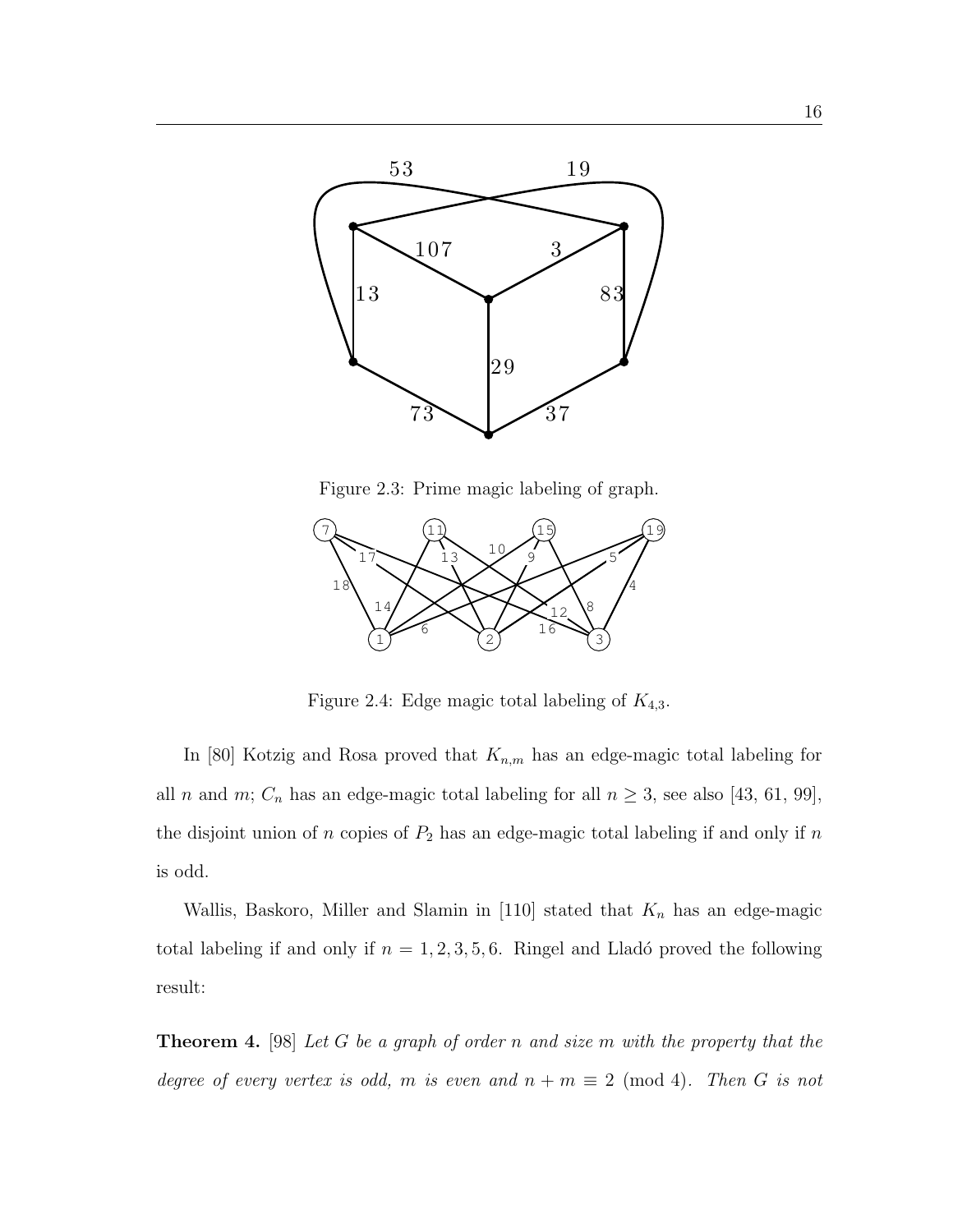edge-magic total.

Enomoto, Lladó, Nakamigawa and Ringel [58] defined a *super edge-magic total* (SEMT) labeling where the smallest possible labels appear on the vertices. Wallis [111] calls the super edge-magic total labeling *strongly edge-magic*. Enomoto, Lladó, Nakamigawa and Ringel [23] conjectured that every tree is SEMT. Lee and Shan [42] have verified this conjecture for trees with up to 17 vertices by computer search.

Other results on  $EMT$  and  $SEMT$  labelings are proved in [60, 91, 106, 111].

MacDougall, Miller, Slamin, and Wallis [85, 86] introduced the notion of a vertex*magic total labeling* (VMT) in 1999. For a graph  $G(V, E)$  an injective mapping  $f: V(G) \cup E(G) \rightarrow \{1, 2, ..., |V(G)| + |E(G)|\}$  is a vertex-magic total labeling if there is a constant k, called the *magic constant*, such that for every vertex  $v$ , the weight of the vertex  $v$  is  $k$ , that is

$$
wt(v) = f(v) + \sum_{uv \in E(G)} f(vu) = k.
$$

In [85] it was proved that the graphs cycle  $C_n$ , path  $P_n$ ,  $n > 2$ ,  $K_{n,n}$ ,  $n > 1$ ,  $K_{n,n} - \{e\}$ ,  $n > 2$ , and  $K_n$ , n odd, all have  $VMT$  labelings. MacDougall, Miller and Wallis [85] also proved that when  $m > n+1$  then  $K_{n,m}$  does not have a vertex-magic total labeling. They conjectured that  $K_{n,n+1}$  has a vertex-magic total labeling for all *n* and that  $K_n$  has vertex-magic total labeling for all  $n \geq 3$ .

More details and other results on  $VMT$  labelings can be found in [60] and [111].

Lih [84] in 1983 introduced a magic-type method for labeling the vertices, edges and faces of a plane graph. He presented that for a planar graph  $G(V, E, F)$  a labeling of type type  $(\alpha, \beta, \gamma)$ , where  $\alpha, \beta, \gamma \in \{0, 1\}$ , is a mapping  $\rho : \{1, 2, ..., \alpha |V| + \beta |E| +$  $\gamma|F|\}\rightarrow V\cup E\cup F$  defined in such a way that each vertex receives  $\alpha$  labels, each edge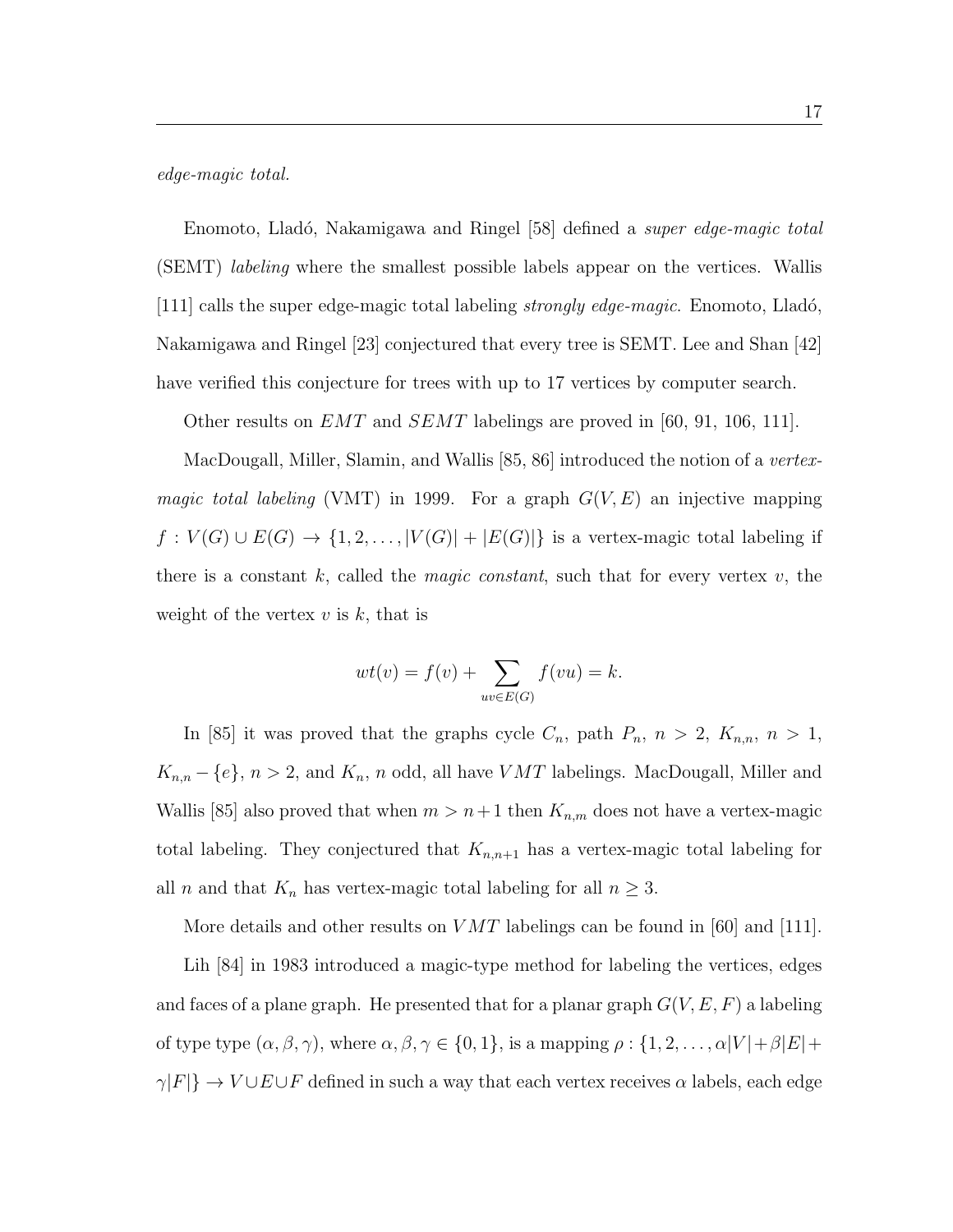receives  $\beta$  labels and each face receives  $\gamma$  labels and each number is used exactly once as a label. The weight of face is the sum of the labels of the face, vertices and the edges surrounding that face. A labeling of type  $(\alpha, \beta, \gamma)$  is said to be face-magic, if for every positive integer s all s-sided faces have the same weight. We allow different weights for different s.

Lih  $[84]$  described face-magic labelings of type  $(1, 1, 0)$  for the wheels, the friendship graphs, the prisms and for certain platonic polyhedra. For  $m \ge 2$ ,  $n \ge 3$ ,  $n \ne 4$ , the cylinder  $C_n \times P_m$  admits a face-magic labeling of type  $(1, 1, 0)$ , see [20]. The face magic labelings of type  $(1, 1, 1)$  for fans, ladders, planar bipyramids, grids, hexagonal lattices, Möbius ladders and certain classes of convex polytopes are described in [21, 22, 23, 20, 24, 33, ?, 38, 40, 39].

Kathiresan and Gokulakrishnan in [75] provided the face-magic labelings of type  $(1, 1, 1)$  for the families of planar graphs with 3-sided faces, 5-sided faces, 6-sided faces and one external infinite face.

### 2.2 Antimagic Graphs

A graph  $G = (V, E)$  with order n and size m is called antimage if we define the labeling on edges, i.e.  $f : E(G) \to \{1, 2, ..., m\}$  such that the weights of all pairwise distinct vertices are distinct, where the weight of a vertex  $v$  is the sum of the labels of all edges incident with the vertex  $v$ . An antimagic labeling of a tree is shown in Figure 2.5.

The concept of antimagic labeling was first introduced by Hartsfield and Ringel in [64]. They showed that the path  $P_n$ ,  $n \geq 3$ , cycles, wheels and complete graphs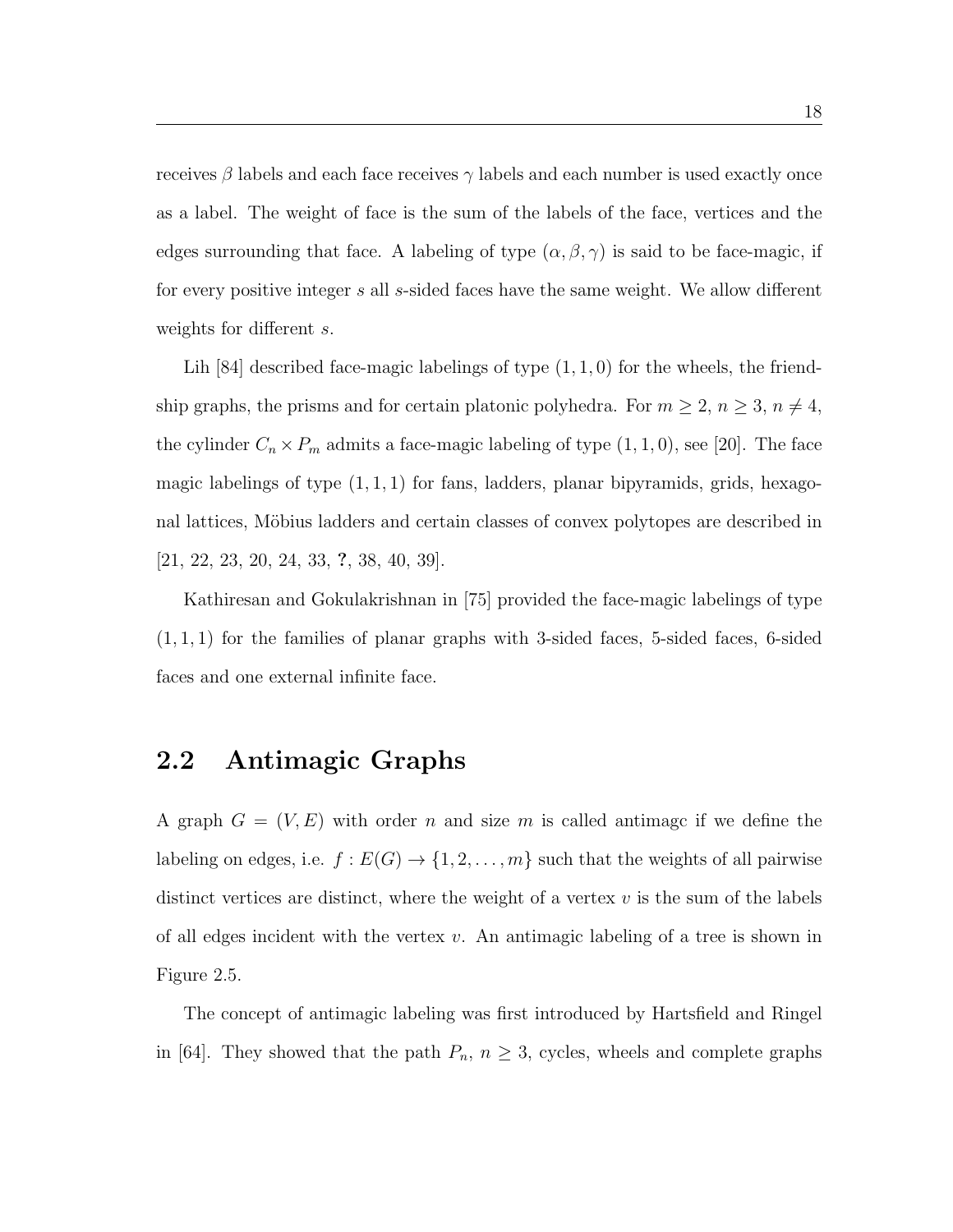

Figure 2.5: Antimagic labeling of the tree

 $K_n$ ,  $n \geq 3$ , are antimagic. They gave the following conjecture:

Conjecture 1. [64] Every connected graph, except the complete graph on 2 vertices, is antimagic.

Alon, Kaplan, Lev, Roditty and Yuster [9] showed that this conjecture is true for all graphs having minimum degree  $\Omega(log|V(G)|)$ . Bodendiek and Walther [46] present some extra limitations on the vertex-weights and defined the concept of an  $(a, d)$ -antimagic labeling. In our terminology this labeling is called an  $(a, d)$ -vertexantimagic edge labeling.

### 2.2.1 Vertex-antimagic Edge Labelings

Under an edge labeling  $f : E(G) \to \{1, 2, ..., m\}$ , the weight of a vertex x is the sum of labels  $g(e)$  assigned to all the edges incident with the vertex x.

A connected  $(n, m)$  graph G is said to be  $(a, d)$ -vertex-antimagic edge or  $(a, d)$  – *VAE* if there exist integers  $a > 0$ ,  $d \ge 0$  and a bijection  $g : E(G) \to \{1, 2, ..., m\}$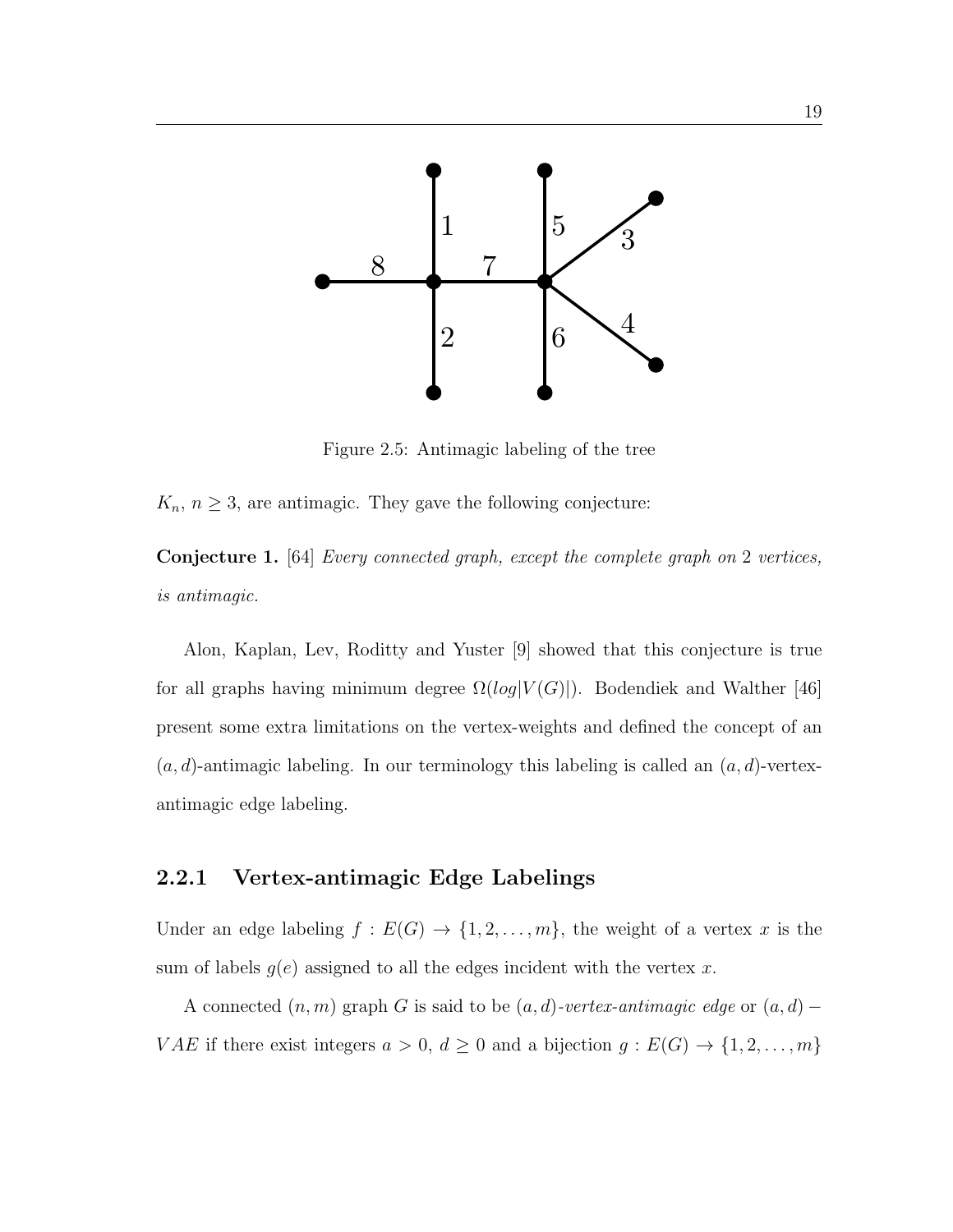such that the induced mapping  $f_g: V(G) \longrightarrow W$  is also bijection, where

$$
W = \{ \omega(x) \mid x \in V(G) \} = \{ a, a+d, a+2d, \dots, a+(n-1)d \}
$$

is the set of the weights of the vertices of G. If a graph G is  $(a, d)$ -VAE and  $g$ :  $E(G) \to \{1, 2, \ldots, m\}$  is a corresponding bijective mapping of G, then g is said to be an  $(a, d)$ -VAE labeling of  $G$ .

As an illustration, Figure 2.6 provides an example of a (15, 3)-vertex antimagic edge labeling for the generalized Petersen graph  $P(8, 2)$ , where the vertex labels mean vertex-weights.



Figure 2.6: (15, 3)- vertex antimagic edge labeling of  $P(8, 2)$ .

 $(a, d)$ -VAE labelings for some classes of graphs, for instance paths, cycles, complete graphs, are mentioned in [47], [48].

In [19] there are characterized all  $(a, d)$ -vertex-antimagic edge graphs of prism  $C_n \Box P_2$ , when *n* is even and there is shown that if *n* is odd then the prisms  $C_n \Box P_2$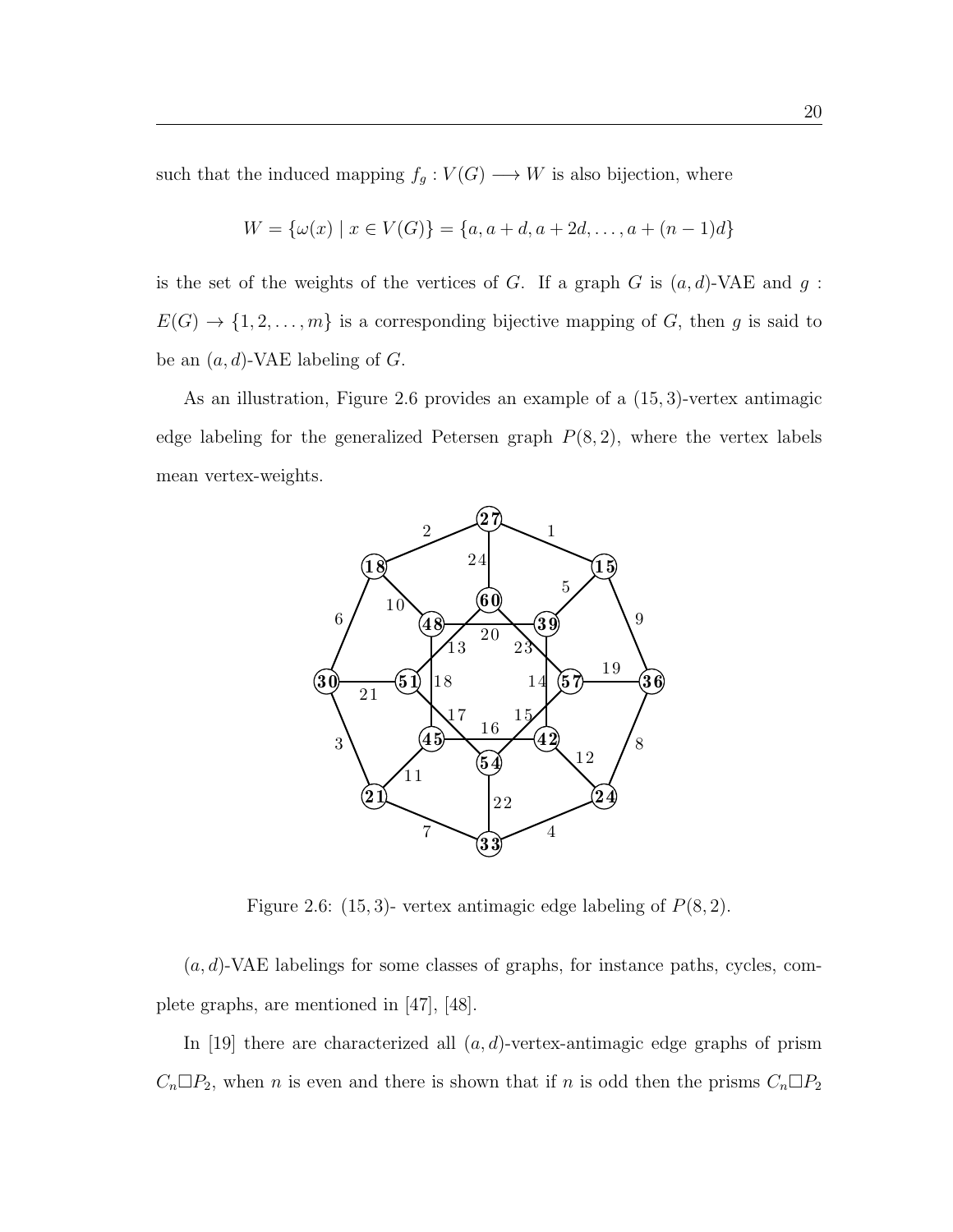are  $(\frac{5n+5}{2}, 2)$ -VAE. For generalized Petersen graph, in [14] it was proved that:

**Theorem 5.** [14] Generalized Petersen graph  $P(n,m)$  has an  $\left(\frac{7n+4}{2}\right)$  $\frac{n+4}{2}$ , 1) - VAE labeling if and only if n is even,  $n \geq 4$  and  $1 \leq m \leq \frac{n}{2} - 1$ .

In [93] Nicholas, Samasundaram and Vilfred got several results about  $(a, d)$ -VAE labelings for special trees (caterpillars), unicyclic graphs and complete bipartite graphs.

### 2.2.2 Vertex-antimagic Total Labelings

Baˇca, Bertault, MacDougall, Miller, Simanjuntak and Slamin [18] putting restriction on the weights of vertices and introduced a new concept of vertex-antimagic total labeling as a natural extension of the vertex-magic total labeling defined by MacDougall, Miller, Slamin and Wallis [85]".

For a total labeling  $h: V(G) \cup E(G) \rightarrow \{1, 2, ..., |V(G)| \cup |E(G)|\}$  the associated vertex-weight of a vertex  $x \in V(G)$  is

$$
wt_h(x) = h(x) + \sum_{xy \in E(G)} h(xy).
$$

An  $(a, d)$ -vertex-antimagic total labeling of graph G is a bijection h from  $V(G) \cup$  $E(G)$  onto the integers  $\{1, 2, ..., |V(G)| \cup |E(G)|\}$  with the condition that the set of vertex-weights form an arithmetic sequence with first term  $a$  and having common difference d, where  $a > 0$  and  $d \geq 0$  are two given integers. We denote a vertexantimagic total labeling as VAT labeling. If  $d = 0$  then the  $(a, d)$ -VAT labeling is called a vertex-magic total (VMT) labeling. An  $(a, d)$ -VAT labeling h is called super if we assign smallest possible labels to the vertices. A graph is said to be  $(super)$  $(a, d)$ -VAT if it admits a (super)  $(a, d)$ -VAT labeling.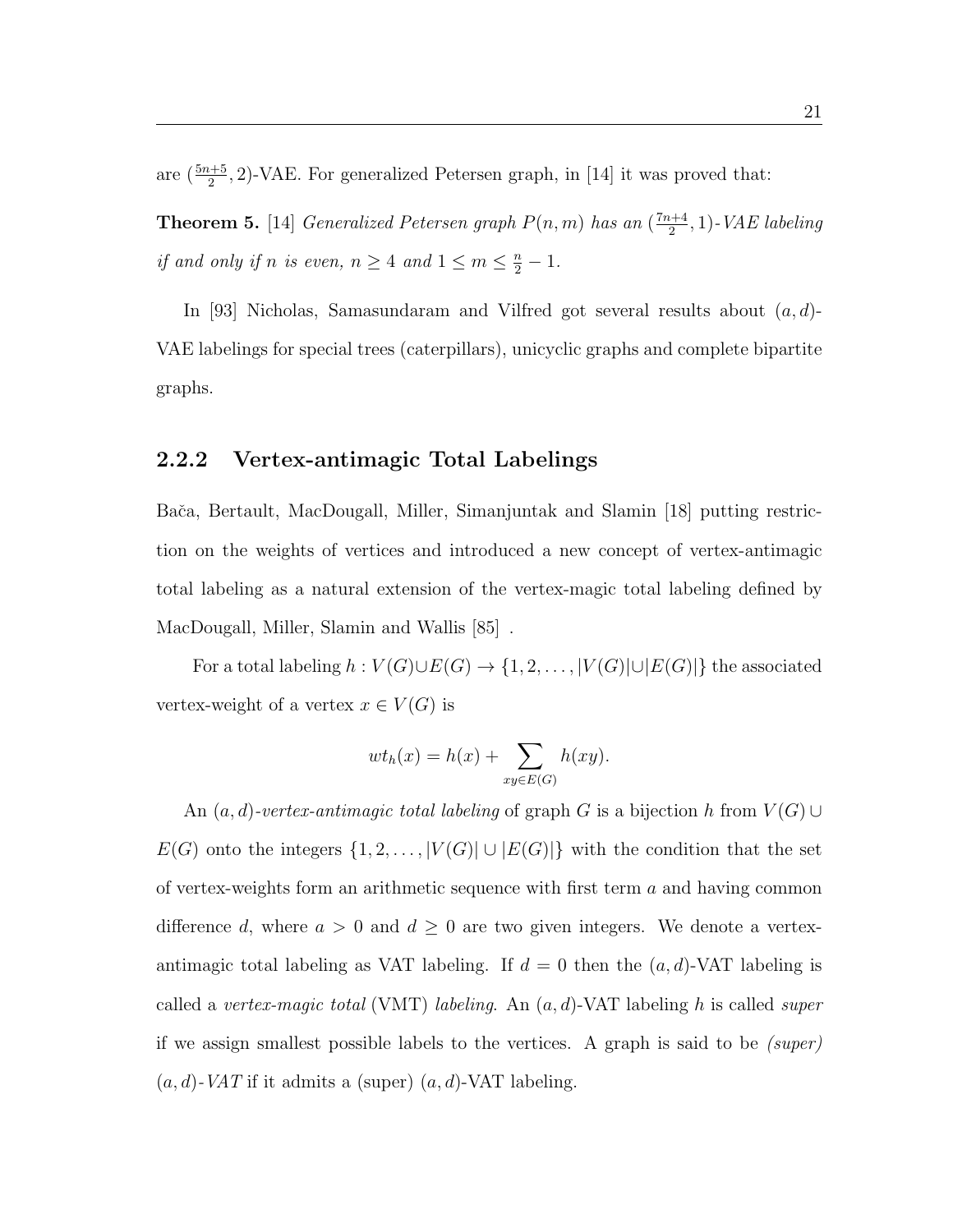Constructions of the super  $(a, d)$ -VAT labelings for certain families of graphs, including complete graphs, complete bipartite graphs, cycles, paths and generalized Petersen graphs are shown in [105] .

In [105], it was also proved that every tree with an even number of vertices and every cycle with at least one tail and an even number of vertices, has no a super (a, 1)- VAT labeling. Also for star  $S_n$ ,  $n \geq 3$ , there is no  $(a, d)$ -VAT labeling, for any d. In [8], there are some new results on existence of super  $(a, d)$ -VAT labelings for disconnected graphs, namely for a disjoint union of m copies of a regular graph. Other results on  $(a, d)$ -VAT graphs can be found in [79] and in the general survey on graph labeling by Gallian [60].

### 2.2.3 d-antimagic Labelings of Graphs

Consider a labeling of type  $(\alpha, \beta, \gamma)$  with  $\alpha, \beta, \gamma \in \{0, 1\}$ . A labeling of type  $(\alpha, \beta, \gamma)$ of a plane graph G is called d-antimagic, if for every positive integer s, the set of s-sided face-weights is  $W_s = \{a_s, a_s + d, a_s + 2d, \dots, a_s + (f_s - 1)d\}$  for some integers  $a_s$  and  $d \geq 0$ , where  $f_s$  is the number of s-sided faces. We allow different sets  $W_s$  for different s. If  $d = 0$  then the d-antimagic labeling is face-magic labeling.

The concept of d-antimagic labeling of plane graphs was introduced in  $|25|$ , where are described d-antimagic labelings of type  $(1, 1, 1)$  for prism  $D_n$ . The d-antimagic labelings of type  $(1, 1, 1)$  for the generalized Petersen graph  $P(n, 2)$ , the hexagonal planar maps and the grids can be found in [26, 27, 32].

Bača, Lin and Miller in [32] proved that for  $m, n > 8$ ,  $P_m \Box P_n$  has no d-antimagic labeling of type  $(1, 1, 1)$  with  $d \geq 9$ . For  $m \geq 2$ ,  $n \geq 2$ , and  $(m, n) \neq (2, 2)$ ,  $P_m \square P_n$ has d-antimagic labelings of type  $(1, 1, 1)$  for  $d = 1, 2, 3, 4, 6$ . They conjecture that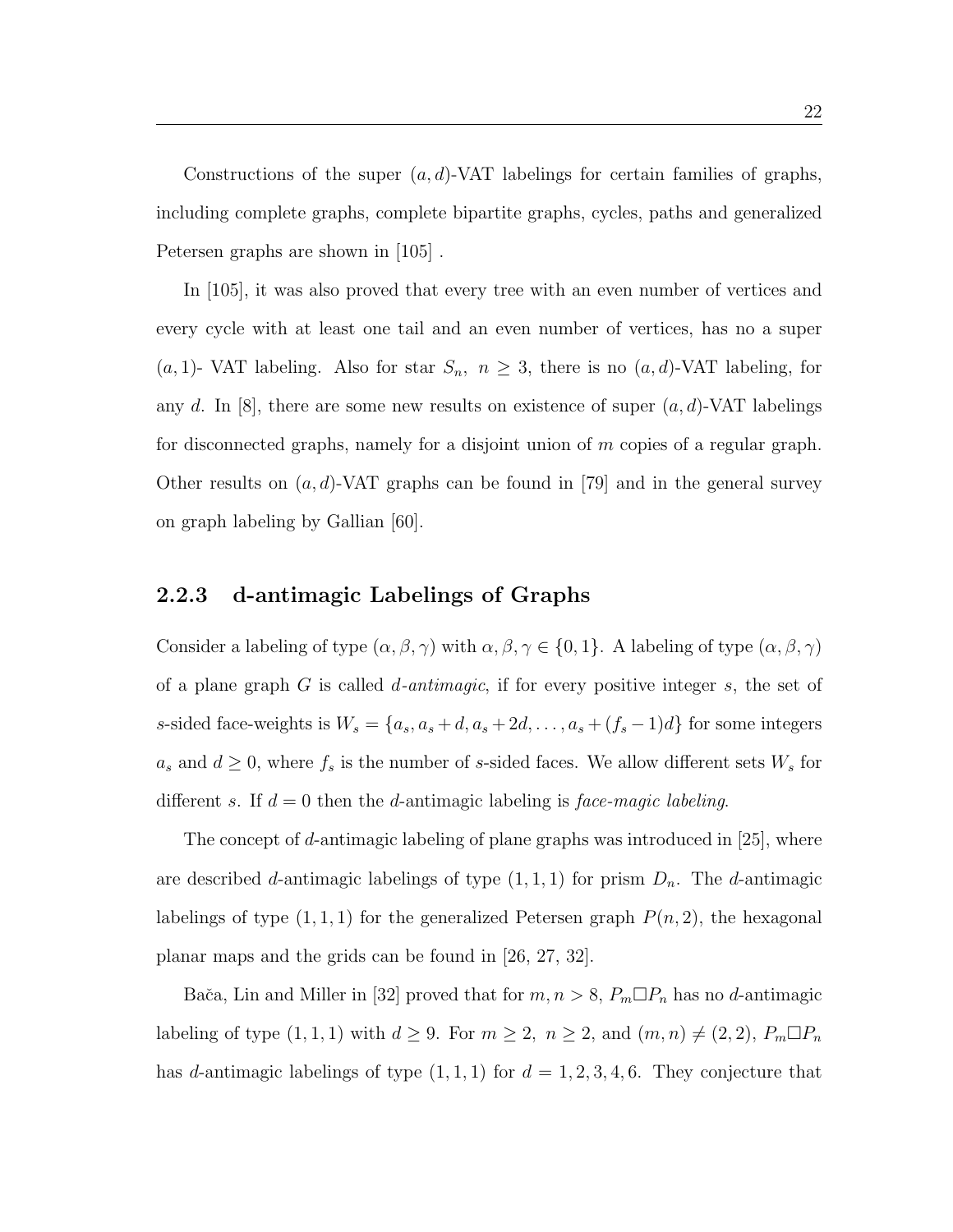the same is true for  $d = 5$ .

A d-antimagic labeling is called super if the smallest possible labels appear on the vertices. Super *d*-antimagic labelings of type  $(1, 1, 1)$  for antiprisms and for  $d \in \{1, 2, 3, 4, 5, 6\}$  are described in [28] and for disjoint union of prisms and for  $d \in \{0, 1, 2, 3, 4, 5\}$  are given in [1]. The existence of super d-antimagic labeling of type  $(1, 1, 1)$  for plane graphs containing a special Hamilton path is examined in [29] and super d-antimagic labelings of type  $(1, 1, 1)$  for disconnected plane graphs are investigated in [31].

## 2.3 Irregular Graphs

The notion of the irregularity strength was introduced by Chartrand, Jacobson, Lehel, Oellermann, Ruiz and Saba in [54]. It was motivated by a well known fact that a simple graph of order at least 2 cannot be completely irregular: it always has at least two vertices of equal degree. For a survey of known results and many open questions about the irregularity strength, see Lehel [22].

Chartrand et al. [54] introduced an edge k-labeling  $\phi : E(G) \rightarrow \{1, 2, ..., k\}$  of a graph G such that the weights of vertices are distinct, i.e.

$$
w_{\phi}(x) = \sum_{xy \in E(G)} \phi(xy) \neq w_{\phi}(x') = \sum_{x'y' \in E(G)} \phi(x'y').
$$

for all vertices  $x, x' \in V(G)$ ,  $x \neq x'$ . Such labelings were called irregular assignments and the *irregularity strength*  $s(G)$  of a graph G is known as the minimum k for which G has an irregular assignment using labels at most  $k$ . In Figure 2.7 there is an irregular assignment of fan graph  $F_6$  with irregularity strength 3.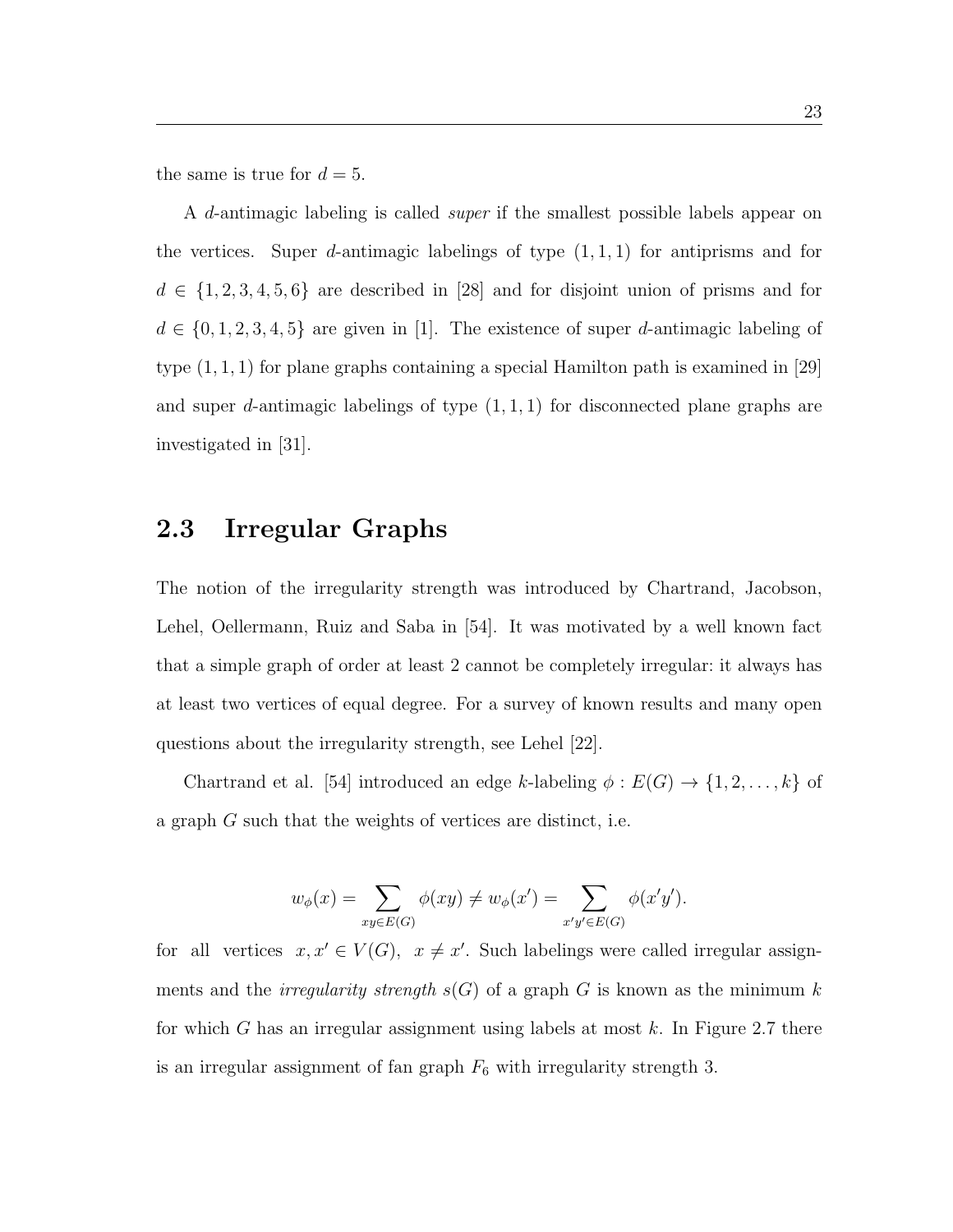

Figure 2.7: Irregular assignment of fan  $F_6$  with  $s(G) = 3$ .

Suppose for graph  $G$  we are able to construct a multigraph  $G'$  such that each edge of G is replaced by a set of at most  $k$  parallel edges and degrees of the vertices in resulting multigraph  $G'$  are all different. Then the smallest integer  $k$  is the irregularity strength  $s(G)$ .

The question which energized the study of the irregularity strength of regular graphs is due to Jacobson as mentioned in [83].

Finding the irregularity strength of a graph seems to be hard even for graphs with simple structure, see [83].

#### 2.3.1 Edge Irregular Labeling

A vertex k-labeling  $\varphi: V(G) \to \{1, 2, ..., k\}$  is called an *edge irregular k-labeling* of the graph  $G$  if for every two different edges uv and  $u'v'$  there is

$$
w_{\varphi}(uv) = \varphi(u) + \varphi(v) \neq \varphi(u') + \varphi(v') = w_{\varphi}(u'v').
$$

The minimum integer k for which the graph G has an edge irregular k-labeling is called the *edge irregularity strength* of G. This parameter is denoted by  $es(G)$ . Ahmad, Al-Mushayt and Baˇca [3] defined the concept of the edge irregularity strength. They estimate the lower bound of parameter  $es(G)$  for simple graph G and determined the precise values for several families of graphs namely, paths, stars, double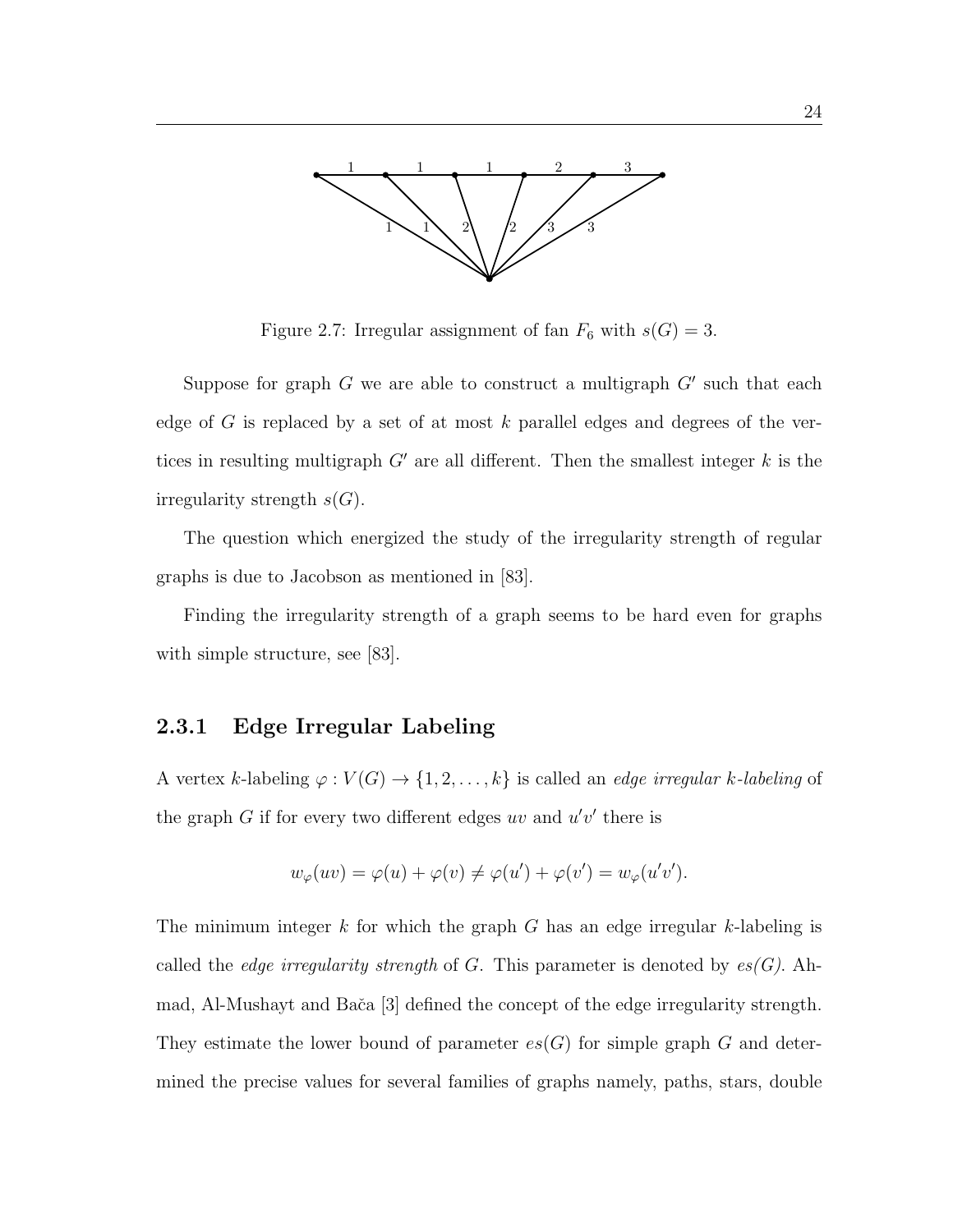stars and Cartesian product of two paths. The lower bound for simple graph G is estimated as follows:

**Theorem 6.** [3] Let G be a simple graph with maximum degree  $\Delta(G)$ . Then

$$
es(G) \geq max \left\{ \left\lceil \frac{|E(G)|+1}{2} \right\rceil, \Delta(G) \right\}.
$$

The next two theorems show that the lower bound in Theorem 6 is tight.

**Theorem 7.** [3] Let  $P_n$  be a path on n vertices,  $n \geq 2$ . Then

$$
es(P_n) = \left\lceil \frac{n}{2} \right\rceil.
$$

**Theorem 8.** [3] Let  $K_{1,n}$  be a star on  $n+1$  vertices,  $n \geq 1$ . Then

$$
es(K_{1,n}) = n.
$$

An upper bound on the edge irregularity strength is given in the following theorem:

**Theorem 9.** [3] Let G be a graph of order n. Let the sequence  $F_n$  of Fibonacci numbers be defined by the recurrence relation  $F_n = F_{n-1} + F_{n-2}$ ,  $n \geq 3$ , where  $F_1 = 1$  and  $F_2 = 2$ . Then  $es(G) \leq F_n$ .

In [3], it is proved that  $es(S_{n,m}) = m$ , for  $3 \le n \le m$  and for Cartesian product of two paths  $P_m$  and  $P_n$ ,  $m, n \geq 2$ ,  $es(P_m \Box P_n) = \lceil \frac{2mn-m-n+1}{2} \rceil$  $\frac{m-n+1}{2}$ .

#### 2.3.2 Irregular Total Labeling

Bača, Jendrol', Miller and Ryan in [36] defined a vertex irregular total k-labeling of a graph G to be a total labeling,  $\psi : V(G) \cup E(G) \rightarrow \{1, 2, ..., k\}$ , such that the total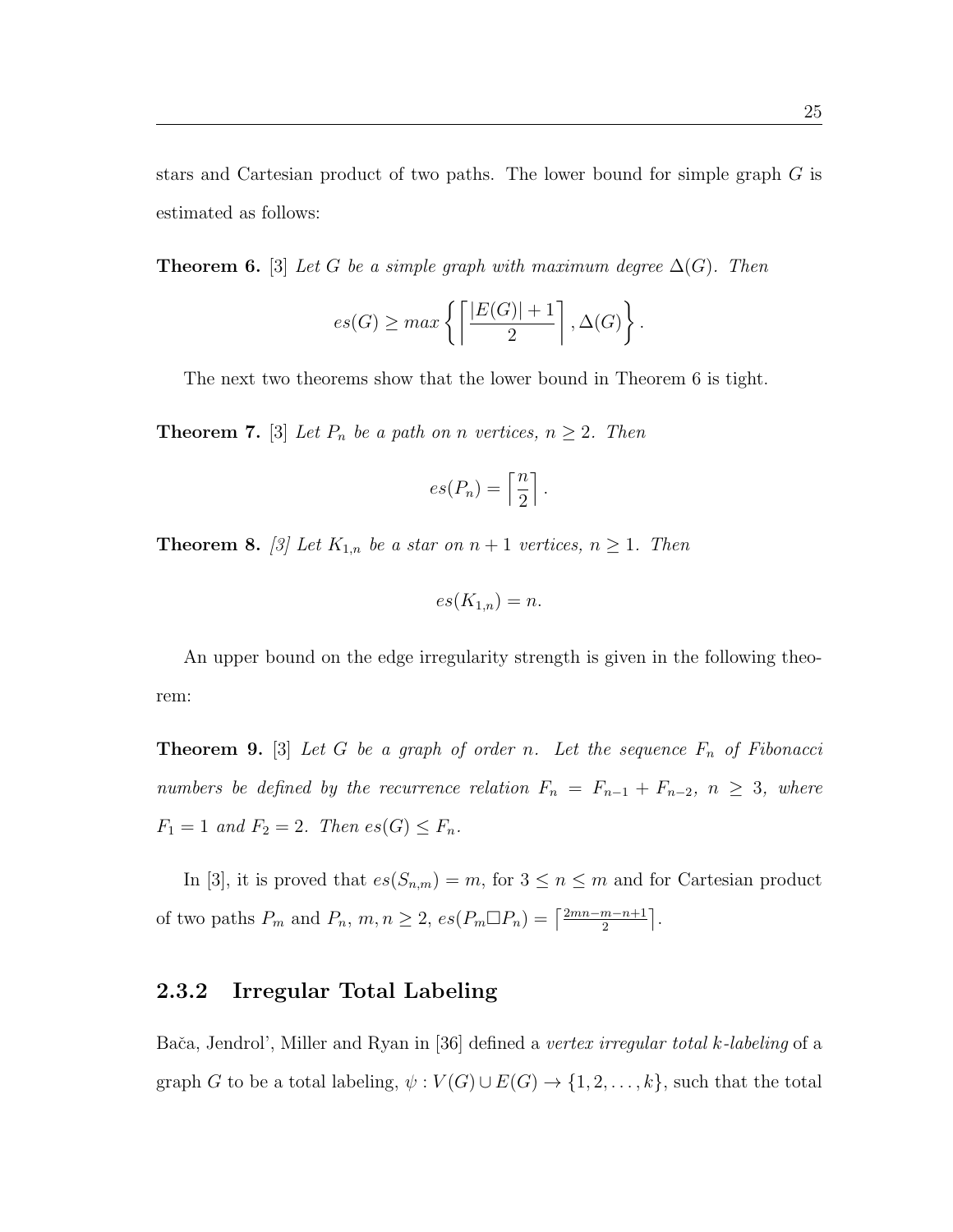vertex-weights are all different for any  $u, v \in V(G)$ ,  $u \neq v$ , i.e.  $wt_{\psi}(u) \neq wt_{\psi}(v)$ , where

$$
wt(u) = \psi(u) + \sum_{uv \in E(G)} \psi(uv).
$$

The total vertex irregularity strength of G, denoted by  $tvs(G)$ , is the minimum k for which G has a vertex irregular total  $k$ -labeling. Figure 2.8 illustrates a vertex irregular total 2-labeling of the complete graph  $K_5$ . It is easy to see that the irregularity



Figure 2.8: Vertex irregular total 2-labeling of  $K_5$ .

strength  $s(G)$  of a graph G is defined only for graphs containing at most one isolated vertex and no connected component of order 2. On the other hand, the total vertex irregularity strength  $tvs(G)$  is defined for every graph G. Thus for graphs with no component of order less or equal to 2,  $tvs(G) \leq s(G)$ .

Nierhoff [94] recently proved that for all graphs  $G$  with no component of order at most 2 and  $G \neq K_3$ , the irregularity strength  $s(G)$  of G is at most  $|V(G)| - 1$ . The bounds for the total vertex irregularity strength are given by the following theorem.

**Theorem 10.** [36] Let G be a graph of order n and size m with minimum degree  $\delta$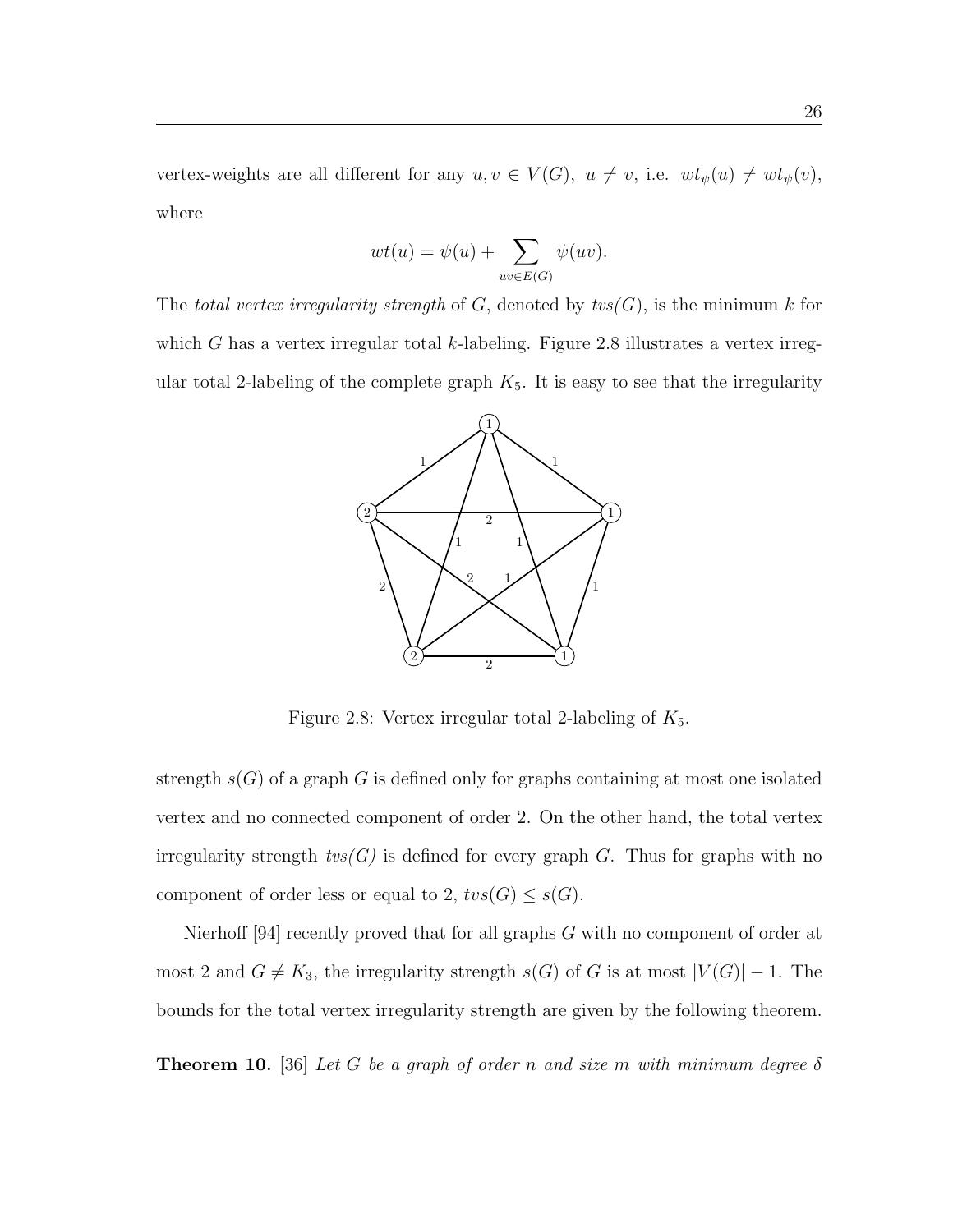and maximum degree  $\Delta$ . Then

$$
\left\lceil \frac{n+\delta}{\Delta+1} \right\rceil \leq tvs(G) \leq n+\Delta - 2\delta + 1.
$$

**Corollary 2.** [36] Let G be an r-regular graph of order n and size m. Then

$$
\left\lceil \frac{n+r}{1+r} \right\rceil \leq tvs(G) \leq n-r+1.
$$

For a regular Hamiltonian graph  $G$  of order  $n$  and size  $m$  in [36] is proved that  $tvs(G) \leq \lceil \frac{n+2}{3} \rceil$  $\frac{+2}{3}$ . Moreover there is proved the following upper bound.

**Theorem 11.** [36] Let G be a graph of order n and size m with maximum degree  $\Delta$ and no component of order less or equal to 2. Then

$$
tvs(G) \leq n-1 - \left\lfloor \frac{n-2}{\Delta+1} \right\rfloor.
$$

In [96] it is proved that  $tvs(G) < \frac{32n}{\delta} + 8$  in general and  $tvs(G) < \frac{8n}{r} + 3$  for r-regular graphs. Recently Anholcer, Kalkowski and Przybylo imposed the upper bound by the following form.

**Theorem 12.** [11] Let G be a graph of order n and with minimum degree  $\delta > 0$ . Then

$$
tvs(G) \le 3\left\lceil \frac{n}{\delta} \right\rceil + 1 \le \frac{3n}{\delta} + 4.
$$

Based on a random ordering of the vertices Majerski and Przybylo proved in [87] the following upper bound.

**Theorem 13.** [87] Let G be a graph of order n and with minimum degree  $\delta > \sqrt{n} \ln n$ . Then

$$
tvs(G) \le \frac{(2+\mathcal{O}(1))n}{\delta} + 4.
$$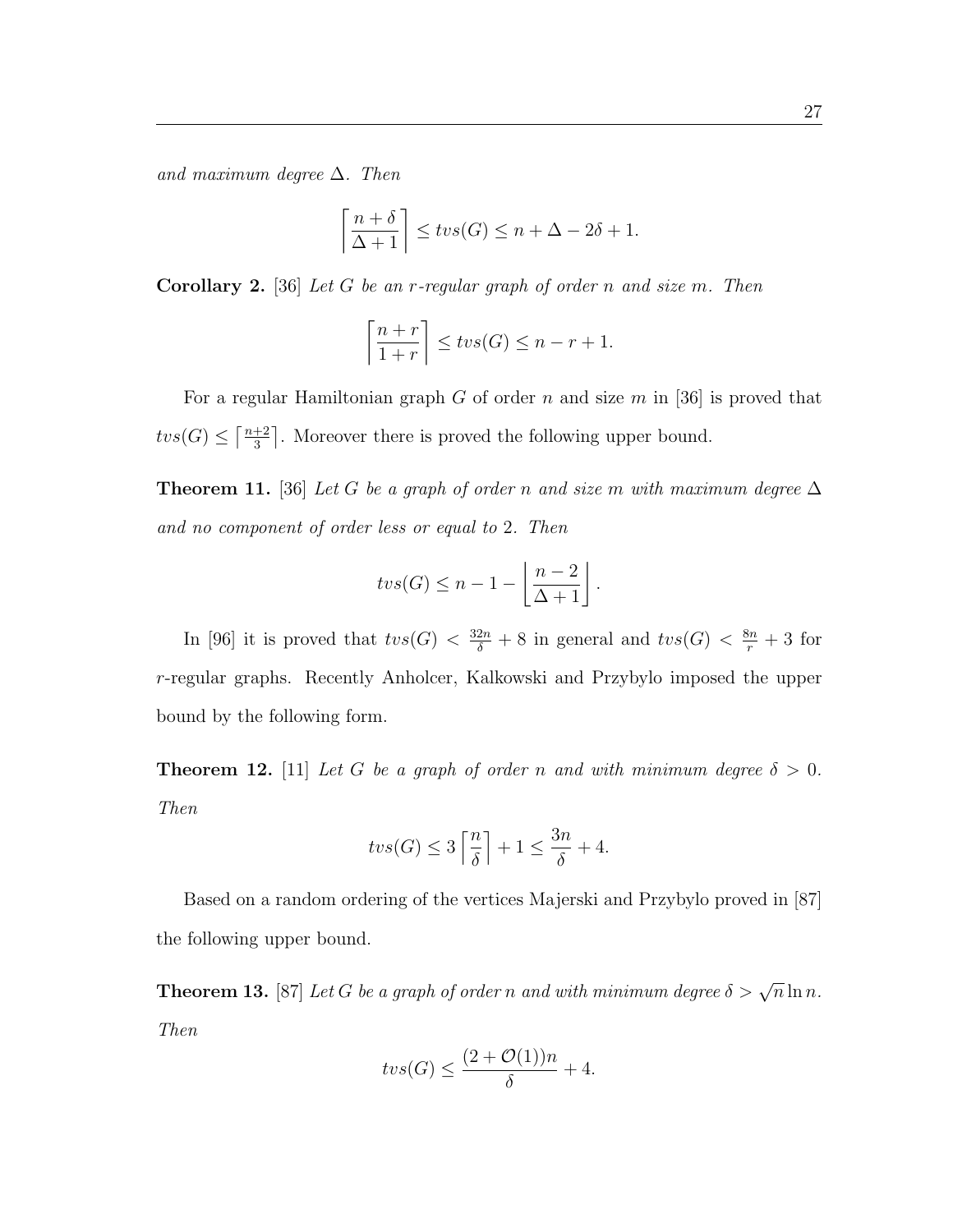Bača, Jendrol', Miller and Ryan in [36] defined the total labeling  $\zeta : V(G) \cup$  $E(G) \longrightarrow \{1, 2, 3, \ldots, k\}$  to be an *edge irregular total k-labeling* of the graph G if for every two different edges uv and  $u'v'$  of G, the weights of uv and  $u'v'$  are different, i.e.  $wt_{\zeta}(uv) \neq wt_{\zeta}(u'v')$ , where  $wt_{\zeta}(uv) = \zeta(u) + \zeta(uv) + \zeta(v)$ .

The total edge irregularity strength is defined as the minimum  $k$  for which  $G$  has an edge irregular total k-labeling and is denoted by  $tes(G)$ . Figure 2.9 shows the edge irregular total 6-labeling of the star  $K_{1,10}$ .



Figure 2.9: Edge irregular total 6-labeling of  $K_{1,10}$ .

The bounds for the total edge irregularity strength are given by the following theorems:

**Theorem 14.** [36] Let  $G = (V, E)$  be a graph with vertex set  $V(G)$  and a non-empty edge set  $E(G)$ . Then

$$
\left\lceil \frac{|E(G)|+2}{3} \right\rceil \le \operatorname{tes}(G) \le |E(G)|.
$$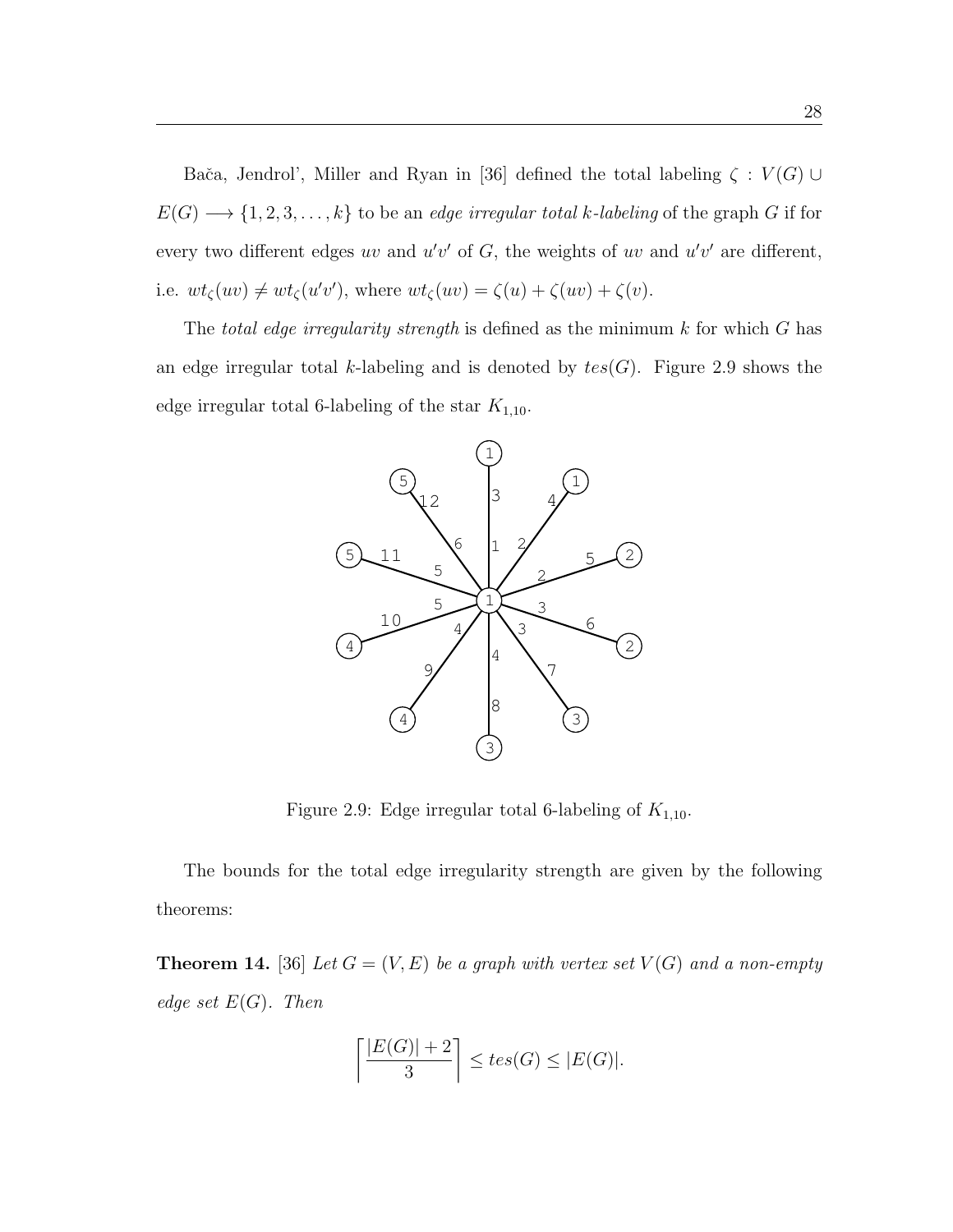Theorem 15. [36] Let  $G = (V, E)$  be a graph with maximum degree  $\Delta = \Delta(G)$ . Then tes(G)  $\geq \left\lceil \frac{\Delta+1}{2} \right\rceil$  and tes(G)  $\leq |E| - \Delta$  if  $\Delta \leq \frac{|E|-1}{2}$  $\frac{|-1|}{2}$ .

Ivančo and Jendrol' [69] proposed a conjecture that says that, for arbitrary graph G different from  $K_5$  and maximum degree  $\Delta(G)$ ,

$$
tes(G) = \max\left\{ \left\lceil \frac{|E|+2}{3} \right\rceil, \left\lceil \frac{\Delta+1}{2} \right\rceil \right\}.
$$

This conjecture has been verified for complete graphs and complete bipartite graphs in [70] and [71], for the Cartesian, the categorical and the strong products of two paths in [4],[7],[89], for the categorical product of two cycles in [6], for generalized Petersen graphs in [63], for generalized prisms in [42], for the corona product of a path with certain graphs in [95] and for large dense graphs with  $\frac{|E(G)|+2}{3} \leq \frac{\Delta(G)+1}{2}$ 2 in [51].

Combining previous variations of the irregularity strength, Marzuki, Salman and Miller [88] introduced a new irregular total k-labeling of a graph  $G$  called totally *irregular total k-labeling*, which is required to be vertex irregular total and also edge irregular total at the same time. The minimum  $k$  for which a graph  $G$  has a totally irregular total k-labeling is called the *total irregularity strength* of  $G$  and is denoted by  $ts(G)$ . Upper and lower bounds for the parameter  $ts(G)$  are given in [88]. Ramdani and Salman in [97] determined the exact values of the total irregularity strength for several Cartesian product graphs. Namely, they proved that for  $n \geq 3$ ,  $ts(P_n \Box P_2)$  =  $n, \, ts(C_n \Box P_2) = n + 1 \text{ and } ts(S_n \Box P_2) = n + 1.$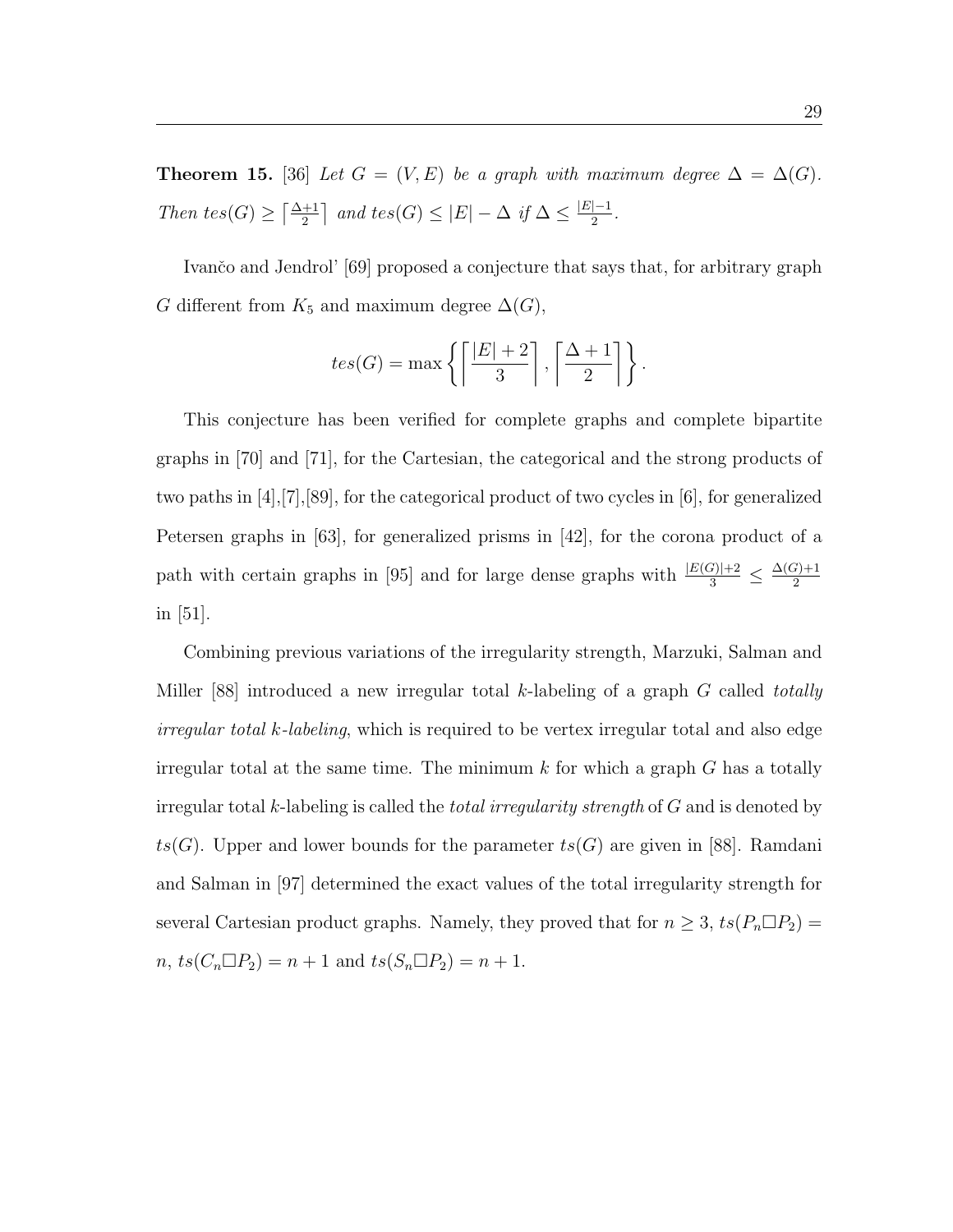### 2.3.3 Face Irregular Entire Labeling

Motivated by irregularity strengths and a recent paper on entire colouring of plane graphs [112], irregular labelings of plane graphs with conditions on the weights of faces were studied in [34].

For a 2-connected plane graph  $G = (V, E, F)$  with the face set F in [34] is defined a labeling  $\phi: V \cup E \cup F \rightarrow \{1, 2, ..., k\}$  to be an entire k-labeling. The *weight* of a face f under an entire k-labeling  $\phi$ ,  $w_{\phi}(f)$ , is the sum of labels carried by that face and all the edges and vertices surrounding it. An entire k-labeling  $\phi$  is defined to be a face irregular entire k-labeling of the plane graph  $G$  if for every two different faces f and g of G there is  $w_{\phi}(f) \neq w_{\phi}(g)$ . The entire face irregularity strength, denoted by efs $(G)$ , of a plane graph G is the smallest integer k such that G has a face irregular entire k-labeling.

Bača et al. in [34] proved that for every 2-connected plane graph  $G = (V, E, F)$ with  $n_i$  *i*-sided faces,  $i \geq 3$ ,

$$
efs(G) \ge \left[ (2a + n_3 + n_4 + \dots + n_b) / (2b + 1) \right],
$$
\n(2.1)

where  $a = \min\{i | n_i \neq 0\}$  and  $b = \max\{i | n_i \neq 0\}$ .

In [35] is described a face irregular entire 2-labeling of octahedron, see Figure 2.10 and it shows that the lower bound in (2.1) is tight.

In the case if a 2-connected plane graph contains only one largest face,  $n_b = 1$ , and  $c = \max\{i | n_i \neq 0, i < b\}$ , then the lower bound on efs is estimated as follows:

$$
efs(G) \ge [(2a + |F| - 1)/(2c + 1)]. \tag{2.2}
$$

The exact value of the entire face irregularity strength for ladder  $L_n \simeq P_n \square P_2$ ,  $n \geq 3$ , is determined in [34] and was proved that the lower bound in (2.2) is tight.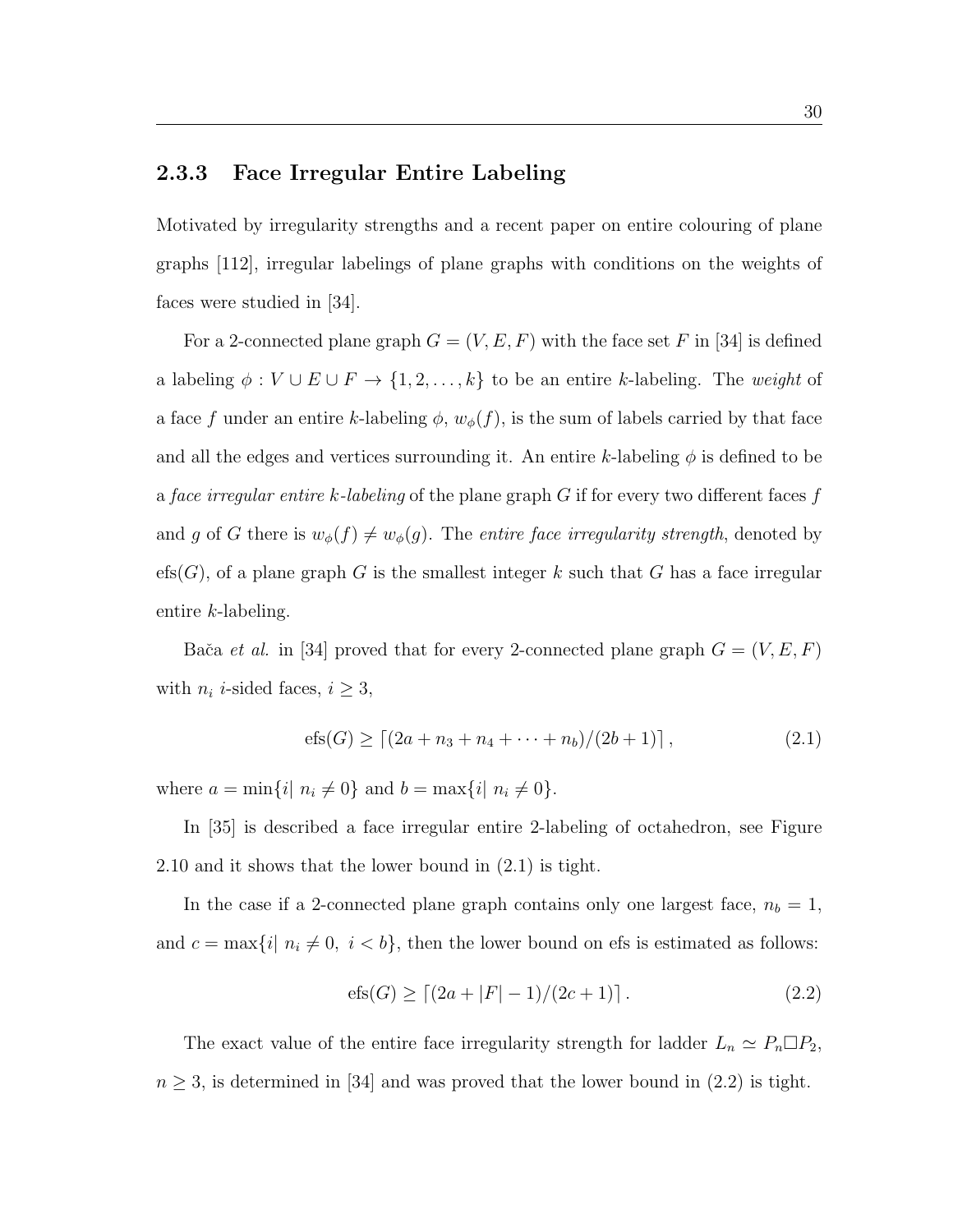

Figure 2.10: Face irregular entire 2-labeling of octahedron.

Another variant of the ladder graph  $L_n$  is the graph  $B_n$  depicted in Figure 2.11.



Figure 2.11: Graph  $B_n$ .

The graph  $B_n$  contains  $(2n-2)$  3-sided faces,  $(n-1)$  4-sided faces and the external  $(2n + 2)$ -sided face. The next theorem also proves that the lower bound in  $(2.2)$  is tight.

**Theorem 16.** [34] For  $B_n$ ,  $n \geq 3$ , we have

$$
efs(B_n) = \left\lceil \frac{n+1}{3} \right\rceil.
$$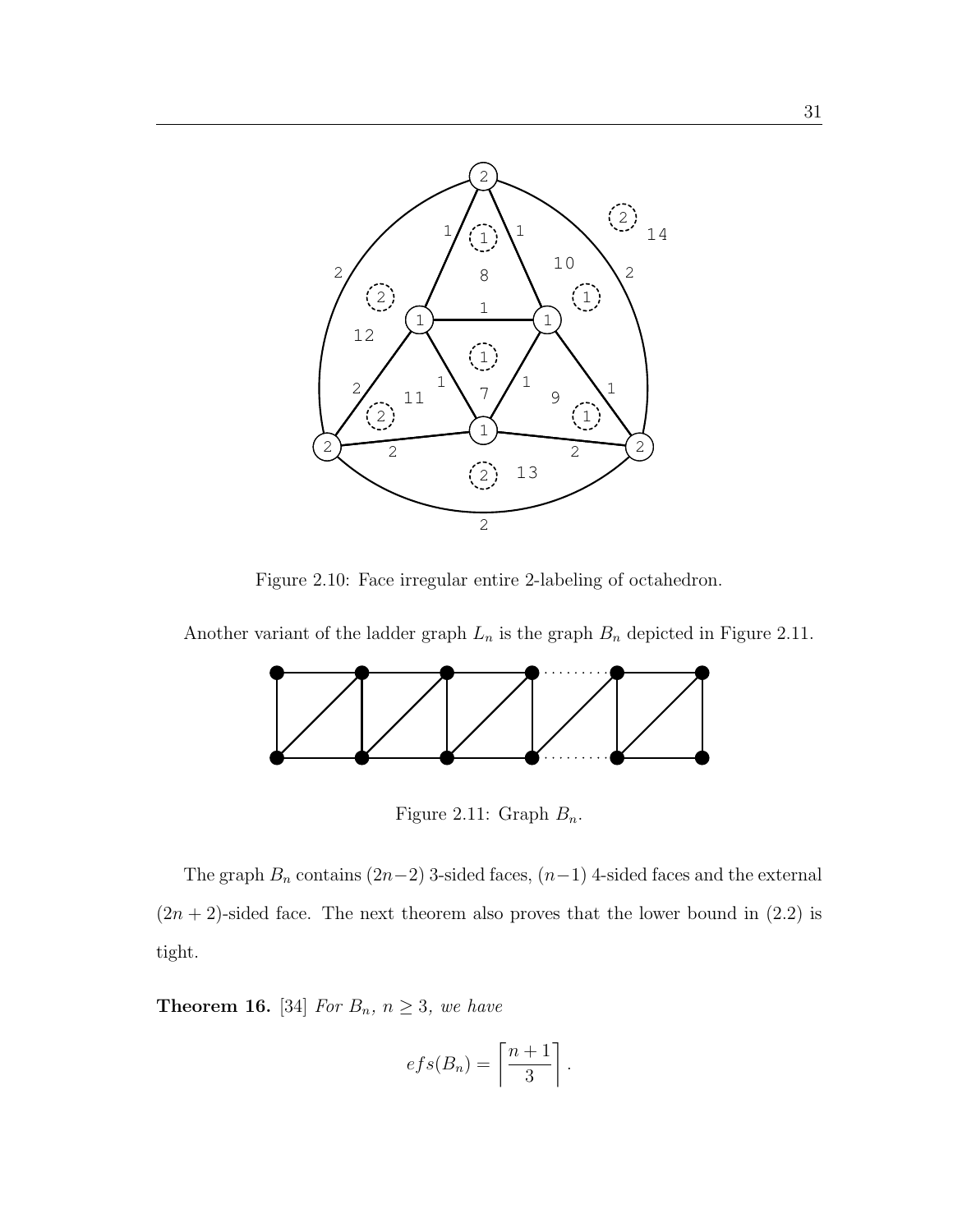If the maximum degree of the 2-connected plane graph is considered then the lower bound of entire face irregularity strength is estimated as follows:

$$
efs(G) \ge \left[ (2\overline{a} + \Delta(G) - 1)/(2\overline{b}) \right],\tag{2.3}
$$

where an  $\bar{a}$ -sided face and a  $\bar{b}$ -sided face are the smallest face and the biggest face incident with a vertex of degree  $\Delta$ .

Sharpness of the lower bound in (2.3) is proved for wheels on  $n+1$  vertices,  $n \geq 3$ , that is  $efs(W_n) = \lceil (n + 5)/6 \rceil$ .

## 2.4 Cordial Graphs

The notion of a cordial labeling was first introduced by Cahit [53] as a weaker version of graceful labeling".

A vertex labeling  $\phi: V(G) \to \{0,1\}$  induces an edge labeling  $\phi^*: E(G) \to \{0,1\}$ defined by  $\phi^*(uv) = |\phi(u) - \phi(v)|$ . For a vertex labeling  $\phi$  and  $i \in \{0, 1\}$ , a vertex v is an *i*-vertex if  $\phi(v) = i$  and an edge is an *i*-edge if  $\phi^*(e) = i$ . Denote the numbers of 0vertices, 1-vertices, 0-edges, and 1-edges of G under  $\phi$  and  $\phi^*$  by  $v_{\phi}(0)$ ,  $v_{\phi}(1)$ ,  $e_{\phi^*}(0)$ , and  $e_{\phi^*}(1)$ , respectively. A vertex labeling  $\phi$  is called *cordial* if  $|v_{\phi}(0) - v_{\phi}(1)| \leq 1$ and  $|e_{\phi^*}(0) - e_{\phi^*}(1)| \leq 1$ .

Cordial labeling for certain families of graphs were studied in [65], [76], [81].

A binary vertex labeling  $\phi: V(G) \to \{0,1\}$  with induced edge labeling  $\phi^*$ :  $E(G) \to \{0,1\}$  defined by  $\phi^*(uv) = \phi(u)\phi(v)$  is called a product cordial labeling if  $|v_{\phi}(0) - v_{\phi}(1)| \leq 1$  and  $|e_{\phi^*}(0) - e_{\phi^*}(1)| \leq 1$ . The concept of a product cordial labeling was introduced by Sundaram et al. [107]. Some labelings with variations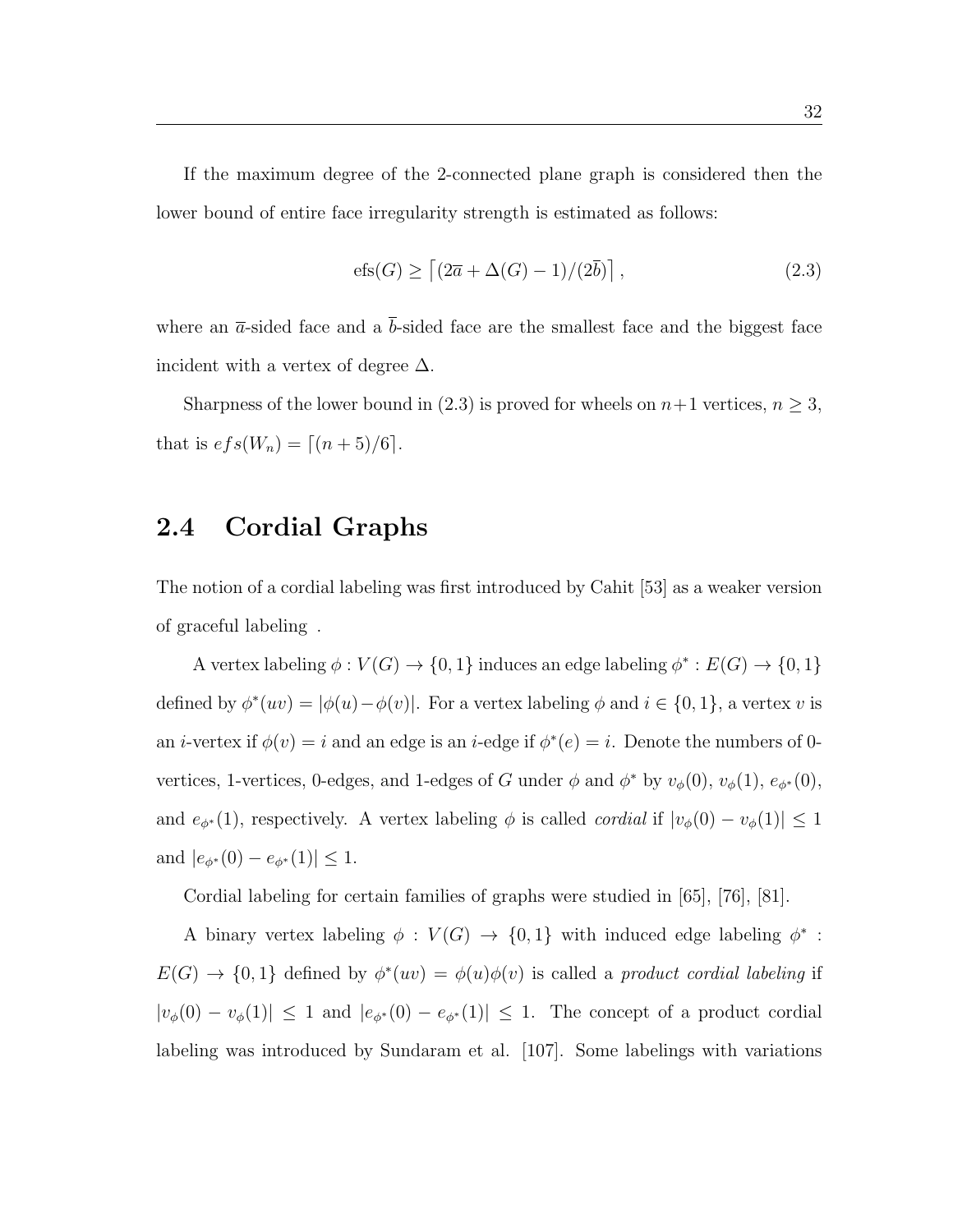in cordial theme, namely an edge product cordial labeling and a total edge product cordial labeling have been introduced by Vaidya and Barasara in [108, 109].

Let k be an integer,  $2 \le k \le |E(G)|$ . An edge labeling  $\varphi : E(G) \to \{0, 1, \ldots, k -$ 1} with induced vertex labeling  $\varphi^* : V(G) \to \{0, 1, ..., k-1\}$  defined by  $\varphi^*(v) =$  $\varphi(e_1) \cdot \varphi(e_2) \cdot \ldots \cdot \varphi(e_n)$  (mod k), where  $e_1, e_2, \ldots, e_n$  are the edges incident to the vertex v, is called a k-total edge product cordial labeling of G if  $|(e_{\varphi}(i) + v_{\varphi^*}(i)) (e_{\varphi}(j) + v_{\varphi^*}(j)) \leq 1$  for every  $i, j, 0 \leq i < j \leq k - 1$ .

The concept of a k-total edge product cordial labeling was introduced by Azaizeh et al. in [13]. A graph G with a k-total edge product cordial labeling is called  $k$ -total edge product cordial graph. Figure 2.12 illustrates a 3-total edge product cordial labeling of the cycle  $C_{10}$ .



Figure 2.12: 3-total edge product cordial labeling of  $C_{10}$ .

**Theorem 17.** Let G be a  $(n, m)$  k-edge product cordial graph. If m or  $n \equiv 0$  $p(\mod k)$ , then G is k-total product cordial.

It was proved that path graph  $P_n$ ,  $n \geq 4$ , cycle  $C_n$ ,  $n \neq 3, 6$  and star graph  $K_{1,n}$ ,  $n \equiv 0, 2 \pmod{3}$  are 3-total product cordial.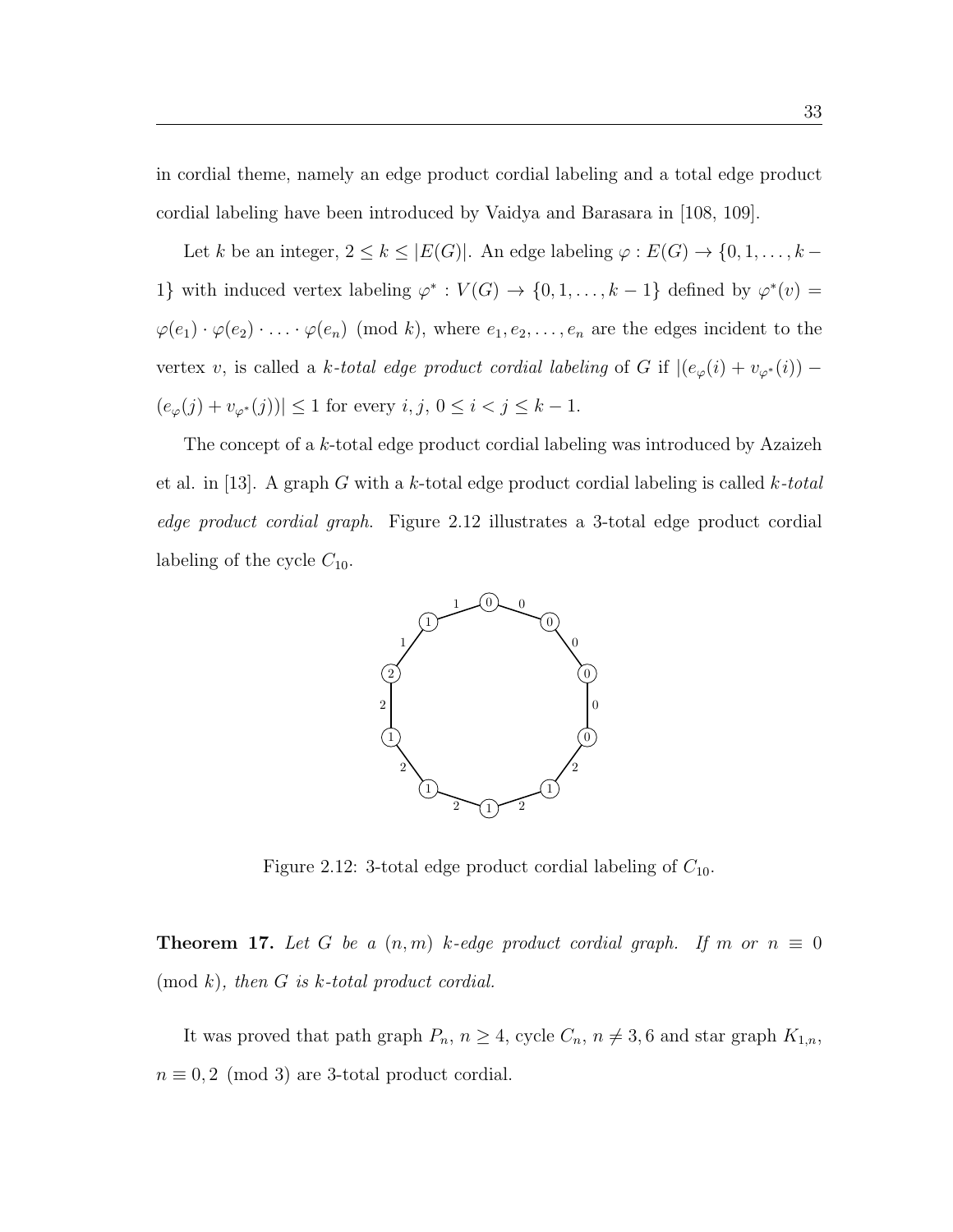Sundaram, Ponraj and Somasundaram [15] have introduced the notion of prime cordial labeling [15]. A prime cordial labeling of a graph  $G$  with vertex set  $V(G)$  is a bijection  $f: V(G) \to \{1, 2, ..., |V|\}$  defined by

$$
f(e = uv) = \begin{cases} 1, & \gcd(f(u), f(v)) = 1 \\ 0, & \text{otherwise} \end{cases}
$$

and  $|e_f(0) - e_f(1)| \le 1$ . See [66, 77, 82] for related results and [52, 56, 67] for generalizations of cordial labeling.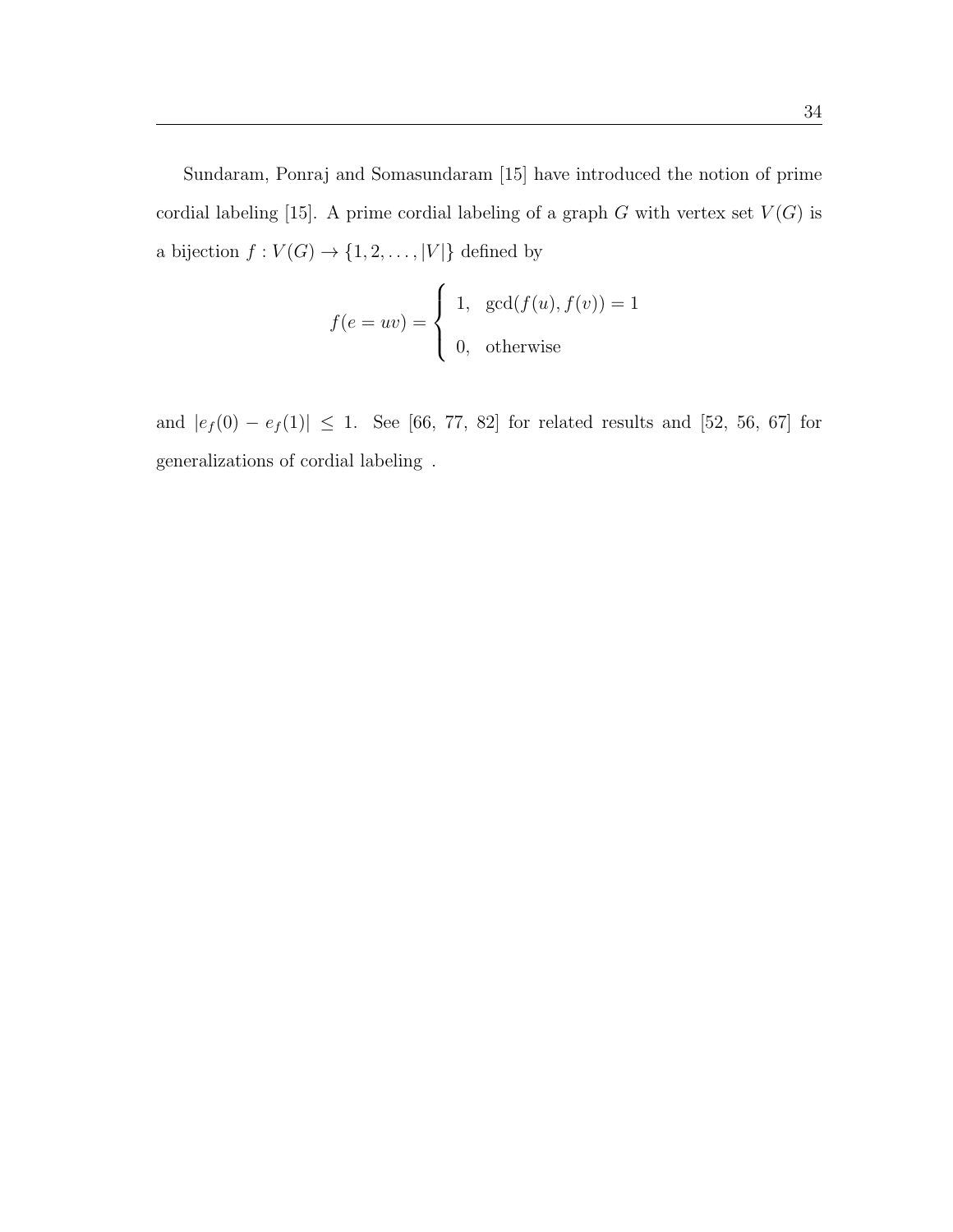# Chapter 3

# Entire face irregularity strength of disjoint union of plane graphs

In this chapter, we study the entire face irregularity strength of a disjoint union of m copies of an arbitrary plane graph  $G$ , denoted by  $mG$ . We estimate the bounds for the parameter  $\operatorname{efs}(m)$  and prove the sharpness of the lower bound in two cases.

## 3.1 Lower Bounds of the Parameter  $\text{efs}(m)$

The first theorem gives a lower bound of the entire face irregularity strength of a disjoint union of  $m$  copies of an arbitrary plane graph  $G$ .

**Theorem 18.** [30] Let  $G = (V, E, F)$  be a 2-connected plane graph with  $n_i$  i-sided faces,  $i \geq 3$ . Let  $a = \min\{i | n_i \neq 0\}$  and  $b = \max\{i | n_i \neq 0\}$ . Then the entire face irregularity strength of the disjoint union of  $m \geq 1$  copies of the plane graph G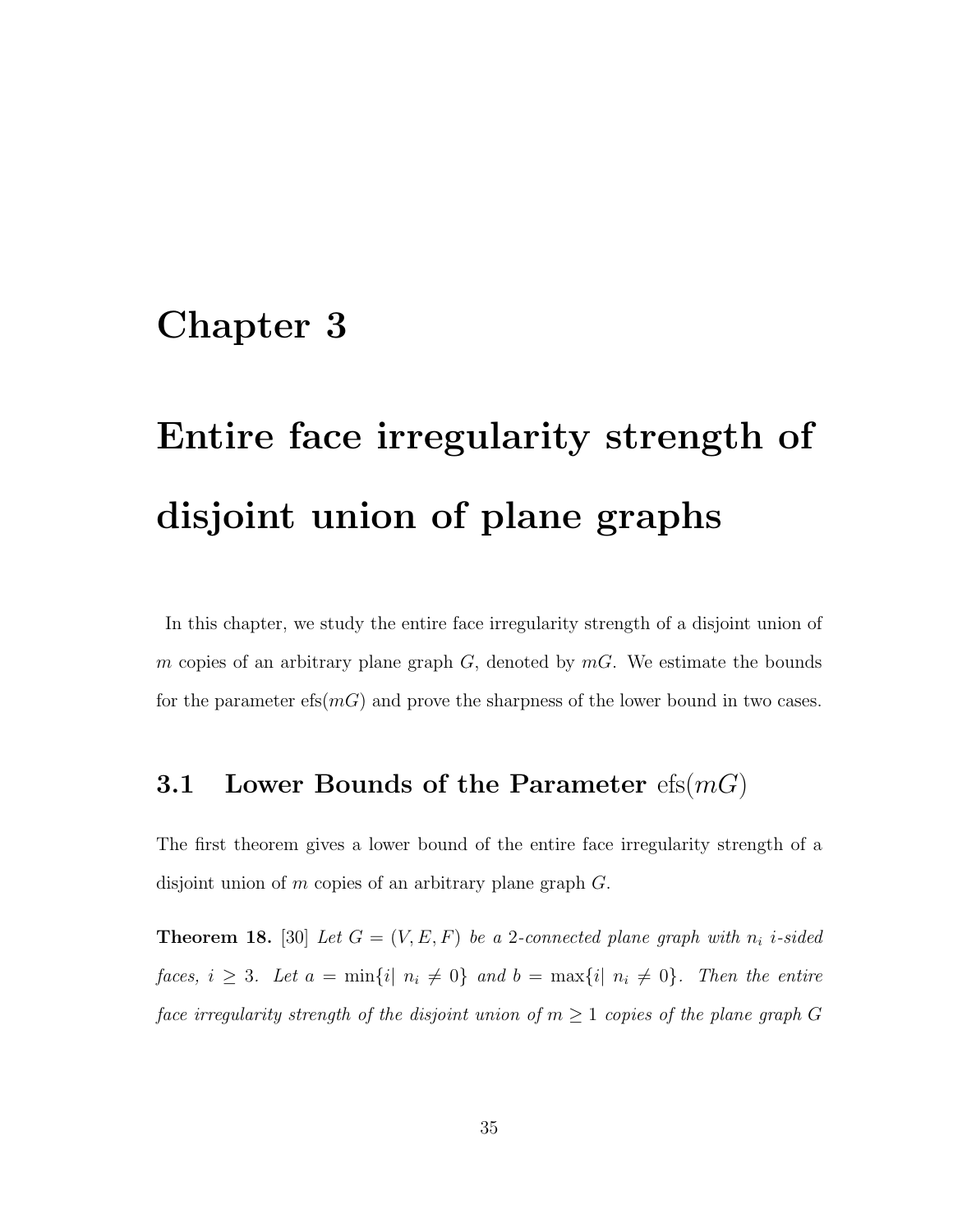satisfies the following inequality.

$$
efs(mG) \ge \left\lceil \frac{2a + (|F(G)| - 1)m + 1}{2b + 1} \right\rceil
$$
.

*Proof.* Let  $G = (V(G), E(G), F(G))$  be a 2-connected plane graph with  $n_i$  *i*-sided faces,  $i \geq 3$ . Let  $mG$  be the disjoint union of m copies of the graph G. Then  $|V(mG)| = m|V(G)|, |E(mG)| = m|E(G)|$  and  $|F(mG)| = m|F(G)| - m + 1$ . Let  $\phi$ be a face irregular entire K-labeling of  $mG$  with  $e f s(m) = K$ . The smallest weight of a face under the K-labeling is at least  $2a + 1$  and the largest weight of a face has value at most  $(2b+1)K$ . It means that for every face  $f \in F(G)$  we have

$$
2a + 1 \le w_{\phi}(f) \le (2b + 1)K.
$$

Since

$$
|F(mG)| = (n_a + \dots + n_b)m - m + 1 = m|F(G)| - m + 1,
$$

thus  $2a + (|F(G)| - 1)m + 1 \le (2b + 1)K$  and

$$
K \geq \left\lceil \frac{2a + (|F(G)| - 1)m + 1}{2b + 1} \right\rceil.
$$

If a 2-connected plane graph  $G$  contains only one face of the largest size then using similar arguments as in the proof of Theorem 18 we have the following lower bound on the parameter  $efs(mG)$ .

**Theorem 19.** [30] Let  $G = (V(G), E(G), F(G))$  be a 2-connected plane graph with  $n_i$  i-sided faces,  $i \geq 3$ . Let  $a = \min\{i | n_i \neq 0\}$  and  $b = \max\{i | n_i \neq 0\}$ ,  $n_b = 1$ , and  $c = \max\{i \mid n_i \neq 0, i < b\}$ . Let the b-sided face be the external face. Then the entire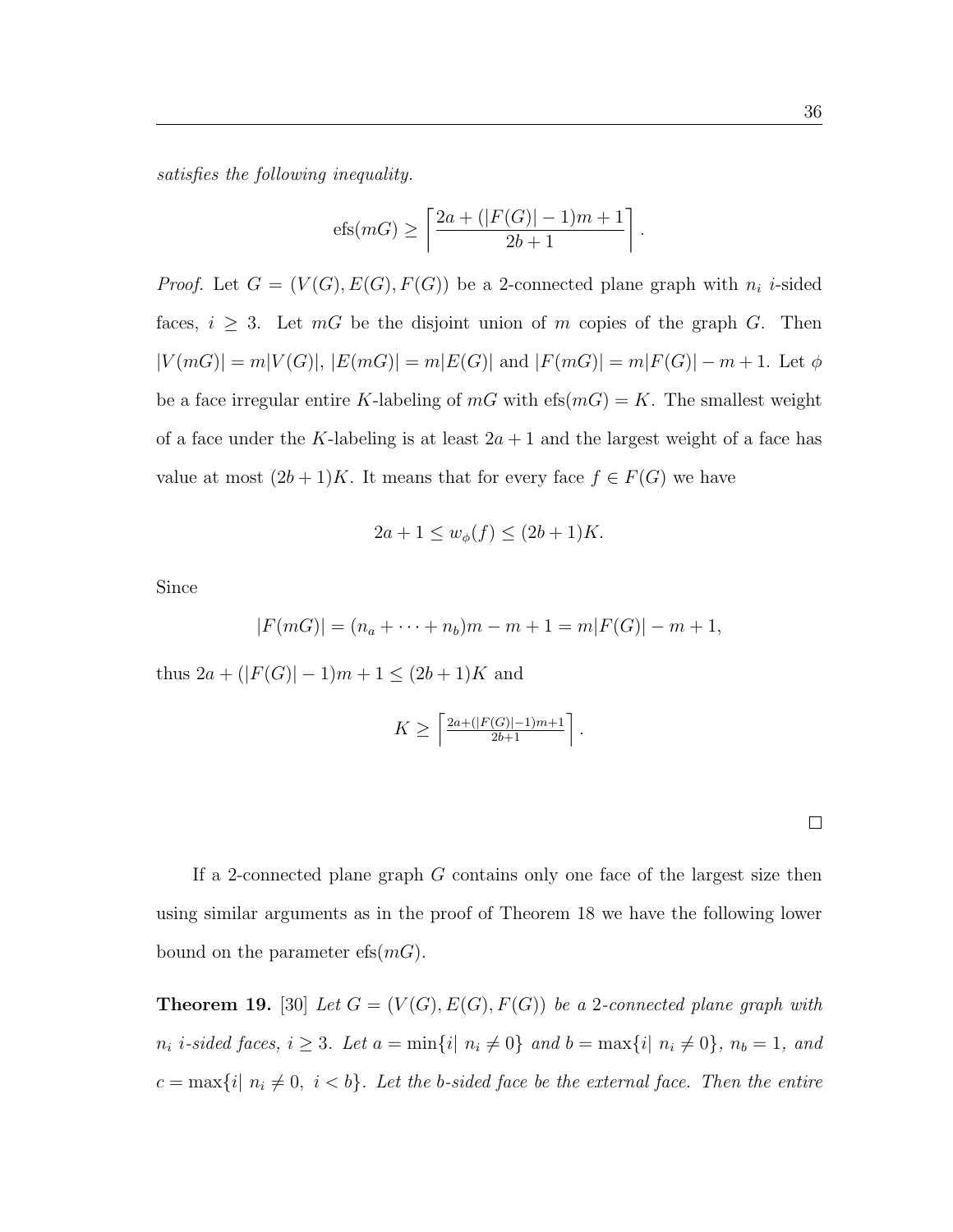face irregularity strength of the disjoint union of  $m \geq 1$  copies of the plane graph G is

$$
efs(mG) \geq \left\lceil \frac{2a + (|F(G)| - 1)m}{2c + 1} \right\rceil.
$$

The lower bound in Theorem 19 is tight as it can be seen from the next theorem.

**Theorem 20.** [30] Let  $n \equiv 1 \pmod{9}$ ,  $n \ge 10$ ,  $m \ge 1$ , and  $L_n \simeq P_n \square P_2$  be a ladder. Then

$$
efs(mL_n) = \left\lceil \frac{8 + m(n-1)}{9} \right\rceil.
$$

*Proof.* Let  $L_n \simeq P_n \square P_2$ ,  $n \geq 10$ , be a ladder with  $V(L_n) = \{u_i, v_i | 1 \leq i \leq n\}$  and  $E(L_n) = \{u_i u_{i+1}, v_i v_{i+1} | 1 \le i \le n-1\} \cup \{u_i v_i | 1 \le i \le n\}.$  The ladder  $L_n$  contains  $(n-1)$  4-sided faces and one external 2n-sided face, say  $f_{ext}$ . Let us denote the 4-sided faces by the symbols  $f_1, f_2, \ldots, f_{n-1}$  such that the face  $f_i$  is surrounded by vertices  $u_i, u_{i+1}, v_i, v_{i+1}$  and edges  $u_i u_{i+1}, v_i v_{i+1}, u_i v_i, u_{i+1} v_{i+1}$ , for  $1 \le i \le n-1$ .

According to Theorem 19 we have that  $\operatorname{efs}(mL_n) \geq \lceil (8 + (n-1)m)/9 \rceil = K$ . To prove the equality, it suffices to show the existence of an optimal face irregular entire  $\lceil(8 + (n-1)m)/9\rceil$ -labeling.

It was proved in [34] that  $\text{efs}(L_n) = \lceil \frac{n+7}{9} \rceil$  $\frac{+7}{9}$  = k and there is described the corre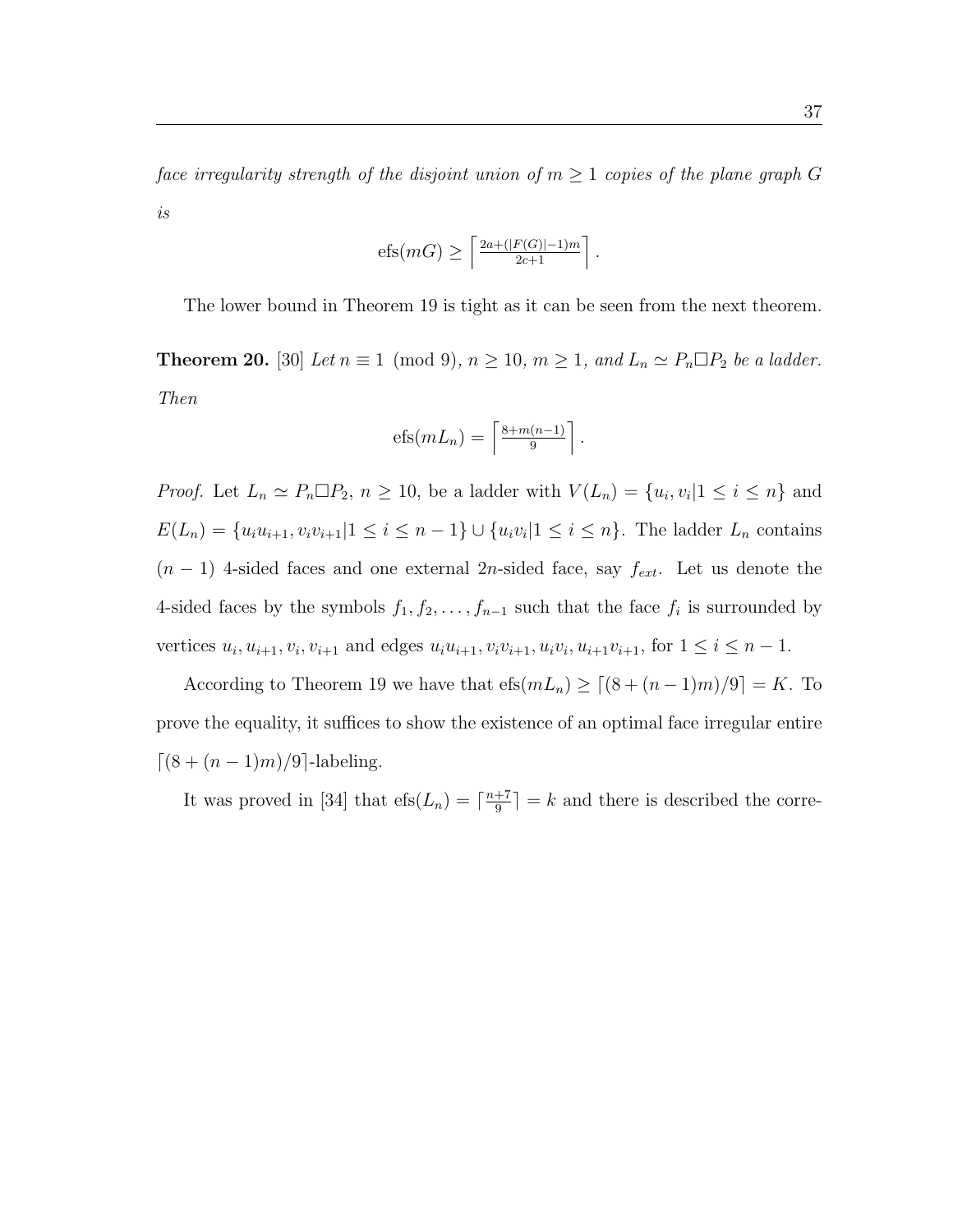sponding face irregular entire k-labeling  $\phi$  as follows:

| $\phi(u_i) = \left  \frac{i+4}{9} \right  + 1,$       | for $1 \leq i \leq n$     |
|-------------------------------------------------------|---------------------------|
| $\phi(v_i) = \left  \frac{i+2}{9} \right  + 1,$       | for $1 \leq i \leq n$     |
| $\phi(u_iu_{i+1}) = \left \frac{i+7}{9}\right  + 1,$  | for $1 \leq i \leq n-1$   |
| $\phi(v_i v_{i+1}) = \left \frac{i+6}{9}\right  + 1,$ | for $1 \leq i \leq n-1$   |
| $\phi(u_i v_i) =  \frac{i}{9}  + 1,$                  | for $1 \leq i \leq n$     |
| $\phi(f_i) = \left  \frac{i}{9} \right  ,$            | for $1 \leq i \leq n-1$ . |

It was proved that the weights of 4-sided faces  $f_i$ ,  $1 \leq i \leq n-1$ , are all distinct and

$$
w_{\phi}(f_i) = i + 8.\tag{3.1}
$$

For every vertex v in  $L_n$ , we denote by the symbol  $v^j$  the corresponding vertex of v in the j-th copy of  $L_n$  in  $mL_n$ ,  $1 \leq j \leq m$ . Analogously, let  $u^jv^j$  denote the edge corresponding to edge uv in the j-th copy of  $L_n$  in  $mL_n$ ,  $1 \le j \le m$  and let  $f^j$  denote the face corresponding to the internal face f in the j-th copy of  $L_n$ in  $mL_n$ ,  $1 \leq j \leq m$ . Moreover, there is one external  $2nm$ -sided unbounded face  $f_{EXT} \in F(mL_n).$ 

Now we define a labeling  $\psi$  of  $mL_n$  in the following way:

$$
\psi(f_{EXT}) = K,
$$
  

$$
\psi(x^j) = \phi(x) + (k-1)(j-1),
$$

for every element x, where  $x \in V(L_n) \cup E(L_n) \cup (F(L_n) - \{f_{ext}\})$  and  $1 \le j \le m$ . If  $n = 9s + 1, s \ge 1$ , then the parameter  $k = \lfloor (n + 7)/9 \rfloor = s + 1$  and thus  $n = 9k - 8$ in this case.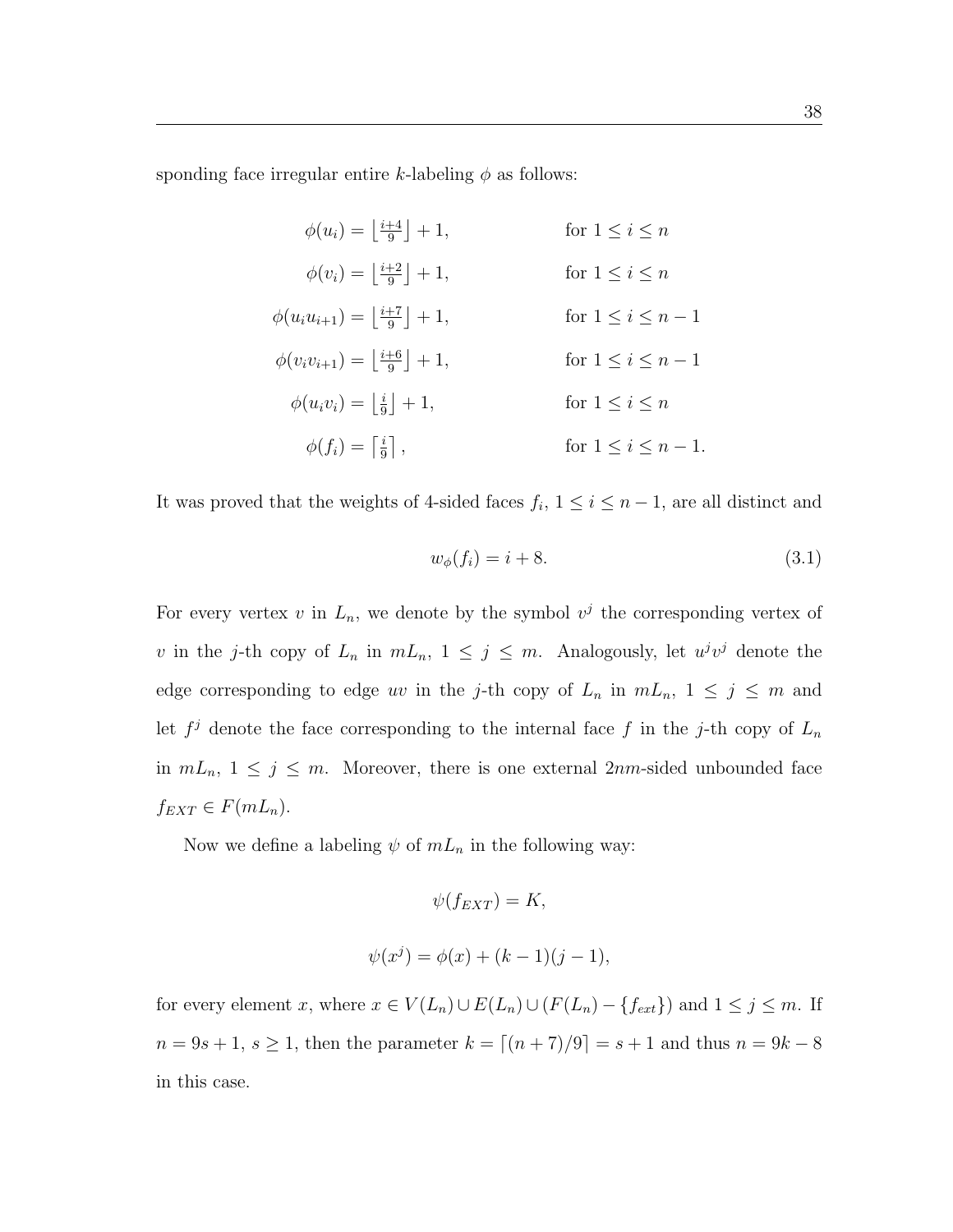As  $\phi$  is a k-labeling, thus for every vertex, edge and face  $y \in V(mL_n) \cup E(mL_n) \cup$  $(F(mL_n) - \{f_{EXT}\})$  we have

$$
\psi(y) \le k + (k - 1)(m - 1) = (k - 1)m + 1 = sm + 1 = \lceil sm + \frac{8}{9} \rceil
$$

$$
= \lceil \frac{8 + m(9s + 1 - 1)}{9} \rceil = \lceil \frac{8 + m(n - 1)}{9} \rceil = K.
$$

As  $\psi(f_{EXT})=K$ , it implies that all vertex, edge and face labels are at most K and the labeling  $\psi$  is an entire K-labeling.

Moreover, using (3.1) we get that the weights of 4-sided faces  $f_i^j$  $i^j, 1 \leq i \leq n-1$ and  $1 \leq j \leq m$ , attain the values

$$
w_{\psi}(f_i^j) = \psi(f_i^j) + \sum_{v \sim f_i} \psi(v^j) + \sum_{e \sim f_i} \psi(e^j)
$$
  
\n
$$
= (\phi(f_i) + (k-1)(j-1)) + \sum_{v \sim f_i} (\phi(v) + (k-1)(j-1))
$$
  
\n
$$
+ \sum_{e \sim f_i} (\phi(e) + (k-1)(j-1))
$$
  
\n
$$
= \phi(f_i) + (k-1)(j-1) + \sum_{v \sim f_i} \phi(v) + 4(k-1)(j-1)
$$
  
\n
$$
+ \sum_{e \sim f_i} \phi(e) + 4(k-1)(j-1)
$$
  
\n
$$
= (\phi(f_i) + \sum_{v \sim f_i} \phi(v) + \sum_{e \sim f_i} \phi(e)) + 9(k-1)(j-1)
$$
  
\n
$$
= w_{\phi}(f_i) + 9(k-1)(j-1) = 9(k-1)(j-1) + i + 8.
$$

Since

$$
w_{\psi}(f_{n-1}^{j}) = 9(k-1)(j-1) + (n-1) + 8 = 9(k-1)(j-1) + 9k - 9 + 8
$$

$$
= 9(k-1)j + 8
$$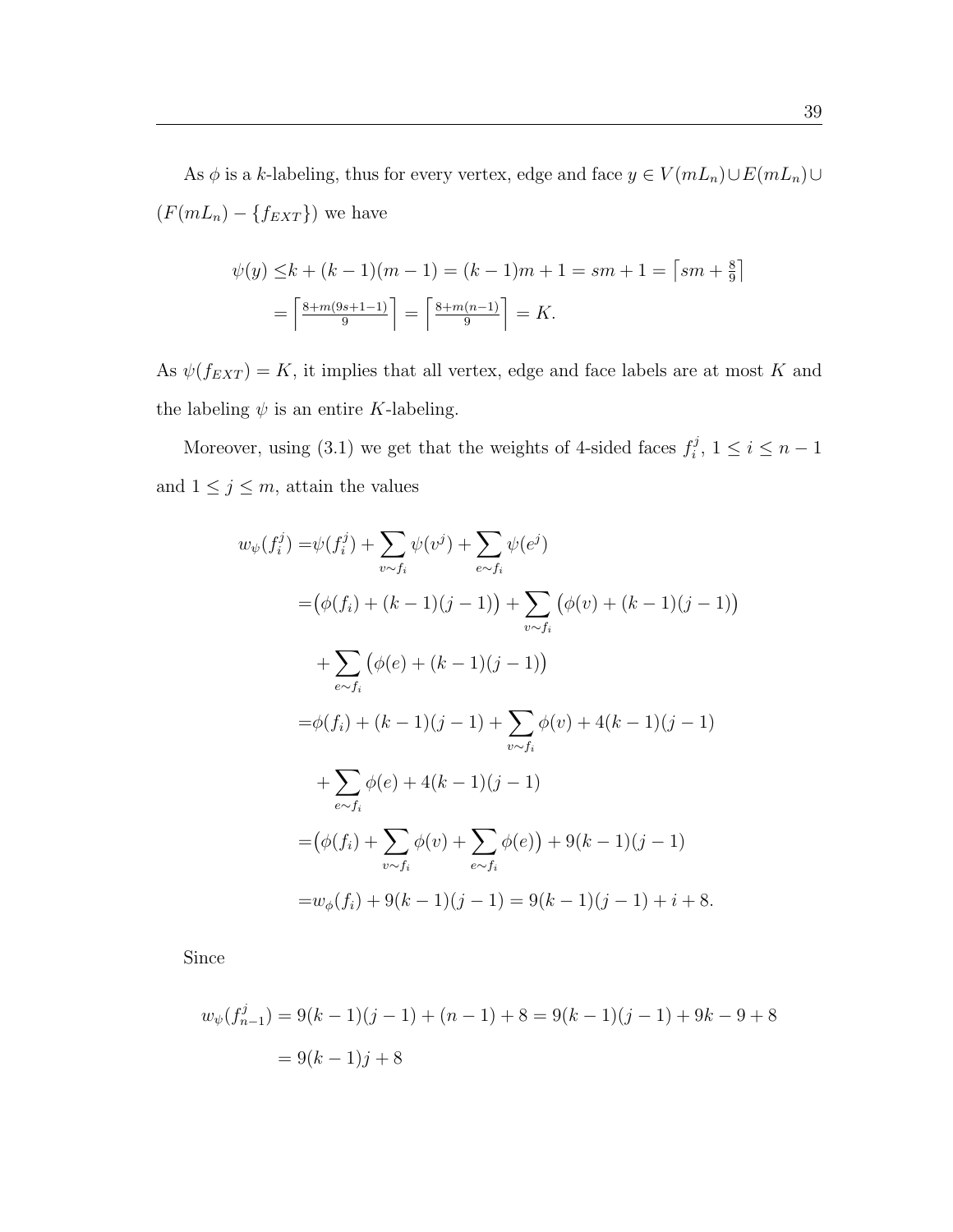for every  $1 \leq j \leq m-1$  and as

$$
w_{\psi}(f_1^{j+1}) = 9(k-1)(j+1-1) + 1 + 8 = 9(k-1)j + 9
$$

for every  $1 \leq j \leq m-1$ , then the 4-sided face-weights are different for all pairs of distinct faces and they form the arithmetic sequence of difference 1 from 9 up to  $(n-1)m+8$ . It is easy to see that under the labeling  $\psi$  the weight of the external 2nm-sided face  $f_{EXT}$  is at least  $4nm + K$ . Thus, the labeling  $\psi$  is desired face irregular entire  $K$ -labeling.  $\Box$ 

Figure 3.1 illustrates the face irregular entire 6-labeling in the proof of Theorem 20 for disjoint union of 5 copies of the ladder  $L_{10}$ .

If we consider the maximum degree  $\Delta$  of the 2-connected plane graph G, then we obtain the following lower bound:

**Theorem 21.** [30] Let  $G = (V, E, F)$  be a 2-connected plane graph with maximum degree  $\Delta(G)$ . Let x be a vertex of degree  $\Delta(G)$  and let the smallest face and the biggest face incident with x be an  $\bar{a}$ -sided face and a  $\bar{b}$ -sided face, respectively. Then the entire face irregularity strength of the disjoint union of  $m \geq 1$  copies of the plane graph G is

$$
\mathrm{efs}(mG) \ge \left\lceil \tfrac{2\overline{a} + m\Delta(G)}{2\overline{b} + 1} \right\rceil.
$$

*Proof.* Let  $f_1, f_2, \ldots, f_{\Delta(G)}$  be the faces incident with a fixed vertex x of maximum degree  $\Delta(G)$  in a 2-connected plane graph G. We denote by symbol  $x^j$  the corresponding vertex of x in the j-th copy of G in  $mG$ . Analogously, we denote by symbols  $f_1^j$  $f_1^j, f_2^j, \ldots, f_{\Delta(G)}^j$  the corresponding faces  $f_1, f_2, \ldots, f_{\Delta(G)}$  in the *j*-th copy of  $G$  in  $mG$ .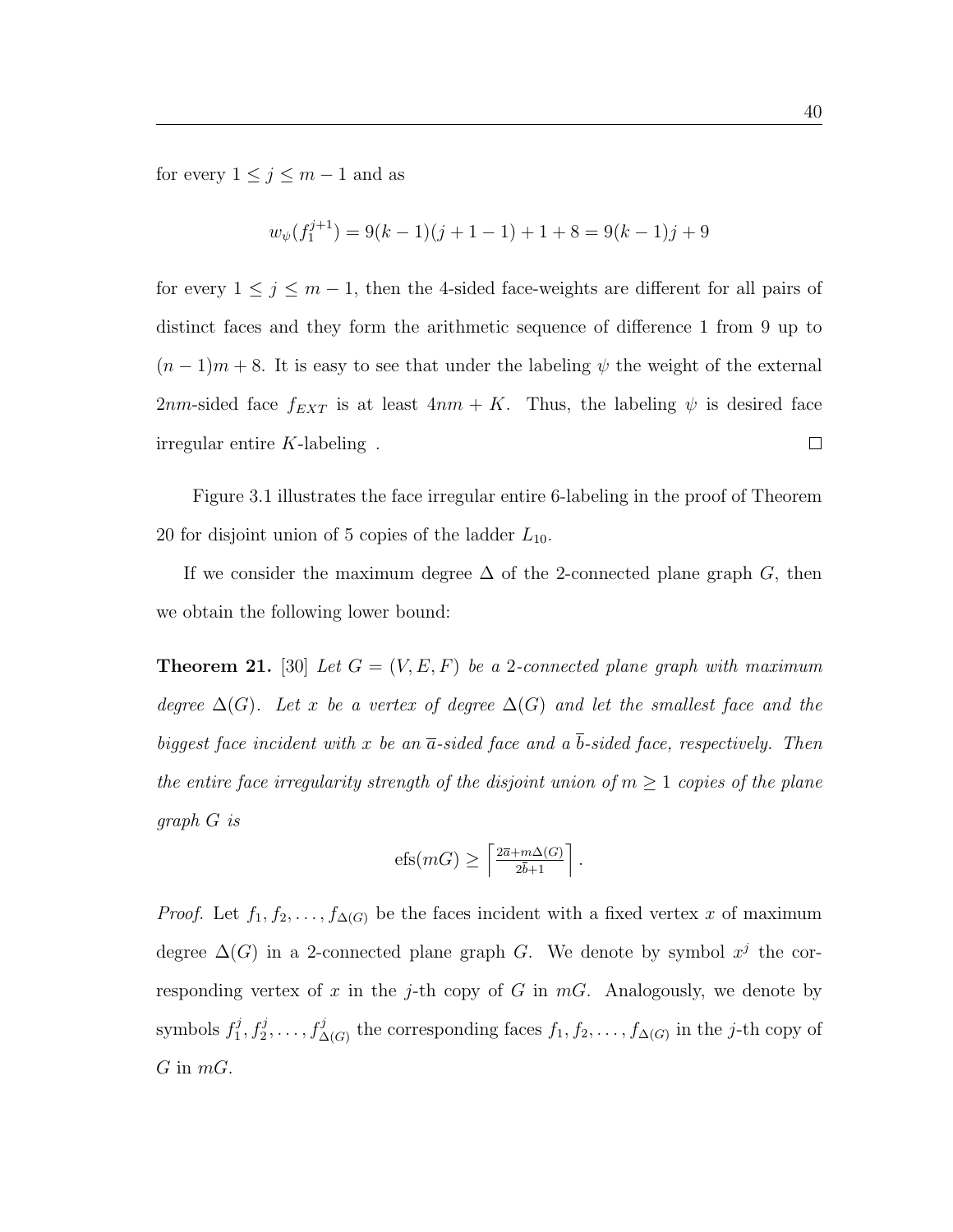

Figure 3.1: Face irregular entire 6-labeling of  $5L_{10}$ .

Suppose that  $\vartheta$  is a face irregular entire K-labeling of  $mG$  with  $e f s(m) = K$ . Then the face-weights  $w_{\theta}(f_i^j)$ <sup>j</sup>),  $1 \leq i \leq \Delta(G)$  and  $1 \leq j \leq m$ , are all distinct. The smallest face-weight among all of them is at least  $2\bar{a} + 1$  and the largest face-weight among all of them cannot be larger than  $(2\bar{b} + 1)K$ . Thus

$$
2\overline{a} + m\Delta(G) \le (2\overline{b} + 1)K
$$

and

$$
K \ge \left\lceil \frac{2\overline{a} + m\Delta(G)}{2\overline{b} + 1} \right\rceil.
$$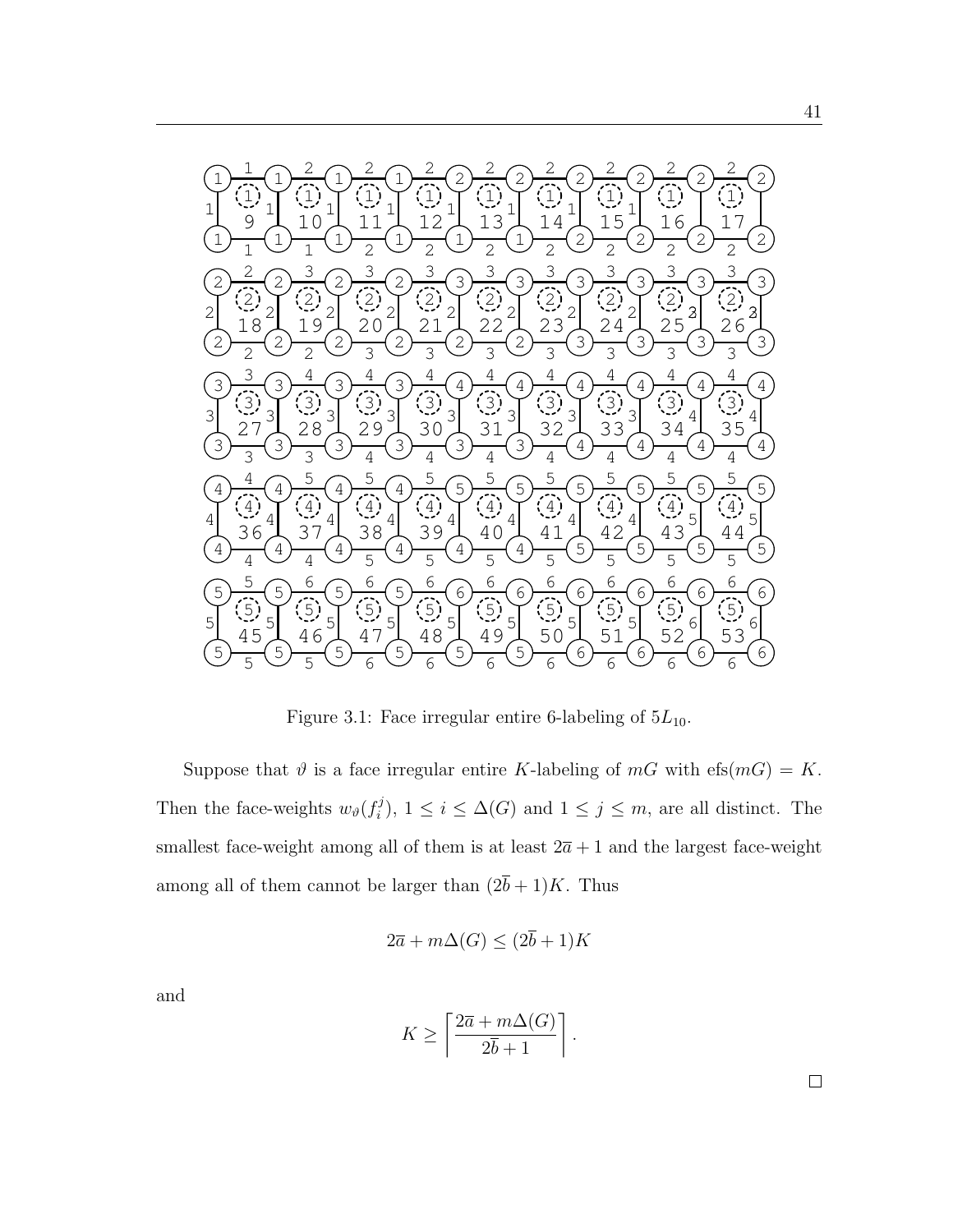The sharpness of the lower bound in Theorem 21 can be seen from the following lemma.

**Lemma 1.** [30] Let  $W_7$  be the wheel on 8 vertices and let  $m \geq 1$ . Then

$$
efs(mW_7) = m + 1.
$$

*Proof.* The wheel  $W_7$  may be visualized as a plane graph obtained by joining all vertices of cycle  $C_7$  to a vertex v. Let  $V(W_7) = \{v\} \cup \{v_i | 1 \le i \le 7\}$  and  $E(W_n) =$  $\{vv_i|1 \leq i \leq 7\} \cup \{v_iv_{i+1}|1 \leq i \leq 6\} \cup \{v_7v_1\}$  be the vertex-set and the edge-set of the wheel  $W_7$ . Let  $F(W_7) = \{f_i | 1 \leq i \leq 7\} \cup \{f_{ext}\}\$ be the set of all 3-sided faces of the wheel  $W_7$  and one 7-sided unbounded external face. The 3-sided face  $f_i$ ,  $1 \le i \le 6$ , is surrounded by vertices  $v, v_i, v_{i+1}$  and edges  $vv_i, v_i v_{i+1}, vv_{i+1}$ , and  $f_7$  is the 3-sided face surrounded by vertices  $v, v_1, v_7$  and edges  $vv_7, v_1v_7, vv_1$ .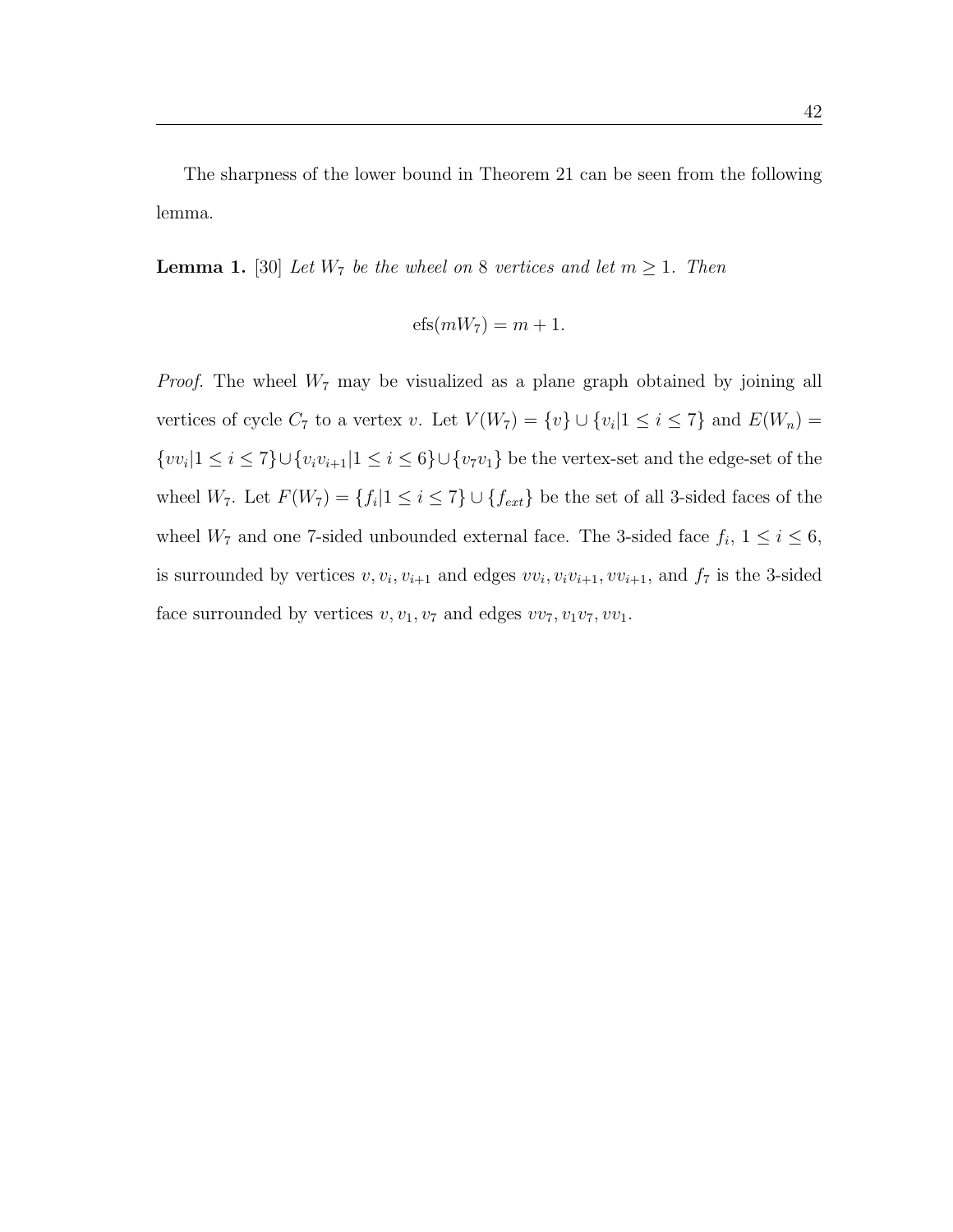We construct a face irregular entire 2-labeling of  $W<sub>7</sub>$  as follows:

$$
\rho(v) = 1,
$$
  
\n
$$
\rho(v_1v_7) = 1,
$$
  
\n
$$
\rho(v_i) = \begin{cases}\n1, & \text{for } i = 1, 2 \\
2, & \text{otherwise}\n\end{cases}
$$
  
\n
$$
\rho(vv_i) = \begin{cases}\n2, & \text{for } i = 3, 4, 5 \\
1, & \text{otherwise}\n\end{cases}
$$
  
\n
$$
\rho(f_i) = \begin{cases}\n2, & \text{for } i = 4, 5 \\
1, & \text{otherwise}\n\end{cases}
$$
  
\n
$$
\rho(v_iv_{i+1}) = \begin{cases}\n1, & \text{for } i = 1, 2, 3 \\
2, & \text{for } i = 4, 5, 6.\n\end{cases}
$$

We can see that

$$
w_{\rho}(f_i) = \begin{cases} 2i+5, & \text{for } 1 \le i \le 4 \\ 22-2i, & \text{for } 5 \le i \le 7, \end{cases}
$$

i.e., the weights of 3-sided faces successively attain the values 7, 8, . . . , 13. The smallest weight is obtained for the face  $f_1$  and the largest one for the face  $f_4$ . For every  $x \in V(W_7) \cup E(W_7) \cup (F(W_7) - \{f_{ext}\})$ , we denote by the symbol  $x^j$  the corresponding element of x in the j-th copy of  $W_7$  in  $mW_7$ ,  $1 \le j \le m$ . Moreover, the graph  $mW_7$  contains one external 7m-sided unbounded face  $f_{EXT}$ .

For  $m \geq 1$ , we construct an entire labeling  $\vartheta$  of  $mW_7$  such that:

$$
\vartheta(f_{EXT}) = m+1,
$$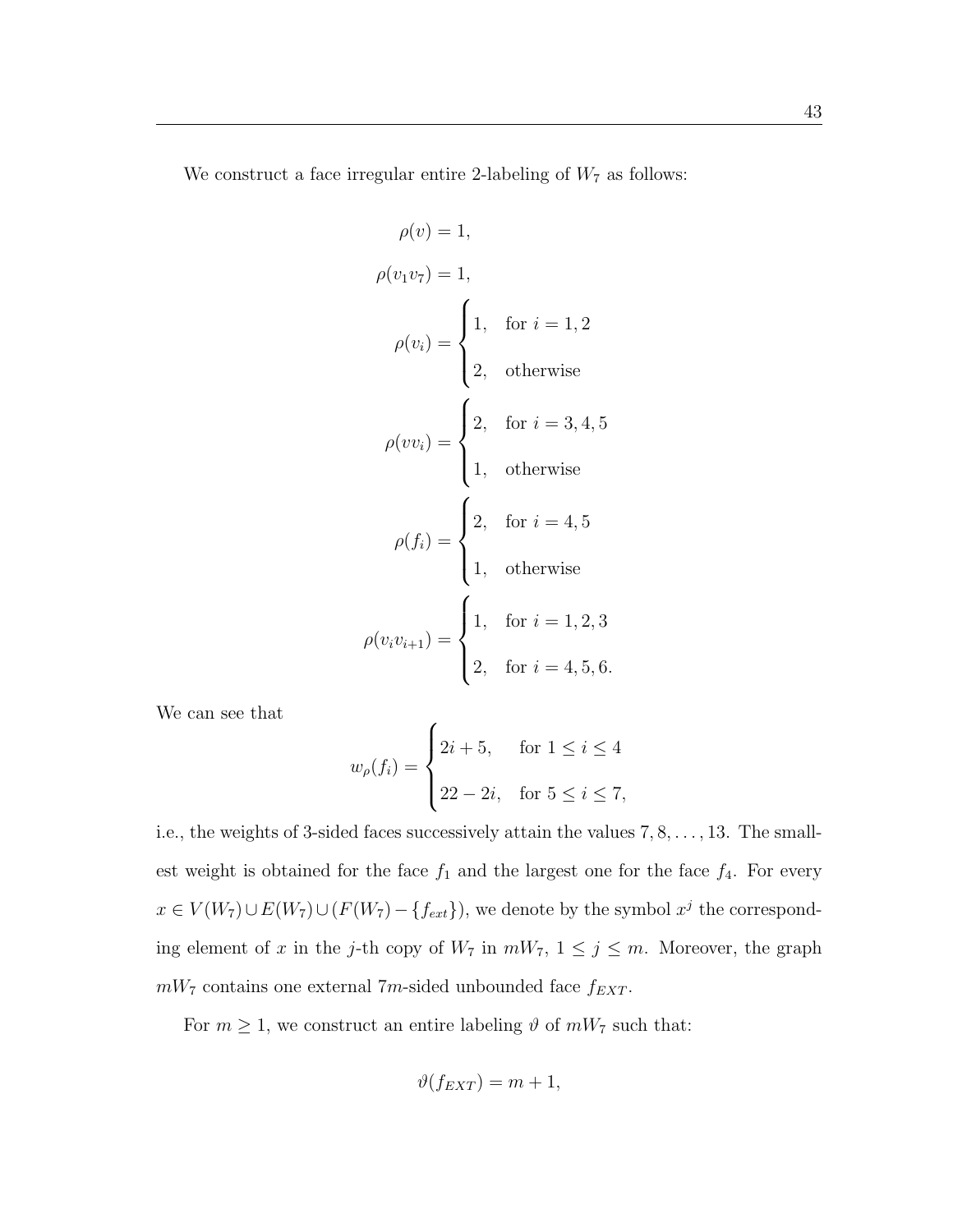$$
\vartheta(x^j) = \rho(x) + j - 1
$$

for  $1 \leq j \leq m$ .

Since  $\rho(x) \le 2$  for every  $x \in V(W_7) \cup E(W_7) \cup (F(W_7) - \{f_{ext}\})$  then

$$
\vartheta(x^j) \le \rho(x) + j - 1 \le m + 1.
$$

The weights of 3-sided faces  $f_i^j$  $i<sup>j</sup>$ ,  $1 \le i \le 7$  and  $1 \le j \le m$ , attain the values

$$
w_{\vartheta}(f_i^j) = \vartheta(f_i^j) + \sum_{v \sim f_i} \vartheta(v^j) + \sum_{e \sim f_i} \vartheta(e^j)
$$
  
=  $(\rho(f_i) + j - 1) + \sum_{v \sim f_i} (\rho(v) + j - 1) + \sum_{e \sim f_i} (\rho(e) + j - 1)$   
=  $\rho(f_i) + j - 1 + \sum_{v \sim f_i} \rho(v) + 3(j - 1) + \sum_{e \sim f_i} \rho(e) + 3(j - 1)$   
=  $(\rho(f_i) + \sum_{v \sim f_i} \rho(v) + \sum_{e \sim f_i} \rho(e)) + 7(j - 1) = w_{\rho}(f_i) + 7(j - 1).$ 

Moreover,

$$
w_{\vartheta}(f_4^j) = w_{\rho}(f_4) + 7(j - 1) = 13 + 7(j - 1) = 6 + 7j
$$

for  $1\leq j\leq m$  and

$$
w_{\vartheta}(f_1^{j+1}) = w_{\rho}(f_1) + 7j = 7 + 7j
$$

for  $1 \leq j \leq m-1$ . In fact, the labeling  $\vartheta$  has been chosen in such a way that the weights of 3-sided faces are different for all pairs of distinct faces and they successively attain the values from 7 up to  $7m + 6$ . One can see that under the labeling  $\vartheta$  the weight of the external  $7m$ -sided face is at least  $15m + 1$ .

On the other side, using Theorem 21 we have

$$
\mathrm{efs}(mW_7) \ge \left\lceil \tfrac{2\cdot 3 + 7m}{2\cdot 3 + 1} \right\rceil = m + 1.
$$

This concludes the proof.

44

 $\Box$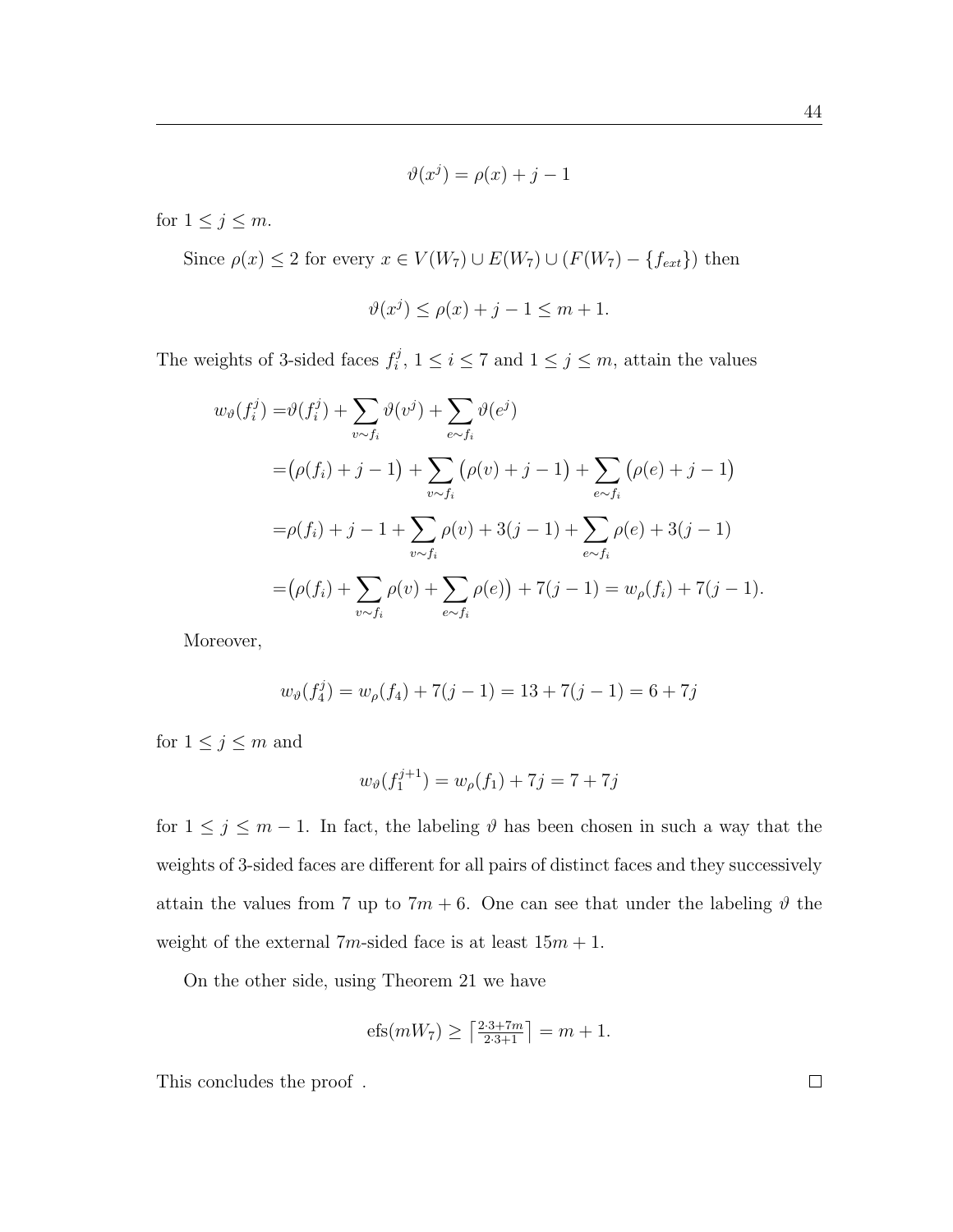

Figure 3.2 shows a face irregular entire 5-labeling described in the proof of Lemma 1 for disjoint union of 4 copies of the wheel  $W_7$ .

Figure 3.2: Face irregular entire 5-labeling of  $4W_7$ .

# 3.2 Upper Bound of the Parameter  $efs(mG)$

The next theorem provides an upper bound of the entire face irregularity strength for disjoint union of  $m$  copies of a plane graph  $G$ .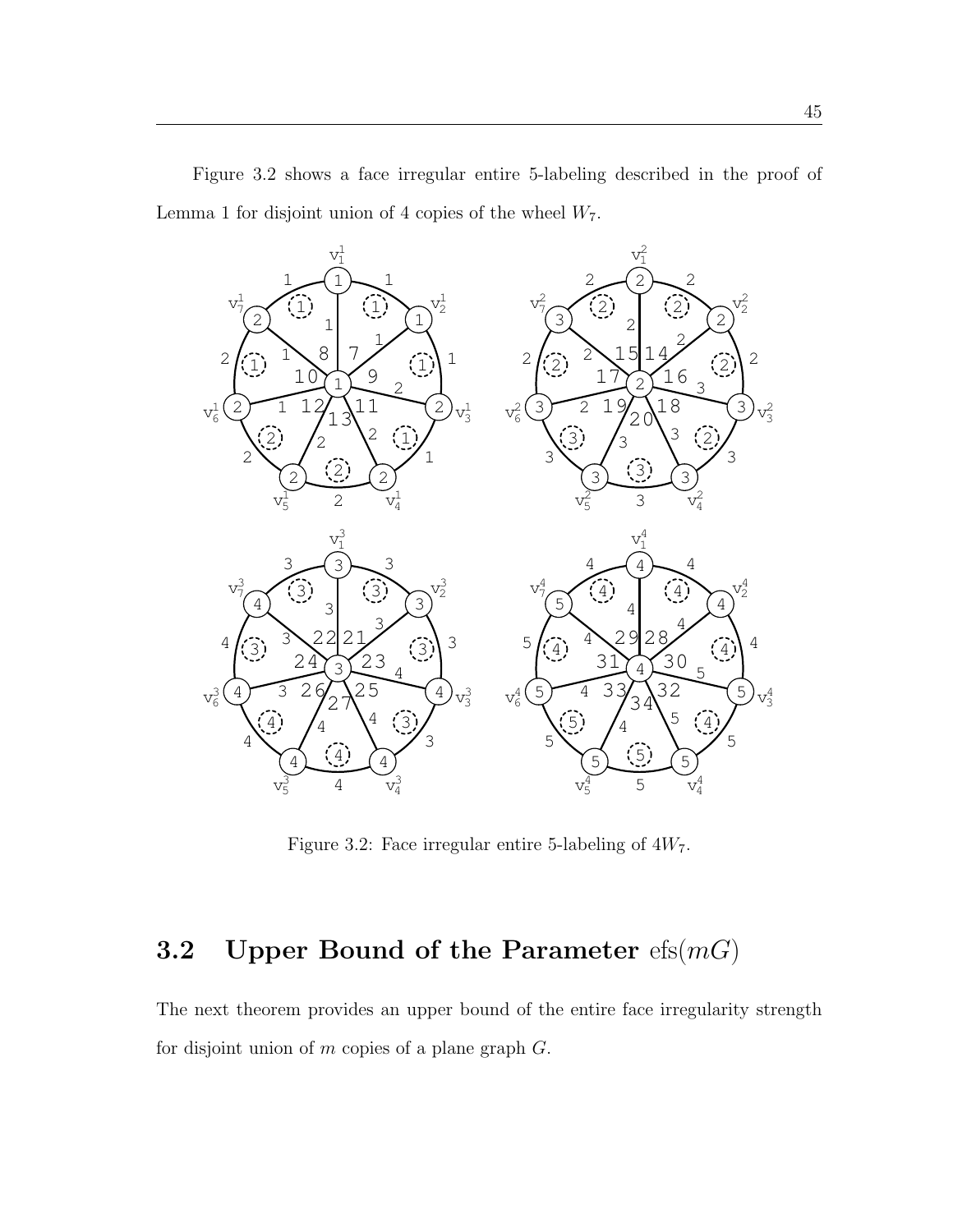**Theorem 22.** [30] Let G be a 2-connected plane graph with entire face irregularity strength efs(G) = k and b-sided external face. Let  $\varphi$  be a face irregular entire klabeling of G and let the c-sided face be the internal face of the biggest face-weight. If  $b > ck$  then the entire face irregularity strength for the disjoint union of  $m \geq 1$ copies of G satisfies the following inequality:

$$
efs(mG) \le m \operatorname{efs}(G).
$$

*Proof.* Let G be a 2-connected plane graph such that  $efs(G) = k$  and let  $\varphi : V(G) \cup$  $E(G) \cup F(G) \rightarrow \{1, 2, ..., k\}$  be a face irregular entire k-labeling such that for all pairs of faces  $f_i, f_j \in F(G), i \neq j$ , the face-weights are distinct.

We will not consider the external face of  $G$  and let us denote the remaining faces of G by the symbols  $f_1, f_2, \ldots, f_{|F(G)|-1}$  such that

$$
w_{\varphi}(f_i) < w_{\varphi}(f_{i+1}),\tag{3.2}
$$

for  $i = 1, 2, \ldots, |F(G)| - 2$ .

For every vertex v in G, we denote by symbol  $v^j$  the corresponding vertex of v in the j-th copy of G in  $mG$ . Analogously, let  $u^jv^j$  denote the edge corresponding to edge uv in the j-th copy of G in  $mG$  and let  $f^j$  denote the face corresponding to face f in the j-th copy of G in  $mG$ ,  $1 \le j \le m$ . Moreover, there is one external 2bm-sided unbounded face  $f_{EXT} \in F(mG)$ .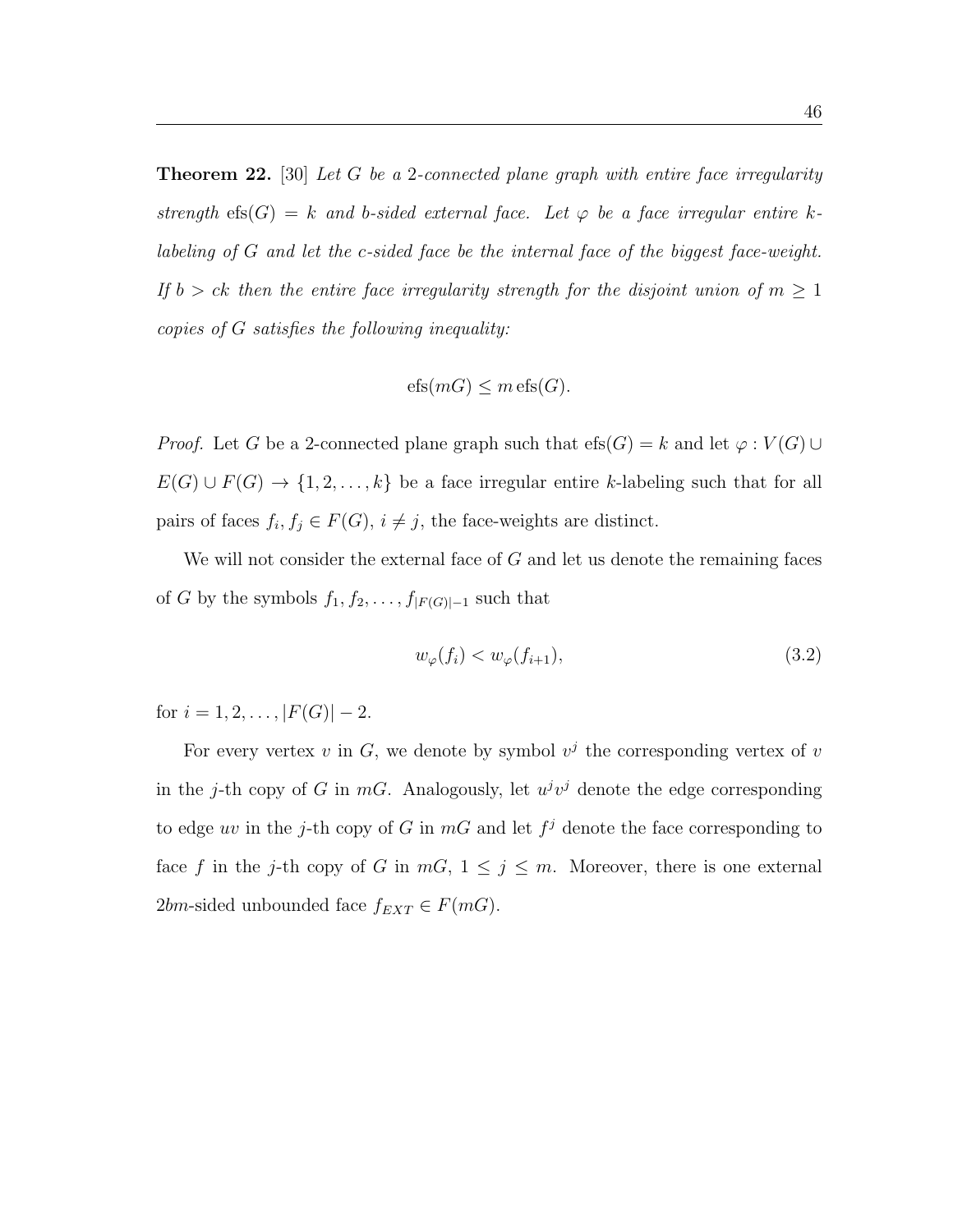We define an entire labeling  $\phi$  of mG in the following way:

$$
\phi(v^j) = m\varphi(v) \qquad \text{for } v \in V(G), 1 \le j \le m,
$$
  
\n
$$
\phi(e^j) = m\varphi(e) \qquad \text{for } e \in E(G), 1 \le j \le m,
$$
  
\n
$$
\phi(f^j) = m\varphi(f) - m + j \qquad \text{for } f \in F(G), 1 \le j \le m.
$$
  
\n
$$
\phi(f_{EXT}) = mk
$$

It is easy to see that under the labeling  $\phi$  the vertices, edges and faces of  $mG$  are labeled with numbers  $1, 2, \ldots, mk$ .

For the face-weight of  $f_i^j \in F(mG)$ ,  $1 \leq j \leq m$ ,  $1 \leq i \leq |F(G)| - 1$ , under the labeling  $\phi$  we have

$$
w_{\phi}(f_i^j) = \phi(f_i^j) + \sum_{v \sim f_i} \phi(v^j) + \sum_{e \sim f_i} \phi(e^j)
$$
  

$$
= (m\varphi(f_i) - m + j) + \sum_{v \sim f_i} m\varphi(v) + \sum_{e \sim f_i} m\varphi(e)
$$
  

$$
= m\varphi(f_i) - m + j + m \sum_{v \sim f_i} \varphi(v) + m \sum_{e \sim f_i} \varphi(e)
$$
  

$$
= m(\varphi(f_i) + \sum_{v \sim f_i} \varphi(v) + \sum_{e \sim f_i} \varphi(e)) - m + j
$$
  

$$
= m w_{\varphi}(f_i) - m + j.
$$

Let us consider the face-weights of the faces  $f_i^1, f_i^2, \ldots, f_i^m, 1 \le i \le |F(G)| - 1$ , under the labeling  $\phi$ :

$$
w_{\phi}(f_i^1) = m w_{\varphi}(f_i) - m + 1,
$$
  
\n
$$
w_{\phi}(f_i^2) = m w_{\varphi}(f_i) - m + 2,
$$
  
\n
$$
\vdots
$$
  
\n
$$
w_{\phi}(f_i^m) = m w_{\varphi}(f_i) - m + m = m w_{\varphi}(f_i).
$$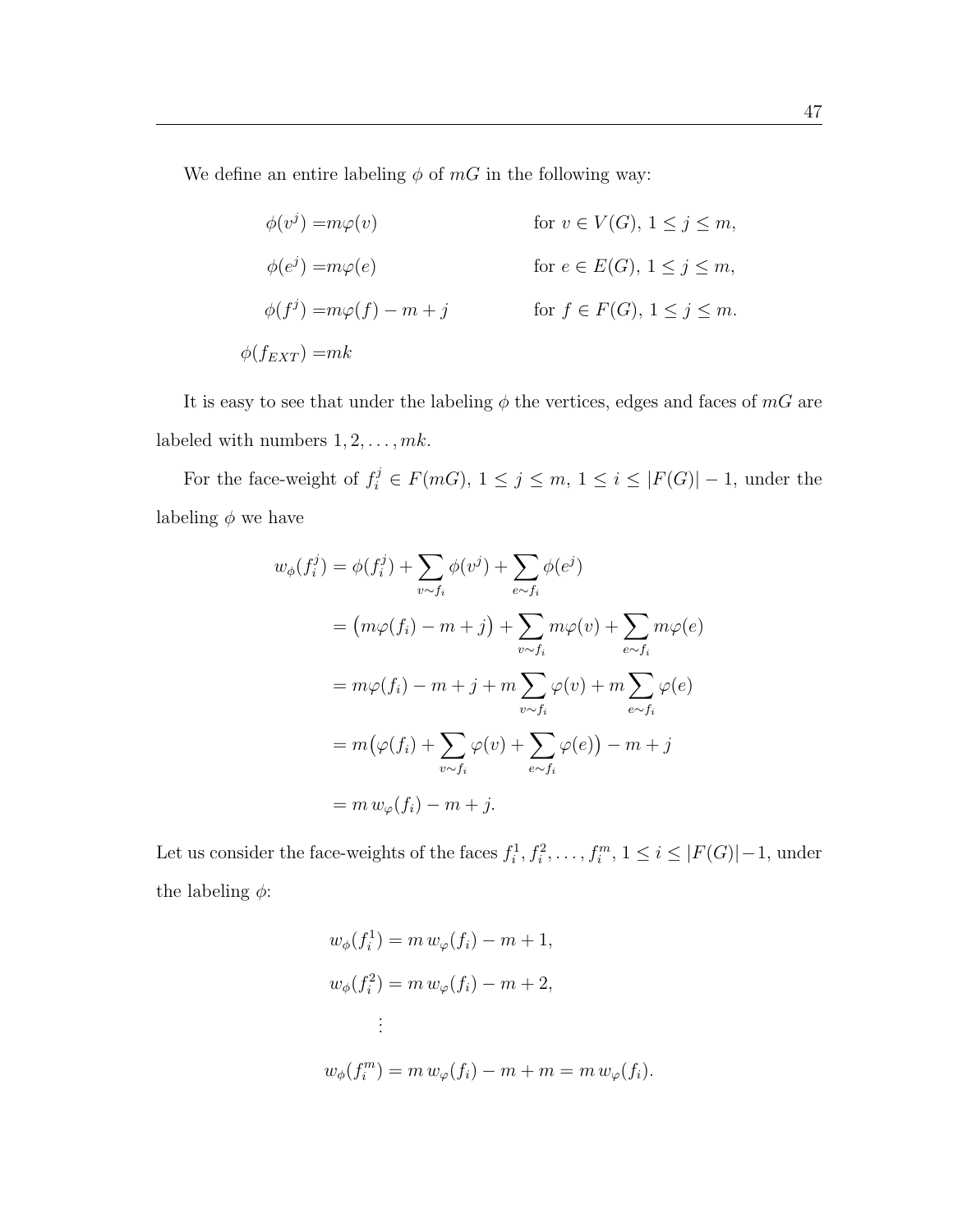Using the inequality (3.2) we get that for  $1 \leq i \leq |F(G)| - 2$  it holds

$$
w_{\varphi}(f_i) \le w_{\varphi}(f_{i+1}) - 1.
$$

Multiplying this inequality by  $m, m \geq 1$ , we get

$$
m w_{\varphi}(f_i) \le m w_{\varphi}(f_{i+1}) - m < m w_{\varphi}(f_{i+1}) - m + 1,
$$

which means that

$$
w_{\phi}(f_i^m) < w_{\phi}(f_{i+1}^1),
$$

for  $1 \leq i \leq |V(G)| - 2$ . It suffices to prove that the biggest face-weight of the internal c-sided face  $f_{|F(G)|-1}^m$  is less than the face-weight of  $f_{EXT}$ . Since the biggest face-weight of the internal c-sided face  $f_{|F(G)|-1}^m$  is at most  $2cmk+mk$  and the smallest face-weight of  $f_{EXT}$  is at least  $2bm + mk$  then for  $b > ck$  holds

$$
w_{\phi}(f_{|F(G)|-1}^m) < w_{\phi}(f_{EXT}).
$$

This proves that  $\text{efs}(m) \leq m \text{efs}(G)$ .

 $\Box$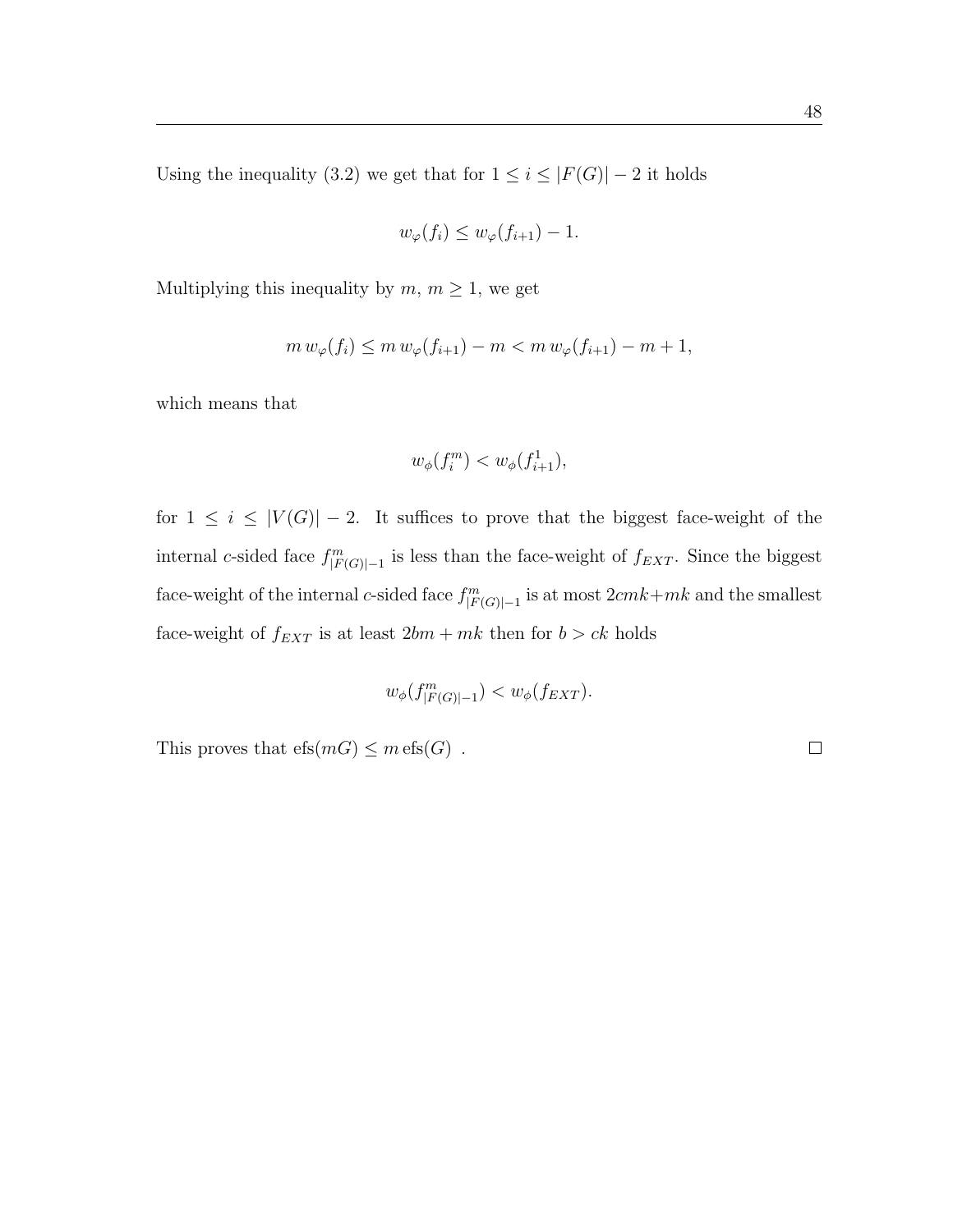# Chapter 4

# Entire Labeling of Klein-bottle Fullerenes

In this chapter we deal with the problem of entire labeling of the Klein-bottle fullerene in such a way that the weights of all 6-sided faces constitute an arithmetic progression of difference d. We study the existence of such labelings for several differences d.

## 4.1 Klein-bottle Polyhexes

The discovery of the fullerene molecules and related forms of carbon such as nanotubes has generated an explosion of activity in chemistry, physics, and materials science. Classical fullerene is an all-carbon molecule in which the atoms are arranged on a pseudospherical framework made up entirely of pentagons and hexagons. Its molecular graph is a finite trivalent graph embedded on the surface of a sphere with only hexagonal and (exactly 12) pentagonal faces. Deza et al. [57] considered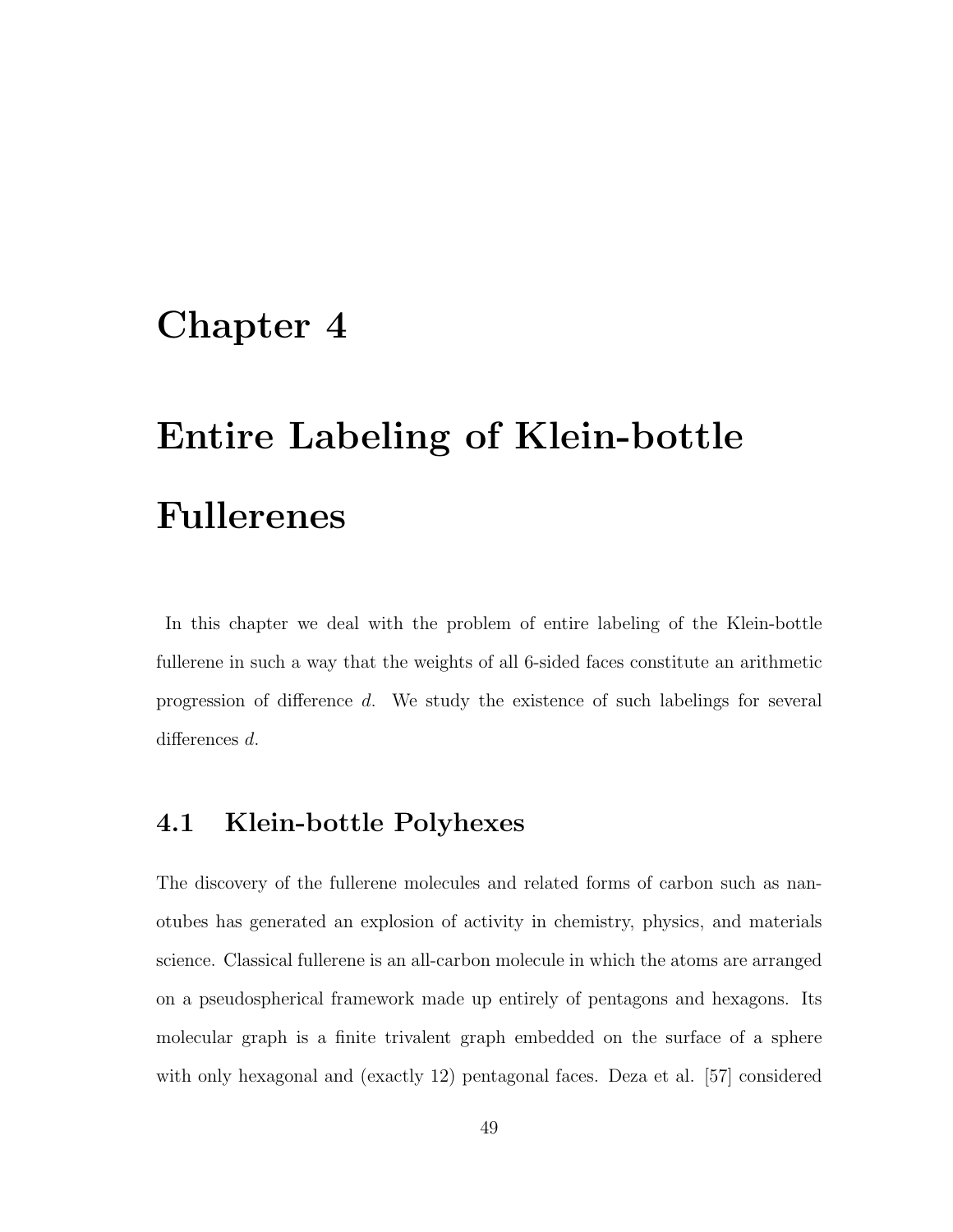fullerene's extension to other closed surfaces and showed that only four surfaces are possible, namely sphere, torus, Klein bottle and projective plane. Unlike spherical fullerenes, toroidal and Klein bottle's fullerenes have been regarded as tessellations of entire hexagons on their surfaces since they must contain no pentagons, see [57, 78].

Let L be a regular hexagonal lattice and  $P_m^n$  be an  $m \times n$  quadrilateral section (with  $m \geq 2$  hexagons on the top and bottom sides and  $n \geq 2$  hexagons on the lateral sides,  $n$  is even) cut from the regular hexagonal lattice  $L$ , (see Figure 4.1). First identify two lateral sides of  $P_m^n$  to form a cylinder. If we identify the top and bottom sides of  $P_m^n$  such that we identify the vertices  $u_i^0$  and the vertices  $v_i^{n-1}$  $i^{n-1}$ , for  $i = 0, 1, 2, \ldots, m - 1$ , we obtain the Klein-bottle fullerene (Klein-bottle polyhex)  $\mathbb{KB}_m^n$  with mn hexagons. In this case  $\mathbb{KB}_m^n$  is a cubic bipartite graph of order  $2mn$ and size 3mn embedded on the Klein-bottle and contains only hexagons, where  $V(\mathbb{KB}_m^n) = \{u_i^j\}$  $_i^j, v_i^j$  $i: 0 \leq i \leq m-1, 0 \leq j \leq n-1$  is its vertex set,  $E(\mathbb{KB}_{m}^{n}) =$  $\{u_i^j\}$  $i^{j}v_i^j$  $i_i^j : 0 \le i \le m-1, 0 \le j \le n-1$   $\cup \{u_i^j\}$  $i^{j}v_i^{j-1}$  $i_j^{j-1}$  :  $0 \leq i \leq m-1, 2 \leq j \leq j$  $n-2, j \text{ even} \} \cup \{u_i^0 v_{m-1}^{n-1}$  $_{m-1-i}^{n-1} : 0 \leq i \leq m-1$   $\cup \{v_i^j u_i^{j+1} \}$  $i_j^{j+1}$  :  $0 \leq i \leq m-1, 0 \leq$  $j \leq n-2, j \text{ even} \} \cup \{u_i^j\}$  $j_{i}v_{i+1}^{j-1}: 0 \leq i \leq m-1, 1 \leq j \leq n-1, j \text{ odd} \} \cup \{v_{i}^{j}u_{i+1}^{j+1}:$  $0 \leq i \leq m-1, \ 1 \leq j \leq n-3, \ j \text{ odd} \} \cup \{u_i^0 v_{m-i}^{n-1}$  $_{m-i}^{n-1} : 0 \leq i \leq m-1$ } is its edge set with the indices i (respectively  $j$ ) taken modulo  $m$  (respectively  $n$ ), and  $F(\mathbb{KB}_m^n) = \{z_i^j\}$  $i : 0 \le i \le m - 1, 0 \le j \le n - 1$  is its face set.

Now, let L be a regular hexagonal lattice and  $P_{m+1/2}^n$  be a quadrilateral section (with  $m+1/2$  hexagons on the top and bottom sides,  $m \ge 1$ , and  $n \ge 2$  hexagons on the lateral sides,  $n$  is even) cut from the regular hexagonal lattice  $L$ , (see Figure 4.2). We identify the top and bottom sides of  $P_{m+1/2}^n$  to form a cylinder. Then we identify the lateral sides of cylinder such that we identify the vertices  $u_0^j$  $_0<sup>j</sup>$  and the vertices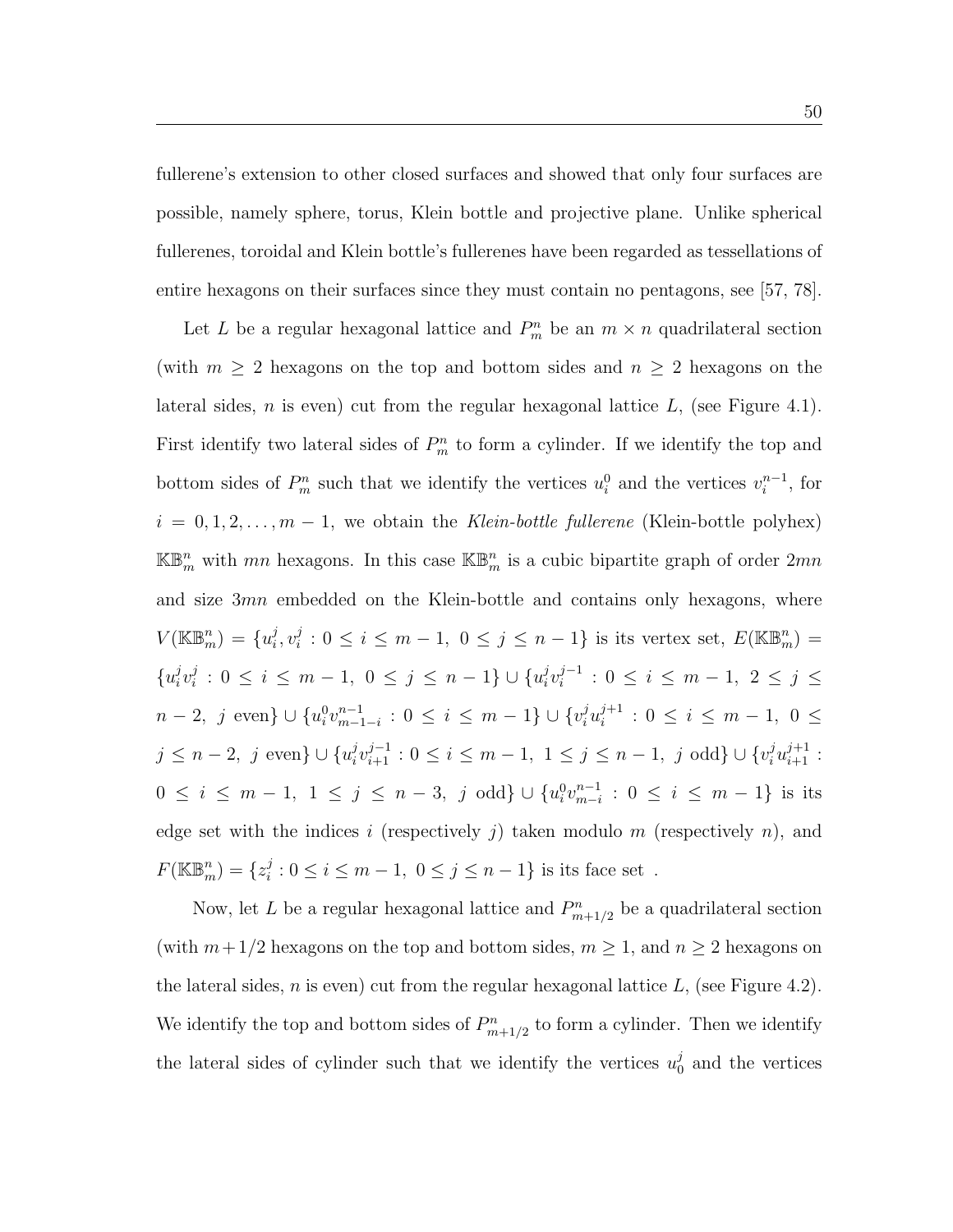

Figure 4.1: Quadrilateral section  $P_m^n$  cuts from the regular hexagonal lattice.

 $v_0^j$  $j_0^j$ , for  $j = 0, 2, 4, \ldots, n-2$ , to obtaining the Klein-bottle polyhex  $\mathbb{KB}_{m+1/2}^n$ . We can see that  $\mathbb{KB}_{m+1/2}^n$  is a cubic non-bipartite graph of order  $2n(m+1/2)$  and size  $3n(m+1/2)$  embedded on the Klein-bottle and contains  $n(m+1/2)$  hexagons, where the vertex set is  $V(\mathbb{KB}_{m+\frac{1}{2}}^n) = \{u_i^j\}$  $_i^j, v_i^j$  $i : 0 \leq i \leq m-1, 0 \leq j \leq n-1$   $\cup$   $\{u_m^j, v_m^j :$  $0 \leq j \leq n-2$ , j even} and the edge set is  $E(\mathbb{KB}_{m+\frac{1}{2}}^n) = \{u_i^j\}$  $_{i}^{j}v_{i}^{j}$  $i_i^j : 0 \le i \le m-1, 0 \le j$  $j \leq n-1$   $\} \cup \{u_m^j v_m^j : 0 \leq j \leq n-2, j \text{ even}\} \cup \{u_i^j\}$  $i^{j}v_i^{j-1}$  $i_j^{j-1}: 0 \leq i \leq m-1, 0 \leq j \leq$  $n-2, j \text{ even}$   $\cup \{v_i^j u_i^{j+1}\}$  $i_j^{j+1}: 0 \leq i \leq m-1, 0 \leq j \leq n-2, j \text{ even} \} \cup \{u_m^j u_0^{n-j} \}$  $\begin{smallmatrix} n-j \ 0 \end{smallmatrix}$  :  $0 \le j \le n-2$ , j even}  $\cup \{v_m^j v_0^{n-2-j}\}$  $0_0^{n-2-j} : 0 \le j \le n-2, j \text{ even} \} \cup \{u_i^j\}$  $i \, v_{i+1}^{j-1} : 0 \leq i \leq$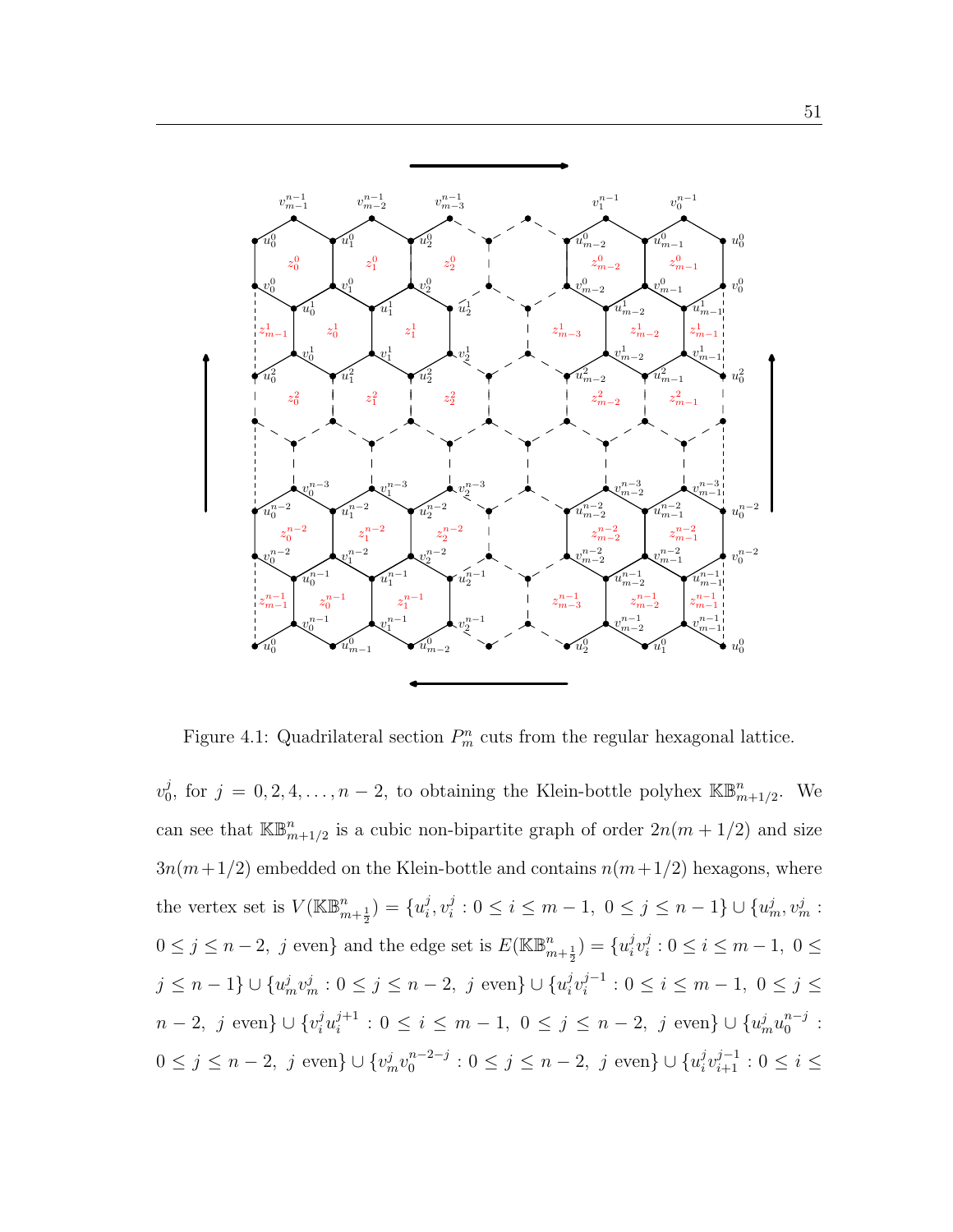$m-1, 1 \le j \le n-1, j \text{ odd} \} \cup \{v_i^j u_{i+1}^{j+1} : 0 \le i \le m-1, 1 \le j \le n-1, j \text{ odd} \}$ with the indices i (respectively j) taken modulo  $m$  (respectively  $n$ ), and the face set is  $F(\mathbb{KB}_{m+\frac{1}{2}}^n) = \{z_i^j\}$  $i: 0 \le i \le m-1, 0 \le j \le n-1$   $\cup \{z_m^j : 0 \le j \le n-2, j \text{ even}\}.$ 



Figure 4.2: Quadrilateral section  $P_{m+1/2}^n$  cuts from the regular hexagonal lattice.

The next theorem gives an upper bound for the difference d and we present it without proof.

Theorem 23. [41, 92] For every Klein-bottle polyhex there is no super d-antimagic labeling of type  $(1, 1, 1)$  with  $d \geq 41$ .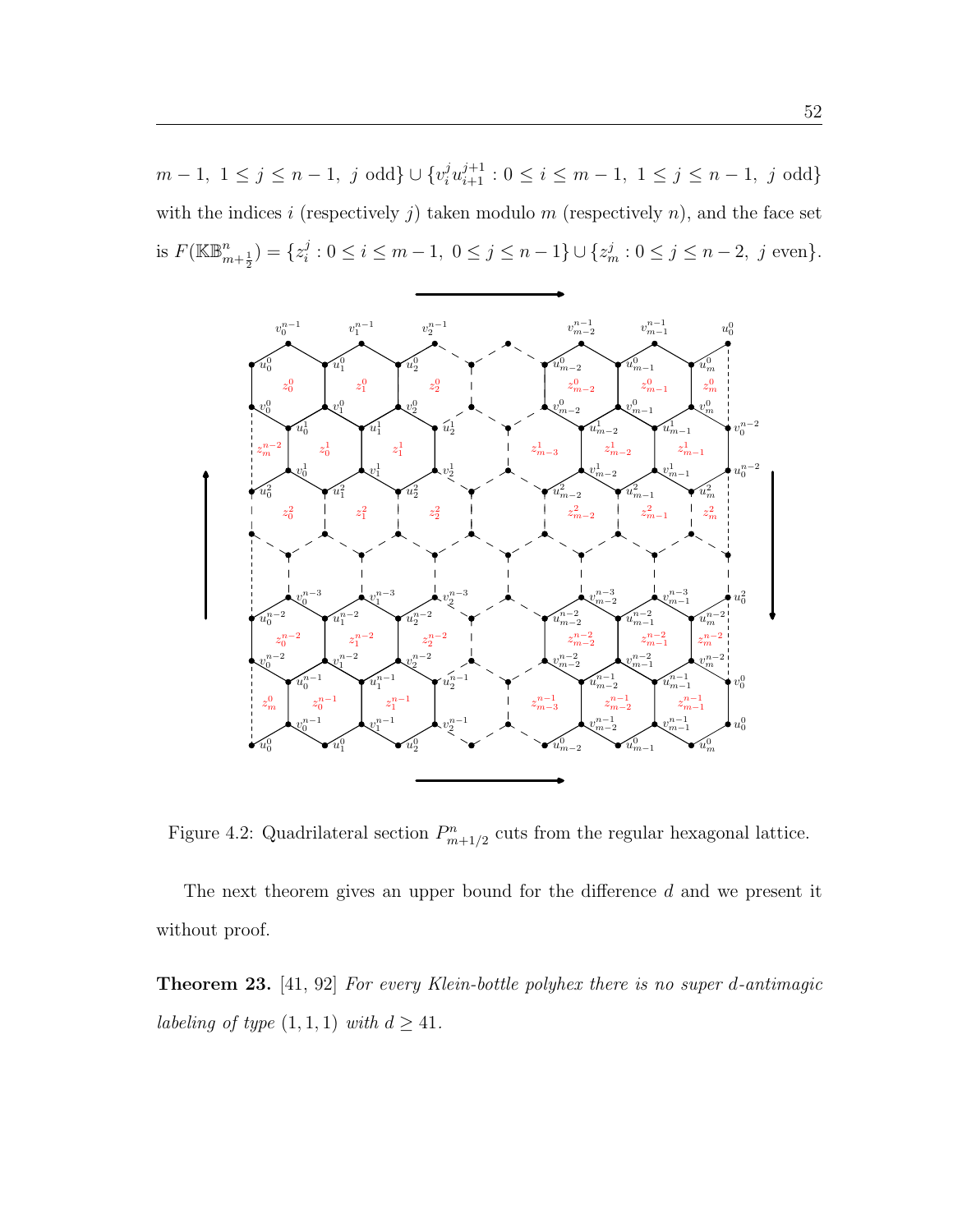## 4.2 Results for Bipartite Klein-bottle Polyhex

The results on super d-antimagic labelings of the bipartite Klein-bottle polyhex  $\mathbb{KB}_m^n$ have been presented in [92]. Only for completeness we recall the following theorems.

**Theorem 24.** [41, 92] For n even,  $m, n \geq 2$ , the Klein-bottle polyhex  $\mathbb{KB}_m^n$  has a super 1-antimagic labeling and a super 3-antimagic labeling of type  $(1, 1, 1)$ .

**Theorem 25.** [41, 92] For n even,  $m, n \geq 2$ , the Klein-bottle polyhex  $\mathbb{KB}_m^n$  has a super 5-antimagic labeling of type  $(1,1,1)$ .

# 4.3 Results for Non-bipartite Klein-bottle Polyhex

In this section, we will focus in super d-antimagic labelings of type  $(1, 1, 1)$  for the non-bipartite Klein-bottle Polyhex. We start by introducing a partial labeling of this graph. Consider the graph of  $\mathbb{KB}_{m+\frac{1}{2}}^n$  for n even,  $n \geq 2$ ,  $m \geq 1$  and we construct a vertex labeling in the following way:

 $g(u_i^j)$  $\binom{j}{i}$  $\sqrt{ }$  $\int$  $\overline{\mathcal{L}}$  $(m + \frac{1}{2})$  $(\frac{1}{2})j + i + 1$ , if  $0 \le i \le m$ ,  $0 \le j \le n - 2$ , j even  $\frac{(2m+1)j+3}{2} + i$ , if  $0 \le i \le m-1$ ,  $1 \le j \le n-1$ , j odd  $g(v_i^j) =$  $\sum_{i=1}^{i}$  $\int$  $\overline{\mathcal{L}}$  $(m + \frac{1}{2})$  $\frac{1}{2}(n+j)+i+1$ , if  $0 \le i \le m$ ,  $0 \le j \le n-2$ , j even  $\frac{(2m+1)(n+j)+3}{2} + i$ , if  $0 \le i \le m-1$ ,  $1 \le j \le n-1$ , j odd. For  $0 \leq i \leq m-1$ , we define an edge labeling as follows:  $g(v_i^j u_i^{j+1})$  $i^{j+1}) = (m + \frac{1}{2})$  $(\frac{1}{2})(4n-j) - i$ , if  $0 \le j \le n-2$ , j is even,  $g(v_i^j u_{i+1}^{j+1}) = \frac{(2m+1)(4n-j)-1}{2} - i$ , if  $1 \le j \le n-1$ , j is odd,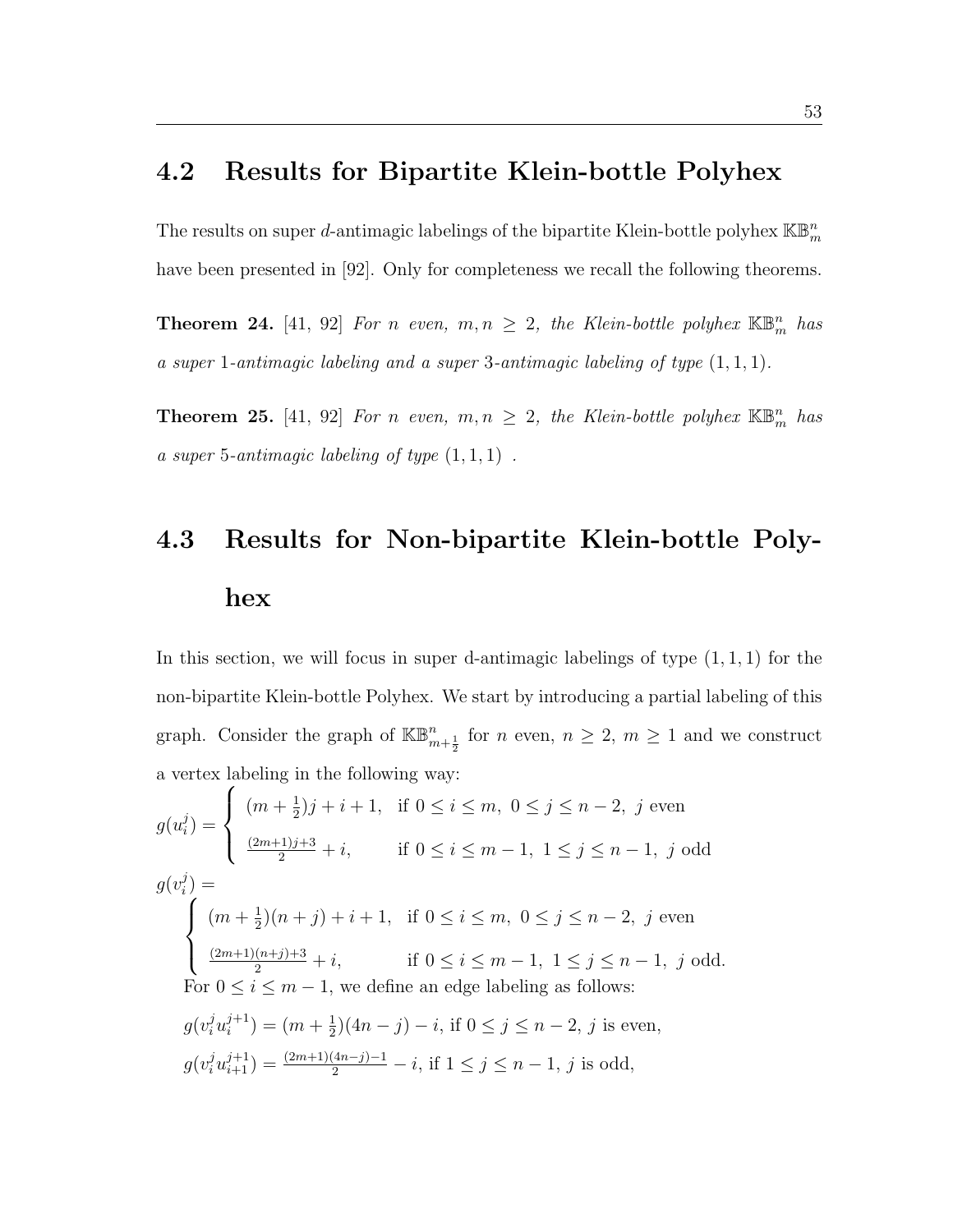$$
g(u_i^j v_i^{j-1}) = (m + \frac{1}{2})(5n - j) - i
$$
, if  $0 \le j \le n - 2$ , j is even,  
\n
$$
g(u_i^j v_{i+1}^{j-1}) = \frac{(2m+1)(5n-j)-1}{2} - i
$$
, if  $1 \le j \le n - 1$ , j is odd  
\nand for  $0 \le j \le n - 2$  we put:  
\n
$$
g(v_m^j v_0^{n-2-j}) = (m + \frac{1}{2})(4n - j) - m
$$
, if j is even,  
\n
$$
g(u_m^j u_0^{n-j}) = (m + \frac{1}{2})(5n - j) - m
$$
, if j is even.

According to this partial labeling, we introduce the notion of partial weights that is stated blow:

Let  $w(z_i^j)$  $i^j$ ) =  $g(u_i^j)$  $i^{j}$ ) +  $g(u_{i}^{j})$  $i^{j}v_i^{j-1}$  $\binom{j-1}{i} + g(v_i^{j-1})$  $\binom{j-1}{i} + g(v_i^{j-1}u_{i+1}^j) + g(u_{i+1}^j) + g(v_i^j)$  $j_{i}^{j}$ ) +  $g(v_{i}^{j}u_{i}^{j+1})$  $i^{j+1}) +$  $g(u_i^{j+1})$  $\binom{j+1}{i} + g(u_i^{j+1})$  $(y_i^{j+1}v_{i+1}^j) + g(v_{i+1}^j)$  be a partial weight of the face  $z_i^j$  $i<sup>j</sup>$  for j even,  $0 \leq j \leq$  $n-2$  and  $0 \le i \le m-1$ ,

let  $w(z_m^j) = g(u_m^j) + g(u_m^ju_0^{n-j})$  $\binom{n-j}{0} + g(u_0^{n-j})$  $\binom{n-j}{0} + g(u_0^{n-j})$  $_{0}^{n-j}v_{0}^{n-j-1}$  $\binom{n-j-1}{0} + g(\upsilon_0^{n-j-1})$  $\binom{n-j-1}{0} + g(v_m^j) +$  $g(v_m^j v_0^{n-j-2})$  $j_0^{n-j-2}$ ) +  $g(v_0^{n-j-2})$  $\binom{n-j-2}{0}$  +  $g(v_0^{n-j-2}u_0^{n-j-1})$  $\binom{n-j-1}{0} + g(u_0^{n-j-1})$  $\binom{n-j-1}{0}$  be a partial weight of the face  $z_m^j$  for j even,  $0 \le j \le n-2$ ,

 $w(z_i^j$  $i^j$ ) =  $g(u_i^j)$  $i^{j}$  +  $g(u_{i}^{j})$  $j_i^j v_{i+1}^{j-1}$ ) +  $g(v_{i+1}^{j-1}) + g(v_{i+1}^{j-1} u_{i+1}^j) + g(u_{i+1}^j) + g(v_i^j)$  $j_{i}^{j})+g(v_{i}^{j}u_{i+1}^{j+1})+$  $g(u_{i+1}^{j+1})+g(u_{i+1}^{j+1}v_{i+1}^j)+g(v_{i+1}^j)$  be a partial weight of the face  $z_i^j$  $j$  for j odd,  $1 \leq j \leq n-1$ and  $0 \leq i \leq m-2$ ,

and let  $w(z_n^j)$  $\binom{j}{m-1} = g(u_n^j)$  $\binom{j}{m-1}+g(u_r^j)$  $(y_{m-1}^j v_m^{j-1})+g(v_m^{j-1})+g(v_m^{j-1}v_0^{n-j-1})$  $\binom{n-j-1}{0} + g(\upsilon_0^{n-j-1})$  $_{0}^{n-j-1}) +$  $g(v_n^j)$  $(y^{(j)}_{m-1}) + g(y^{(j+1)}_{m}) + g(u^{(j+1)}_{m}) + g(u^{(j+1)}_{m}u^{(j-1)}_{0})$  $\binom{n-j-1}{0} + g(u_0^{n-j-1})$  $\binom{n-j-1}{0}$  be a partial weight of the face  $z_n^j$  $j_{m-1}$  for j odd,  $1 \leq j \leq n-1$ .

With the vertex and edge labeling  $g$  in the hand, we prove the following lemma.

**Lemma 2.** [41] The partial weights of the face  $z_i^j$  $i<sup>j</sup>$ , for  $0 \le i \le m$  and  $0 \le j \le n-1$ , constitute an arithmetic progression of difference 2.

*Proof.* By a direct computation for the partial weights of the face  $z_i^j$  we obtain:  $w_g(z_i^j)$  $\binom{J}{i}$  =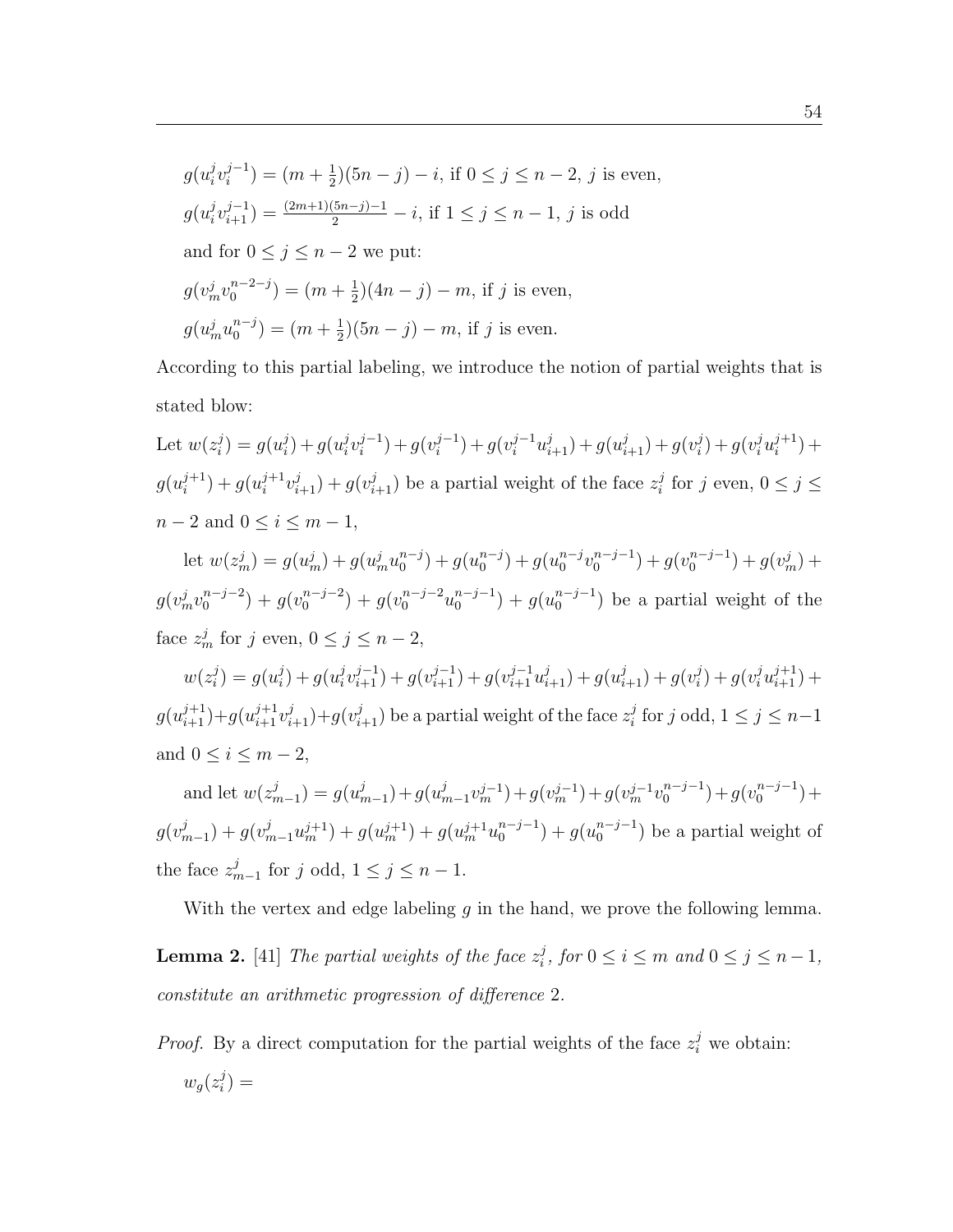$\sqrt{ }$  $\begin{array}{c} \hline \end{array}$  $\begin{array}{c} \hline \end{array}$  $(2m+1)(\frac{21n}{2}+j)+2i+8$ , for  $0 \le i \le m-1$ ,  $0 \le j \le n-2$ , j even  $(2m+1)(\frac{21n}{2}+j)+2i+9$ , for  $0 \le i \le m-2$ ,  $1 \le j \le n-1$ , j odd  $(2m+1)(\frac{23n}{2}-j)-2m+5$ , for  $i=m-1$ ,  $1 \le j \le n-1$ , j odd  $(2m+1)(\frac{23n}{2}-j)-2m+6$ , for  $i=m$ ,  $0 \le j \le n-2$ , j even. One can see that the partial weights of the faces  $z_i^j$  $i$  form an arithmetic progression

of difference 2, namely  $(2m+1)\frac{21n}{2}+6$ ,  $(2m+1)\frac{21n}{2}+8$ , ...,  $(2m+1)\frac{23n}{2}+4$ .  $\Box$ 

By using the previous lemma we get:

**Theorem 26.** [41] If n is even,  $n \geq 2$ ,  $m \geq 1$ , then the Klein-bottle polyhex  $\mathbb{KB}_{m+\frac{1}{2}}^n$ has a super d-antimagic labeling of type  $(1, 1, 1)$  with  $d = 1, 3$ .

*Proof.* Let us consider two cases.

Case 1.  $d = 1$ . Define a labeling for faces  $z_i^j$  $i$  and edges  $u_i^j$  $_{i}^{j}v_{i}^{j}$  $i$  of  $\mathbb{KB}_{m+\frac{1}{2}}^{n}$  in the following way:

$$
h_1(z_i^j) =
$$
\n
$$
\begin{cases}\n(m + \frac{1}{2})(5n + j) + i + 1, & \text{if } 0 \le i \le m, \ 0 \le j \le n - 2, \ j \text{ even} \\
\frac{(2m+1)(5n+j)+3}{2} + i, & \text{if } 0 \le i \le m - 1, \ 1 \le j \le n - 1, \ j \text{ odd}\n\end{cases}
$$
\n
$$
h_1(u_i^j v_i^j) =
$$
\n
$$
\begin{cases}\n(m + \frac{1}{2})(3n - j) - i, & \text{if } 0 \le i \le m, \ 0 \le j \le n - 2, \ j \text{ even} \\
\frac{(2m+1)(3n-j)-1}{2} - i, & \text{if } 0 \le i \le m - 1, \ 1 \le j \le n - 1, \ j \text{ odd.} \\
\end{cases}
$$
\nIt is a result, so that the partial curve of the f and hold  $u^j$  and also be the

It is easy to see that the partial sums of the face label  $z_i^j$  $i$  and edge labels  $u_i^j$  $\frac{j}{i}v_i^j$ i and  $u_{i+1}^j v_{i+1}^j$  are

$$
w_{h_1}(z_i^j) = h_1(z_i^j) + h_1(u_i^j v_i^j) + h_1(u_{i+1}^j v_{i+1}^j) =
$$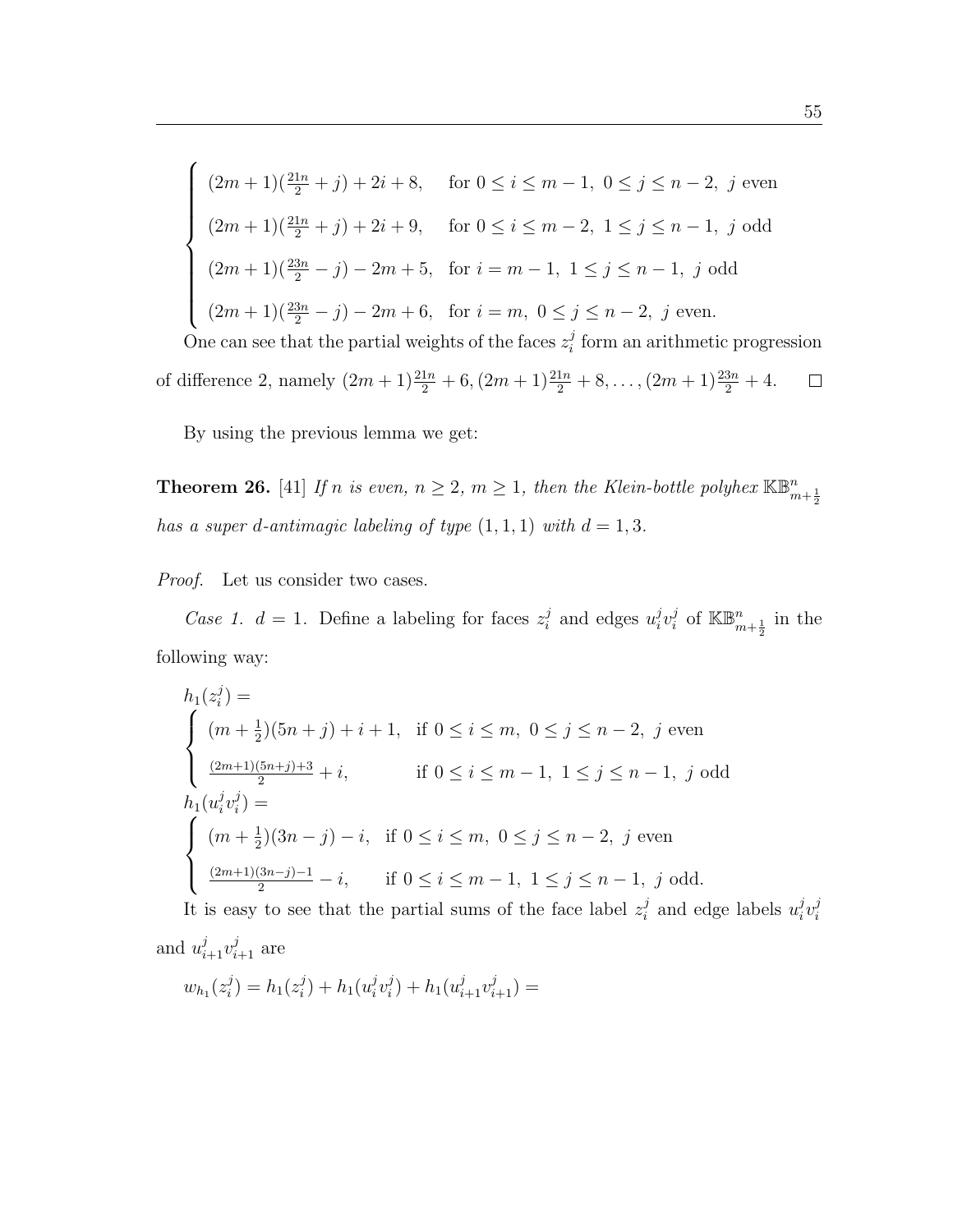$$
\begin{cases}\n(m + \frac{1}{2})(11n - j) - i, & \text{if } 0 \le i \le m - 1, 0 \le j \le n - 2, j \text{ even} \\
\frac{(2m+1)(11n - j) + 1}{2} - i - 1, & \text{if } 0 \le i \le m - 2, 1 \le j \le n - 1, j \text{ odd} \\
\frac{(2m+1)(10n + j + 1)}{2} + 1, & \text{if } i = m - 1, 1 \le j \le n - 1, j \text{ odd} \\
\frac{(2m+1)(10n + j + 1) + 1}{2}, & \text{if } i = m, 0 \le j \le n - 2, j \text{ even} \\
\text{and they successively attain the values } 5n(2m+1) + 2, 5n(2m+1) + 3, \dots, 11n(m+1) + 1, \dots, 11n(m+1) + 1, \dots, 11n(m+1) + 1, \dots, 11n(m+1) + 1, \dots, 11n(m+1) + 1, \dots, 11n(m+1) + 1, \dots, 11n(m+1) + 1, \dots, 11n(m+1) + 1, \dots, 11n(m+1) + 1, \dots, 11n(m+1) + 1, \dots, 11n(m+1) + 1, \dots, 11n(m+1) + 1, \dots, 11n(m+1) + 1, \dots, 11n(m+1) + 1, \dots, 11n(m+1) + 1, \dots, 11n(m+1) + 1, \dots, 11n(m+1) + 1, \dots, 11n(m+1) + 1, \dots, 11n(m+1) + 1, \dots, 11n(m+1) + 1, \dots, 11n(m+1) + 1, \dots, 11n(m+1) + 1, \dots, 11n(m+1) + 1, \dots, 11n(m+1) + 1, \dots, 11n(m+1) + 1, \dots, 11n(m+1) + 1, \dots, 11n(m+1) + 1, \dots, 11n(m+1) + 1, \dots, 11n(m+1) + 1, \dots, 11n(m+1) + 1, \dots, 11n(m+1) + 1, \dots, 11n(m+1) + 1, \dots, 11n(m+1)
$$

1  $(\frac{1}{2})+1.$ 

If we join the labelings  $g$  and  $h_1$ , then the resulting labeling is a bijective function from  $V(\mathbb{KB}_{m+\frac{1}{2}}^n) \cup E(\mathbb{KB}_{m+\frac{1}{2}}^n) \cup F(\mathbb{KB}_{m+\frac{1}{2}}^n)$  onto the set  $\{1, 2, ..., 3n(2m+1)\}$  with vertex labels from 1 up to  $n(2m+1)$ . Combining the partial weights of the faces  $z_i^j$ i described above and in Lemma 1 we obtain that

$$
wt(z_i^j) = w_g(z_i^j) + w_{h_1}(z_i^j) =
$$
\n
$$
\begin{cases}\n(m + \frac{1}{2})(32n + j) + i + 8, & \text{if } 0 \le i \le m - 1, 0 \le j \le n - 2, j \text{ even} \\
\frac{(2m+1)(32n+j)-1}{2} + i + 9, & \text{if } 0 \le i \le m - 2, 1 \le j \le n - 1, j \text{ odd} \\
\frac{(2m+1)(33n-j)+1}{2} - m + 6, & \text{if } i = m - 1, 1 \le j \le n - 1, j \text{ odd} \\
\frac{(2m+1)(33n-j)}{2} - m + 7, & \text{if } i = m, 0 \le j \le n - 2, j \text{ even} \\
\text{and these weights of faces constitute the consecutive integers from } 16n(2m+1)+\n\end{cases}
$$

 $7, 16n(2m+1)+8, \ldots, \frac{33n}{2}$  $\frac{3n}{2}(2m+1)+6$ , which implies that the resulting labeling is a super 1-antimagic labeling of type  $(1, 1, 1)$ .

Case 2.  $d = 3$ . In this case we define the labeling  $h_2$  for faces  $z_i^j$  $i$  and edges  $u_i^j$  $\frac{j}{i}v_i^j$ i of  $\mathbb{KB}_{m+\frac{1}{2}}^n$  as follows:

$$
h_2(z_i^j) =
$$
\n
$$
\begin{cases}\n(m + \frac{1}{2})(6n - j) - i, & \text{if } 0 \le i \le m, \ 0 \le j \le n - 2, \ j \text{ even} \\
\frac{(2m+1)(6n-j)-1}{2} - i, & \text{if } 0 \le i \le m - 1, \ 1 \le j \le n - 1, \ j \text{ odd}\n\end{cases}
$$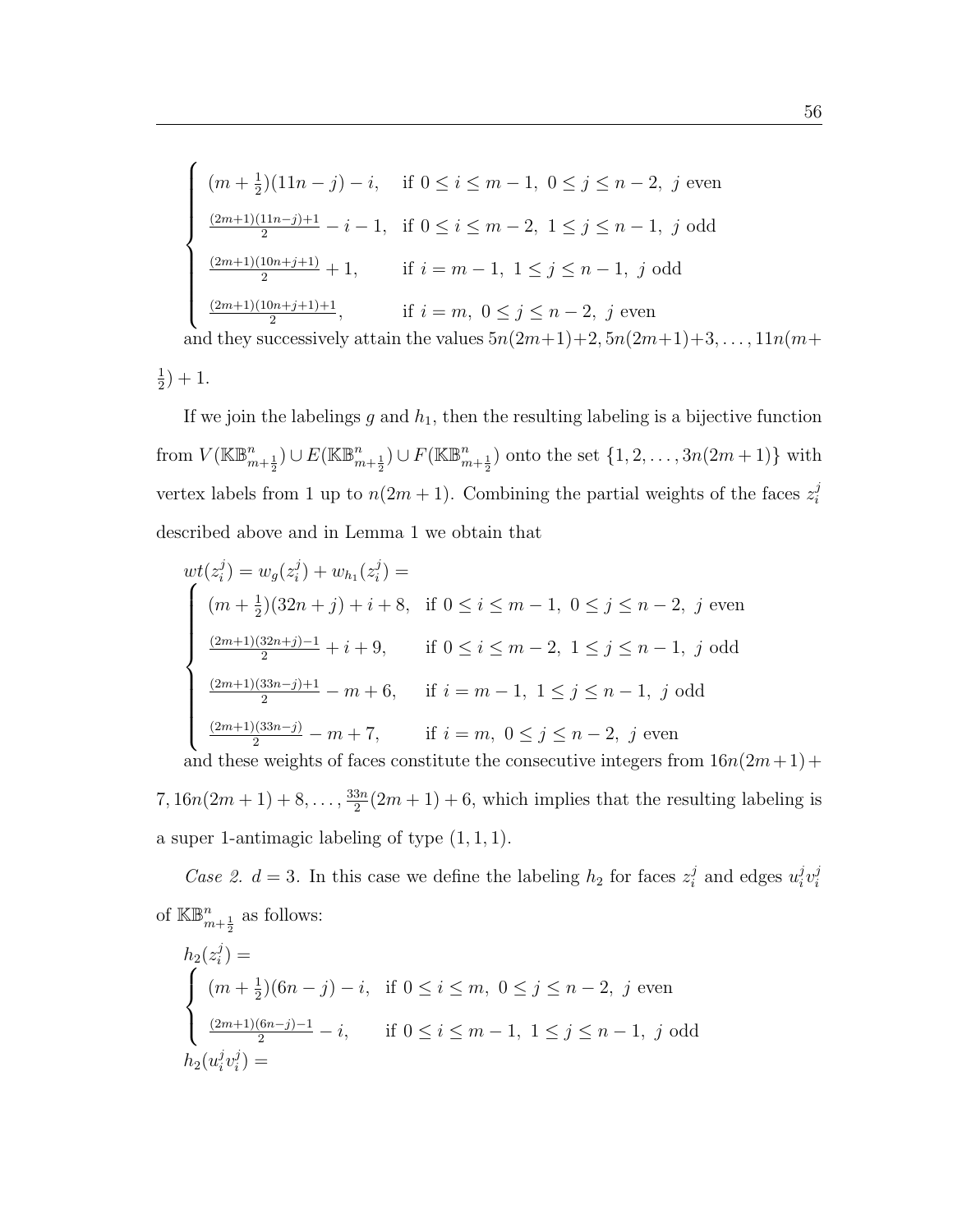$$
\begin{cases} (m + \frac{1}{2})(2n + j) + i + 1, & \text{if } 0 \le i \le m, \ 0 \le j \le n - 2, \ j \text{ even} \\ \frac{(2m+1)(2n+j)+3}{2} + i, & \text{if } 0 \le i \le m - 1, \ 1 \le j \le n - 1, \ j \text{ odd.} \end{cases}
$$

The partial sums of the face label  $z_i^j$  $i\atop i$  and edge labels  $u_i^j$  $i^{j}v_i^j$  $i$  and  $u_{i+1}^j v_{i+1}^j$  are following:

$$
w_{h_2}(z_i^j) = h_2(z_i^j) + h_2(u_i^j v_i^j) + h_2(u_{i+1}^j v_{i+1}^j) =
$$
\n
$$
\begin{cases}\n(m + \frac{1}{2})(10n + j) + i + 3, & \text{if } 0 \le i \le m - 1, 0 \le j \le n - 2, j \text{ even} \\
\frac{(2m+1)(10n+j)+7}{2} + i, & \text{if } 0 \le i \le m - 2, 1 \le j \le n - 1, j \text{ odd} \\
\frac{(2m+1)(11n-j-1)}{2} + 2, & \text{if } i = m - 1, 1 \le j \le n - 1, j \text{ odd} \\
\frac{(2m+1)(11n-j-1)+5}{2}, & \text{if } i = m, 0 \le j \le n - 2, j \text{ even}\n\end{cases}
$$

and successively attain the consecutive integers  $5n(2m + 1) + 2, 5n(2m + 1) +$ 

 $3, \ldots, 11n(m+\frac{1}{2})$  $(\frac{1}{2})+1.$ 

By combining the labelings  $g$  and  $h_2$  gives a bijection from the set of vertices, edges and faces of  $\mathbb{KB}_{m+\frac{1}{2}}^n$  onto the set  $\{1, 2, ..., 3n(2m + 1)\}\$  with the smallest possible labels on the vertices and for sum of the partial weights of the face  $z_i^j$  we have

$$
wt(z_i^j) = w_g(z_i^j) + w_{h_2}(z_i^j) =
$$
\n
$$
\begin{cases}\n(m + \frac{1}{2})(31n + 3j) + 3i + 11, & \text{if } 0 \le i \le m - 1, 0 \le j \le n - 2, j \text{ even} \\
\frac{(2m+1)(31n+3j)-1}{2} + 3i + 13, & \text{if } 0 \le i \le m - 2, 1 \le j \le n - 1, j \text{ odd} \\
\frac{(2m+1)(34n-3j-1)}{2} - 2m + 7, & \text{if } i = m - 1, 1 \le j \le n - 1, j \text{ odd} \\
\frac{(2m+1)(34n-3j-1)+1}{2} - 2m + 8, & \text{if } i = m, 0 \le j \le n - 2, j \text{ even.} \\
\end{cases}
$$

It is a routine procedure to verify that these weights of faces constitute an arithmetic sequence with the first term  $31n(m + \frac{1}{2})$  $(\frac{1}{2}) + 8$  and common difference  $d = 3$ . This completes the proof.  $\Box$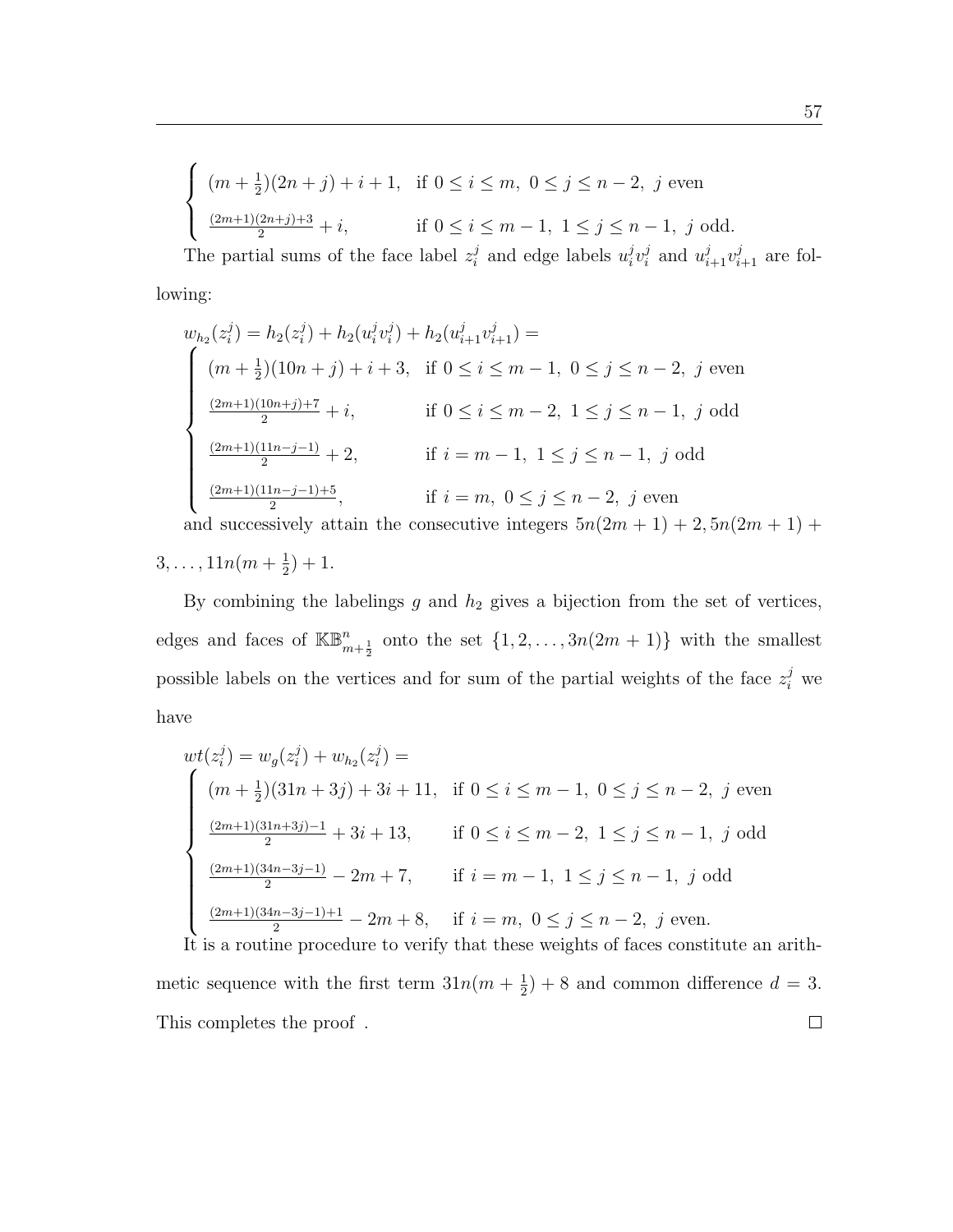#### Chapter 5

# On 3-total Edge Product Cordial Labeling of Honeycomb

For  $n \geq 1$ ,  $m \geq 1$  we denote by  $H_n^m$  the hexagonal grid (honeycomb) as the planar graph with  $m$  rows and  $n$  columns of hexagons. Thus the hexagonal grid contains  $2mn+2(m+n)$  vertices,  $3mn+2(m+n)-1$  edges,  $mn$  6-sided faces and one external infinite face. Figure 5.1 illustrates the honeycomb  $H_n^m$  for n even.

Next theorem shows that  $H_1^m$  and  $H_n^1$  admit 3-total edge product cordial labeling for  $m, n \geq 2$ . Let us note that by *open edge* we will mean the edge with only one end vertex.

**Theorem 27.** [5] The graphs  $H_1^m$  and  $H_n^1$  are 3-total edge product cordial for  $m \geq 2$ ,  $n \geq 2$ .

*Proof.* Let  $m = 1$ .

Let us consider that  $H_1^1$  admits 3-total edge product cordial labeling  $\varphi$  and let  $\varphi^*$  be the induced vertex labeling. Then, as  $H_1^1$  is of order 6 and size 6, then in the set of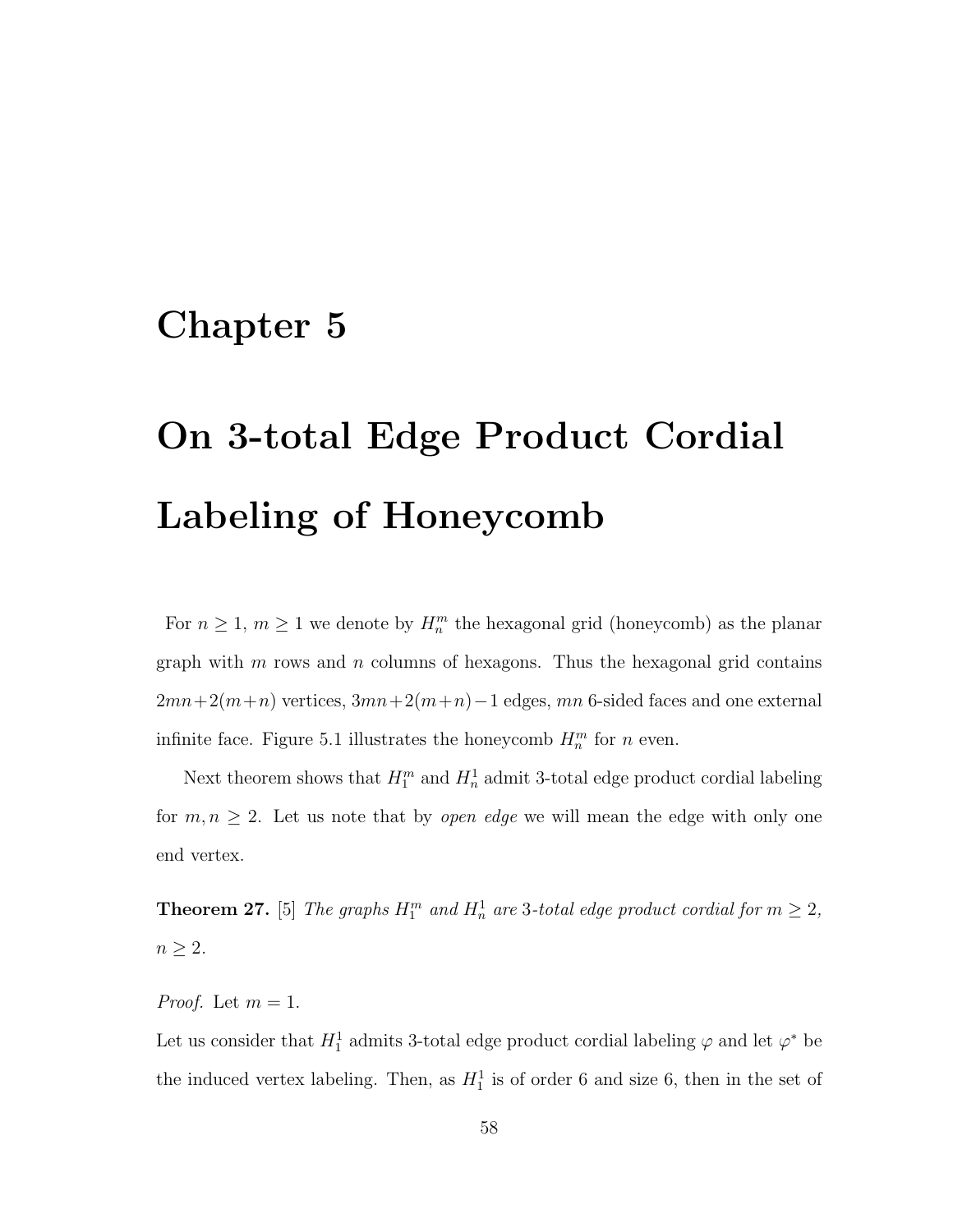

Figure 5.1: The honeycomb  $H_n^m$ .

all edge labels and induced vertex labels every number of 0, 1 and 2 must be used exactly 4 times. Vertex label of a vertex  $v$  can be 0 only if at least one edge incident with  $v$  is labeled with 0. However, the label of the other end vertex of this edge will be labeled with 0 in this case. This leads to contradiction that number of elements labeled with 0 must be 4.

Let  $m \geq 2$ .

A 3-total edge product cordial labeling of  $H_1^2 \cong H_2^1$  is depicted in Figure 5.2. Note that this labeling has property that every number of 0, 1 and 2 is used exactly 7 times.

Let us consider the labeled segment  $V_1$  illustrated in Figure 5.3. It is possible to glue this segment to the graph  $H_1^2$  such that the resulting graph is  $H_1^3$ . As the open edges in the segment  $V_1$  are labeled with number 1, by gluing these two graphs we do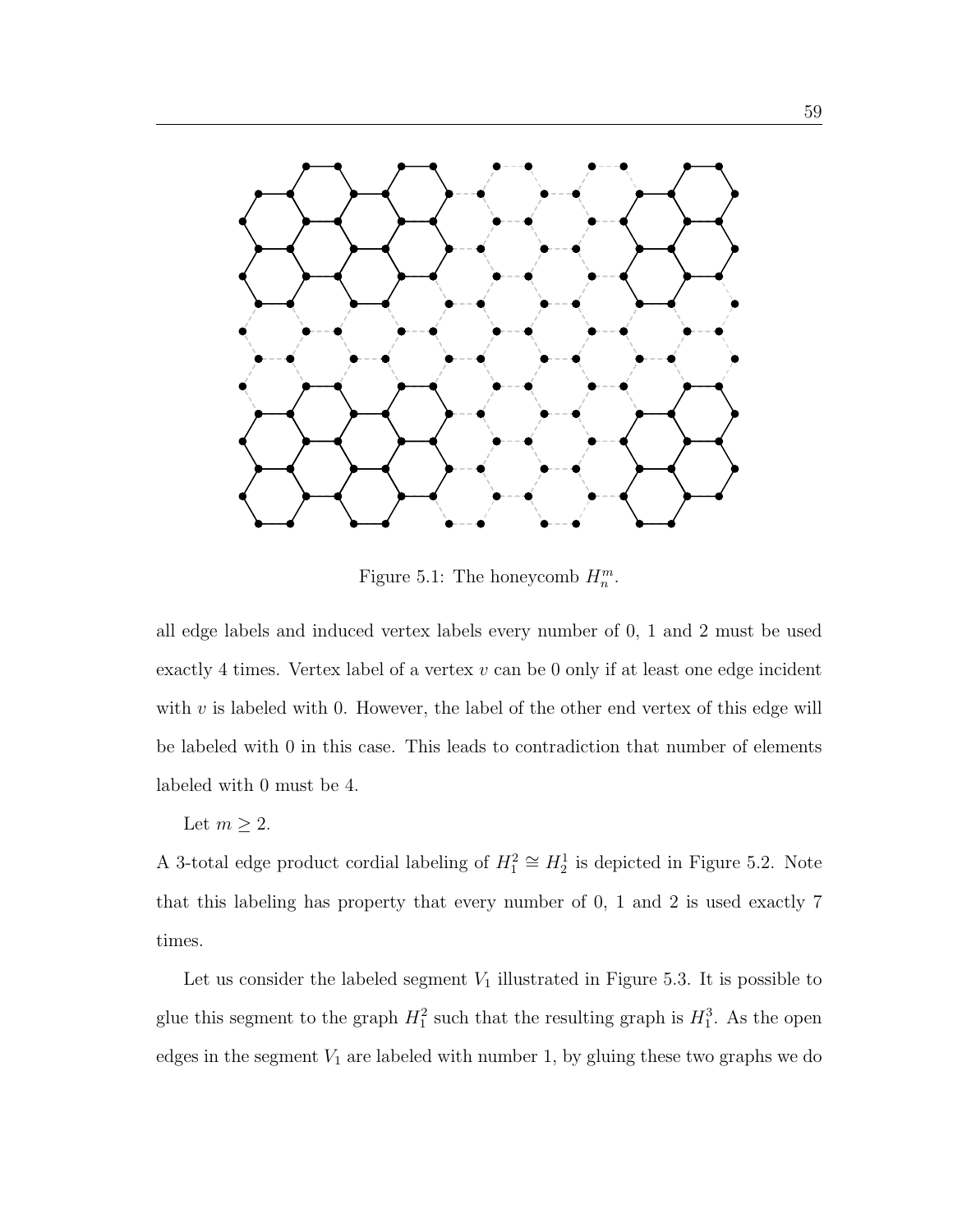



Figure 5.3: The labeled segment  $V_1$ .

Figure 5.2: The 3-total edge product cordial labeling of  $H_1^2 \cong H_2^1$ .

not change the vertex labels in the graph  $H_1^2$ . Moreover, the segment  $V_1$  is labeled with exactly 3 zeros, 3 ones and 3 twos. Thus the resulting labeling of the graph  $H_1^3$ is 3-total edge product cordial.

Using the same arguments, we get that it is possible to glue the segment  $V_1$  to the graph  $H_1^2$  arbitrarily and the resulting graph  $H_1^m$  will be also 3-total edge product cordial. Moreover, we can generalize this operation. It is possible to glue arbitrarily the labeled segment  $V_1$  to any 3-total edge product cordial graph and the resulting graph will be again 3-total edge product cordial.

Thus we get that the graphs  $H_1^m$  and  $H_n^1$  are 3-total edge product cordial for  $m\geq 2,$   $n\geq 2.$  Symbolically we can get

$$
H_1^m = H_1^2 + (m-2)V_1.
$$

Moreover, the constructed labeling uses every number of 0, 1 and 2 exactly  $3m + 1$ times as a label.  $\Box$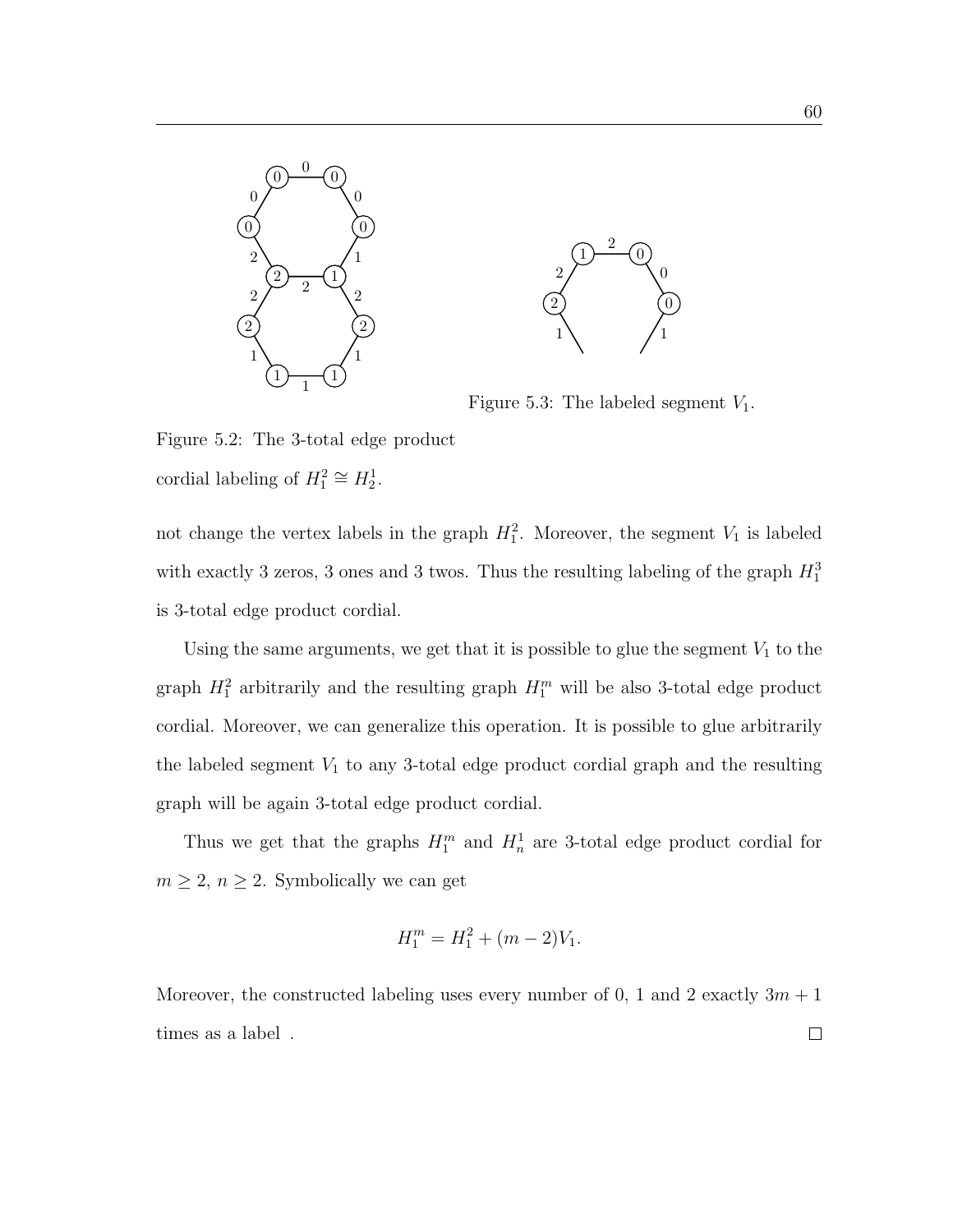Next we extend the 3-total edge product cordial labeling of  $H_1^m$  and  $H_n^1$  by gluing the special segments which preserves the requested labeling.

**Theorem 28.** [5] The graph  $H_n^m$  is 3-total edge product cordial for  $m \equiv 1 \pmod{3}$ ,  $n \geq 1, (n, m) \neq (1, 1).$ 

*Proof.* Let  $m = 1$ .

By Theorem 27, The graph  $H_n^1$ ,  $n \ge 2$ , is a 3-total edge product cordial.

Now let us consider the labeled segment  $H_1$ , which is isomorphic to segment  $V_1$ , and the labeled segment  $H_3$  illustrated in Figures 5.4 and 5.5. The labeled segment



Figure 5.4: The labeled segment  $H_1$ .

1

Figure 5.5: The labeled segment  $H_3$ .

1

 $H_3$  contains every number of 0, 1 and 2 exactly 5 times as the label. Moreover, its open edges are labeled with 1 thus by gluing this segment to any 3-total edge product cordial graph/segment the resulting graph/segment will be again 3-total edge product cordial. We construct a segment  $H_{1+3k}$  by gluing vertically one segment  $H_1$ and k segments  $H_3$ . The resulting segment  $H_{1+3k}$  will have the following properties: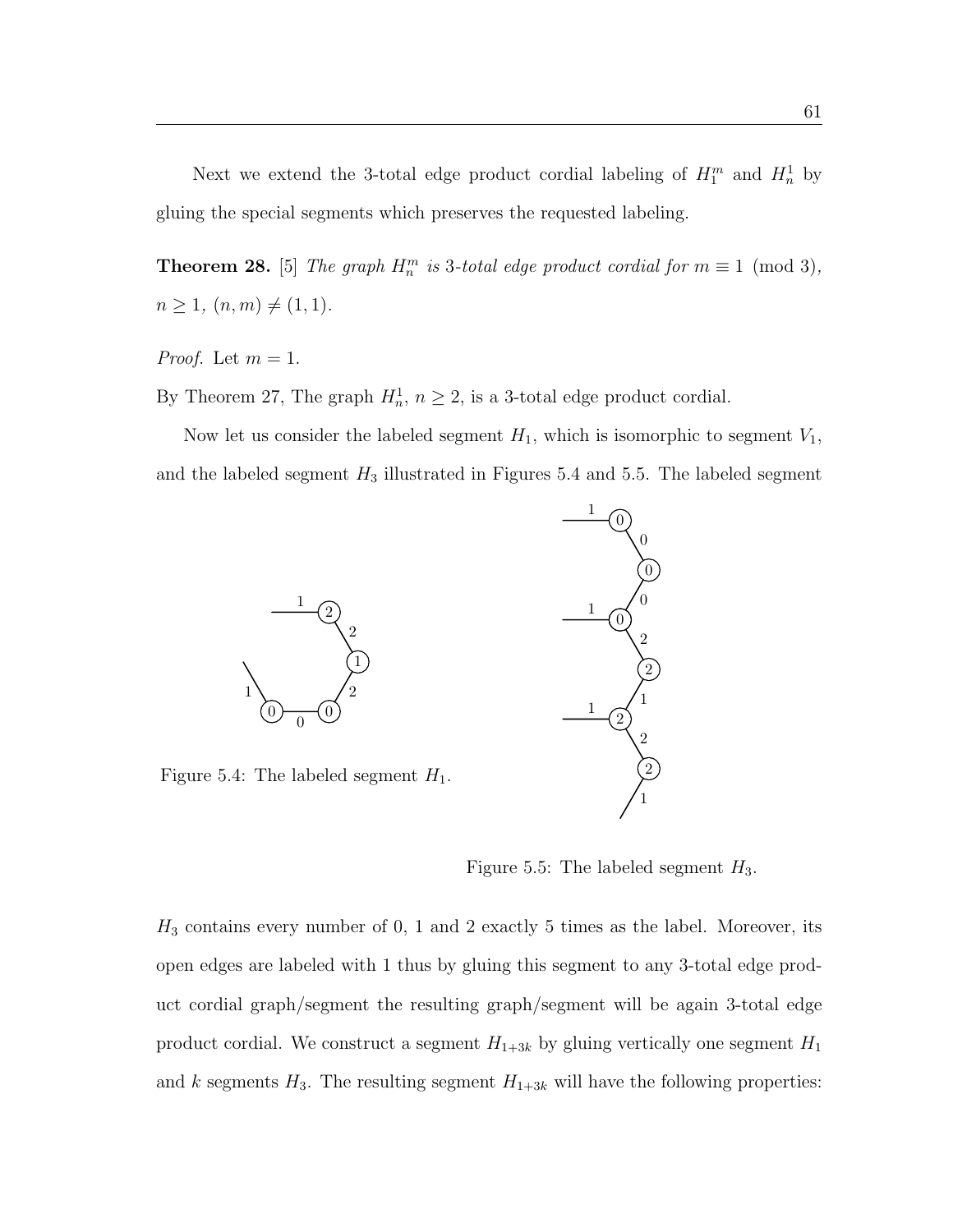1. every number of 0, 1 and 2 is used exactly  $3 + 5k$  times as a label,

2. every open edge is labeled by 1.

Let  $m \ge 4$ ,  $m \equiv 1 \pmod{3}$ . Then  $m = 1 + 3k$ ,  $k \ge 1$ . Using Theorem 27 we get that by gluing the graph  $H_1^{1+3k}$  with the segment  $H_{1+3k}$ , the resulting graph  $H_2^{1+3k}$  is 3-total edge product cordial. Moreover, the constructed labeling uses every number of 0, 1 and 2 exactly  $5m + 2 - \frac{m-1}{3}$  $\frac{a-1}{3}$  times as a label.

It is easy to see that by gluing  $H_2^m$  with a vertically reflected segment  $H_{1+3k}$  we can get that the graph  $H_3^m$ , where  $m \geq 4$ ,  $m \equiv 1 \pmod{3}$ , is 3-total edge product cordial and every number of 0, 1 and 2 is used  $7m + 3 - \frac{2(m-1)}{3}$  $\frac{1}{3}$  times as a label.

Continuing by the same manner we can obtain that the graph  $H_n^m$  is 3-total edge product cordial for  $m \ge 4$ ,  $m \equiv 1 \pmod{3}$ ,  $n \ge 1$ , and every number of 0, 1 and 2 is used exactly  $m(2n + 1) + n - \frac{(n-1)(m-1)}{3}$  $\frac{(m-1)}{3}$  times as a label.  $\Box$ 

In the next theorem we prove that the graph  $H_n^m$  is 3-total edge product cordial also for  $m \equiv 2 \pmod{3}$ ,  $n \ge 1$ . We are able to prove it by constructing desired labeling by gluing the graph  $H_n^{m-1}$  with a gluing segment  $V_n$ .

**Theorem 29.** [5] The graph  $H_n^m$  is 3-total edge product cordial for  $m \equiv 2 \pmod{3}$ ,  $n \geq 1$ .

*Proof.* Let us consider the labeled segments  $P_1$ ,  $P_3$ ,  $P_5$ ,  $P_6$  and  $P_3^E$  illustrated in Figures from 5.6 through 5.10.

Every open edge of these segments is labeled by 1. In Table 5.1 it is given how many times the numbers 0, 1 and 2 are used as edge or vertex labels in these segments.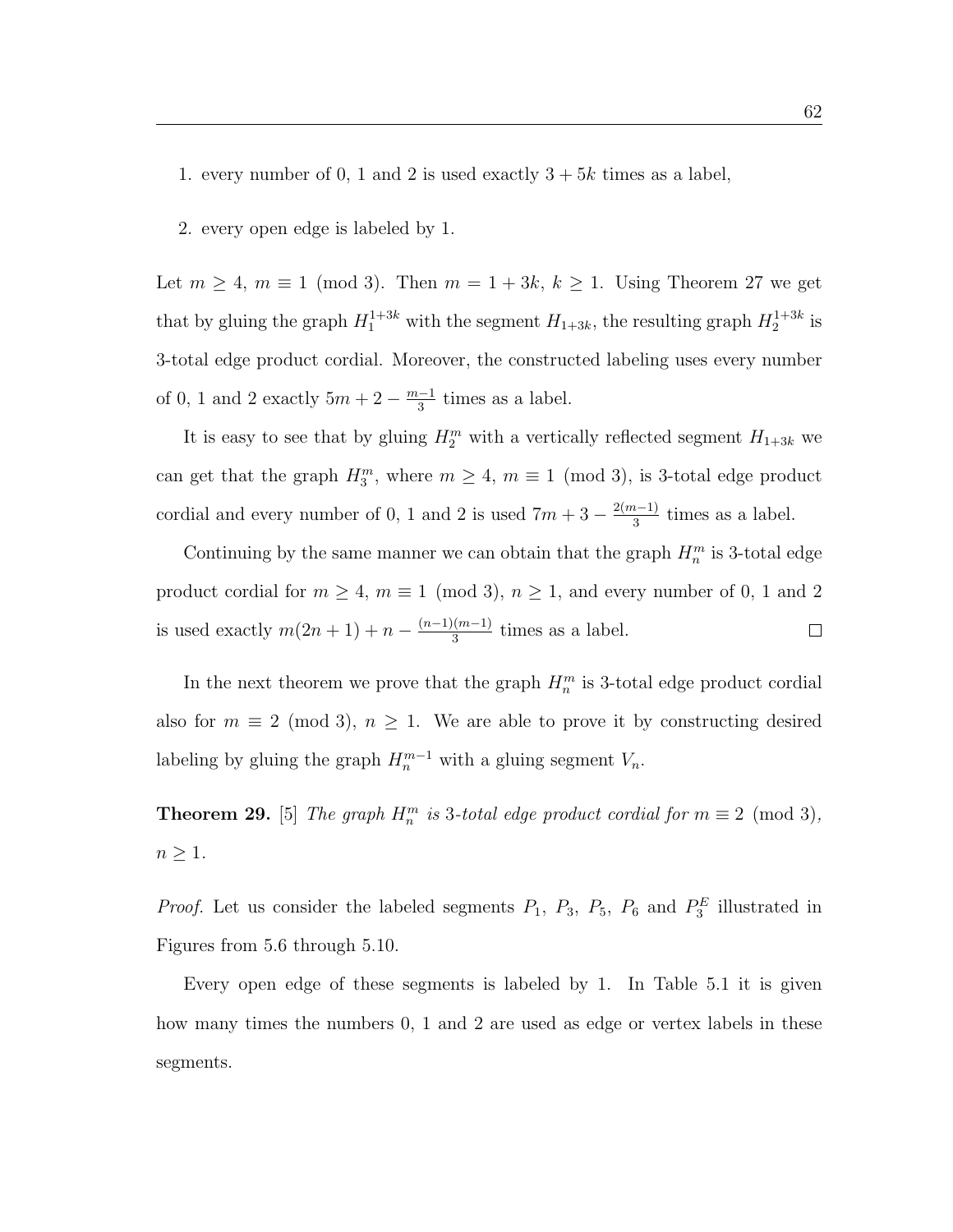

Figure 5.6: The labeled segment  $P_{\rm 1}.$ 

Figure 5.7: The labeled segment  $P_3$ .



Figure 5.8: The labeled segment  $P_5.$ 



Figure 5.9: The labeled segment  $P_6$ .



Figure 5.10: The labeled segment  $P_3^E$ .

Let  $\oplus_v$  be the symbol denoting the operation of gluing two segments/graphs in vertical direction and analogously let  $\oplus_h$  be the symbol denoting the operation of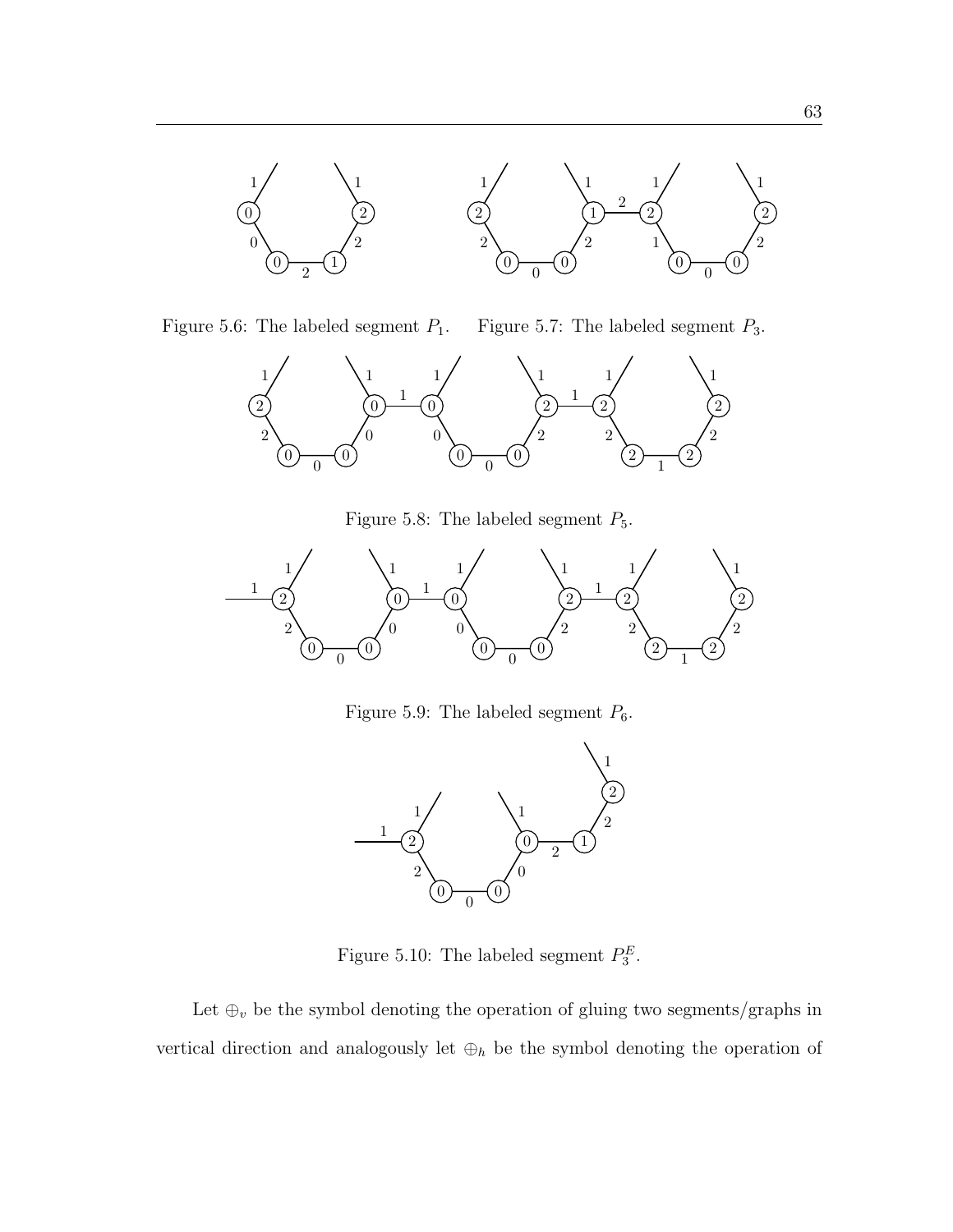| segment |                | $\#$ of 0s   $\#$ of 1s   $\#$ of 2s |    |
|---------|----------------|--------------------------------------|----|
| $P_1$   | 3              | 3                                    | 3  |
| $P_3$   | 6              | 6                                    | 7  |
| $P_5$   | 10             | 9                                    | 10 |
| $P_6$   | 10             | 10                                   | 10 |
| $P_3^E$ | $\overline{5}$ | 5                                    | 5  |

Table 5.1: Numbers of 0s, 1s and 2s in the segments  $P_1$ ,  $P_3$ ,  $P_5$ ,  $P_6$  and  $P_3^E$ .

gluing two segments/graphs in horizontal direction.



Figure 5.11: The segment  $V_n$  for  $n$  odd.



Figure 5.12: The segment  $V_n$  for  $n$  even.

Table 5.2 illustrates how to construct a big segment  $V_n$  by gluing small segments in horizontal direction. Figure 5.11 and 5.12 shows the segment  $V_n$  for n odd and n even, repectively.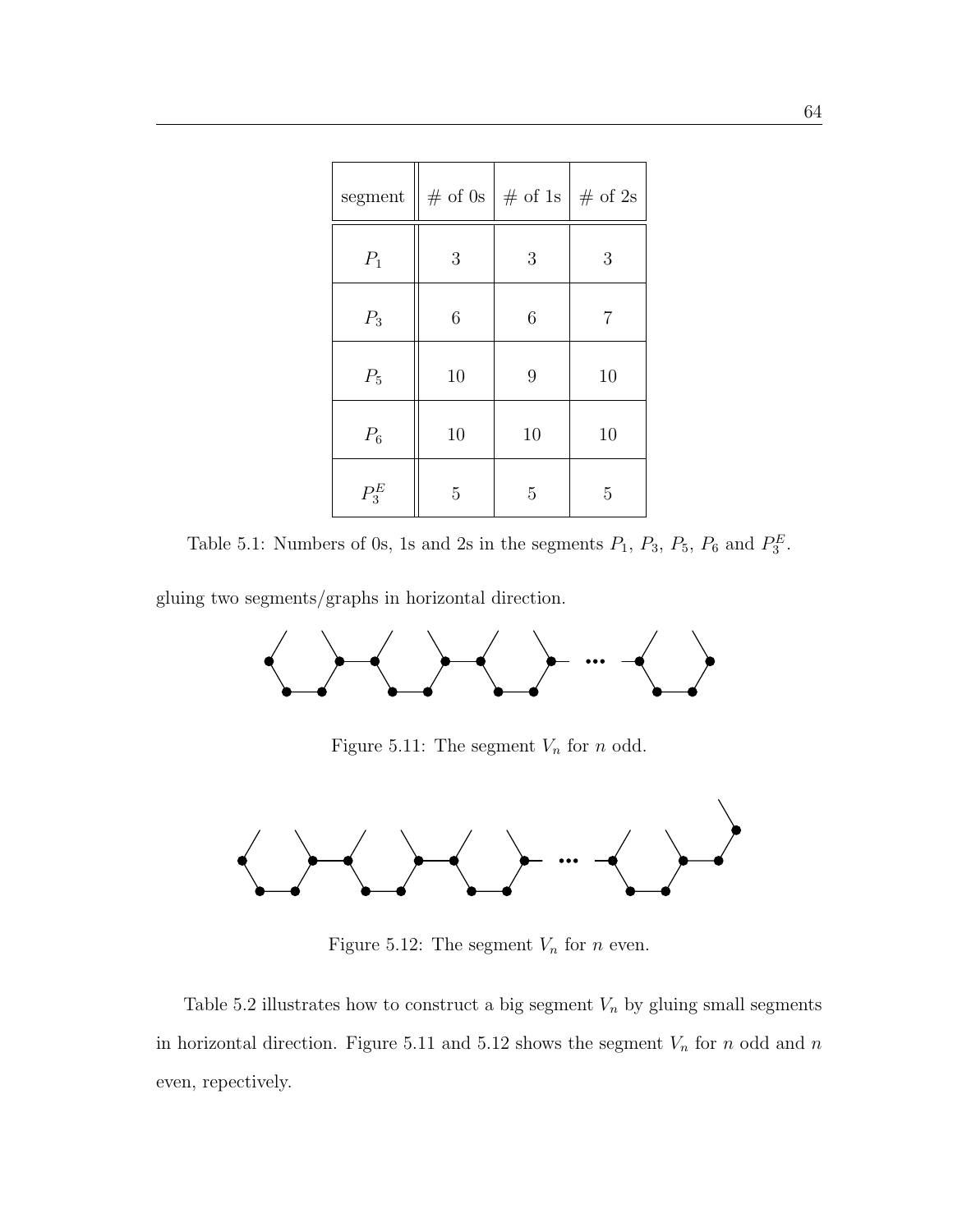| $\boldsymbol{n}$                                               | construction                                                                        |                  | # of 0s   # of 1s       | $\#$ of 2s |
|----------------------------------------------------------------|-------------------------------------------------------------------------------------|------------------|-------------------------|------------|
| $n = 6t + 1, t \ge 0 \parallel V_n = P_1 \oplus_v t \cdot P_6$ |                                                                                     |                  | $10t+3$   $10t+3$       | $10t + 3$  |
|                                                                | $n = 6t + 2, t \ge 1 \parallel V_n = P_5 \oplus_v (t - 1) \cdot P_6 \oplus_v P_3^E$ |                  | $10t+5$   $10t+4$       | $10t + 5$  |
| $n = 6t + 3, t \ge 0 \parallel V_n = P_3 \oplus_r t \cdot P_6$ |                                                                                     |                  | $10t+6$   $10t+6$       | $10t + 7$  |
|                                                                | $n = 6t + 4, t \ge 0 \parallel V_n = P_1 \oplus_v t \cdot P_6 \oplus_v P_3^E$       |                  | $10t+8$   $10t+8$       | $10t + 8$  |
| $n = 6t + 5, t \ge 0 \parallel V_n = P_5 \oplus_v t \cdot P_6$ |                                                                                     | $10t+10$ 10t + 9 |                         | $10t + 10$ |
|                                                                | $n = 6t + 6, t \ge 0$ $\parallel V_n = P_3 \oplus_v t \cdot P_6 \oplus_v P_3^E$     |                  | $10t + 11$   $10t + 11$ | $10t + 12$ |

Table 5.2: Construction of the segment  $V_n$ .

Moreover, for  $n = 2$  the segment  $V_2$  is illustrated in Figure 5.13.



Figure 5.13: The labeled segment  $V_2$ .

Thus, as every open edge of  $V_n$ ,  $n \geq 1$ , is labeled by 1, according to Theorem 28 we get that if for  $m \equiv 2 \pmod{3}$  we glue horizontally the graph  $H_n^{m-1}$  with a gluing segment  $V_n$  then the resulting graph  $H_n^m$  will be 3-total edge product cordial. This concludes the proof. $\Box$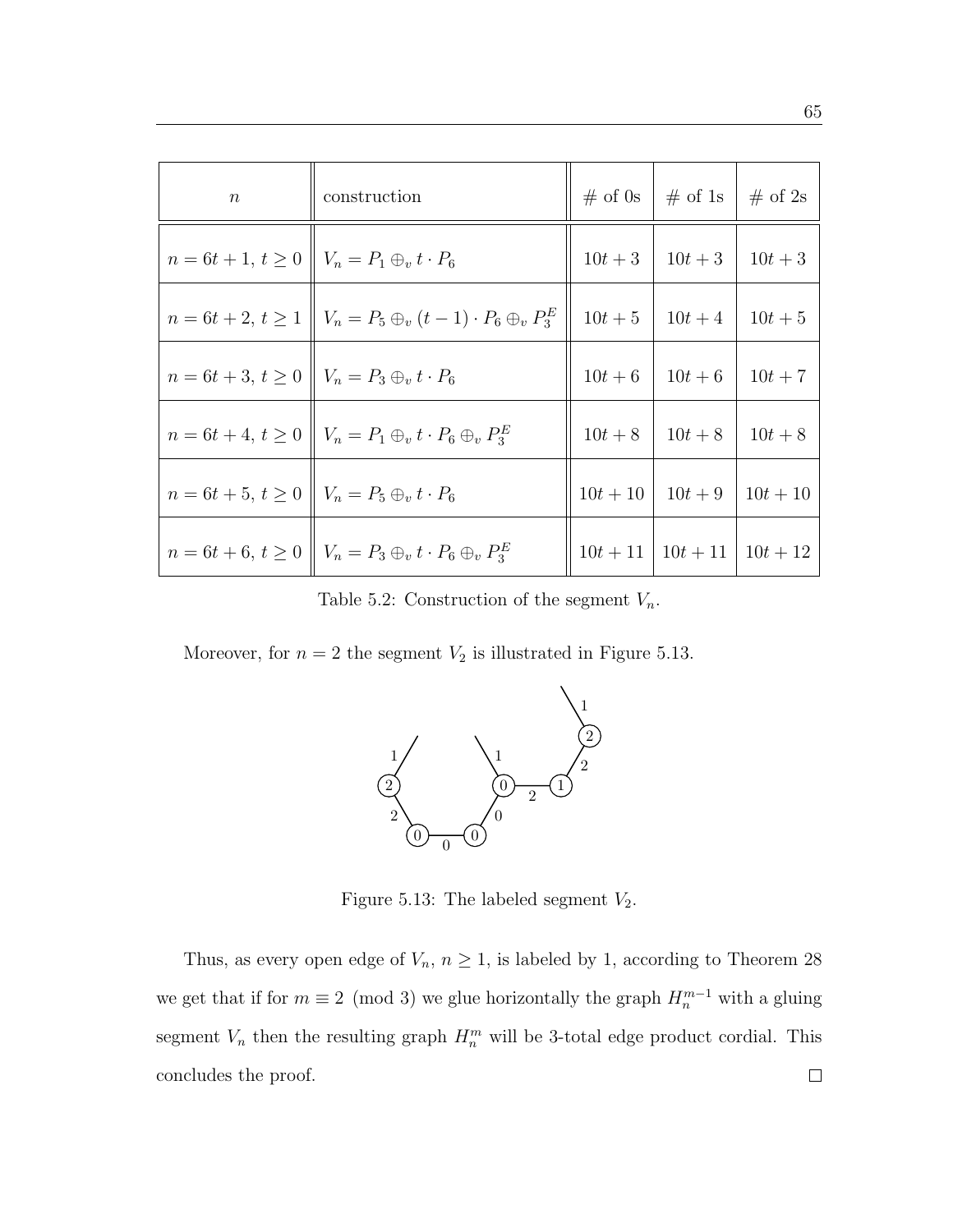Now we prove that the graph  $H_n^m$  is 3-total edge product cordial also for  $m \equiv 0$  $(mod 3), n \geq 1.$ 

**Theorem 30.** [5] The graph  $H_n^m$  is 3-total edge product cordial for  $m \equiv 0 \pmod{3}$ ,  $n\geq 1.$ 

*Proof.* Let us consider the labeled segments  $P_3^2$  and  $P_5^2$  illustrated in Figures 5.14 and 5.15.



Figure 5.14: The labeled segment  $P_3^2$ .



Figure 5.15: The labeled segment  $P_5^2$ .

Every open edge of these segments is labeled by 1. In Table 5.3 it is shown how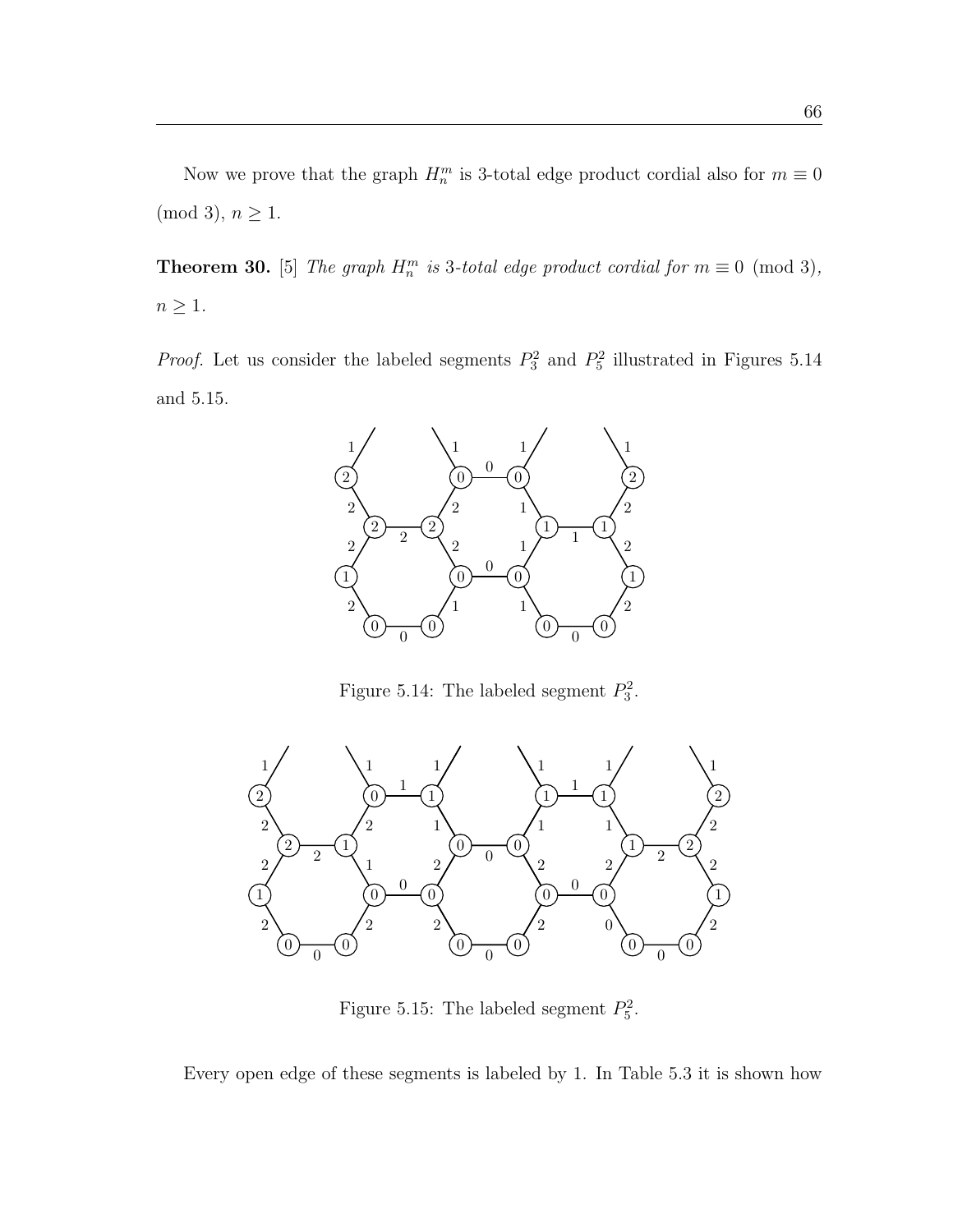many times the numbers 0, 1 and 2 are used as edge and vertex labels in these segments.

| segment | $\parallel \#$ of 0s $\parallel \#$ of 1s $\parallel \#$ of 2s |    |    |
|---------|----------------------------------------------------------------|----|----|
| $P_3^2$ | 12                                                             | 13 | 13 |
| $P_5^2$ | 20                                                             | 19 | 19 |

Table 5.3: Numbers of 0s, 1s and 2s in the segments  $P_3^2$  and  $P_5^2$ .

By gluing small segments we will construct a big segment  $V_n^2$  in the following way, see Table 5.4.

Moreover, for  $n = 2$  the segment  $V_2^2$  is illustrated in Figure 5.16.



Figure 5.16: The labeled segment  $V_2^2$ .

Thus, as every open edge of  $V_n^2$ ,  $n \geq 1$ , is labeled by 1, with respect to Theorem 28 we get that if for  $m \equiv 0 \pmod{3}$  we glue horizontally the graph  $H_n^{m-2}$  with a gluing segment  $V_n^2$  then the resulting graph  $H_n^m$  will be 3-total edge product cordial.  $\Box$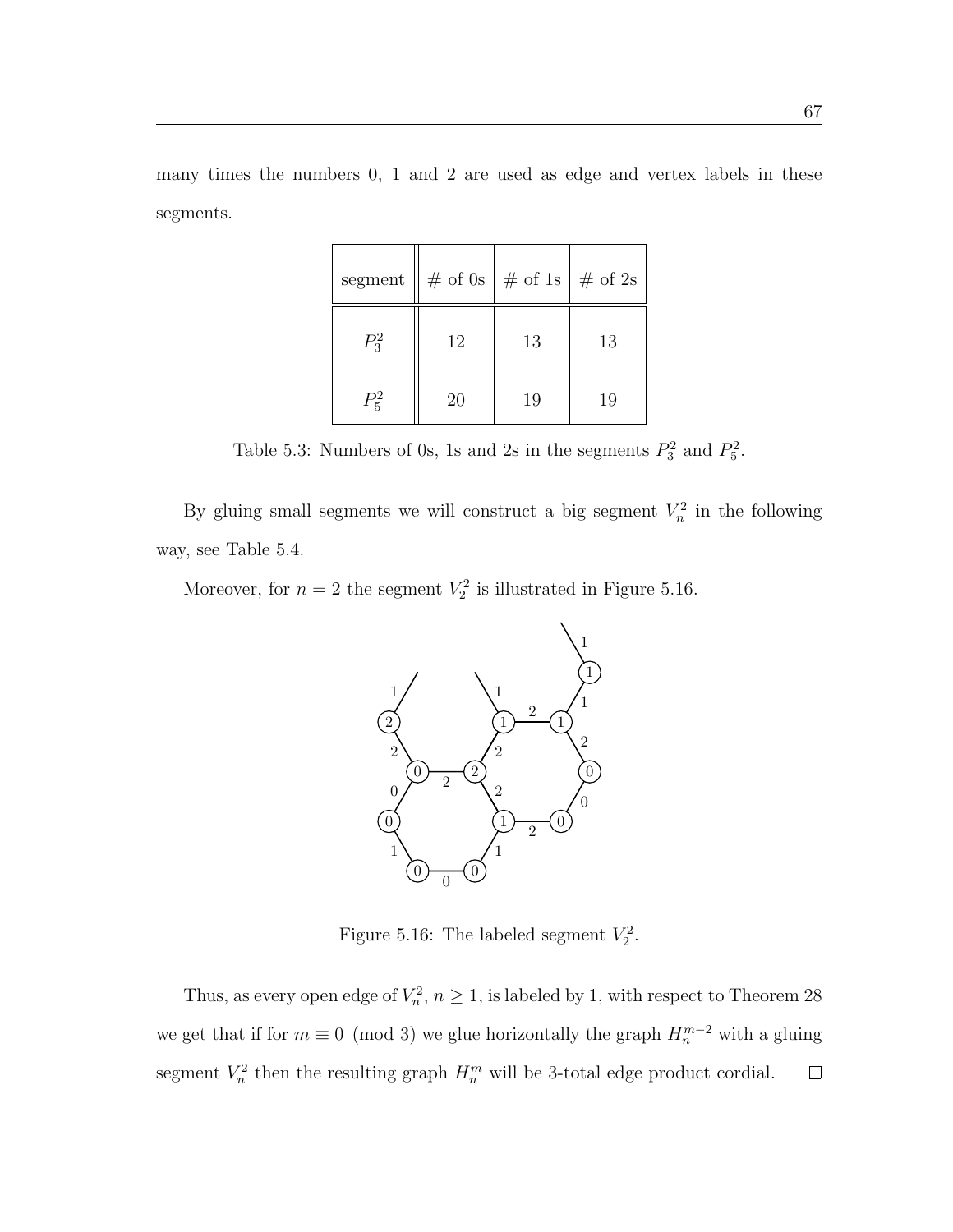Combining the previous theorems we immediately obtain the main theorem.

**Theorem 31.** [5] The graph  $H_n^m$  is 3-total edge product cordial for every  $n \geq 1$ ,  $m \ge 1, (n, m) \ne (1, 1)$ .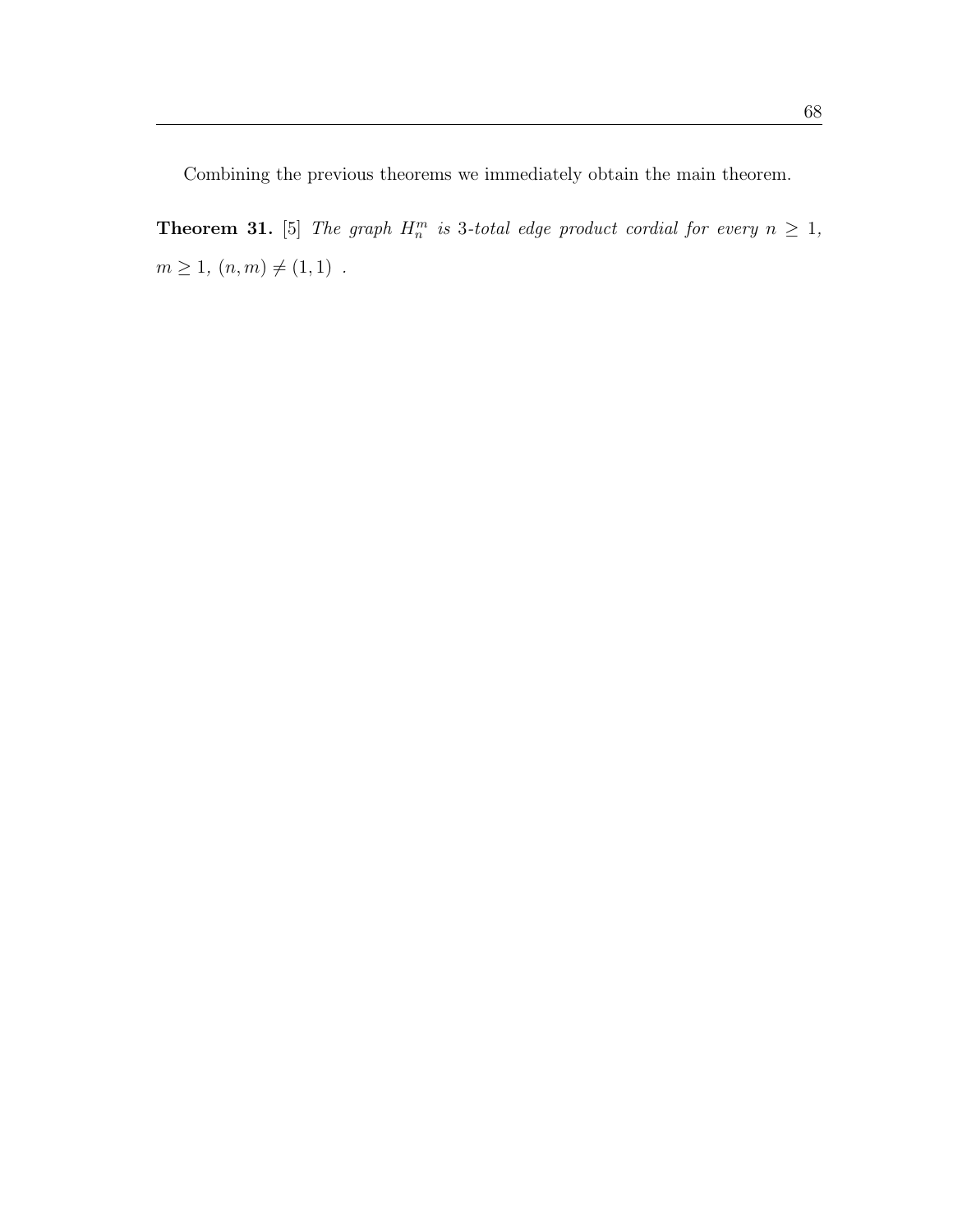| $\, n$                                                                                                                                                        | construction                                                                                                                                                                                                        | $\#$ of 0s | $\#$ of 1s   $\#$ of 2s              |            |
|---------------------------------------------------------------------------------------------------------------------------------------------------------------|---------------------------------------------------------------------------------------------------------------------------------------------------------------------------------------------------------------------|------------|--------------------------------------|------------|
| $n = 6t + 1, t \ge 0$ $V_n^2 =$ $\begin{bmatrix} V_n \\ \oplus_h \\ V_n \end{bmatrix}$                                                                        |                                                                                                                                                                                                                     |            | $20t+6$   $20t+6$                    | $20t + 6$  |
|                                                                                                                                                               | $n = 6t + 2, t \ge 1$ $V_n^2 = P_5^2 \oplus_v$ $\begin{bmatrix} (t - 1) \cdot P_6 \oplus_v P_3^E \\ \oplus_h \\ (t - 1) \cdot P_6 \oplus_v P_3^E \end{bmatrix}$ $\begin{bmatrix} 20t + 10 \\ 20t + 9 \end{bmatrix}$ |            |                                      | $20t + 9$  |
|                                                                                                                                                               | $n = 6t + 3, t \ge 0$ $V_n^2 = P_3^2 \oplus_v \begin{bmatrix} t \cdot P_6 \\ \oplus_h \\ t \cdot P_6 \end{bmatrix}$                                                                                                 |            | $20t+12$   $20t+13$   $20t+13$       |            |
| $\label{eq:1D1V2} n = 6t + 4, \, t \geq 0 \,\,\left\ \begin{array}{c} V_n \\ V_n^2 = \begin{bmatrix} V_n \\ \oplus_h \\ V_n \end{bmatrix} \end{array}\right.$ |                                                                                                                                                                                                                     |            | $20t+16$   $20t+16$   $20t+16$       |            |
|                                                                                                                                                               | $\left\  n = 6t + 5, t \ge 0 \right\  V_n^2 = P_5^2 \oplus_v \left[ t \cdot P_6 \right]$<br>$t\cdot P_6$                                                                                                            |            | $20t + 20$   $20t + 19$   $20t + 19$ |            |
| $n = 6t + 6, t \ge 0$ $\left  V_n^2 = P_3^2 \oplus_v \right $                                                                                                 | $\left  t\cdot P_6\oplus_v P_3^E \right $<br>$\begin{array}{c} \Bigg\vert \ \oplus_h \ t \cdot P_6 \oplus_v P_3^E \end{array}$                                                                                      |            | $20t+22$   $20t+23$                  | $20t + 23$ |

Table 5.4: Construction of the segment  $V_n^2$ .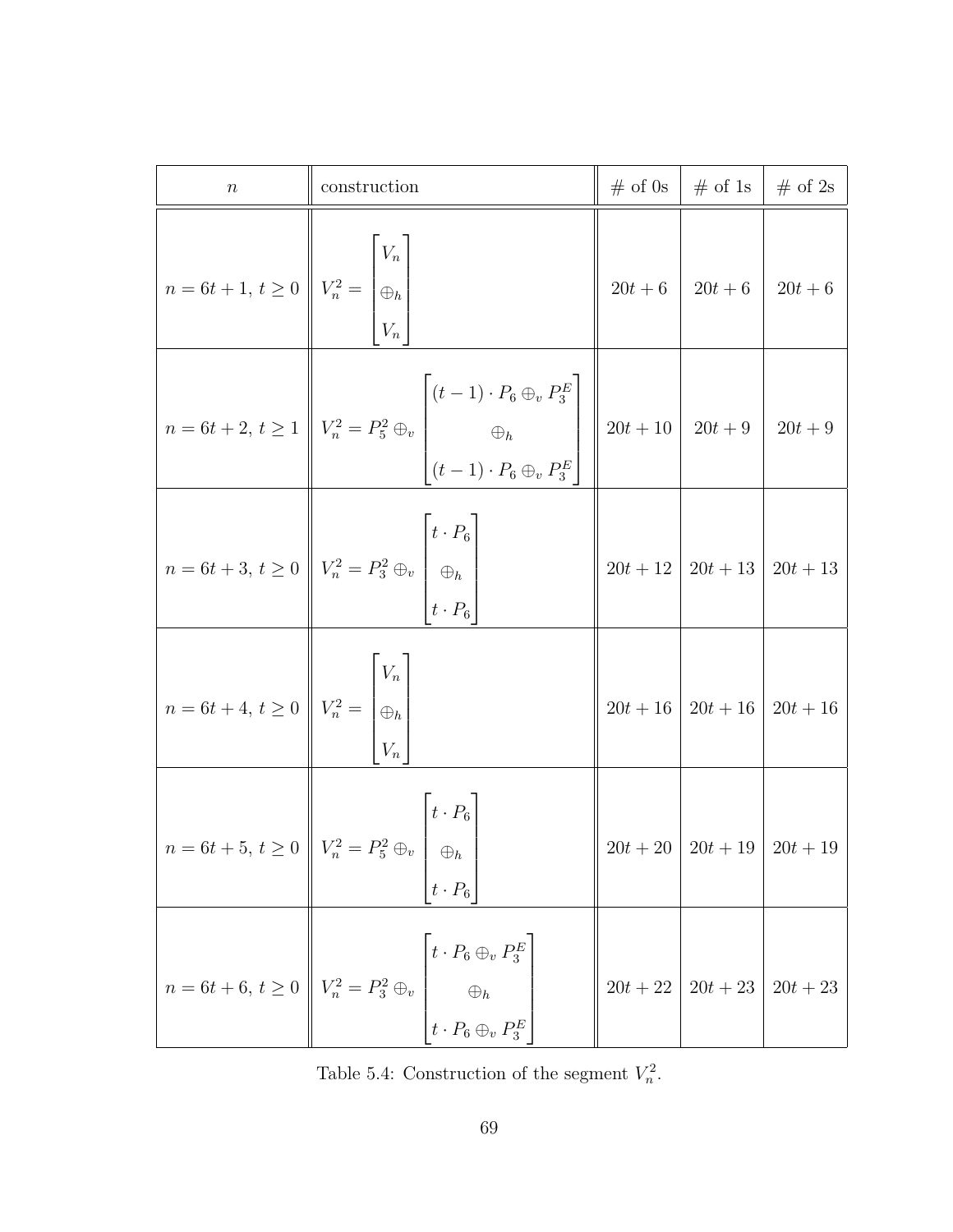#### Chapter 6

#### Conclusion

In Chapter 1, we provided the basic terminology of graph theory, recalled some definitions and notations of certain families of graphs that are used throughout the thesis and presented some preliminary results from the graph theory.

In Chapter 2, we gave an overview of certain types of labelings, namely magic types of labelings, antimagic types of labelings and lastly irregular labelings and cordial labelings. Moreover we reviewed some known results regarding these labelings.

In Chapter 3, we estimated the lower and upper bounds of the entire face irregularity strength for disjoint union of multiple copies of a plane graph and determined the precise value for disjoint union of m copies of the ladder  $L_n$ ,  $n \equiv 1 \pmod{9}$ , and for disjoint union of m copies of the wheel  $W_7$ . These two cases prove the sharpness of the lower bound of the entire face irregularity strength for disjoint union of multiple copies of a plane graph.

In Chapter 4, we studied the existence of super  $d$ -antimagic labelings of Kleinbottle polyhex. We have shown that for n even,  $n \geq 2$ ,  $m \geq 1$ , the non-bipartite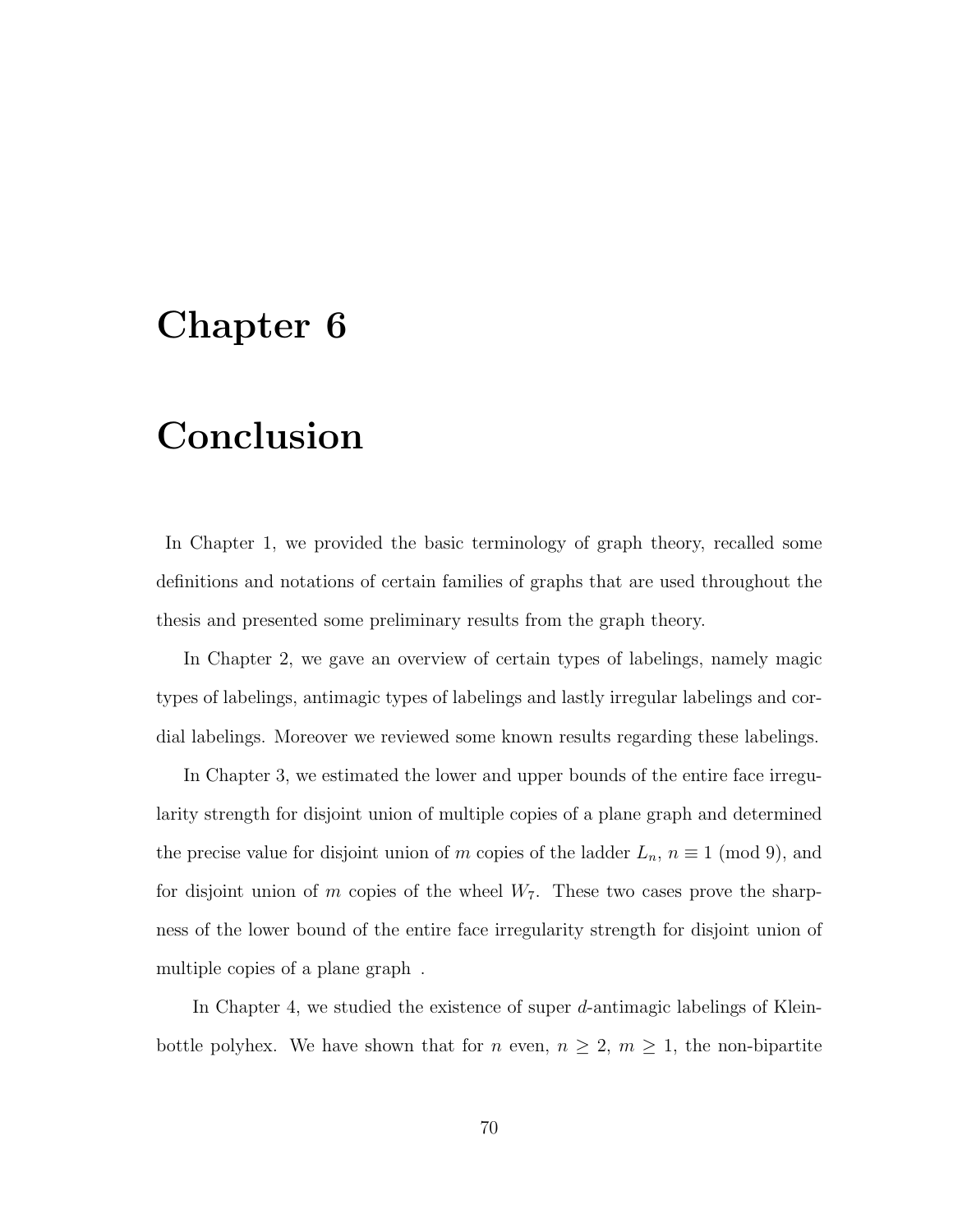Klein-bottle polyhex  $\mathbb{KB}_{m+\frac{1}{2}}^n$  admits a super *d*-antimagic labeling of type  $(1,1,1)$ with  $d = 1, 3$ . We have tried to find a super d-antimagic labeling of type  $(1, 1, 1)$ also for differences  $d = 0, 2$  but so far without success. So, we propose the following open problem.

**Open Problem 1.** For the non-bipartite Klein-bottle polyhex  $\mathbb{KB}_{m+\frac{1}{2}}^n$ , n even,  $n \geq 2$ ,  $m \geq 1$ , determine if there is a super d-antimagic labeling of type  $(1, 1, 1)$  with  $d = 0, 2$ .

In Chapter 5, we described a construction how to obtain 3-total edge product cordial labeling of the hexagonal grid  $H_n^m$  from a smaller hexagonal grid. The used method of construction of labeling has several advantages. Firstly, we are able to obtain the 3-total edge product cordial labeling of any hexagonal grid. Secondly, it is possible to use this method also for another grids and also for another  $k$ -total edge product cordial labelings."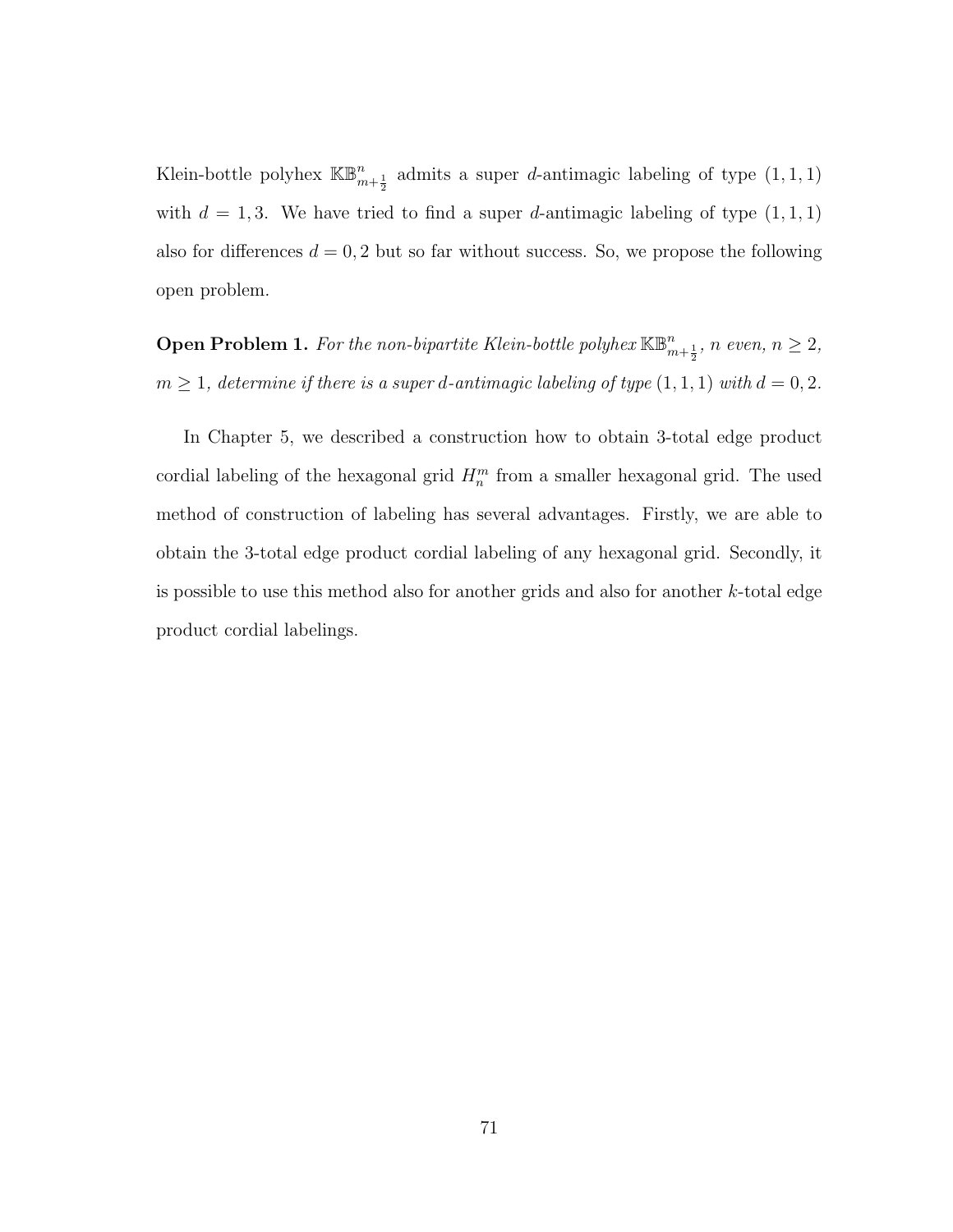## Appendix Graph-theoretic symbols

| V(G)        | vertex set of $G$                                           |
|-------------|-------------------------------------------------------------|
| E(G)        | edge set of $G$                                             |
| F(G)        | face set of $G$                                             |
| $ V(G) =n$  | order of $G$                                                |
| $ E(G) =m$  | size of $G$                                                 |
| $ F(G) =f$  | number of faces of a plane graph $G$                        |
| $d_G(x)$    | degree of the vertex $x$ (in $G$ )                          |
| N(x)        | set of all neighbors of the vertex $x$                      |
| $\delta(G)$ | minimum degree of $G$                                       |
| $\Delta(G)$ | maximum degree of $G$                                       |
| $P_n$       | path on $n$ vertices                                        |
| $C_n$       | cycle on $n$ vertices                                       |
| $K_n$       | complete graph on $n$ vertices                              |
| $S_n$       | sun graph on $2n$ vertices                                  |
| $K_{s,t}$   | complete bipartite graph with partite sets of cardinalities |
|             | $s$ and $t$                                                 |
| $K_{1,s}$   | star graph                                                  |
| $B_{r,s}$   | bistar or double star                                       |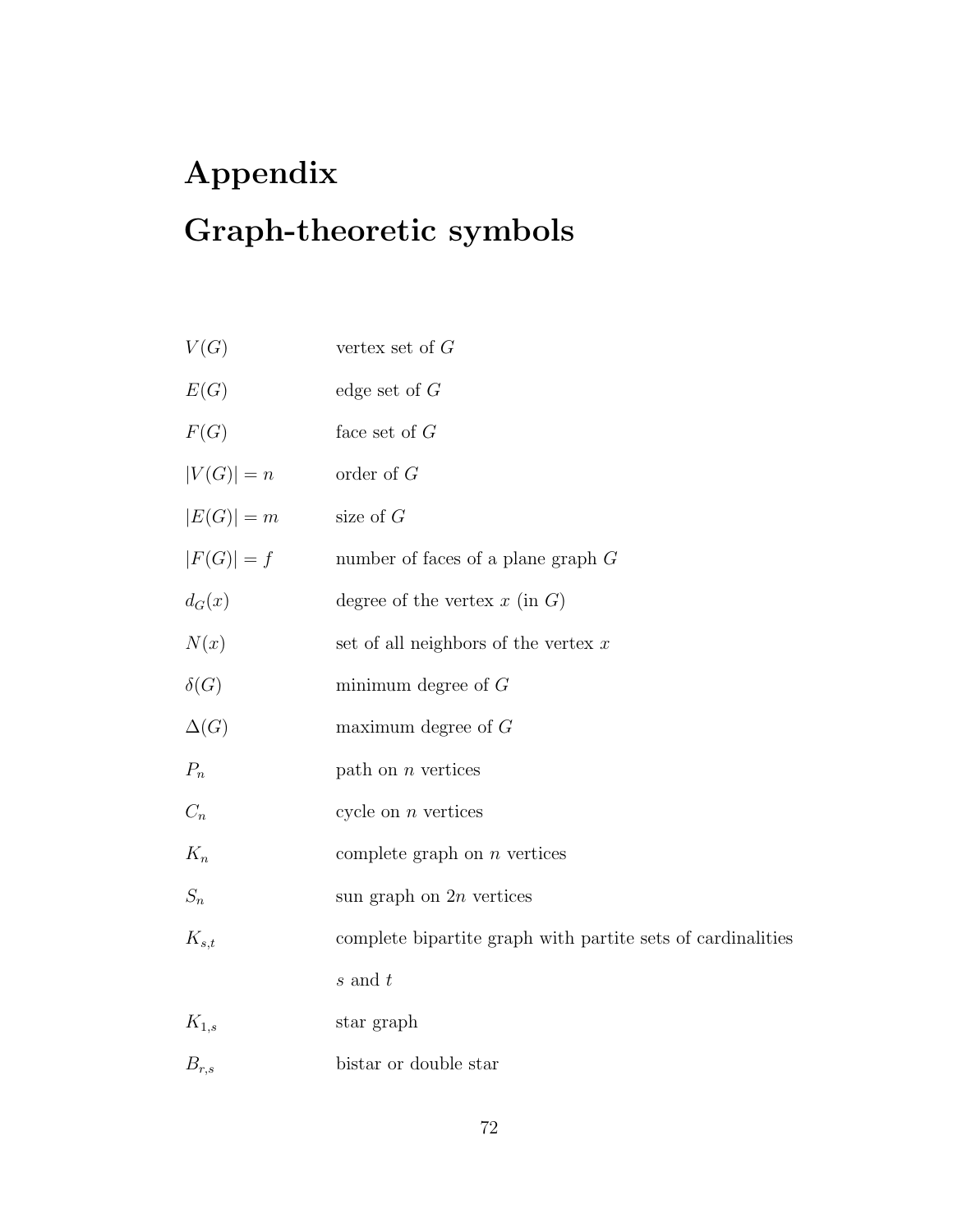| $f_n$                             | friendship graph on $n$ triangles           |
|-----------------------------------|---------------------------------------------|
| P(n,m)                            | generalized Petersen graph                  |
| $W_n$                             | wheel on $n+1$ vertices                     |
| $F_n$                             | fan graph on $n+1$ vertices                 |
| mG                                | disjoint union of $m$ copies of a graph $G$ |
| $G\Box H$                         | Cartesian product of graphs $G$ and $H$     |
| $D_n$                             | prism $C_n \Box P_2$                        |
| $A_n$                             | antiprism                                   |
| $H \subseteq G$                   | graph $H$ is a subgraph of a graph $G$      |
| $L_n$                             | Ladder                                      |
| $mL_n$                            | disjoint union of m copies of $L_n$         |
| $\mathbb{KB}_m^n$                 | the bipartite Klein-bottle polyhex          |
| $\mathbb{KB}_{m+\frac{1}{2}}^{n}$ | the non-bipartite Klein-bottle polyhex      |
| $H_n^m$                           | hexagonal grid(honeycomb graph)             |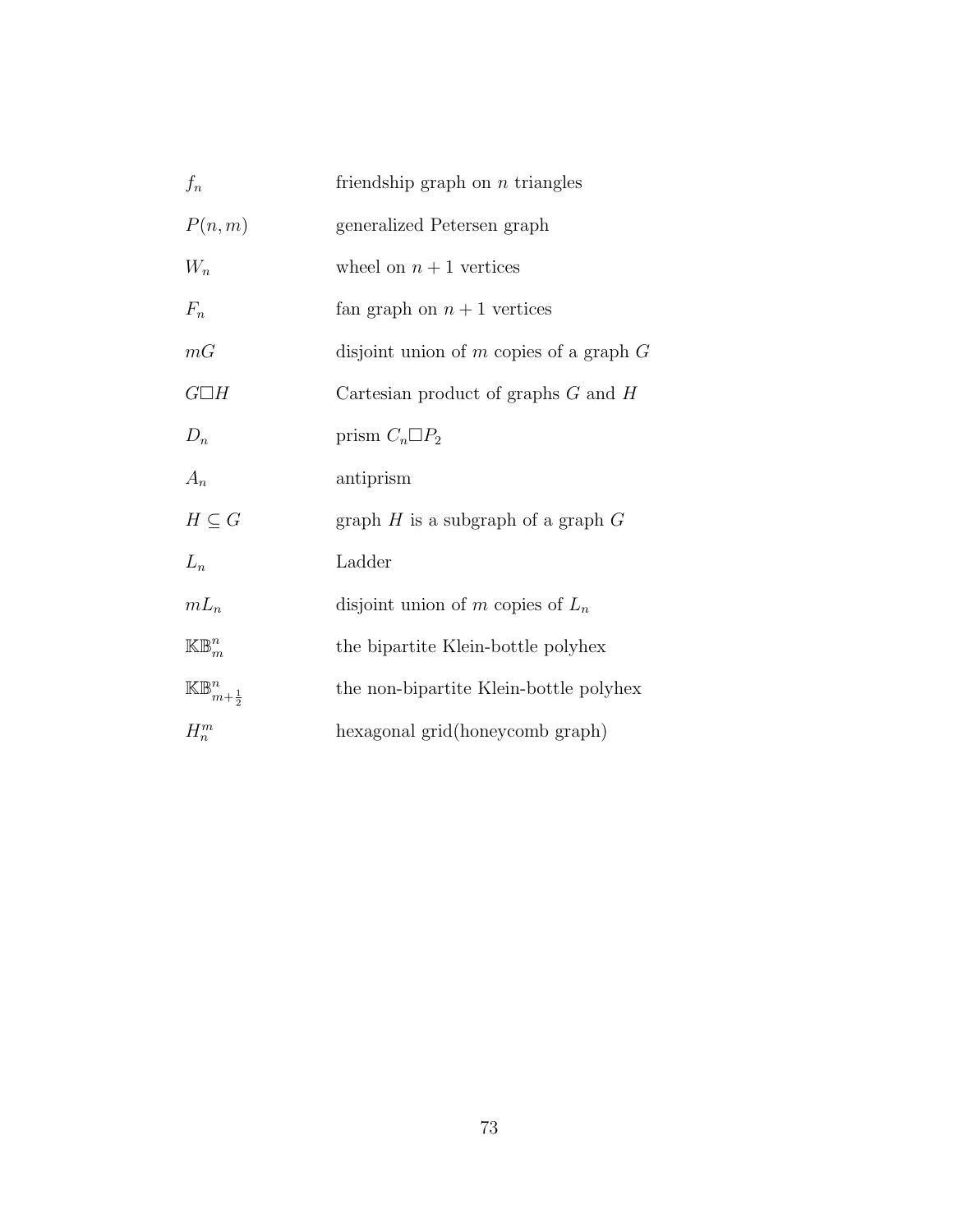### Bibliography

- [1] G. Ali, M. Bača, F. Bashir and A. Semaničová-Feňovčíková, On face antimagic labelings of disjoint union of prisms, Utilitas Math. 85 (2011), 97–112.
- [2] M. Aigner and E. Triesch, Irregular assignments of trees and forests, SIAM J. Discrete Math. 3 (1990), 439-449.
- [3] A. Ahmad, O. B. S. Al-Mushayt and M. Bača, On edge irregularity strength of graphs, Appl. Math. Comput. 243 (2014), 607-610.
- [4] A. Ahmad and M. Baˇca, Total edge irregularity strength of a categorical product of two paths, Ars Combin. 114 (2014), 203-212.
- [5] A. Ahmad, M. Bača, M. Naseem and A. Semaničová-Feňovčíková, On 3-total edge product cordial labeling of honeycomb, AKCE Internat. J. Graphs Combin, submitted.
- [6] A. Ahmad, M. Baˇca and M. K. Siddiqui, On edge irregular total labeling of categorical product of two cycles, *Theory Comp. Systems.*  $54(1)$  (2014), 1-12.
- [7] A. Ahmad, M. Baˇca, Y. Bashir and M. K. Siddiqui, Total edge irregularity strength of strong product of two paths, Ars Combin. 106 (2012), 449-459.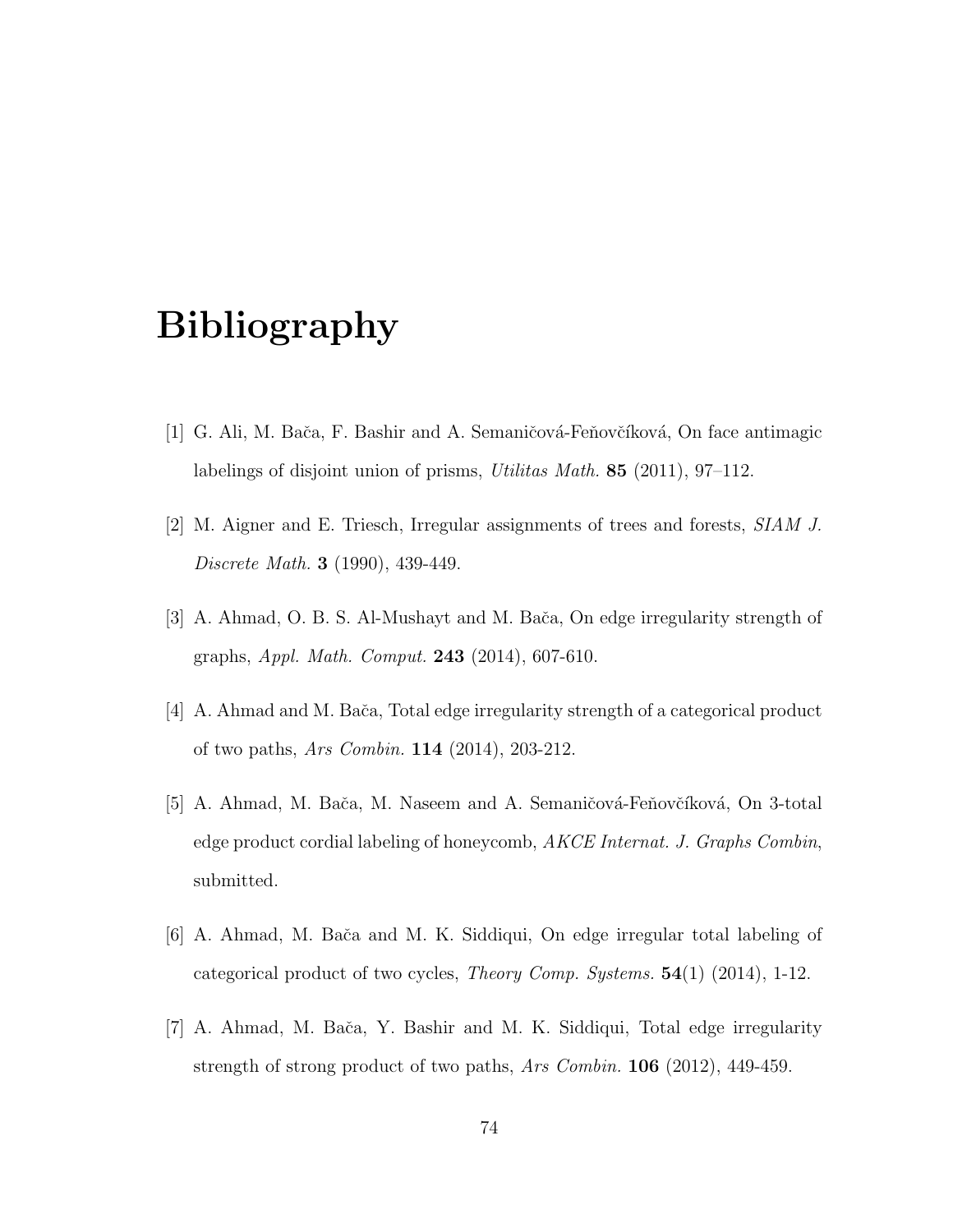- [8] G. Ali, M. Bača, Y. Lin and A. Semaničová-Feňovčíková, Super vertex-antimagic labelings of disconnected graphs, Discrete Math. 309 (2009), 6048–6054.
- [9] N. Alon, G. Kaplan, A. Lev, Y. Roditty and R. Yuster, Dense graphs are antimagic, J. Graph Theory. 47 (2004), 297-309.
- [10] D. Amar and O. Togni, Irregularity strength of trees, Discrete Math. 190 (1998), 15-38.
- [11] M. Anholcer, M. Kalkowski and J. Przybylo, A new upper bound for the total vertex irregularity strength of graphs, Discrete Math. 309 (2009), 6316-6317.
- [12] M. Anholcer and C. Palmer, Irregular labellings of Circulant graphs, Discrete Math. 312 (2012), 3461-3466.
- [13] A. Azaizeh, R. Hasni, A. Ahmad and G.C. Lau, 3-total edge product cordial labeling of graphs, Far East J. Math. Sci.  $96(2)$  (2015), 193–209.
- [14] M. Bača, Consecutive-magic labeling of generalized Petersen graphs, Utilitas Math. 58 (2000), 237–241.
- [15] M. Baˇca, On certain properties of magic graphs, Utilitas Math. 37 (1990), 259- 264.
- [16] M. Baˇca, On magic labelings of honeycomb, Discrete Math. 105 (1992), 305– 311.
- [17] M. Bača, E.T. Baskoro, S. Jendrol and M. Miller, Antimagic labelings of hexagonal planar maps, Utilitas Math. 66 (2004) 231–238.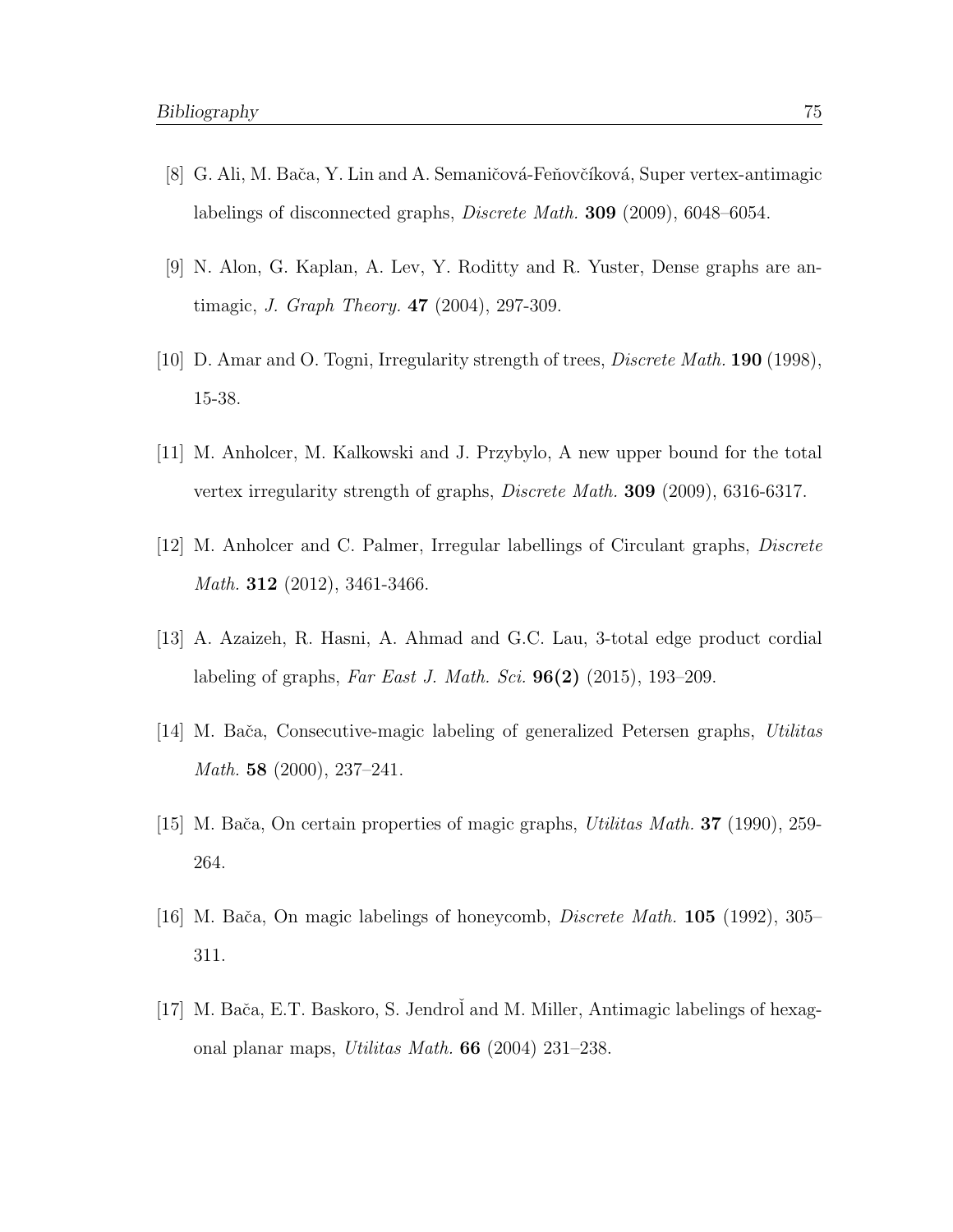- [18] M. Baˇca, F. Bertault, J.A. MacDougall, M. Miller, R. Simanjuntak and Slamin, Vertex-antimagic total labelings of graphs, Discuss. Math. Graph Theory.  $23(2003)$ , 67–83.
- [19] M. Bača and I. Holländer, On  $(a, d)$ -antimagic prisms, Ars Combin. 48 (1998), 297-306.
- [20] M. Bača, Labelings of m-antiprisms, Ars Combin.  $28$  (1989), 242–245.
- [21] M. Baˇca, On magic and consecutive labelings for the special classes of plane graphs, Utilitas Math. 32 (1987), 59–65.
- [22] M. Bača, Labelings of two classes of convex polytopes, *Utilitas Math.* **39** (1988), 24–31.
- [23] M. Bača, On magic labelings of Möbius ladders, *J. Franklin Inst.* **326** (1989), 885–888.
- [24] M. Bača, On magic labelings of type  $(1,1,1)$  for three classes of plane graphs, Math. Slovaca. 39 (1989), 233–239.
- [25] M. Bača and M. Miller, On d-antimagic labelings of type  $(1,1,1)$  for prisms, J.Combin. Math. Combin. Comput. 44 (2003), 199–207.
- [26] M. Baˇca, S. Jendrol', M. Miller and J. Ryan, Antimagic labelings of generalized Petersen graphs that are plane, Ars Combin. **73** (2004), 115–128.
- [27] M. Baˇca, E.T. Baskoro, S. Jendrol' and M. Miller, Antimagic labelings of hexagonal planar maps, Utilitas Math. 66 (2004), 231–238.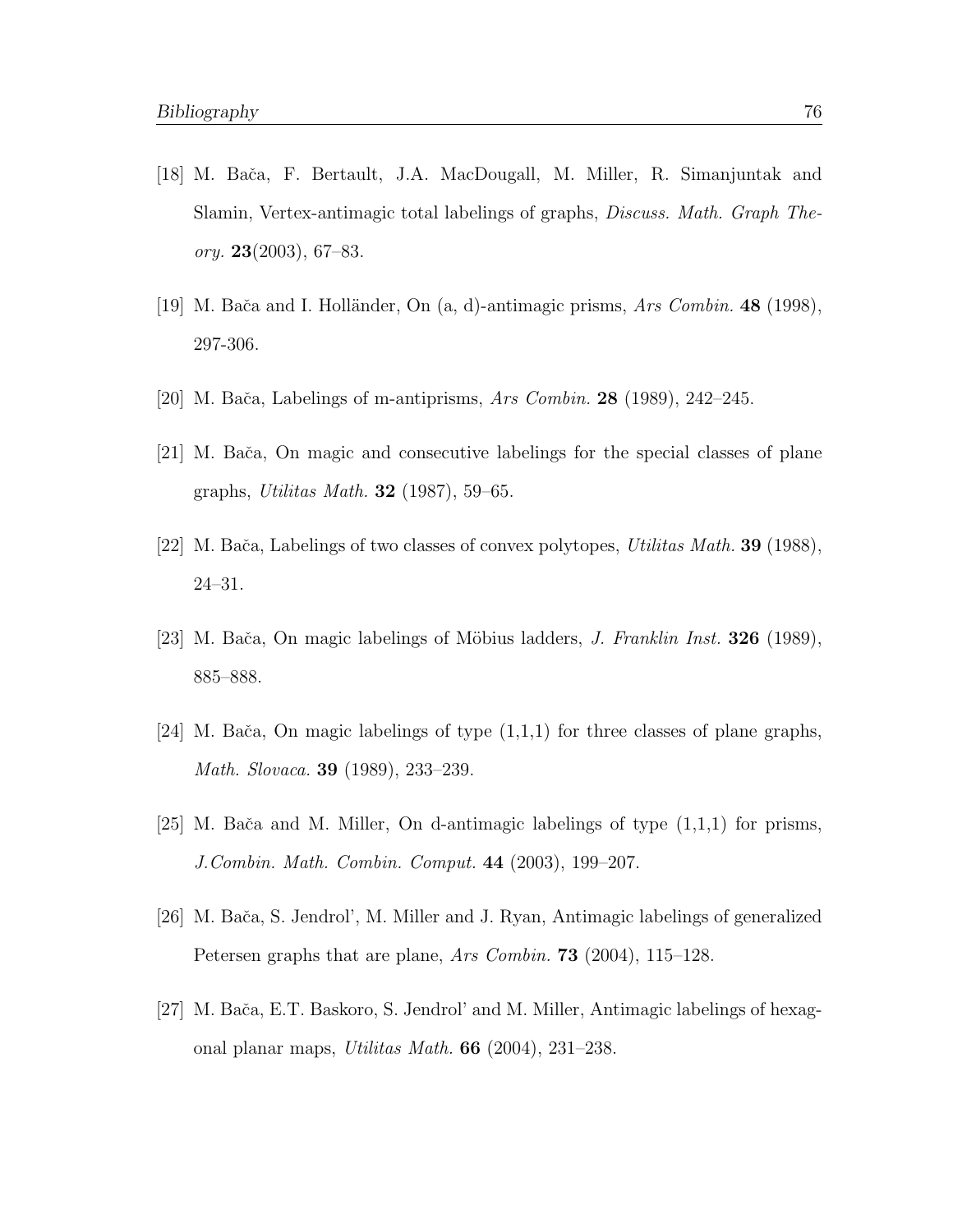- [28] M. Bača, F. Bashir and A. Semaničová-Feňovčíková, Face antimagic labelings of antiprisms, Utilitas Math.  $84$  (2011), 209–224.
- [29] M. Bača, L. Brankovic and A. Semaničová-Feňovčíková, Labelings of plane graphs containing Hamilton path, Acta Math. Sinica (Engl. Ser.) 27 (4)  $(2011),701-714.$
- [30] M. Bača, M. Lascsáková, M. Naseem and A. Semaničová-Feňovčíková, On entire face irregularity strength of disjoint union of plane graphs, it Applied Mathematics and Computation, submitted.
- [31] M. Bača, M. Miller, O. Phanalasy and A. Semaničová-Feňovčíková, Super dantimagic labelings of disconnected plane graphs, Acta Math. Sinica - English Series. **26** (12) (2010), 2283–2294.
- [32] M. Bača, Y. Lin, and M. Miller, Antimagic labelings of grids, Util. Math. **72**  $(2007)65 - 75.$
- [33] M. Bača, On magic labelings of grid graphs, Ars Combin. **33** (1992), 295–299.
- [34] M. Bača, S. Jendrol, K. Kathiresan and K. Muthugurupackiam, On the face irregularity strength, *Appl. Math. Inf. Sci.*  $9(1)$   $(2015)$ ,  $263-267$ .
- [35] M. Bača, S. Jendrol, K. Kathiresan, K. Muthugurupackiam, A. Semaničová-Feňovčíková, A survey of irregularity strength, Electronic Notes Discrete Math. 48 (2015) 19-26.
- [36] M. Bača, S. Jendrol, M. Miller and J. Ryan, On irregular total labellings,  $Dis$ crete Math. 307 (2007), 1378-1388.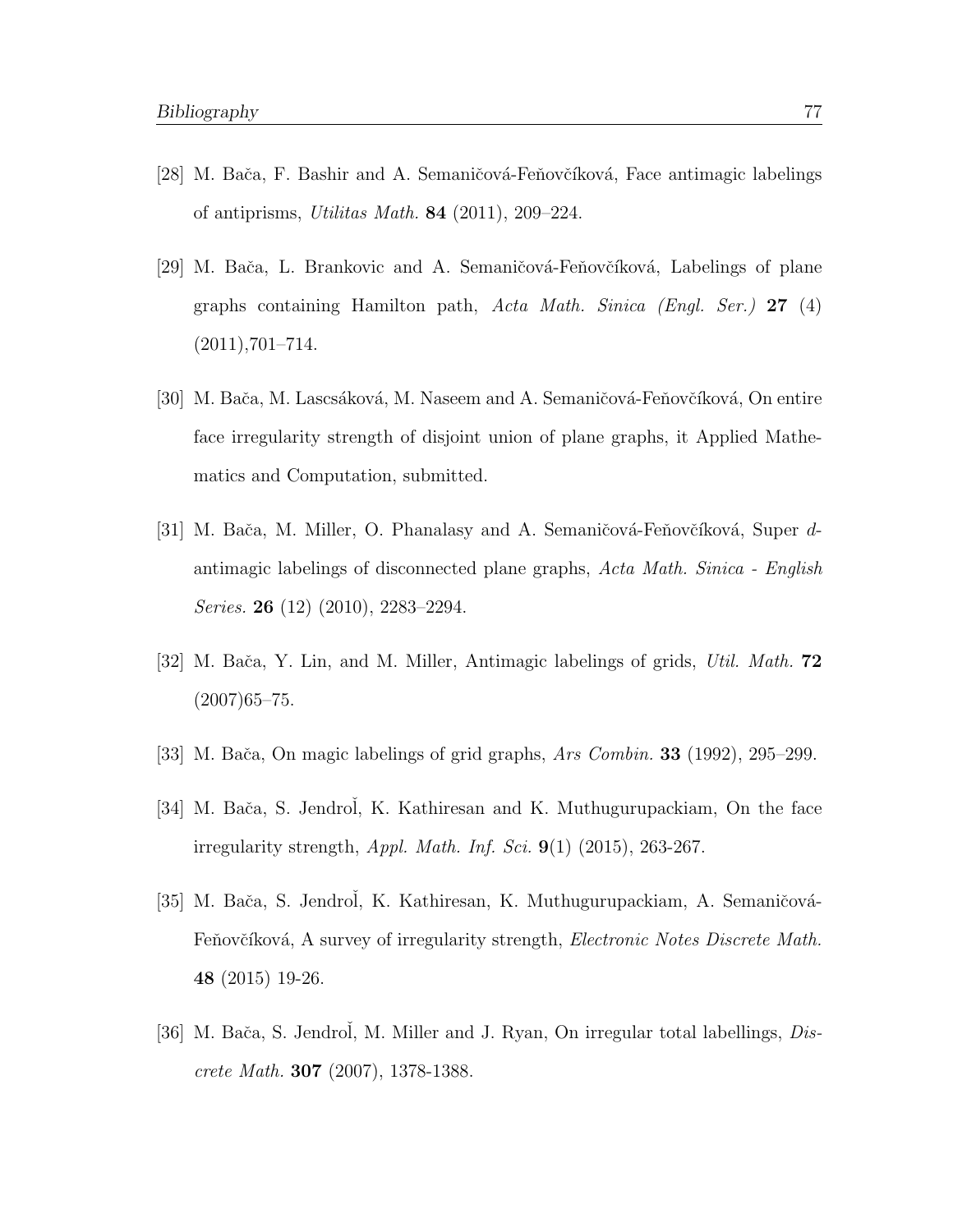- [37] M. Bača, Y. Lin and M. Miller, Antimagic labelings of grids, Utilitas Math. **72** (2007) 65–75.
- [38] M. Bača, On magic labelings of convex polytopes, Annals Discrete Math. 51 (1992), 13–16.
- [39] M. Bača, On magic labelings of type  $(1,1,1)$  for the special class of plane graphs, J. Franklin Inst. 329 (1992), 549–553.
- [40] M. Bača, Labelings of two classes of plane graphs, Acta Math. Appl. Sinica 9. 1 (1993), 82–87.
- [41] M. Baˇca, M. Naseem and A. Shabbir, Face labelings of Klein-bottle fullerenes, Acta Math. Appl. Sinica, appear.
- [42] M. Baˇca and M.K. Siddiqui, Total edge irregularity strength of generalized prism, Applied Math. Comput. 235 (2014), 168-173.
- [43] O. Berkman, M.Parnas and Y. Roditty, All cycle are edge magic, Ars Combin. 59 (2001), 145–151.
- [44] G.S Bloom and S.W.Golomb, Numbered complete graphs,usual rules and assorted applications, In: Theory and application of graphs, Lecture Notes in Math. 642. Springer-Verlag (1978), 53–65
- [45] G.S Bloom and S.W.Golomb, Application of numbered undirected graphs, Proc. IEEE **65** (1977), 562–570.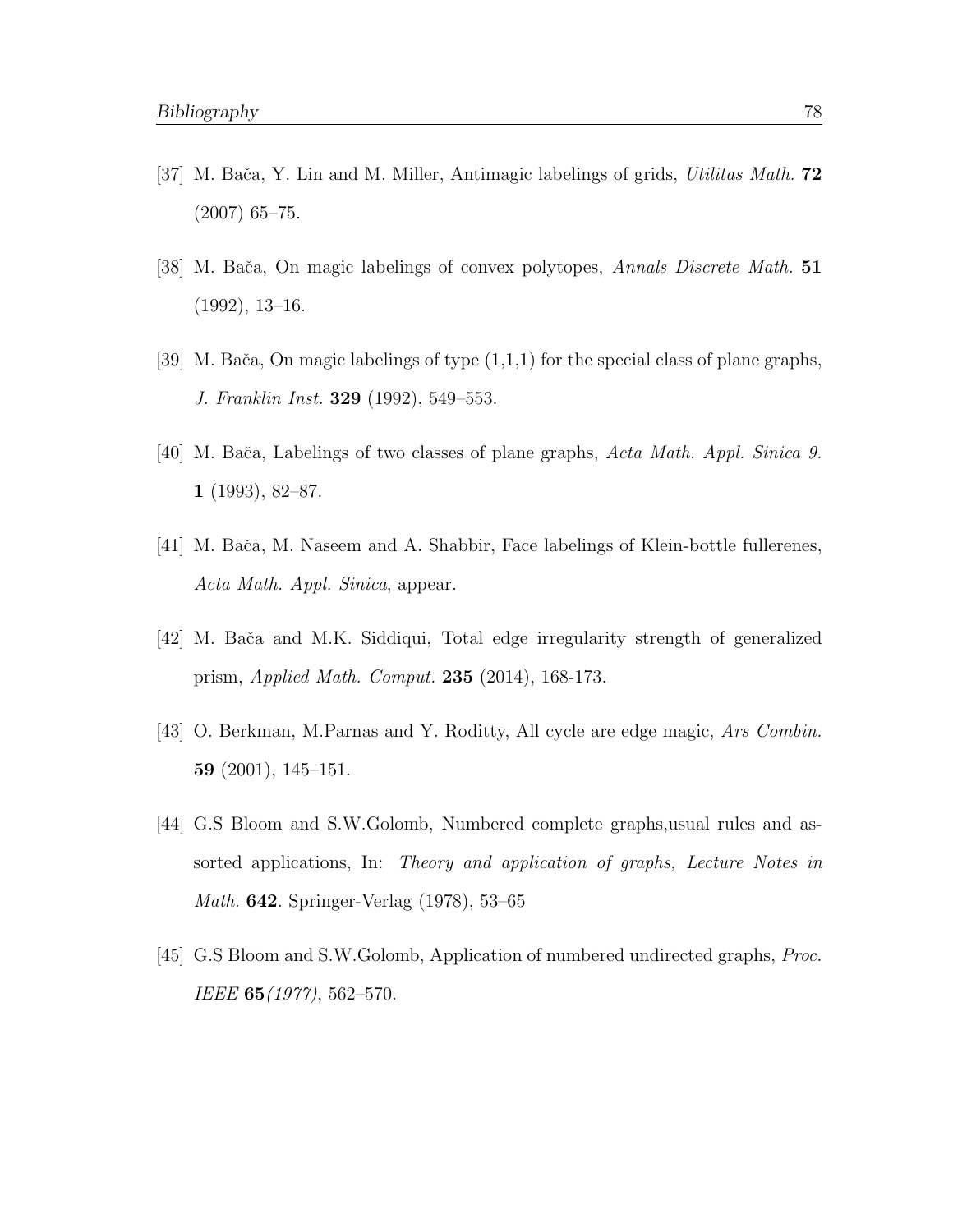- [46] R. Bodendiek and G. Walther, Arithmatisch antimagische Graphen, In: K. Wagner and R. Bodendiek, eds. Graphentheorie III, BI-Wiss. Verl. Mannheim, 1993.
- [47] R. Bodendiek and G. Walther, On number theoretical methods in graph labeling. Res. Exp. Math. 21 3–25.
- [48] R. Bodendiek and G. Walther, On arithmetic antimagic edge labelings of graphs. Mitt. Math. Ges. Hamburg. 17(1998),85–99.
- [49] T. Bohman and D. Kravitz, On the irregularity strength of trees, J. Graph Theory. 45 (2004), 241-254.
- [50] J. A. Bondy, U. S. R. Murty, Graph Theory, Springer, 2008.
- [51] S. Brandt, J. Miskuf and D. Rautenbach, On a conjecture about edge irregular total labellings, *J. Graph Theory.*  $57$  (2008), 333-343.
- [52] I. Cahit, On cordial and 3-equitable labelings of graphs, Utilitas Math. 37 (1990), 189-198.
- [53] I. Cahit, Cordial graphs: a weaker version of graceful and harmonious graphs, Ars Combin. 23 (1987), 201–207.
- [54] G. Chartrand, M. S. Jacobson, J. Lehel, O. R. Oellermann, S. Ruiz and F. Saba, Irregular networks, Congr. Numer. 64 (1988), 187-192.
- [55] G. Chartrand and P. Zhang, Introduction to graph theory, McGraw-Hill, New York, 2005.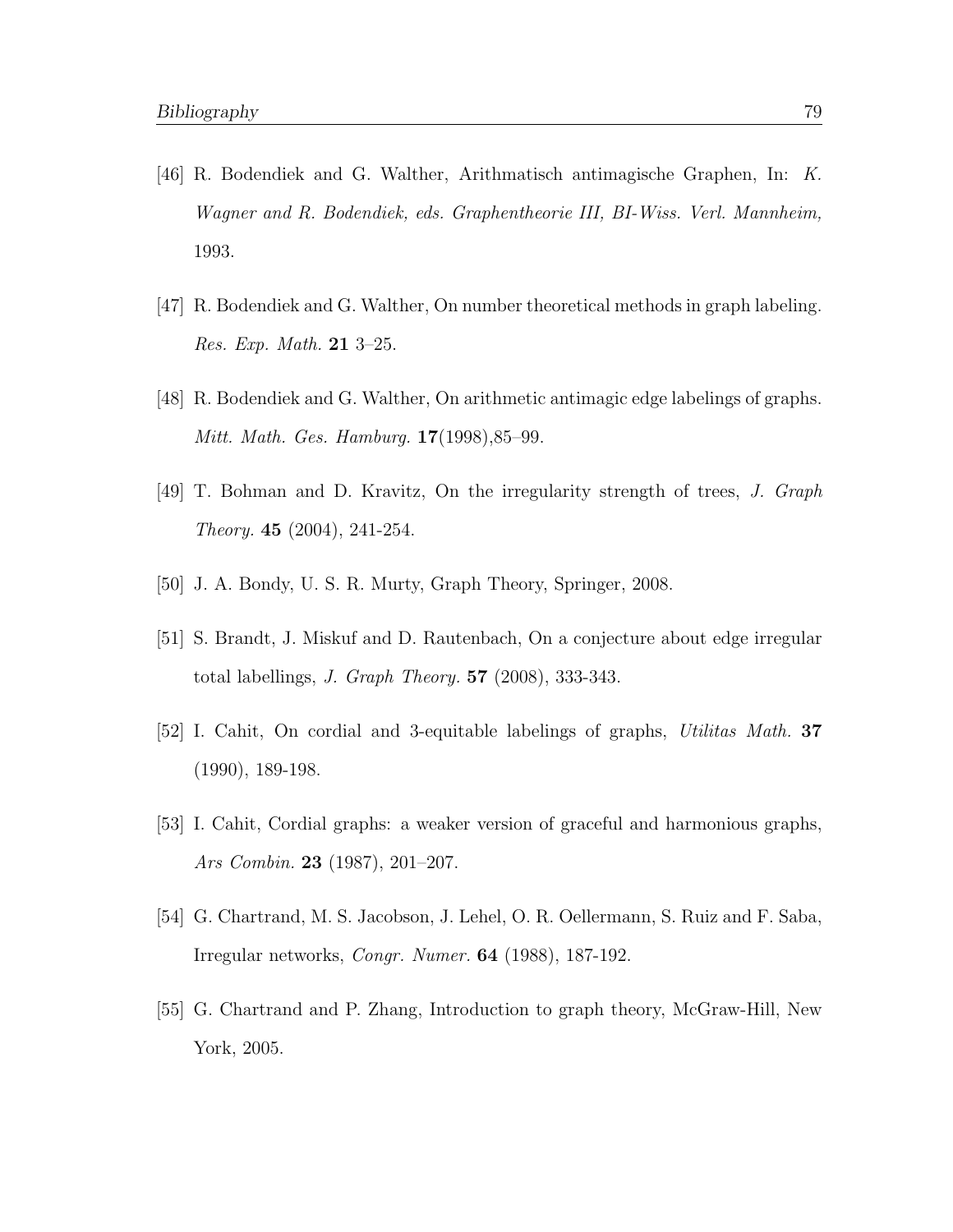- [56] K.L. Collins and M. Hovey, Most graphs are edge-cordial, Ars Combin. 30 (1990), 289-295.
- [57] M. Deza, P.W. Fowler, A. Rassat, K.M. Rogers, Fullerenes as tilings of surfaces, J. Chem. Inf. Comput. Sci. 40 (2000) 550–558.
- [58] H. Enomoto, A.S. Lladó, T. Nakamigawa and G. Ringel, Super edge-magic graphs, SUT J. Math. 34 (1998), 105-109.
- [59] R.J. Faudree, M. S. Jacobson, J. Lehel and R.H. Schlep, Irregular networks, regular graphs and integer matrices with distinct row and column sums, Discrete Math. **76** (1988), 223-240.
- [60] J. Gallian, A dynamic survey of graph labeling. The Electronic Journal of Combinatorics. 14(2007).
- [61] R.D. Godbold and P.J. Slater, All cycles are edge magic. Bull. Inst. Combin. Appl. 22(1998) 93–97.
- [62] J. L. Gross, J. Yellen, Graph theory and its applications, Chapman- Hall, 2006.
- [63] K.M.M. Haque, Irregular total labellings of generalized Petersen graphs, Theory Comp. Systems. 50 (2012), 537-544.
- [64] N. Hartsfield and G. Ringel, Pearls in Graph Theory, Academic Press, Boston - San Diego - New York - London, 1990.
- [65] Y.S. Ho, S.M. Lee and S.C. Shee, Cordial labelings of the Cartesian product and composition of graphs, Ars Combin. 29 (1990), 169-180.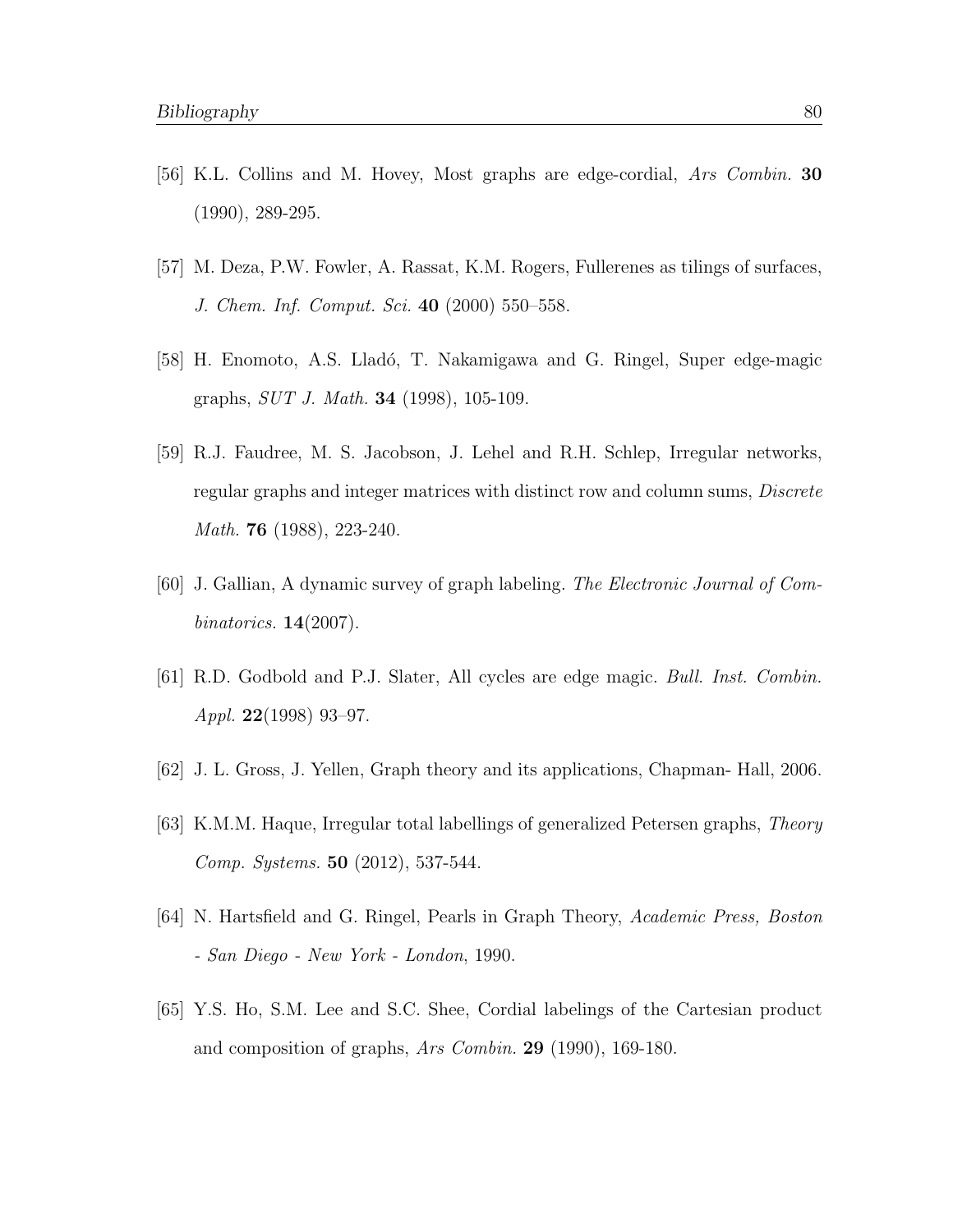- [66] Y.S. Ho and S.C. Shee, The cordiality of one-point union of n copies of a graph, Discrete Math. 117 (1993), 225-243.
- [67] M. Hovey, A-cordial graphs, *Discrete Math.* **93** (1991), 183-194.
- [68] J. Ivančo, On supermagic regular graphs, *Math. Bohemica.* **125** (2000), 99–114.
- [69] J. Ivančo and S. Jendrol, Total edge irregularity strength of trees, *Discussiones* Math. Graph Theory. 26 (2006), 449-456.
- [70] S. Jendrol, J. Miškuf and R. Soták, Total edge irregularity strength of complete and complete bipartite graphs, Electron. Notes Discrete Math. 28 (2007), 281- 285.
- [71] S. Jendrol, J. Miškuf and R. Soták, Total edge irregularity strength of complete graphs and complete bipartite graphs, Discrete Math. 310 (2010), 400-407.
- [72] R.H. Jeurissen, Magic Graphs, a Characterization, Mathematisch Instituut Universiteit Toernooiveld, 6525 ED Nijmegen (1982), The Netherlands.
- [73] R.H. Jeurissen, Magic graphs, a characterization, Europ. J. Combin. 9 (1988), 363-368.
- [74] S. Jezný and M. Trenkler, Characterization of magic graphs, Czechoslovak Math. J. 33 (1983), 435-438.
- [75] K. Kathiresan and S. Gokulakrishnan, On magic labelings of type (1,1,1) for the special classes of plane graphs, *Utilitas Math.* **63** (2003),  $25-32$ .
- [76] W.W. Kirchherr, On the cordiality of some specific graphs, Ars Combin. 31 (1991), 127-137.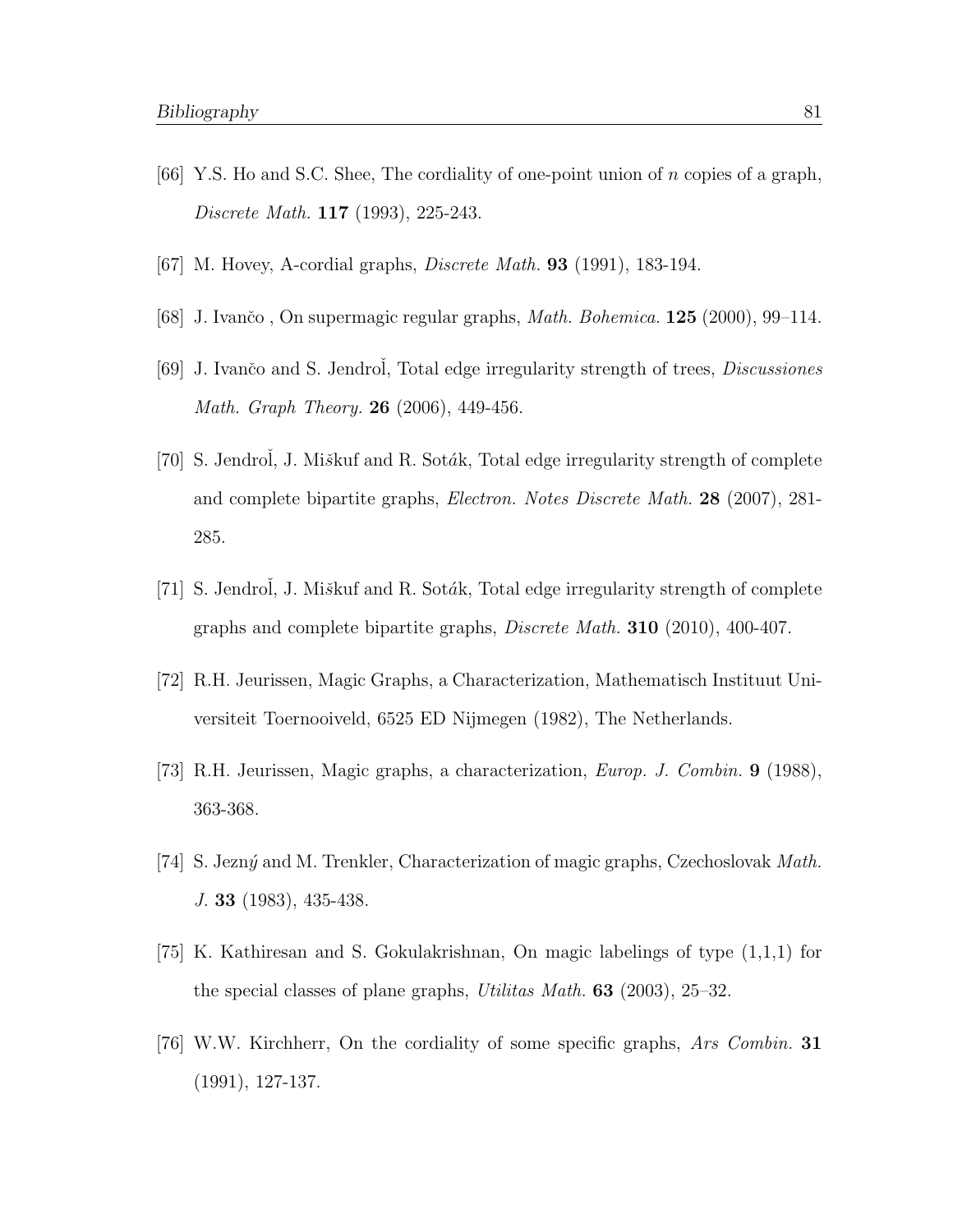- [77] W.W. Kirchherr, NEPS operations on cordial graphs, Discrete Math. 115 (1993), 201-209.
- [78] D.J. Klein, Elemental benzenoids, J. Chem. Inf. Comput. Sci. 34 (1994) 453– 459.
- [79] P.Kovar, Magic Labeling of a Graphs, P.hD Thesis, Faculty of Electrical Engineering and Computer Science, VSB-Technical University of Ostrava, 2004.
- [80] A. Kotzig and A. Rosa, Magic valuations of finite graphs, Canad. Math. Bull. 13 (1970) 451–461.
- [81] D. Kuo, G.J. Chang and Y.H.H. Kwong, Cordial labeling of  $mK_n$ , Discrete Math. 169 (1997), 121-131.
- [82] S.M. Lee and A. Liu, A construction of cordial graphs from smaller cordial graphs, Ars Combin. 32 (1991), 209-214.
- [83] J. Lehel, Facts and quests on degree irregular assignments, Graph Theory, Combinatorics and Applications, Willey, New York, 1991, pp. 765–782.
- [84] K.W Lih, On magic and consecutive labelings of plane graphs, Util. Math. 24 (1983) 165–197.
- [85] J.A. MacDougall, M. Miller, Slamin and W.D. Wallis, Vertex-magic total labelings of graphs, Utilitas Math. 61 (2002), 3-21.
- [86] J.A. MacDougall, M. Miller and W.D. Wallis, Vertex-magic total labelings of wheels and related graphs, *Utilitas Math.* **62** (2002), 175-183.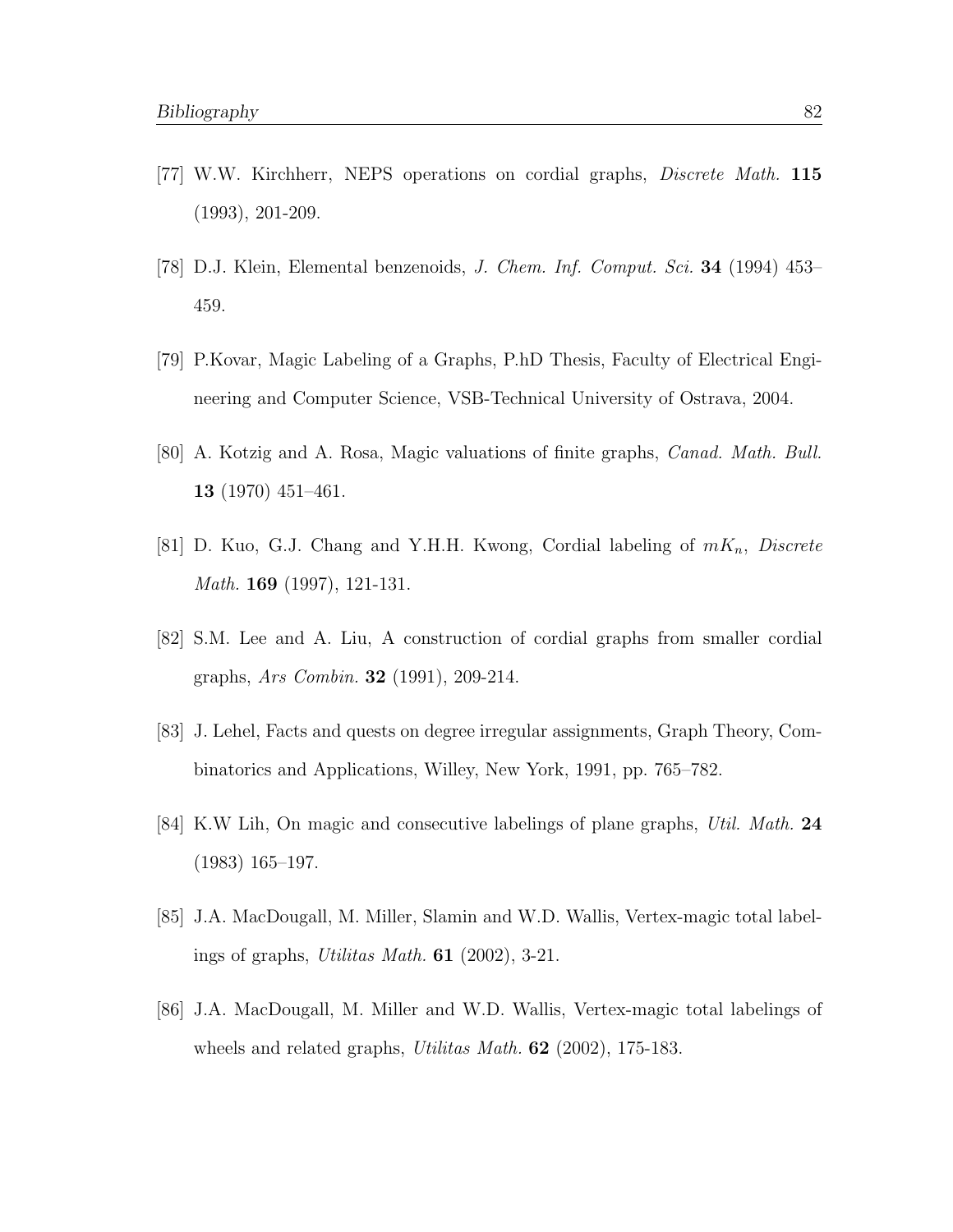- [87] P. Majerski, J. Przybylo, Total vertex irregularity strength of dense graphs, J. Graph Theory. 76 (1) (2014) 34–41.
- [88] C.C. Marzuki, A. N. M. Salman and M. Miller, On the total irregularity strength on cycles and paths, preprint.
- [89] J. Miškuf and S. Jendrol, On total edge irregularity strength of the grids, Tatra Mt. Math. Publ. 36 (2007), 147151.
- [90] J. Muhlbacher, Magische Quadrate und ihre Verallgemeinerung: ein Graphentheoretisches Problem, Graph, Data Structures, Algorithms, Hansen Verlag1979, München.
- [91] F.A. Muntaner-Batle, Magic Graphs, *Ph.D Thesis*, Department de Matemática Aplicada IV, Universitat Politécnica de Catalunya, Barcelona, 2001
- [92] M. Naseem, Colourings and labelings of graphs on the torus and the Kleinbottle, MPhill Thesis, ASSMS GC University Lahore (2014).
- [93] T.Nicholas, S. Samasundaram and V. Vilfred, On (a,d)-antrimagic special trees, unicyclic graphs and complete bipartite graphs,  $\text{Ans } Cobin$ . **70**(2004). 207–220.
- [94] T. Nierhoff, A tight bound on the irregularity strength of graphs, SIAM J. Discrete Math. 13 (2000), 313-323.
- [95] Nurdin, A.N.M. Salman and E.T. Baskoro, The total edge-irregular strengths of the corona product of paths with some graphs, J. Combin. Math. Combin. Comput. 65 (2008), 163-175.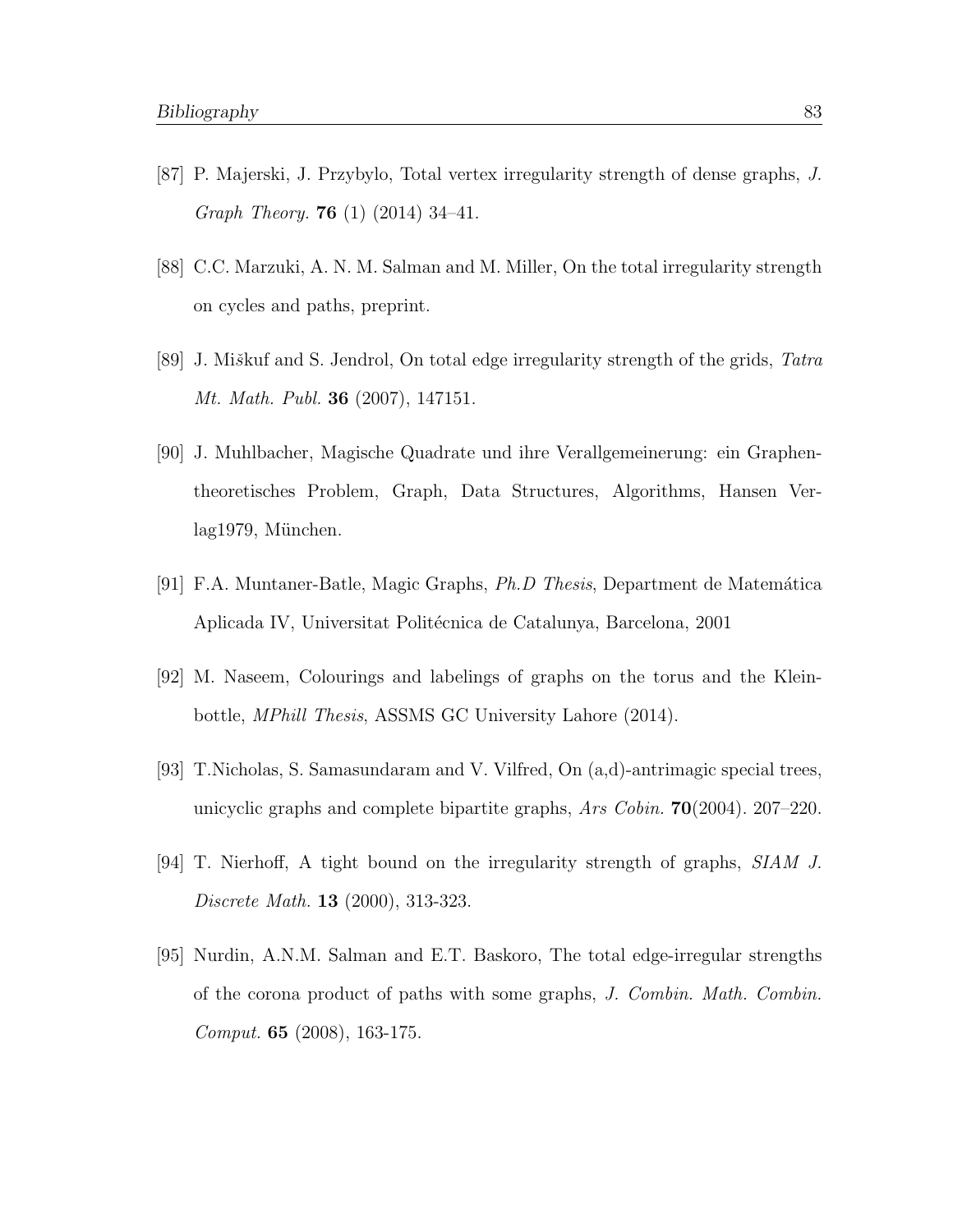- [96] J. Przybylo, Linear bound on the irregularity strength and the total vertex irregularity strength of graphs, SIAM J. Discrete Math. 23 (2009), 511-516.
- [97] R. Ramdani and A.N.M. Salman, On the total irregularity strength of some Cartesian product graphs,  $AKCE$  Int. J. Graphs Comb.  $10(2)$  (2013), 199-209.
- [98] G. Ringel and A. Llado, Another tree conjecture, Bull. Inst. Combin. Appl. 18 (1996) 83–85.
- [99] Y. Roditty, A note on edge magic cycles. Bull. Inst. Combin. Appl. 29(2000) 94–96.
- [100] J. Sedláček, Problem 27, In: Theory and Its Applications, Proc. Symp. Smolenice. 1963, 163-169.
- [101] J. Sedláček, On magic graphs, *Math. Slov.* **26** (1976) 329–335.
- [102] R. Simanjuntak, F. Bertault and M. Miller, Two new (a, d)-antimagic graph labelings, Proc. of the Eleventh Australasian Workshop on Combinatorial Algorithms. (2000), 179-189.
- [103] W.C.Shiu, P.C.B. Lam and H.L. Cheng, Supermagic labeling of an s-duplicate of  $K_{n,n}$ , Congress. Numer. **146**(2000), 119–124.
- [104] B.M. Stewart, Magic graphs, Can. J. Math. 18 (1966), 1031-1059.
- [105] K.A. Sugeng, M.Miller, Y.Lin and M.Bača, Super (a,d)-vertex antimagic total labelings, J. Combin, Math. Combin. Comput. 55(2005), 91–102.
- [106] K.A. Sugeng, Magic and antimagic labeling of graphs, Ph.D Thesis, university of Ballarat, Ballarat, 2005.